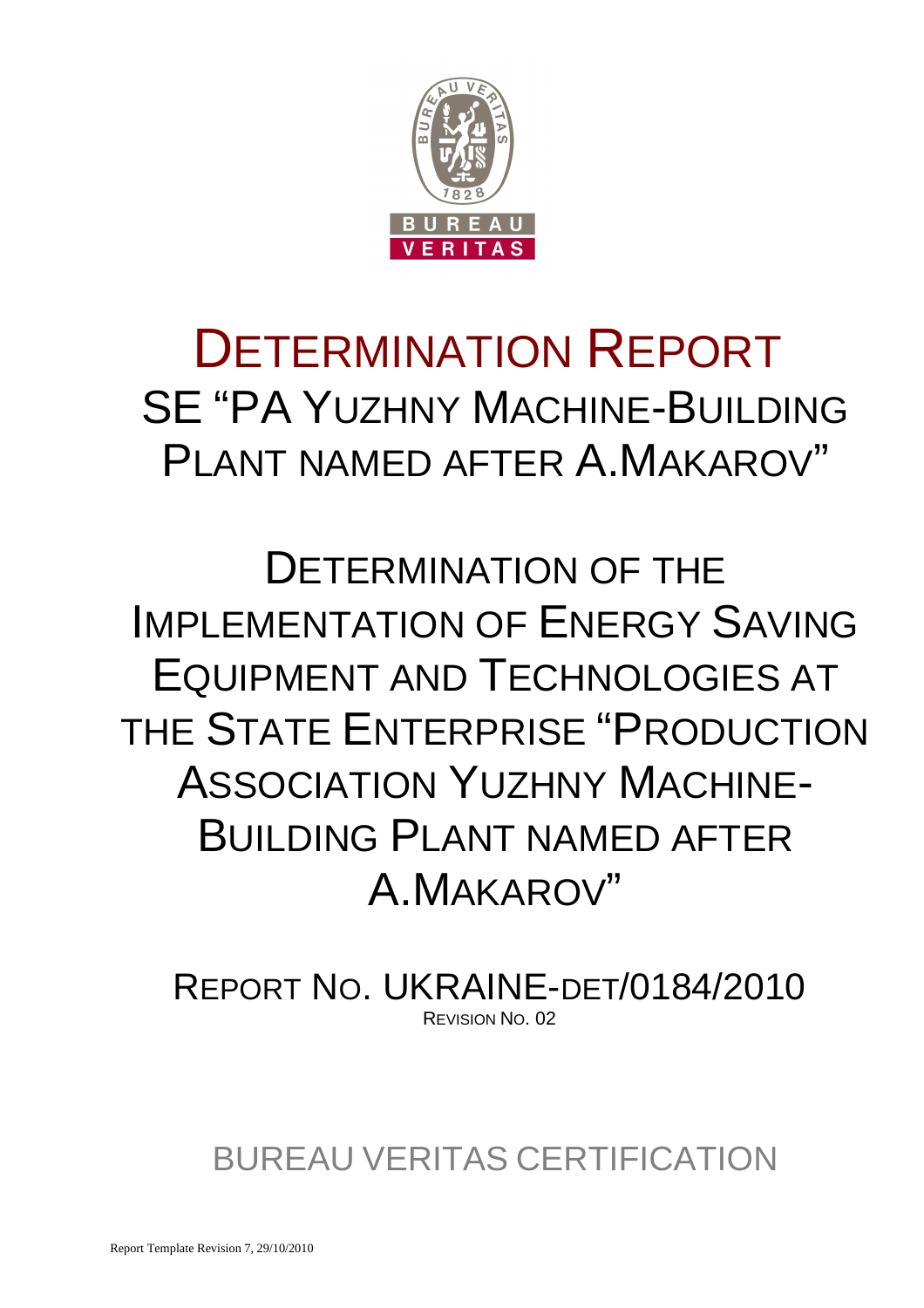

#### DETERMINATION REPORT

| Date of first issue:<br>25/01/2011                                                                                                                                                                                                                                                                                                                                                                                                                                                                                                                                                                                                                                                                                                                                                                                                                                                                                                                                                                                                                                                                                                                                                                                                                                                                                                                                   |                     | Organizational unit:             |           | <b>Bureau Veritas Certification Holding SAS</b> |  |  |  |
|----------------------------------------------------------------------------------------------------------------------------------------------------------------------------------------------------------------------------------------------------------------------------------------------------------------------------------------------------------------------------------------------------------------------------------------------------------------------------------------------------------------------------------------------------------------------------------------------------------------------------------------------------------------------------------------------------------------------------------------------------------------------------------------------------------------------------------------------------------------------------------------------------------------------------------------------------------------------------------------------------------------------------------------------------------------------------------------------------------------------------------------------------------------------------------------------------------------------------------------------------------------------------------------------------------------------------------------------------------------------|---------------------|----------------------------------|-----------|-------------------------------------------------|--|--|--|
| Client:<br>SE "PA Yuzhny Machine-Building                                                                                                                                                                                                                                                                                                                                                                                                                                                                                                                                                                                                                                                                                                                                                                                                                                                                                                                                                                                                                                                                                                                                                                                                                                                                                                                            |                     | Client ref.:<br>lurij Pashchenko |           |                                                 |  |  |  |
| Plant named after A. Makarov"<br>Summary:<br>Bureau Veritas Certification has made the determination of the project "Implementation of Energy<br>Saving Equipment and Technologies at the State Enterprise "Production Association Yuzhny<br>Machine-Building Plant named after A. Makarov" of SE "PA Yuzhny Machine-Building Plant named<br>after A. Makarov" located in Dnipropetrovsk city, Ukraine on the basis of UNFCCC criteria for the JI,<br>as well as criteria given to provide for consistent project operations, monitoring and reporting.<br>UNFCCC criteria refer to Article 6 of the Kyoto Protocol, the JI rules and modalities and the<br>subsequent decisions by the JI Supervisory Committee, as well as the host country criteria.<br>The validation scope is defined as an independent and objective review of the project design<br>document, the project's baseline study, monitoring plan and other relevant documents, and<br>consisted of the following three phases: i) desk review of the project design and the baseline and<br>monitoring plan; ii) follow-up interviews with project stakeholders; iii) resolution of outstanding issues<br>and the issuance of the final determination report and opinion. The overall determination, from<br>Contract Review to Determination Report & Opinion, was conducted using Bureau Veritas |                     |                                  |           |                                                 |  |  |  |
| Certification internal procedures.<br>The first output of the determination process is a list of Clarification and Corrective Actions Requests<br>(CLs and CARs), presented in Appendix A. Taking into account this output, the project proponent<br>revised its project design document.<br>In summary, it is Bureau Veritas Certification's opinion that the project correctly applies Guidance on<br>criteria for baseline setting and monitoring and meets the relevant UNFCCC requirements for the JI<br>and the relevant host country criteria.                                                                                                                                                                                                                                                                                                                                                                                                                                                                                                                                                                                                                                                                                                                                                                                                                |                     |                                  |           |                                                 |  |  |  |
| Report No.:<br>UKRAINE-det/0184/2010                                                                                                                                                                                                                                                                                                                                                                                                                                                                                                                                                                                                                                                                                                                                                                                                                                                                                                                                                                                                                                                                                                                                                                                                                                                                                                                                 | JI                  | Subject Group:                   |           |                                                 |  |  |  |
| Project title:<br>Implementation of Energy Saving                                                                                                                                                                                                                                                                                                                                                                                                                                                                                                                                                                                                                                                                                                                                                                                                                                                                                                                                                                                                                                                                                                                                                                                                                                                                                                                    |                     | Equipment                        |           |                                                 |  |  |  |
| and Technologies at the State<br>"Production<br>Building Plant named after A. Makarov"                                                                                                                                                                                                                                                                                                                                                                                                                                                                                                                                                                                                                                                                                                                                                                                                                                                                                                                                                                                                                                                                                                                                                                                                                                                                               | Association         | Enterprise<br>Yuzhny<br>Machine- |           |                                                 |  |  |  |
| Work carried out by:<br>Oleg Skoblyk – Team Leader, Lead Verifier Let<br>No distribution without permission from the<br>Olena Manziuk - Team member, Verifier<br>Client or responsible organizational unit<br>Denis Pishchalov - Team member, Financial<br>Specialist                                                                                                                                                                                                                                                                                                                                                                                                                                                                                                                                                                                                                                                                                                                                                                                                                                                                                                                                                                                                                                                                                                |                     |                                  |           |                                                 |  |  |  |
| Work reviewed by:<br>Ivan Sokolov - Internal Technical Reviewer                                                                                                                                                                                                                                                                                                                                                                                                                                                                                                                                                                                                                                                                                                                                                                                                                                                                                                                                                                                                                                                                                                                                                                                                                                                                                                      |                     |                                  |           | Limited distribution                            |  |  |  |
| Work approved by:<br>Flavio Gomes - Operational Managery                                                                                                                                                                                                                                                                                                                                                                                                                                                                                                                                                                                                                                                                                                                                                                                                                                                                                                                                                                                                                                                                                                                                                                                                                                                                                                             |                     | Hatching SASIO                   | ification | Unrestricted distribution                       |  |  |  |
| Date of this revision:<br>25/08/2011                                                                                                                                                                                                                                                                                                                                                                                                                                                                                                                                                                                                                                                                                                                                                                                                                                                                                                                                                                                                                                                                                                                                                                                                                                                                                                                                 | Rev. No.:<br>$02 -$ | Number of pages:<br>74           |           |                                                 |  |  |  |

1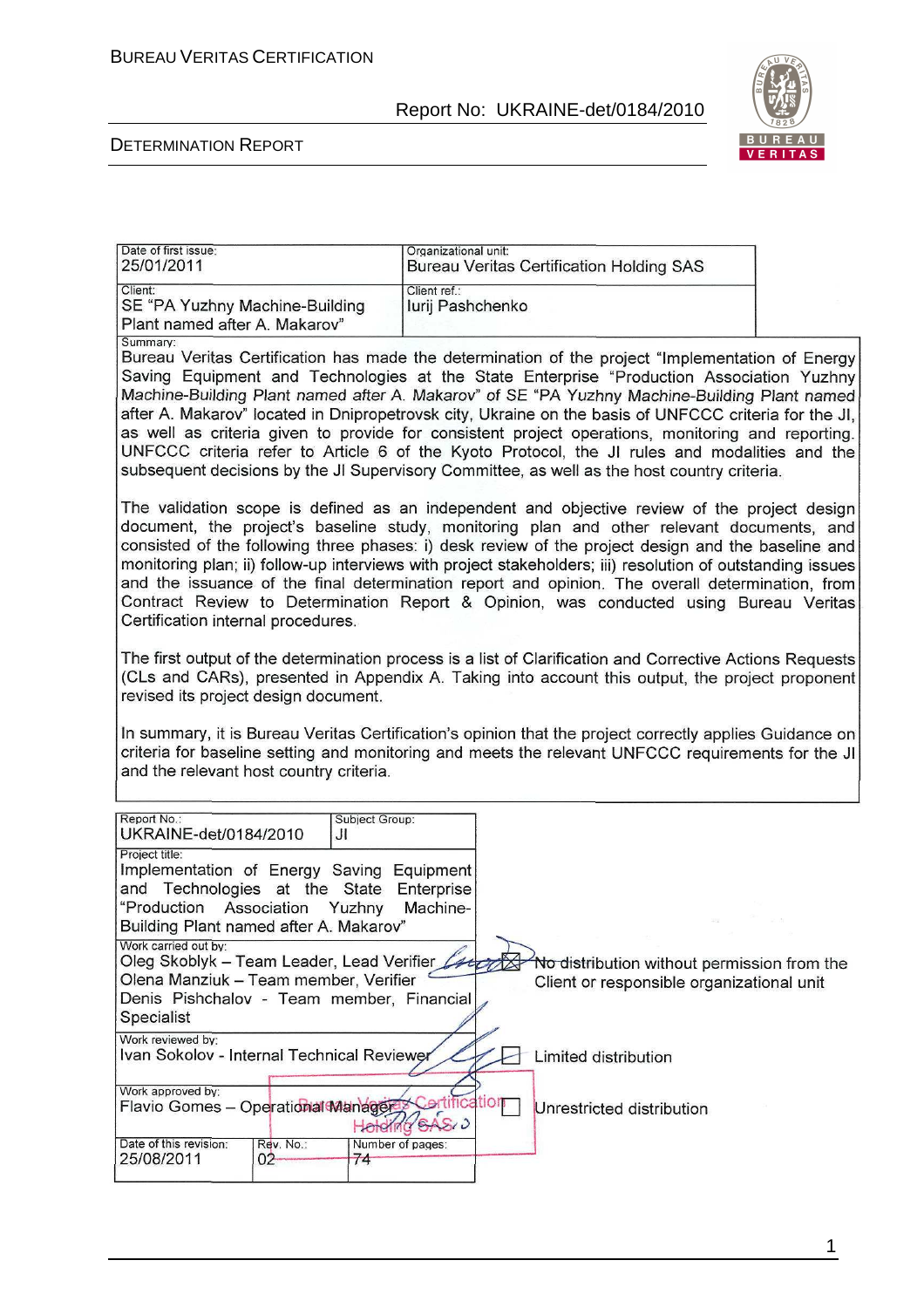DETERMINATION REPORT

# **Table of Contents Page 2014**

| $\mathbf{1}$<br>1.1                           | Objective                                                                                   | 3                |  |  |  |  |
|-----------------------------------------------|---------------------------------------------------------------------------------------------|------------------|--|--|--|--|
| 1.2                                           | Scope                                                                                       | 3                |  |  |  |  |
| 1.3                                           | Determination team                                                                          | 3                |  |  |  |  |
| $\overline{2}$                                |                                                                                             | $4 \overline{4}$ |  |  |  |  |
| 2.1                                           | <b>Review of Documents</b>                                                                  | 4                |  |  |  |  |
| 2.2                                           | Follow-up Interviews                                                                        | 5                |  |  |  |  |
| 2.3                                           | Resolution of Clarification and Corrective Action Requests                                  | 5                |  |  |  |  |
| 3                                             |                                                                                             |                  |  |  |  |  |
| $\overline{4}$                                |                                                                                             |                  |  |  |  |  |
| 4.1                                           | Project approvals by Parties involved (19-20)                                               | 9                |  |  |  |  |
| 4.2                                           | Authorization of project participants by Parties involved (21)                              | 9                |  |  |  |  |
| 4.3                                           | Baseline setting (22-26)                                                                    | 9                |  |  |  |  |
| 4.4                                           | Additionality (27-31)                                                                       | 12               |  |  |  |  |
| 4.5                                           | Project boundary (32-33)                                                                    | 12               |  |  |  |  |
| 4.6                                           | Crediting period (34)                                                                       | 13               |  |  |  |  |
| 4.7                                           | Monitoring plan (35-39)                                                                     | 14               |  |  |  |  |
| 4.8                                           | Leakage $(40-41)$                                                                           | 20               |  |  |  |  |
| 4.9                                           | Estimation of emission reductions or enhancements of net<br>removals $(42-47)$              | 21               |  |  |  |  |
| 4.10                                          | Environmental impacts (48)                                                                  | 22               |  |  |  |  |
| 4.11                                          | Stakeholder consultation (49)                                                               | 23               |  |  |  |  |
| 4.12                                          | Determination regarding small scale projects (50-57)                                        | 23               |  |  |  |  |
| 4.13                                          | Determination regarding land use, land-use change and<br>forestry (LULUCF) projects (58-64) | 23               |  |  |  |  |
|                                               | 4.14 Determination regarding programmes of activities (65-73)                               | 23               |  |  |  |  |
| 5                                             | SUMMARY AND REPORT OF HOW DUE ACCOUNT WAS<br>TAKEN OF COMMENTS RECEIVED PURSUANT TO         |                  |  |  |  |  |
|                                               |                                                                                             |                  |  |  |  |  |
| 6                                             |                                                                                             |                  |  |  |  |  |
| $\overline{7}$                                |                                                                                             |                  |  |  |  |  |
| APPENDIX A: JI PROJECT DETERMINATION PROTOCOL |                                                                                             |                  |  |  |  |  |

APPENDIX B: VERIFICATOR'S CVS

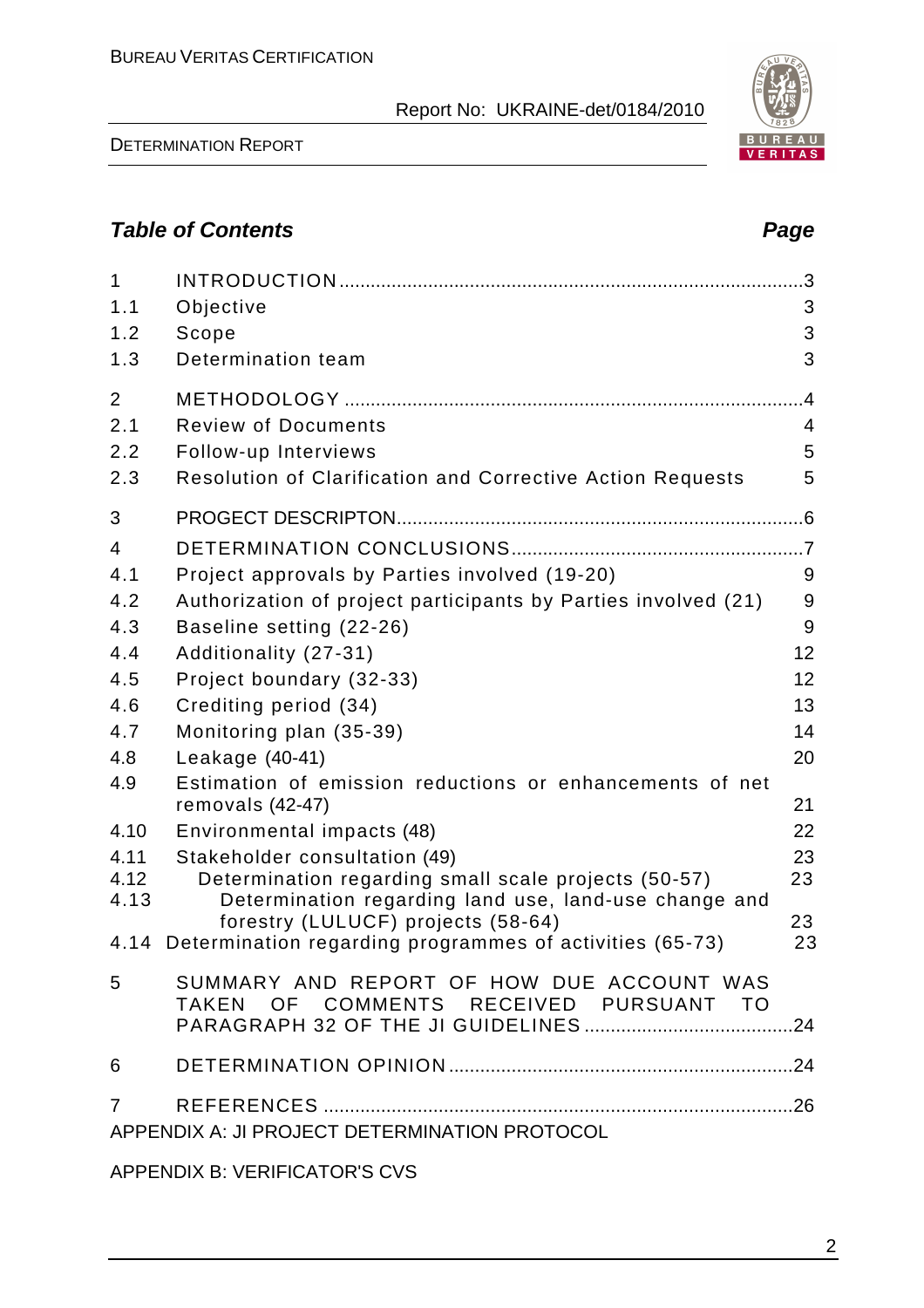

DETERMINATION REPORT

# **1 INTRODUCTION**

SE "PA Yuzhny Machine-Building Plant named after A. Makarov" has commissioned Bureau Veritas Certification to determinate its JI project "Implementation of Energy Saving Equipment and Technologies at the State Enterprise "Production Association Yuzhny Machine-Building Plant named after A. Makarov" (hereafter called "the project") at Dnipropetrovsk city, Ukrane.

This report summarizes the findings of the determination of the project, performed on the basis of UNFCCC criteria, as well as criteria given to provide for consistent project operations, monitoring and reporting.

# **1.1 Objective**

The determination serves as project design verification and is a requirement of all projects. The determination is an independent third party assessment of the project design. In particular, the project's baseline, the monitoring plan (MP), and the project's compliance with relevant UNFCCC and host country criteria are validated in order to confirm that the project design, as documented, is sound and reasonable, and meets the stated requirements and identified criteria. Determination is a requirement for all JI projects and is seen as necessary to provide assurance to stakeholders of the quality of the project and its intended generation of emissions reductions units (ERUs).

UNFCCC criteria refer to Article 6 of the Kyoto Protocol, the JI rules and modalities and the subsequent decisions by the JI Supervisory Committee, as well as the host country criteria.

# **1.2 Scope**

The determination scope is defined as an independent and objective review of the project design document, the project's baseline study and monitoring plan and other relevant documents. The information in these documents is reviewed against Kyoto Protocol requirements, UNFCCC rules and associated interpretations.

The determination is not meant to provide any consulting towards the Client. However, stated requests for clarifications and/or corrective actions may provide input for improvement of the project design.

# **1.3 Determination team**

The determination team consists of the following personnel:

Oleg Skoblyk Bureau Veritas Certification Climate Change Lead Verifier

Olena Manziuk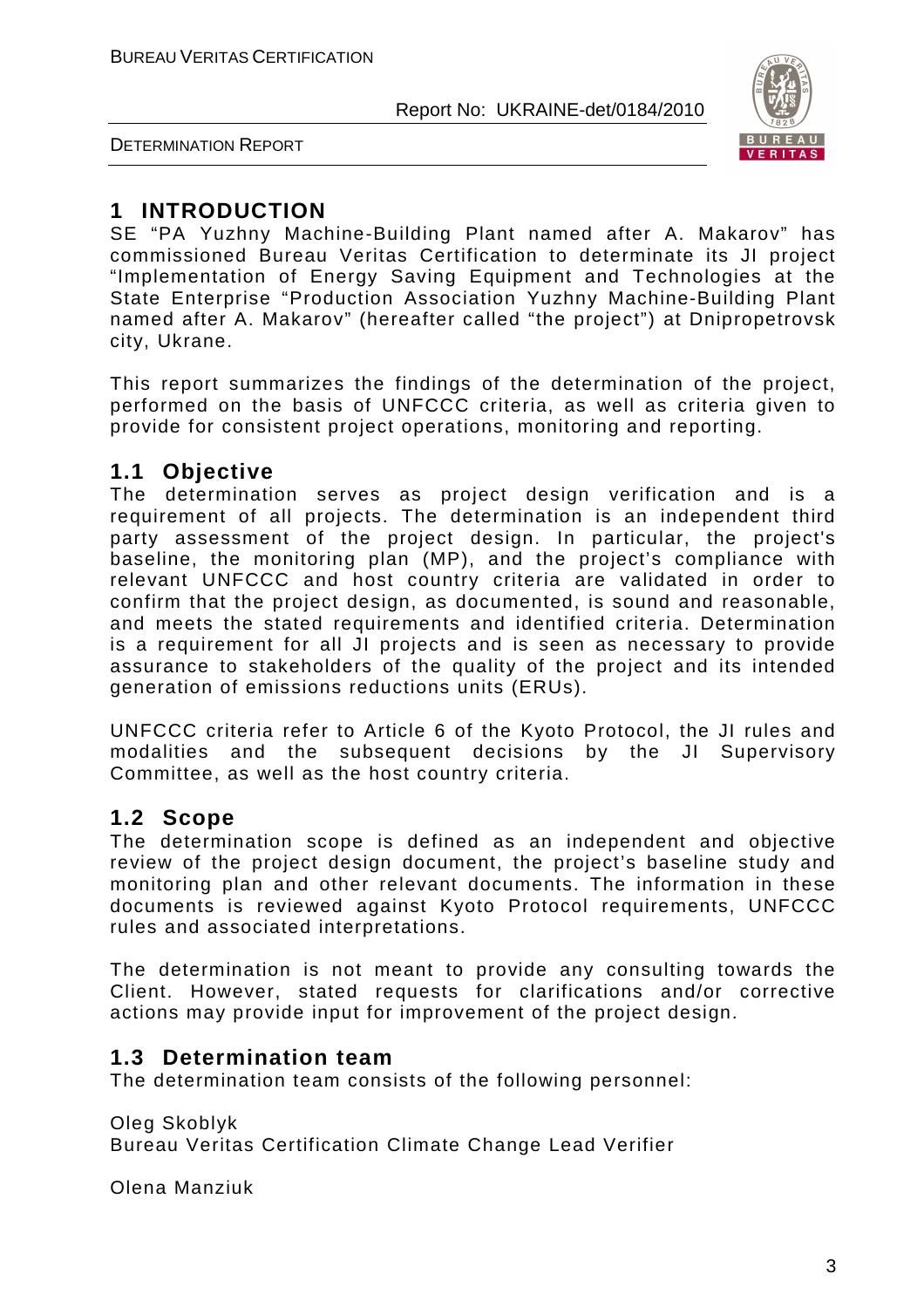



Bureau Veritas Certification Climate Change Verifier

Denis Pishchalov Bureau Veritas Certification Finansial Specialist

Ivan Sokolov Bureau Veritas Certification Internal Technical Reviewer

# **2 METHODOLOGY**

The overall determination, from Contract Review to Determination Report & Opinion, was conducted using Bureau Veritas Certification internal procedures.

In order to ensure transparency, a determination protocol was customized for the project, according to the version 01 of the Joint Implementation Determination and Verification Manual, issued by the Joint Implementation Supervisory Committee at its 19 meeting on 04/12/2009. The protocol shows, in a transparent manner, criteria (requirements), means of determination and the results from determining the identified criteria. The determination protocol serves the following purposes:

- It organizes, details and clarifies the requirements a JI project is expected to meet;
- It ensures a transparent validation process where the determiner will document how a particular requirement has been determined and the result of the determination.

The completed determination protocol is enclosed in Appendix A to this report.

### **2.1 Review of Documents**

The Project Design Document (PDD) submitted by SE "PA Yuzhny Machine-Building Plant named after A. Makarov" and additional background documents related to the project design and baseline, i.e. country Law, Guidelines for users of the joint implementation project design document form, Guidance on criteria for baseline setting and monitoring, Kyoto Protocol, Clarifications on Determination Requirements to be Checked by a Accredited Independent Entity were reviewed.

To address Bureau Veritas Certification corrective action and clarification requests, SE "PA Yuzhny Machine-Building Plant named after A. Makarov" revised the PDD and resubmitted it.

In course of Determination Project Participants developed the PDD version 07 dated 16/08/2011 that deemed final. As a result, Determination Report version 02 was issued by Bureau Veritas Certification and its final Determination opinion based on the PDD version 07.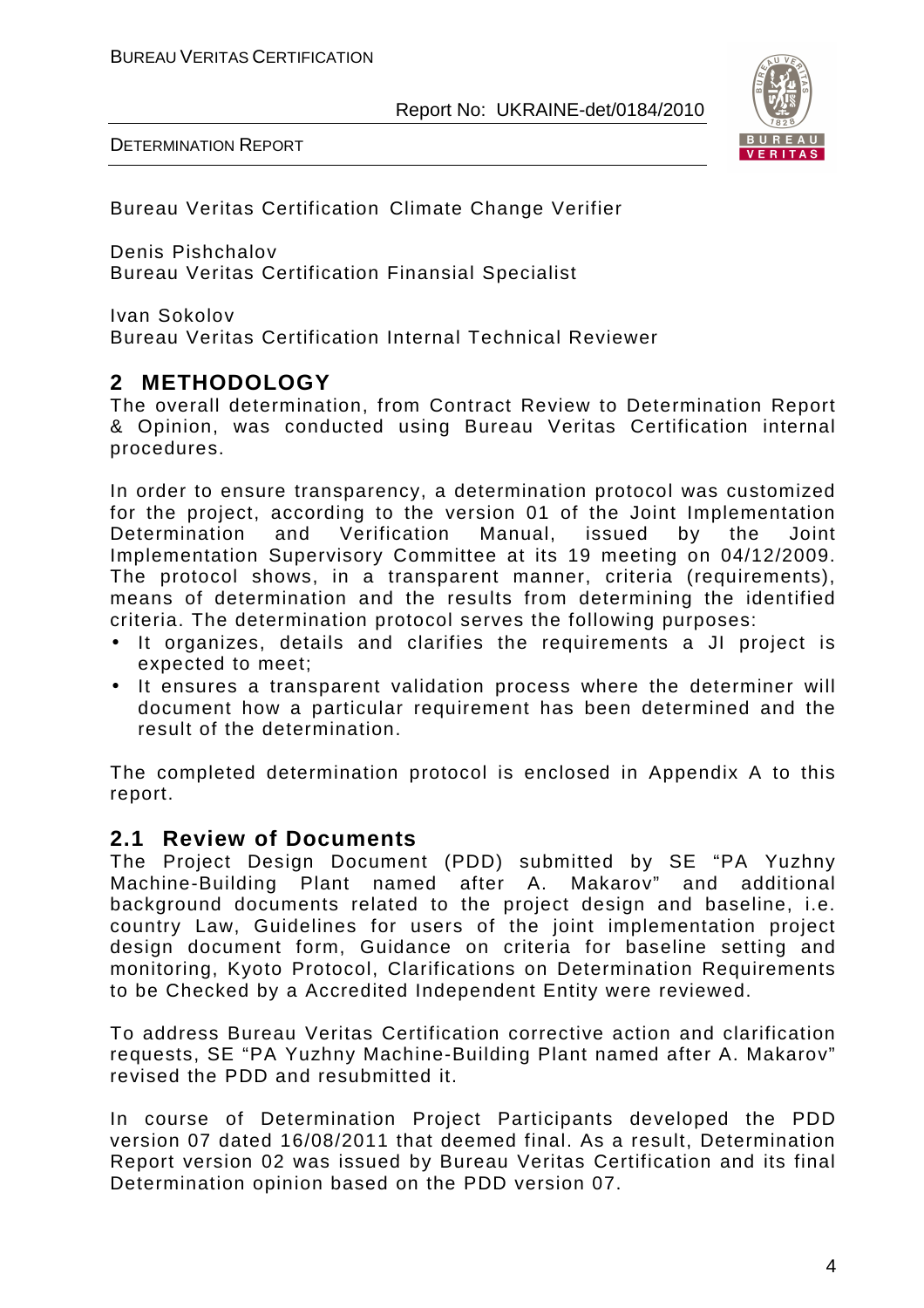

DETERMINATION REPORT

The determination findings presented in this report relate to the project as described in the PDD version 02 dated 30/11/2010, the PDD version 03 dated 21/12/2010, and the PDD version 07 dated 16/08/2011.

# **2.2 Follow-up Interviews**

On 18/11/2010 Bureau Veritas Certification during site visit performed interviews with project stakeholders to confirm selected information and to resolve issues identified in the document review. Representatives of OJSC "Oblteplokomunenergo", SE "PA Yuzhny Machine-Building Plant named after A..Makarov", and Institute of Engineering Ecology were interviewed (see Table 1 below). The main topics of the interviews are summarized in Table 1.

| Interviewed                                                                                                    | <b>Interview topics</b>                                                                                                                                                                                                                                                                                                                                                                                       |
|----------------------------------------------------------------------------------------------------------------|---------------------------------------------------------------------------------------------------------------------------------------------------------------------------------------------------------------------------------------------------------------------------------------------------------------------------------------------------------------------------------------------------------------|
| organization                                                                                                   |                                                                                                                                                                                                                                                                                                                                                                                                               |
| OJSC"Oblteplokomune<br>"PA<br>nergo",<br>SE<br>Yuzhny<br>Machine-<br>Building Plant named<br>after A. Makarov" | Implementation schedule<br>➤<br>$\triangleright$ Project management organisation<br>Evidence and records on reconstruction and<br>$\blacktriangleright$<br>new equipment and its operation<br>> Environmental Impact Assessment<br>Project monitoring responsibilities<br>Monitoring equipment<br>➤<br>Quality control and quality assurance<br>procedures<br>$\triangleright$ Environmental impacts affected |
| Institute of<br><b>Engineering Ecology</b>                                                                     | $\triangleright$ Applicability of methodology<br>Baseline and Project scenarios<br>≻<br><b>Barriers analysis</b><br>$\blacktriangleright$<br>Additionality justification<br>➤<br>Common practice analysis<br>➤<br>Monitoring plan<br>➤<br>Conformity of PDD to JI requirements                                                                                                                                |

**Table 1 Interview topics** 

# **2.3 Resolution of Clarification and Corrective Action Requests**

The objective of this phase of the determination is to raise the requests for corrective actions and clarification and any other outstanding issues that needed to be clarified for Bureau Veritas Certification positive conclusion on the project design.

If the determination team, in assessing the PDD and supporting documents, identifies issues that need to be corrected, clarified or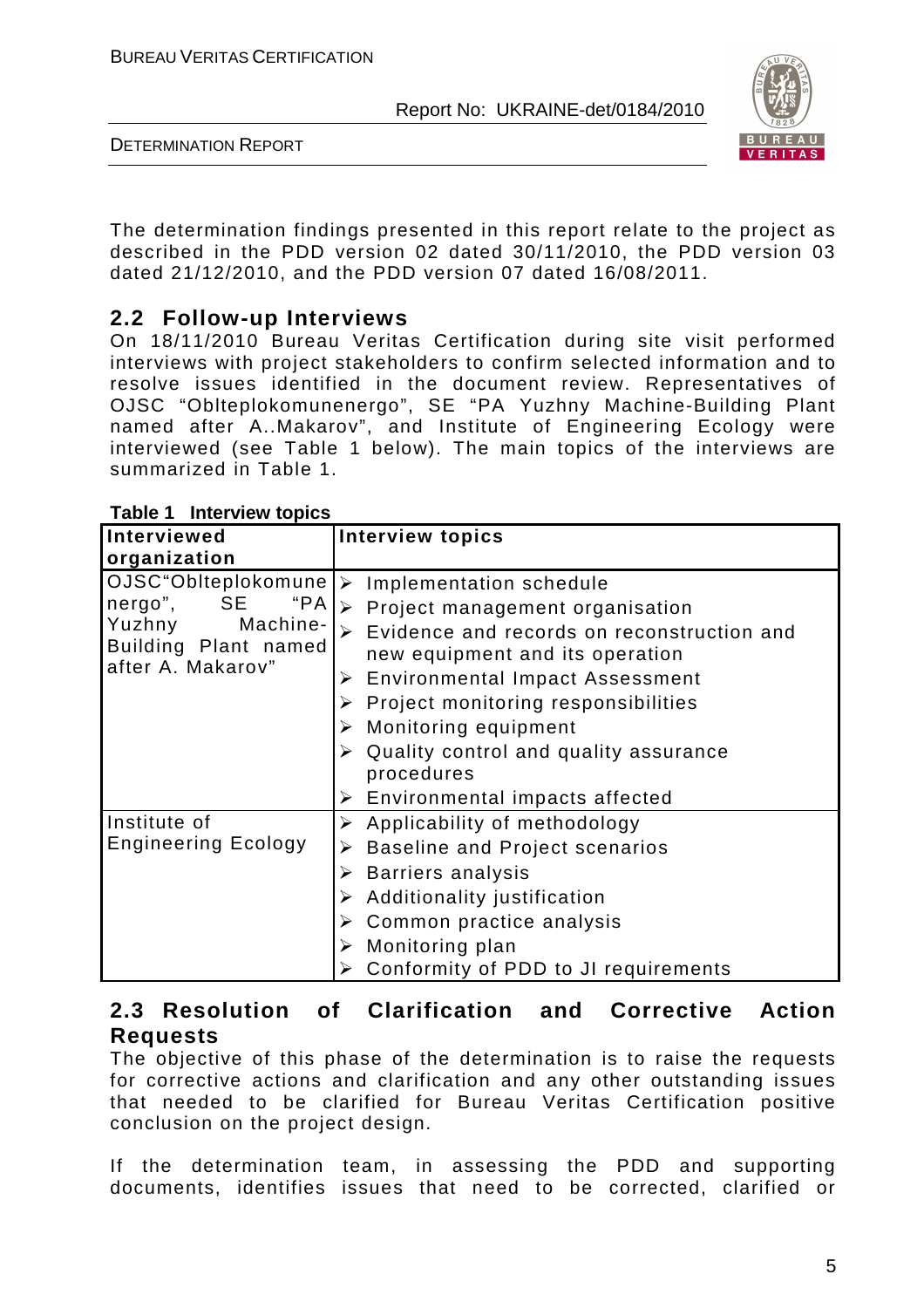

DETERMINATION REPORT

improved with regard to JI project requirements, it will raise these issues and inform the project participants of these issues in the form of:

(a) Corrective action request (CAR), requesting the project participants to correct a mistake in the published PDD that is not in accordance with the (technical) process used for the project or relevant JI project requirement or that shows any other logical flaw;

(b) Clarification request (CL), requesting the project participants to provide additional information for the determination team to assess compliance with the JI project requirement in question;

(c) Forward action request (FAR), informing the project participants of an issue, relating to project implementation but not project design, that needs to be reviewed during the first verification of the project.

The determination team will make an objective assessment as to whether the actions taken by the project participants, if any, satisfactorily resolve the issues raised, if any, and should conclude its findings of the determination.

To guarantee the transparency of the verification process, the concerns raised are documented in more detail in the verification protocol in Appendix A.

# **3 PROGECT DESCRIPTON**

The project main goal is reduction of fuel (natural gas, imported to Ukraine) and electricity consumption by means of implementation of energy-saving equipment and technologies at the State Enterprise "Production Association Yuzhny Machine-Building Plant named after A. Makarov". Such fuel and electricity saving will result in decreasing of anthropogenic greenhouse gas (mainly  $CO<sub>2</sub>$ ) emissions.

The enterprise started its production activity in 1944. The equipment used for provision of technological processes was installed mainly in 50-70th of the last century. The major part of equipment has large energy consumption and is morally outdated. Basic energy resources being consumed by enterprise (heat energy as hot water and steam, partly electric power and compressed air) were produced by CHP plant of the enterprise, which was put into operation in 1950. The CHP consumes natural gas. CHP equipment is obsolescent, and does not meet the modern requirements on energy efficiency.

The heat energy produced by the CHP is used also for covering the heat loads in neighbouring to the enterprise urban residential areas of Dnipropetrovsk city.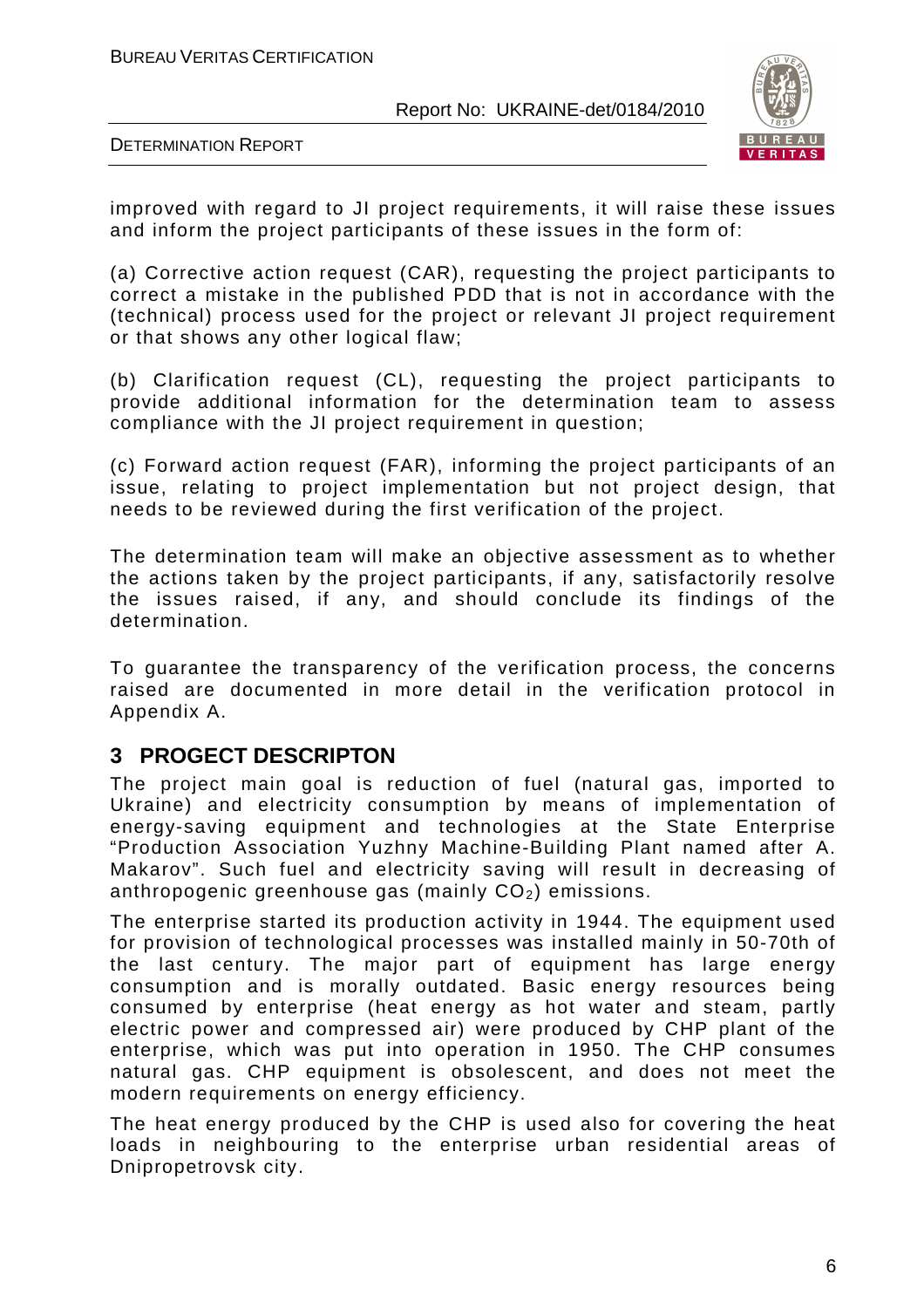

DETERMINATION REPORT

The enterprise has the branched networks of heat, steam, water and compressed air pipelines.

The project was initiated in 2003 and started in 2004 to implement energy saving technologies and equipment at SE "Production Association Yuzhny Machine-Building Plant named after A. Makarov", including modernization of the main and auxiliary technological and CHP plant equipment, rearrangement of energy supply layout for technological processes, rearrangement of the network (pipeline) equipment, and other activities. All technical equipment of the enterprise which is involved in production of the main core aerospace products and of the heat energy is included into the project.

Energy saving will be achieved owing to:

1. Modernization of the main and auxiliary equipment, including:

- rehabilitation of CHP with replacement of the low-efficiency steam and hot water boilers by the modern high-efficiency ones, replacement and reconstruction of auxiliary equipment;

- reconstruction of boiler units;

- reconstruction of electro generating equipment;

- reconstruction and replacement of pumping equipment;

- replacement of compressor equipment;

- installation of the frequency regulation at the draught-blowing and pumping equipment drives.

2. Rearrangement of energy supply layout for technological processes, including:

- provision for possibility to stop and/or to reduce the load on boiler and compressor equipment during the technological processes time-off;

- switching of load from the low-efficiency boiler house;

- switching of steam generating equipment to the electrical drive;

- switching of compressor equipment to the electrical drive;

- approaching of sources of steam and compressed air production to the consumers, with enabling to exclude the steam distribution networks and to return condensate;

- concentration of the technological equipment for optimization of the heated area;

- implementation of automated systems for control and regulation of equipment and account of energy recourses.

3. Rearrangement of network (pipeline) equipment, including: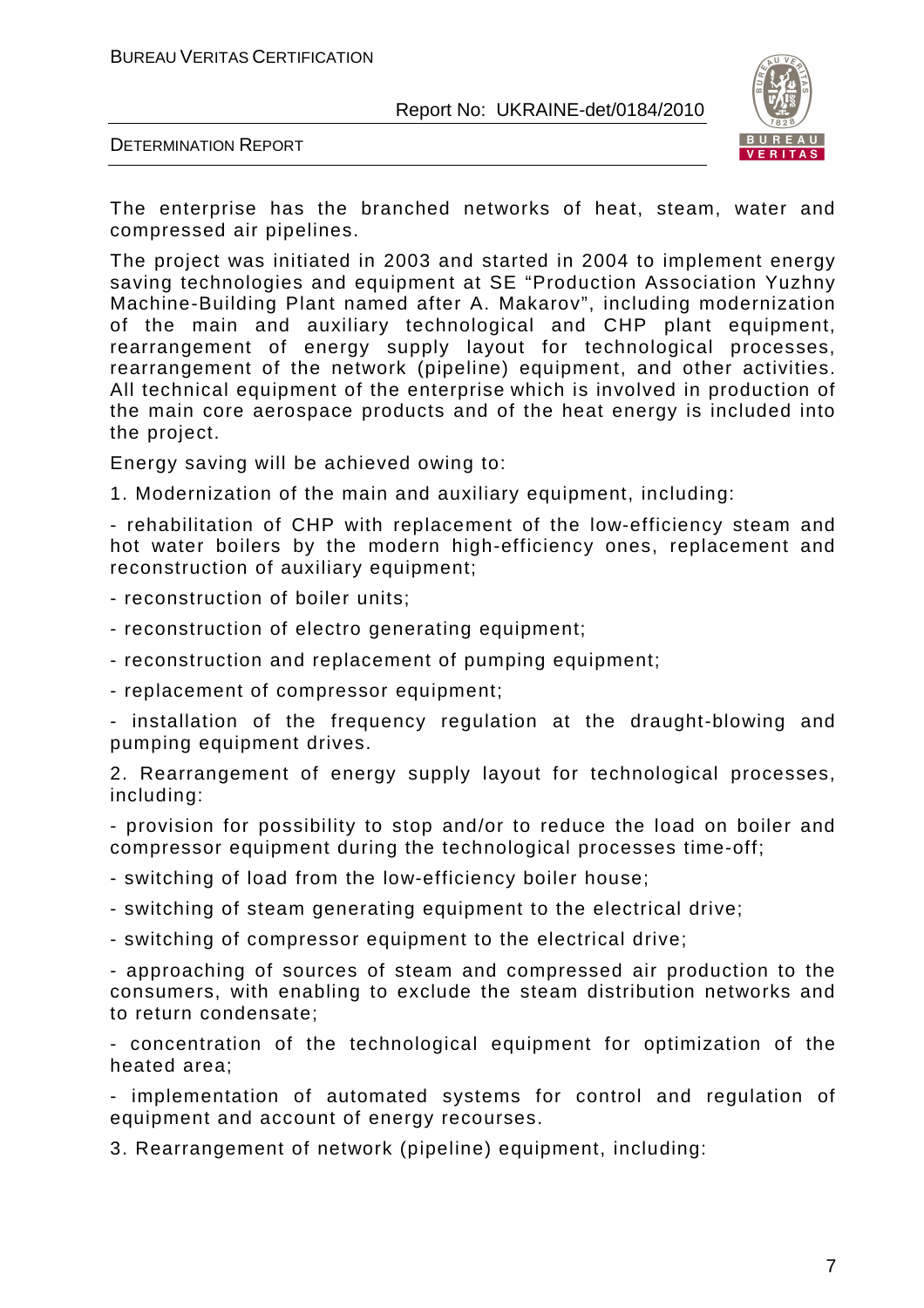

- liquidation and/or reduction of heat carrier, compressed air, fluidized gases and technical water leakages;

- reduction of pipelines' length;
- rehabilitation of pipelines and heat insulation.

4. Installation of the new technological equipment instead of the obsolescent one, including:

- Metal-working machines from the leading world producers;
- Unique equipment for contact butt welding;
- Equipment for gas- thermal coating deposition;
- Unique test camera for testing of the spacecrafts operation

Estimated project annual reductions of GHG emissions, in particular  $CO<sub>2</sub>$ , are from 150 to 360 thousand tons CO2e in 2005-2007, and from 130 to 710 thousand tons in 2008-2012 and after 2012 comparing to businessas-usual or baseline scenario.

Environmental impact of the project is very positive, since emissions of CO2, NOx, and CO from boiler houses are substantially reduced, as well as the emissions of CO2, SOx, NOx, CO and particulate matter associated with the power generation at power plants operating mainly by coal, as a result of decreased power consumption from the state grid.

### **4 DETERMINATION CONCLUSIONS**

In the following sections, the conclusions of the determination are stated.

The findings from the desk review of the original project design documents and the findings from interviews during the follow up visit are described in the Determination Protocol in Appendix A.

The Clarification and Corrective Action Requests are stated, where applicable, in the following sections and are further documented in the Determination Protocol in Appendix A. The determination of the Project resulted in 23 Corrective Action Requests and 06 Clarification Requests.

In the Determination Report version 01 there were open questions that related to production price, possible of changes in the product structure, and possible appearance of leakage due to JI project activity implementation. Resolutions of these questions are presented in the project design documents version 07 that deemed final. Thus, Current Determination Report (version 02) and Determination Opinion based on the last version 07 of the PDD.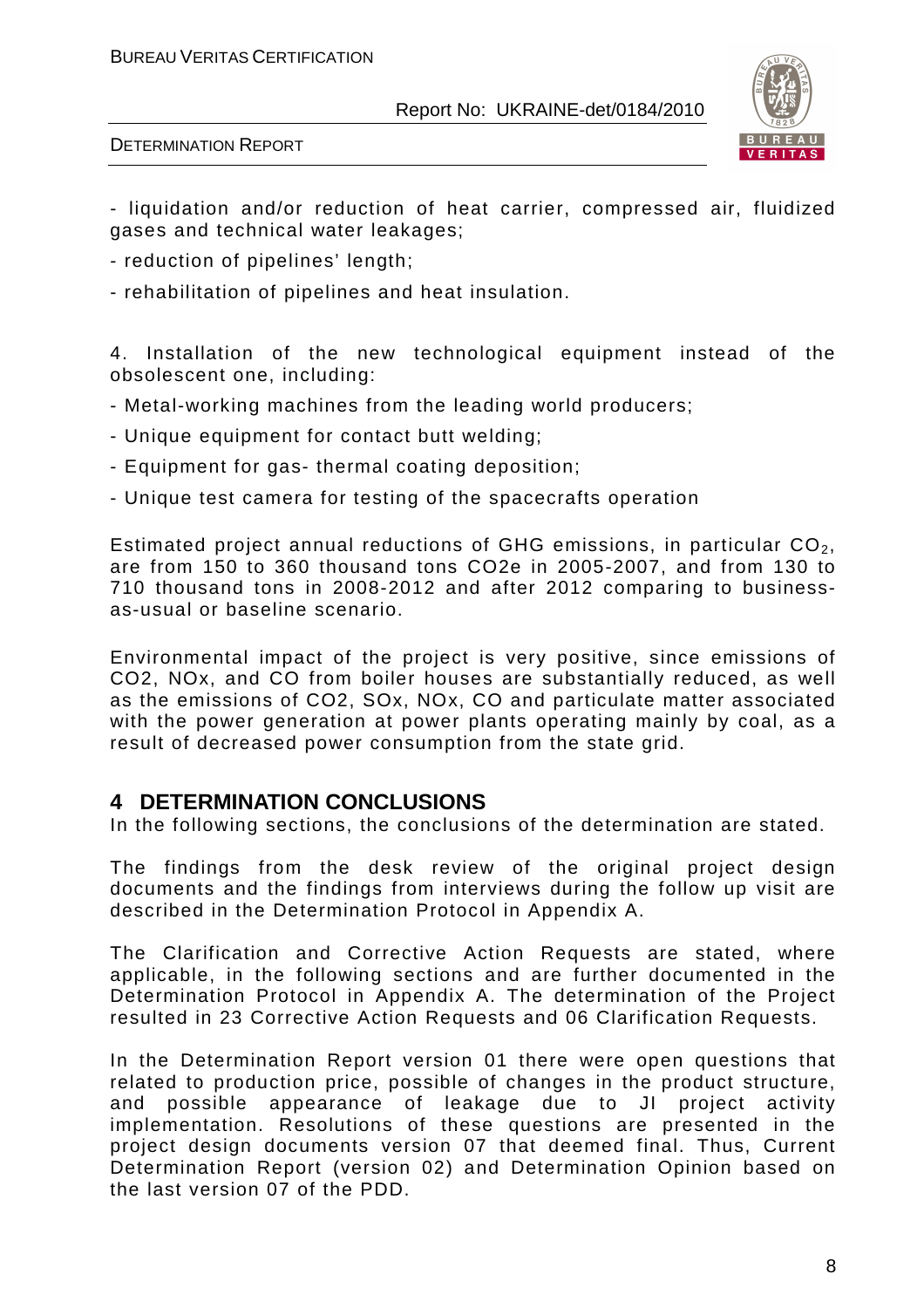

DETERMINATION REPORT

The number between brackets at the end of each section correspond to the DVM paragraph.

# **4.1 Project approvals by Parties involved (19-20)**

The project has already been supported by the Government of Ukraine, namely by the National Environmental Investment Agency of Ukraine, which has issued a Letter of Endorsement for the JI Project (09.12.2010 №2113/23/7). Bureau Veritas Certification received mentioned letter from the project participants and does not doubt its authenticity.

After finishing project Determination Report, the PDD and Determination Report will be presented to State Environmental Investments Agency of Ukraine (SEIA) for receiving the Letter of Approval.

# **4.2 Authorization of project participants by Parties involved (21)**

After finishing the determination process, the PDD and Determination Report will be presented to State Environmental Investments Agency of Ukraine (SEIA) for receiving the Letter of Approval.

The participation for the SE "PA Yuzhny Machine-Building Plant named after A. Makarov" listed as project participant (from the Host country - Ukraine) in the PDD will be authorized by the National Environmental Investment Agency of Ukraine through its written project approval.

The participation for VEMA SA listed as project participant (from Switzerland) in the PDD will be authorized later.

# **4.3 Baseline setting (22-26)**

The PDD explicitly indicates that JI specific approach developed based on methodology for baseline setting and monitoring developed in accordance with appendix B of the JI guidelines was the selected approach for identifying the baseline. As considered in the project design document project JI specific approach is mainly similar to the project JI specific approach developed by the Institute of Engineering Ecology for the JI projects on rehabilitation of District Heating systems in Ukrainian conditions and already approved by AIEs (e.g., TUV SUD and Bureau Veritas Certification) for several such JI projects in regions and cities of Ukraine (AR Crimea, Chernihiv and Donetsk regions, Kharkiv, Sevastopol, Rivne, Luhansk cities). The main idea of developed JI specific approach is to build the dynamic baseline for each reported year, with taking into account the actual changes of internal and external factors. This way of baseline setting was chosen because of enterprise activity specification. Namely, SE "PA Yuzhny Machine-Building Plant named after A. Makarov" has the special security mode of its activity. Permission of the Security Service of Ukraine to pursue activity concerning the government secrets (i.e., the document No.DP1-2010-39 is dated 31.05.2010) proves this fact.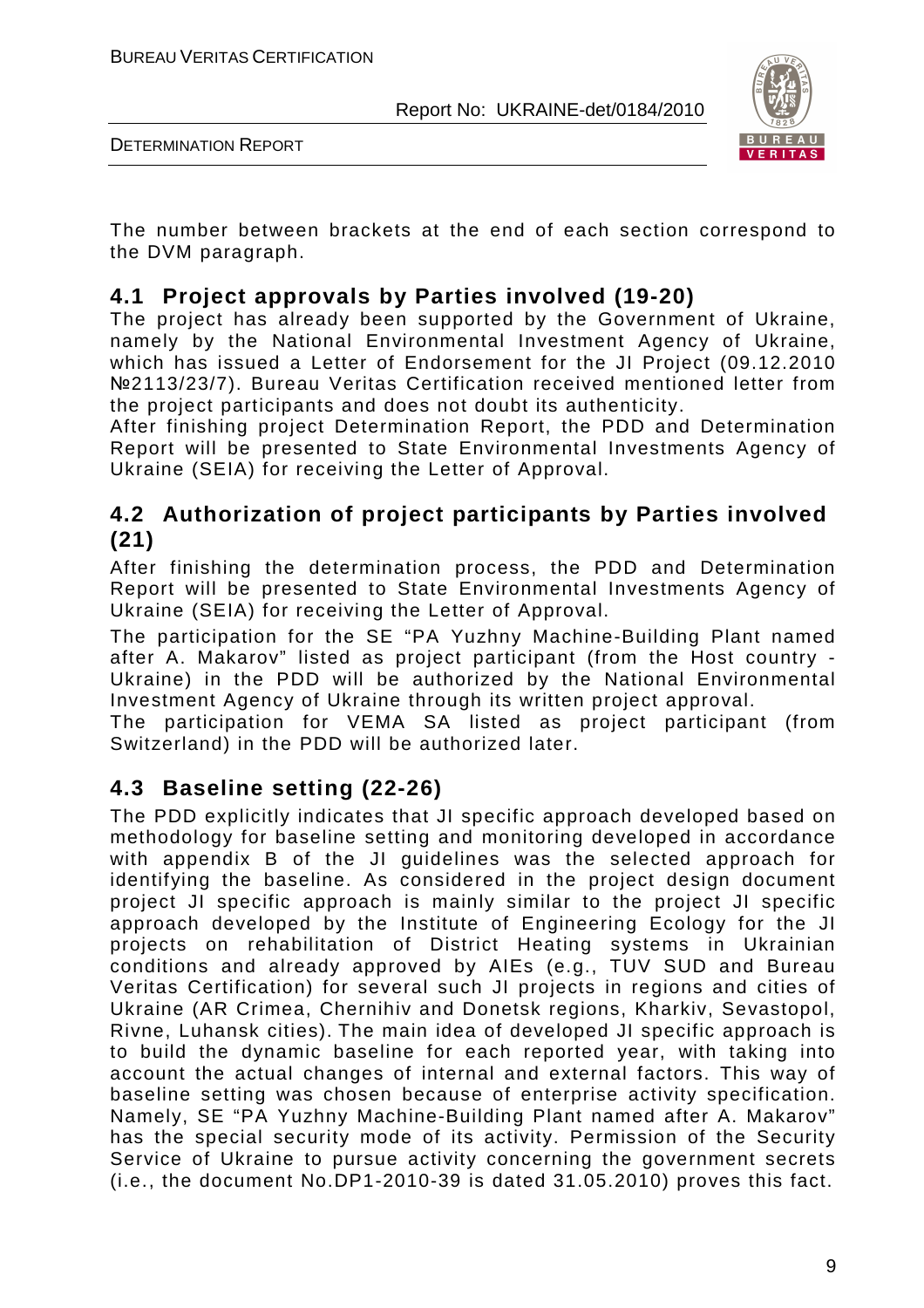

DETERMINATION REPORT

Thus, the developed project specific approach is based on continuous monitoring of fuel and power consumption by the enterprise for manufacturing of its main core products, and consideration of effect of other internal and external factors such as change in production activity level of the enterprise, change in net calorific value of purchased fuel, change in amount of delivered heat energy to external consumers, etc.

The PDD provides a detailed theoretical description in a complete and transparent manner, as well as justification, that the baseline is established:

- (a) By listing and describing the following plausible future scenarios on the basis of conservative assumptions and selecting the most plausible one:
- The first version of Baseline scenario was a business-as-usual scenario. For this Baseline scenario there are no barriers (no investment barrier since this scenario doesn't require the attraction of additional investments, and no technological barrier since the equipment is operated by existing skilled personnel, and additional re-training is not required), and it represents the common practice in Ukraine.
- $\Rightarrow$  The second version of Baseline scenario was to make rehabilitation activity without JI mechanism. In this case there exist both investment barrier since this scenario requires the attraction of large additional investments, and due to large payback time and high risks it is not attractive for investments, and as well the technological barrier since operation of the new modern equipment will require additional re-training of personnel. Rehabilitation of equipment only in order to improve its efficiency is not a common practice in Ukraine.
- $\Rightarrow$  The third version of Baseline scenario was the shortened project activity, without any of the non-key type of activity, for example elimination of frequency controllers installation, etc., from the project. This makes project economically less attractive, with the longer pay back period.

As a result of PPs consideration, the first version was chosen for Baseline scenario.

(b) Taking into account relevant national and/or sectoral policies and circumstances, such as sectoral reform initiatives, local fuel availability, power sector expansion plans, and the economic situation in the project sector. In this context, the following key factors that affect a baseline are taken into account: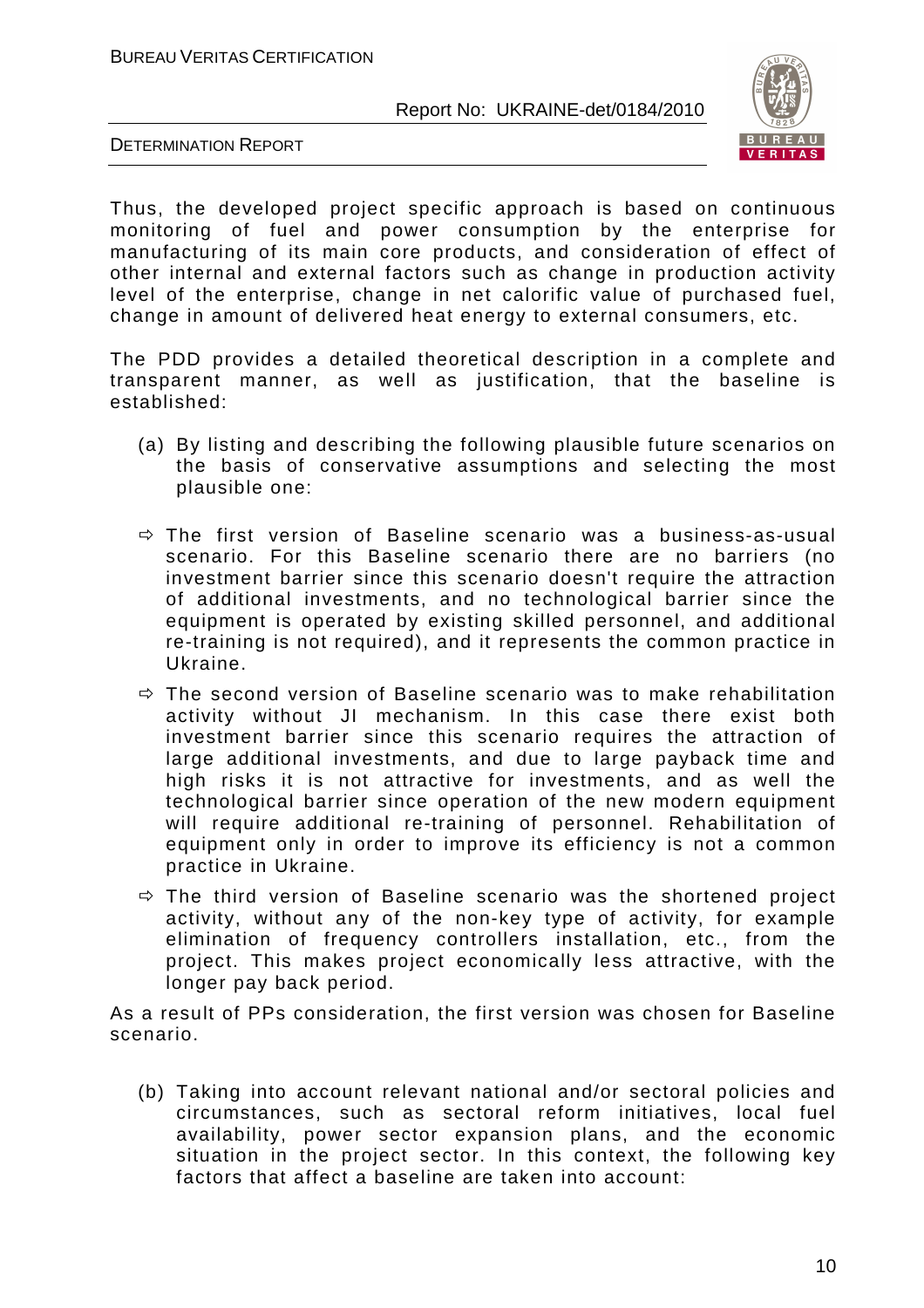

DETERMINATION REPORT

- $\Rightarrow$  high priority of heat supply sector for the national energy saving policy declared by the Ukrainian Government of Ukraine and stated in the State Program of Communal Economics Restructuring and Development for 2004-2010 (Ukrainian Law "On heat supply" No. 2479-VI from 09.07.2010), Ukrainian Law "On energy saving" No. 74/94-VR from 01.07.1994 and Ukrainian Law "About amendments to the Ukrainian Law "On energy saving" No. 1026-V from 16.05.2007. New Law of Ukraine "On heat supply" No. 2633-IV from 02.06.2005 which regulate relations on the heat supply market and stipulates for the implementation of energy saving measures and more efficient technologies.
- $\Rightarrow$  high price of the fuel, in particular natural gas which is nearly 95 % of fuel type used in Ukraine for the needs of the municipal heat supply;

According to the reviewed documents, the State Enterprise "Production Association Yuzhny Machine-Building Plant named after A. Makarov" for manufacture of its products consumes two basic types of the purchased energy carriers, such as fuel (i.e., natural gas) and electricity.

Taking into account the information stated above, there are two types of greenhouse gas emissions which are included in the baseline scenario, such as:

- 1. GHG emissions from combustion of natural gas in the boilers which are operated at SE "PA Yuzhny Machine-Building Plant named after A. Makarov";
- 2. GHG emissions from generation of electricity by the traditional thermal power generating units consuming the fossil fuel, which is supplied to the state electricity grid, and consumption of which by equipment of the SE "PA Yuzhny Machine-Building Plant named after A. Makarov" will be reduced due to implementation of the energy saving measures at the enterprise.

There are used a list of parameters for baseline setting and baseline emission assessment. As a matter of fact, among key parameters which used for baseline establishing are the following ones: natural gas consumption by the enterprise equipment in the base year, natural gas consumption for heat energy production for external consumers in the base year, natural gas consumption for production of the non-core products in the base year, delivery of natural gas to the external consumers in the base year, electricity consumption by the enterprise equipment for production of the aerospace products in the base year, average Net Calorific Value of natural gas in the base year, carbon emission factor for natural gas in the base year, carbon emission factor for JI projects reducing electricity consumption in the base year, delivery of heat energy for external consumers in the base year, gross production output of aerospace products at the enterprise in the base year, etc.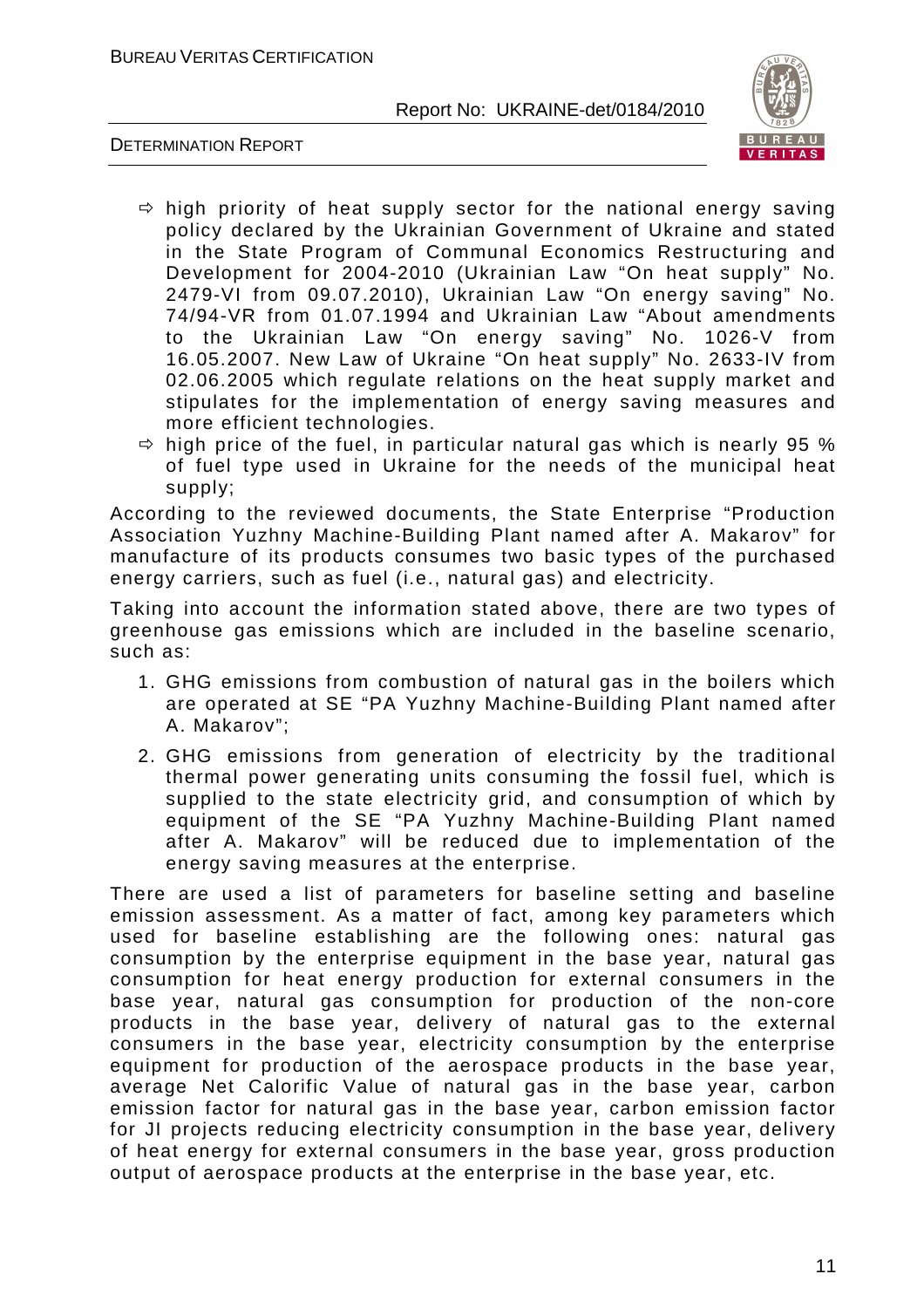

DETERMINATION REPORT

Detailed explanations, descriptions and analyses pertaining to the baseline in the PDD are made in accordance with the "Guidance on criteria for baseline setting and monitoring" and the baseline is identified appropriately.

# **4.4 Additionality (27-31)**

Traceable and transparent information that an AIE has already positively determined that a comparable project to be implemented under comparable circumstances (same GHG mitigation measure, same country, similar technology, similar scale) would result in a reduction of anthropogenic emissions by sources that is additional to any that would otherwise occur and a justification why this determination is relevant for the project at hand was provided. Current project activity that implemented at the machine building enterprise has a specific large scale.

The most recent version of the "Tool for the demonstration and assessment of additionality" version 05.2 approved by the CDM Executive Board was used. All explanations, descriptions and analyses are made in accordance with the selected tool.

The PDD provides a justification of the applicability of the approach with a clear and transparent description, as per item 3.3 above. Additionality proofs are provided by project developers using barrier and common practice analysis. Barrier analysis includes consideration of investment barriers, technological barriers, and organizational barriers. Thus, analysis mentioned above leads to the conclusion that the current JI project activity is additional.

Additionality is demonstrated appropriately as a result of the analysis using the JI specific approach developed for this JI project.

Additionality is demonstrated appropriately as a result of the steps mentioned above.

Also, see section 5 of this report.

### **4.5 Project boundary (32-33)**

According to the PDD and information considered above, project developers use JI specific approach in current JI project "Implementation of Energy Saving Equipment and Technologies at the State Enterprise "Production Association Yuzhny Machine-Building Plant named after A.. Makarov.

The project boundary defined in the PDD, encompasses all anthropogenic emissions by sources of greenhouse gases (GHGs) that are: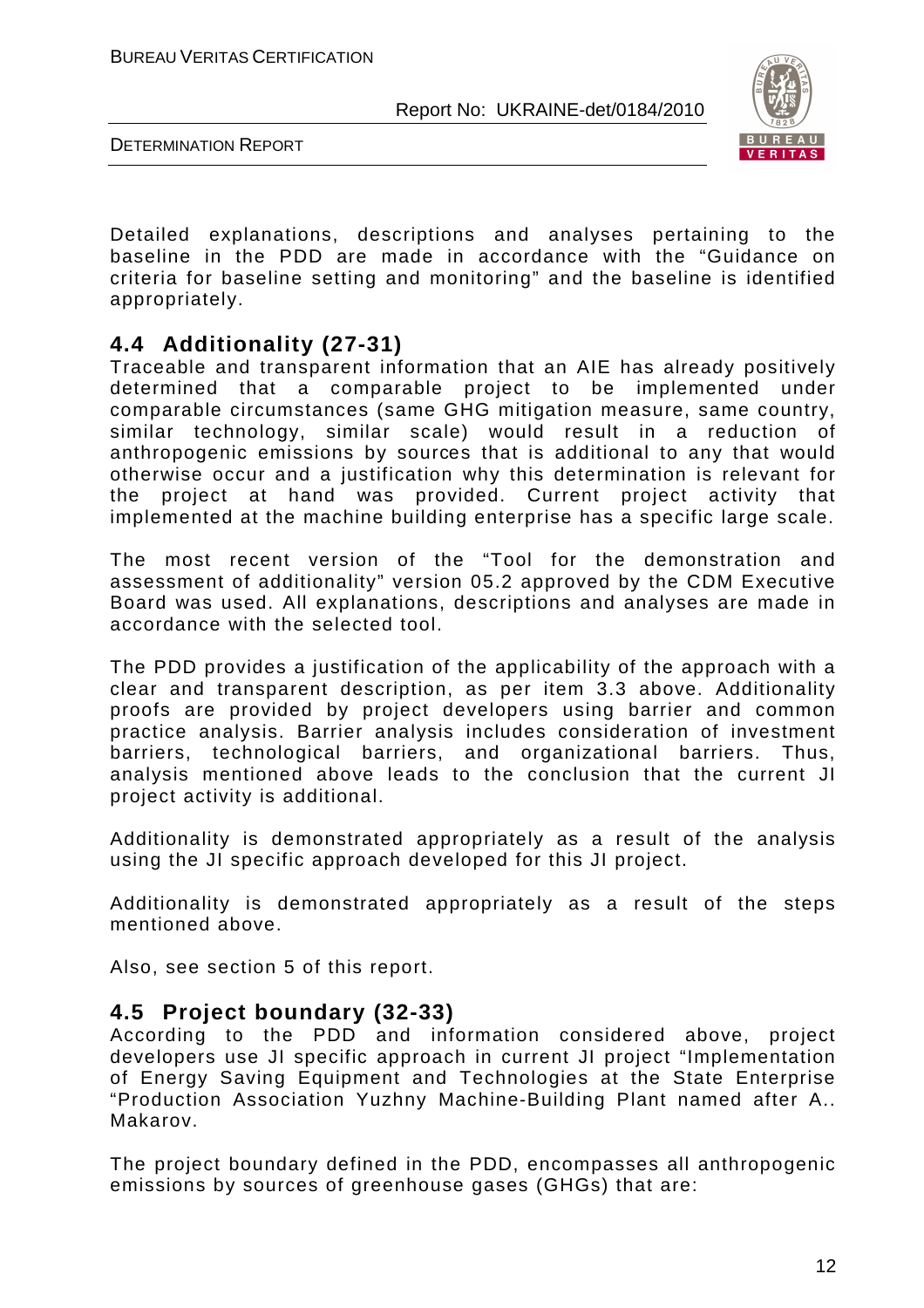

DETERMINATION REPORT

- (i) Under the control of the project participants (such as  $CO<sub>2</sub>$ );
- (ii) Reasonably attributable to the project (such as  $NO<sub>x</sub>$  and CO); and

(iii) Significant, i.e., as a rule of thumb, would by each source account on average per year over the crediting period for more than 1 per cent of the annual average anthropogenic emissions by sources of GHGs, or exceed an amount of 2,000 tonnes of CO2 equivalent, whichever is lower.

Also, in the project design document the information on direct and indirect off-site and on-site emissions are described.

The delineation of the project boundary and the gases and sources included are appropriately described and justified in the PDD

Based on the above assessment, the AIE hereby confirms that the identified boundary and the selected sources and gases are justified for the project activity.

### **4.6 Crediting period (34)**

The PDD states the starting date of the project as the date on which the implementation or construction or real action of the project will begin or began, and the starting date is 11 of October 2004 (the Agreement between State Enterprise "Production Association Yuzhny Machine-Building Plant named after A. Makarov" and the Institute of Engineering Ecology on energetic and ecological survey of the enterprise and development of materials for the project on greenhouse gases emission reduction), which is after the beginning of 2000.

The PDD states the expected operational lifetime of the project in years and months, which is 20 years or 240 months.

Project developers indicated in the project design document length of the first commitment period. It is 5 years (01 of January 2008 – 31 of December 2012).

The PDD states the length of the crediting period in years and months, which is 20 years or 240 months, and its starting date as January 2005, which is on the date the first emission reductions are generated by the project.

The PDD states that the crediting period for the issuance of ERUs starts only after the beginning of 2008 and does not extend beyond the operational lifetime of the project.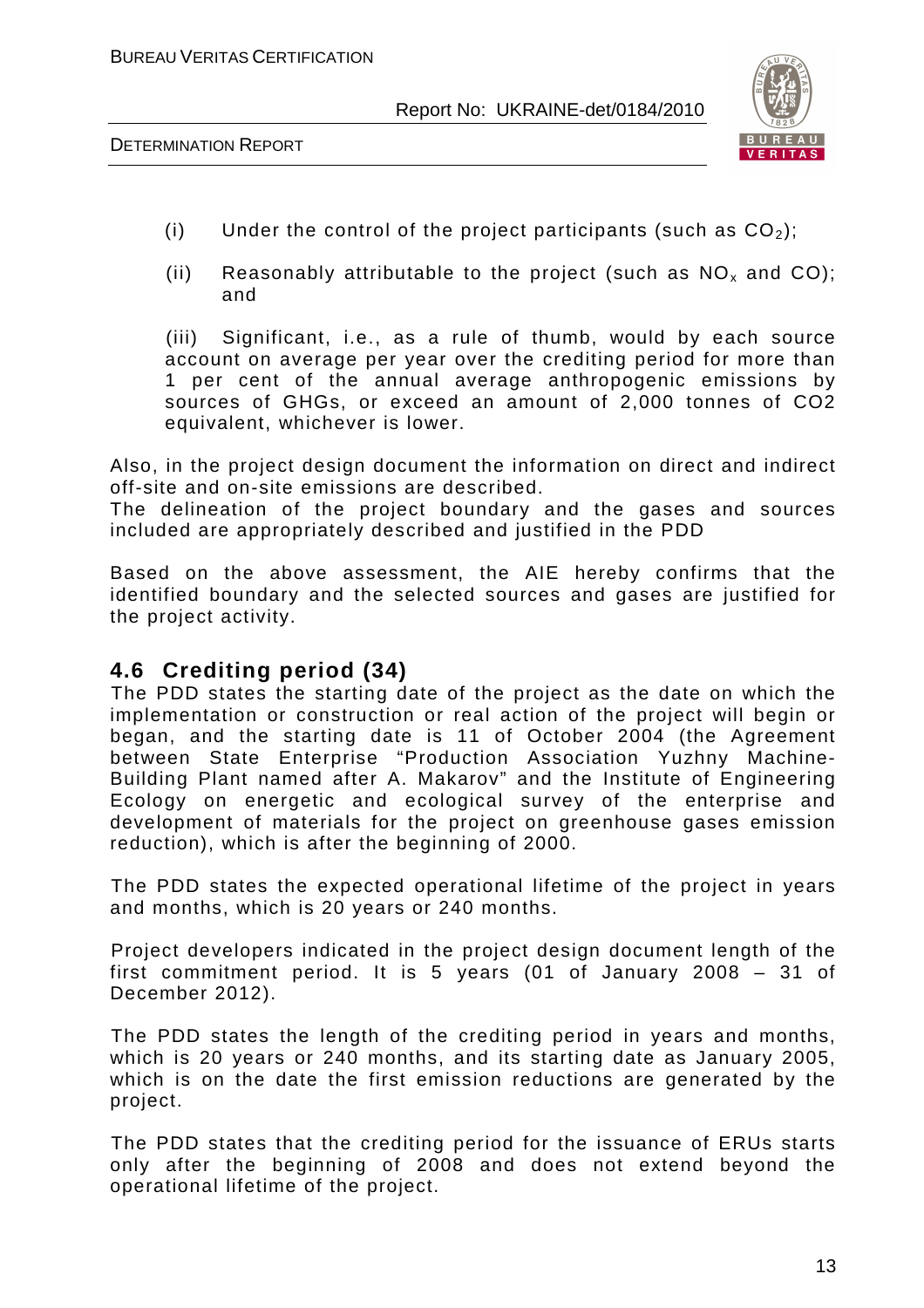

DETERMINATION REPORT

The PDD states that the extension of its crediting period beyond 2012 is subject to the host Party approval, and the estimates of emission reductions or enhancements of net removals are presented separately for those until 2012 and those after 2012 in all relevant sections of the PDD.

# **4.7 Monitoring plan (35-39)**

The PDD, in its monitoring plan section, explicitly indicates that JI specific approach was selected for JI project implementation.

The monitoring plan describes all relevant factors and key characteristics that will be monitored, and the period in which they will be monitored, in particular also all decisive factors for the control and reporting of project performance, such as fuel saving and decreasing of electricity consumption.

The monitoring plan specifies the indicators, constants and variables that are reliable (i.e. provide consistent and accurate values), valid (i.e. be clearly connected with the effect to be measured), and that provide a transparent picture of the emission reductions to be monitored such as:

- 1. Natural gas consumption (ths m3);
- 2. Natural gas consumption for heat energy production for external consumers (ths m3);
- 3. Natural gas consumption for electricity generation for external and other consumers(ths m3);
- 4. Natural gas consumption for production of the non-core products (ths m3);
- 5. Delivery of natural gas to the external consumers (ths m3);
- 6. Electricity consumption by the enterprise equipment for production of the aerospace products (MWh);
- 7. Average Net Calorific Value of natural gas (MJ/ m3);
- 8. Carbon emission factor for natural gas (t CO2/GJ);
- 9. Carbon emission factor for JI projects reducing electricity consumption (t CO2e/MWh);
- 10. Delivery of heat energy for external consumers (Gcal);
- 11. Gross production output of aerospace products at the enterprise (ths USD);
- 12. Aerospace products price change index (n/a).

The monitoring plan draws on the list of standard variables contained in appendix B of "Guidance on criteria for baseline setting and monitoring" developed by the JISC, as appropriate  $BE_Y$ ;  $PE_Y$ ;  $CEF_{CO2ELEC}$ , y;  $NCV_{NG}$ .

The monitoring plan explicitly and clearly distinguishes: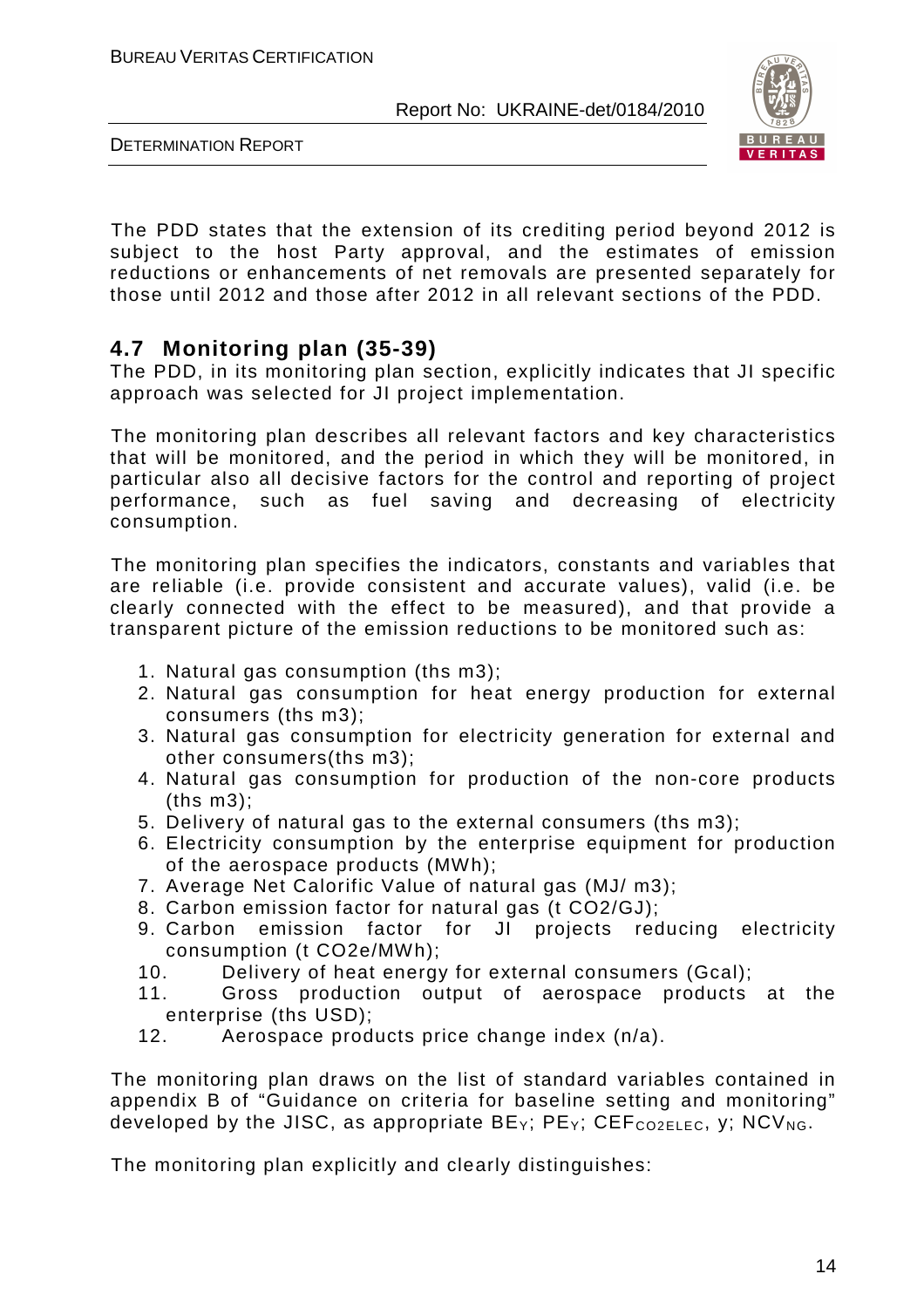

DETERMINATION REPORT

- I. Data and parameters that are not monitored throughout the crediting period, but are determined only once (and thus remain fixed throughout the crediting period), and that are available already at the stage of determination, such data is not applicable to this project.
- II. Data and parameters that are not monitored throughout the crediting period, but are determined only once (and thus remain fixed throughout the crediting period), but that are not already available at the stage of determination, such data is not in this project.
- III. Data and parameters that are monitored throughout the crediting period, such as
	- 1. Natural gas consumption;
	- 2. Natural gas consumption for heat energy production for external consumers;
	- 3. Natural gas consumption for electricity generation for external and other consumers;
	- 4. Natural gas consumption for production of the non-core;
	- 5. Delivery of natural gas to the external consumers;
	- 6. Electricity consumption by the enterprise equipment for production of the aerospace products;
	- 7. Average Net Calorific Value of natural gas;
	- 8. Delivery of heat energy for external consumers;
	- 9. Gross production output of aerospace products at the enterprise;
	- 10. Aerospace products price change index.

The monitoring plan describes the methods employed for data monitoring (including its frequency) and recording separately for each parameter. It is provided in comprehensive manner in Tables for the project data and parameters in Section B.1 and section D.1 of the PDD.

The monitoring plan elaborates all algorithms and formulae used for the estimation/calculation of baseline emissions and project emissions, leakage, as appropriate, such as:

Project greenhouse gases emissions

Project GHG emissions for reported year

 $PE_r = PE_{\text{ngc}, r} + PE_{\text{ecas}, r} + PE_{\text{hg}, r}$ 

where,

PE<sub>nac.r</sub> - GHG emissions from consumption of fuel (natural gas) by equipment of the SE "PA Yuzhny Machine-Building Plant named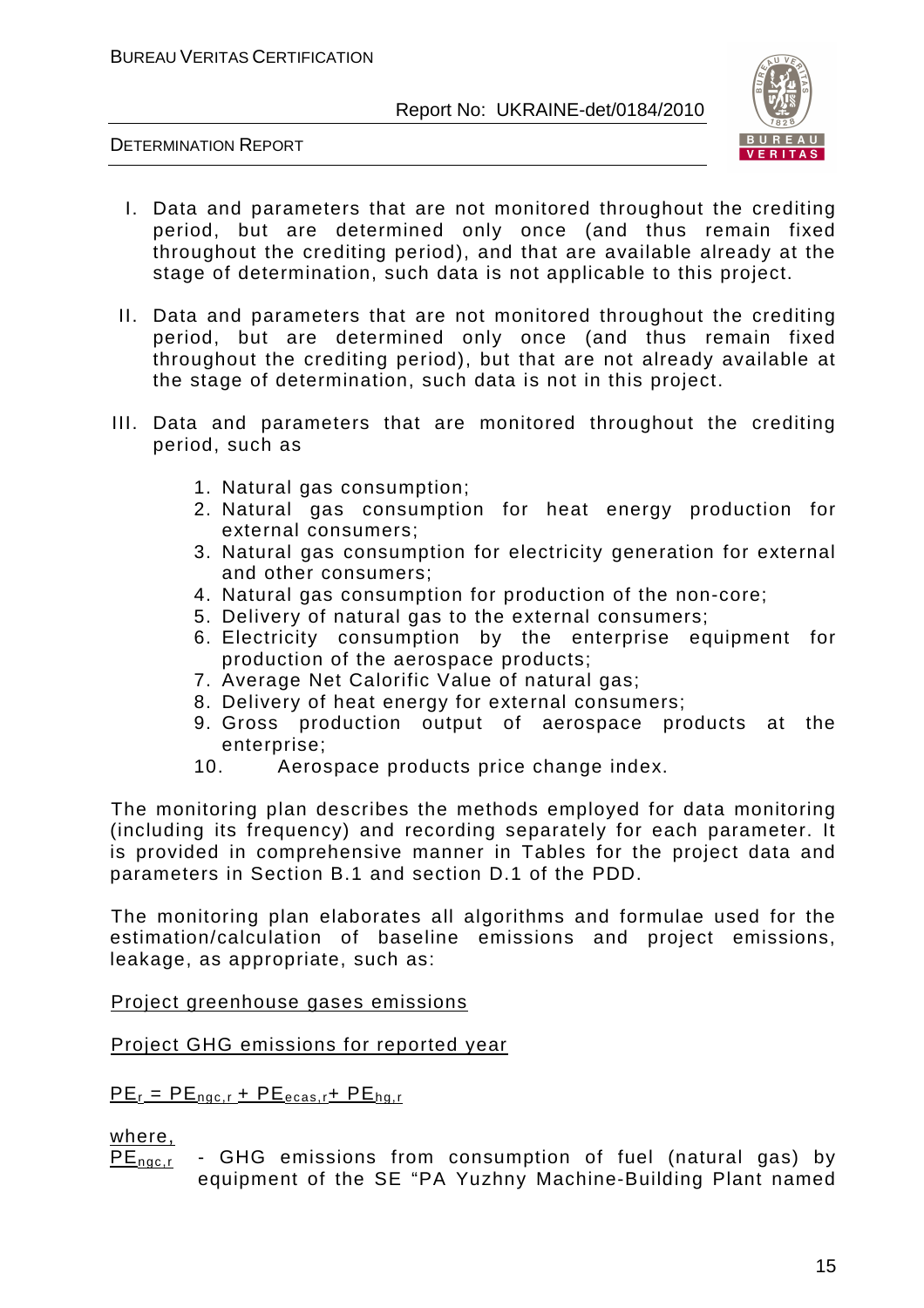



after A.Makarov" for production of the aerospace products in a reported year,  $t CO<sub>2</sub>$  eq.;

- $PE_{\text{ecas,r}}$  GHG emissions from production to the state electric grid of the electricity that is consumed by SE "PA Yuzhny Machine-Building Plant named after A. Makarov" for production of the aerospace products in a reported year,  $t CO<sub>2</sub>$  eq.;
- $PE<sub>ha,r</sub>$  GHG emissions from consumption of fuel (natural gas) by equipment of the SE "PA Yuzhny Machine-Building Plant named after A.Makarov" for production of the heat energy for external consumers in a reported year,  $t CO<sub>2</sub>$  eq.

GHG emissions from consumption of fuel (natural gas) by equipment of the SE "PA Yuzhny Machine-Building Plant named after A.Makarov" for production of the aerospace products in a reported year

 $PE_{\text{ngc,r}} = \text{BAS}_{r} * \text{NCV}_{r} * \text{Cef}_{\text{ngr}}$ 

where,

- $BAS<sub>r</sub>$  fuel (natural gas) consumption for production of the aerospace products in a reported year, ths  $m^3$ ;
- NCV<sub>r</sub> Net Calorific Value of fuel (natural gas) in a reported year,  $MJ/m<sup>3</sup>;$
- Cef<sub>ngr</sub> Carbon Emission Factor for natural gas in a reported year, t  $CO<sub>2</sub>/GJ$ ;

Fuel (natural gas) consumption for production of the aerospace products in a reported year

 $BAS_r = B_r - BH_r - BPG_r - BNP_r - BOUT_r$ 

where,

- $\mathsf{B}_{\mathsf{r}}$  total fuel (natural gas) consumption in a reported year, ths  $\mathsf{m}^3;$
- $BH<sub>r</sub>$  fuel (natural gas) consumption for production of the heat energy for external consumers in a reported year, ths  $\mathsf{m}^3;$
- BPG<sub>r</sub> fuel (natural gas) consumption for electricity generation for external and other consumers in a reported year, ths  $m^3$ ;
- $BNP<sub>r</sub>$  fuel (natural gas) consumption for production of the non-core products in a reported year, ths  $m^3$ ;
- $BOUT -$  fuel (natural gas) delivered to the external consumers in a reported year, ths  $m^3$ .

GHG emissions from production to the state electric grid of the electricity that is consumed by SE "PA Yuzhny Machine-Building Plant named after A. Makarov" for production of the aerospace products in a reported year

 $PE_{ecas,r} = ECAS_r * CEFc_r$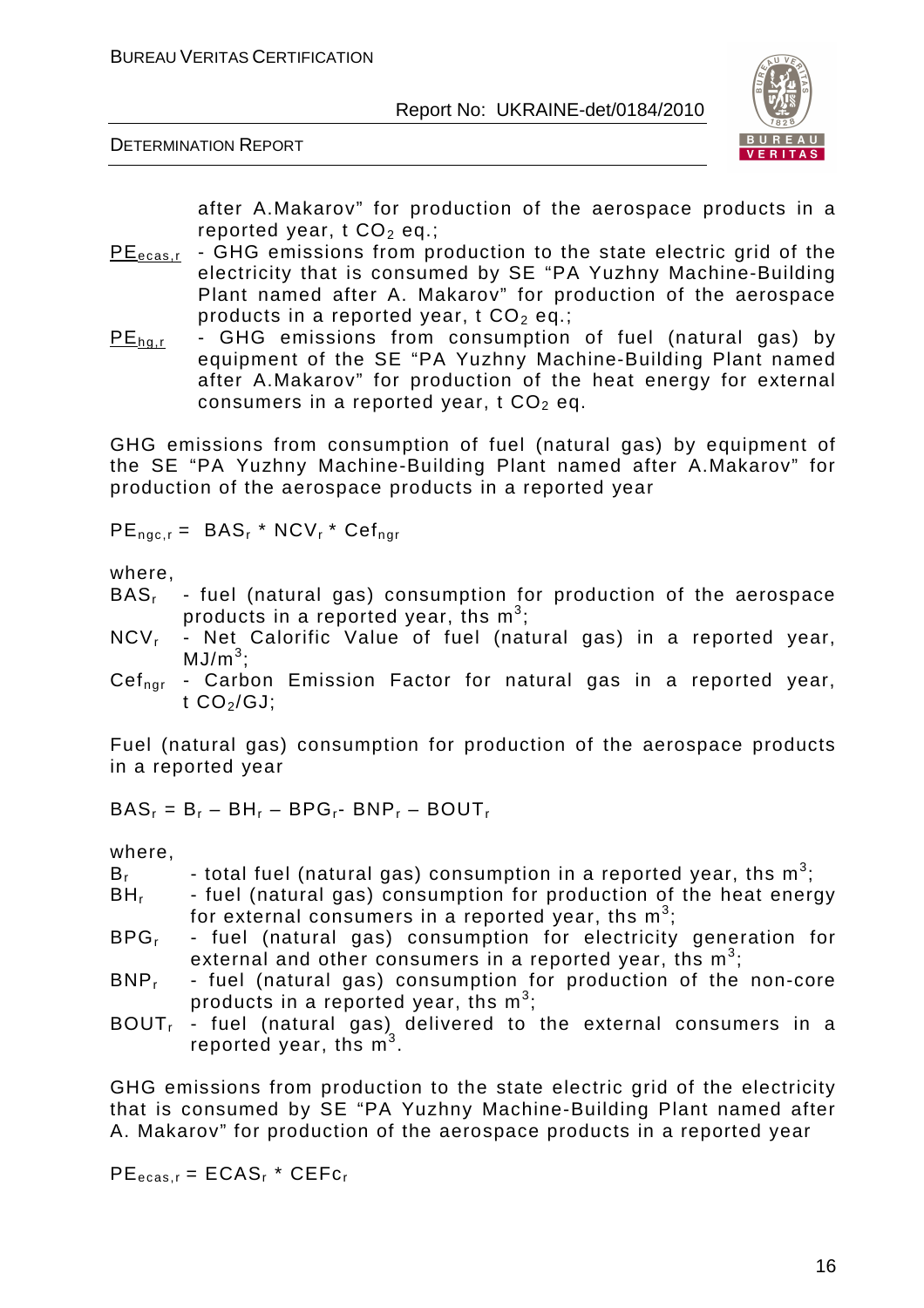DETERMINATION REPORT



where,

- ECAS electricity consumption by the enterprise equipment for production of the aerospace products in a reported year, MWh;
- CEFc<sub>r</sub> Carbon Emission Factor for JI projects reducing electricity consumption in a reported year, t CO2e/MWh.

GHG emissions from consumption of fuel (natural gas) by equipment of the SE "PA Yuzhny Machine-Building Plant named after A.Makarov" for production of the heat energy for external consumers in a reported year

 $PE_{hq,r} = BH_r * NCV_r * Cef_{nqr}$ 

where,

- $BH<sub>r</sub>$  fuel (natural gas) consumption for production of the heat energy for external consumers in a reported year, ths  $m^3$ ;
- $NCV<sub>r</sub>$  averaged Net Calorific Value of natural gas in a reported year,  $MJ/m<sup>3</sup>$ ;
- $Cef_{na}$  Carbon Emission Factor for natural gas in a reported year, t  $CO<sub>2</sub>/GJ$

#### Baseline greenhouse gases emissions

Dynamic baseline emissions at the SE "PA Yuzhny Machine-Building Plant named after A.Makarov"

 $BE_{\text{dbr}} = BE_{\text{dbras}} + BE_{\text{dbrha}}$ 

where,

- $BE<sub>dbras</sub>$  dynamic baseline emissions from production of the aerospace products at the SE "PA Yuzhny Machine-Building Plant named after A.Makarov",  $t$  CO<sub>2</sub> eq.;
- BE<sub>dhrha</sub> dynamic baseline emissions from production of the heat energy for external consumers at the SE "PA Yuzhny Machine-Building Plant named after A.Makarov",  $t$  CO<sub>2</sub> eq.

Dynamic baseline emissions from production of the aerospace products at the SE "PA Yuzhny Machine-Building Plant named after A.Makarov"

 $BE<sub>dbras</sub> = (BE<sub>nac</sub> * K<sub>1</sub> + BE<sub>ecas</sub>) * (P<sub>r</sub> / P<sub>b</sub>) * J<sub>r</sub>$ 

where,

BE<sub>ngc</sub> - GHG emissions from the fuel (natural gas) consumption by equipment of the SE "PA Yuzhny Machine-Building Plant named after A.Makarov" for production of the aerospace products in the base year,  $t$  CO<sub>2</sub> eq.;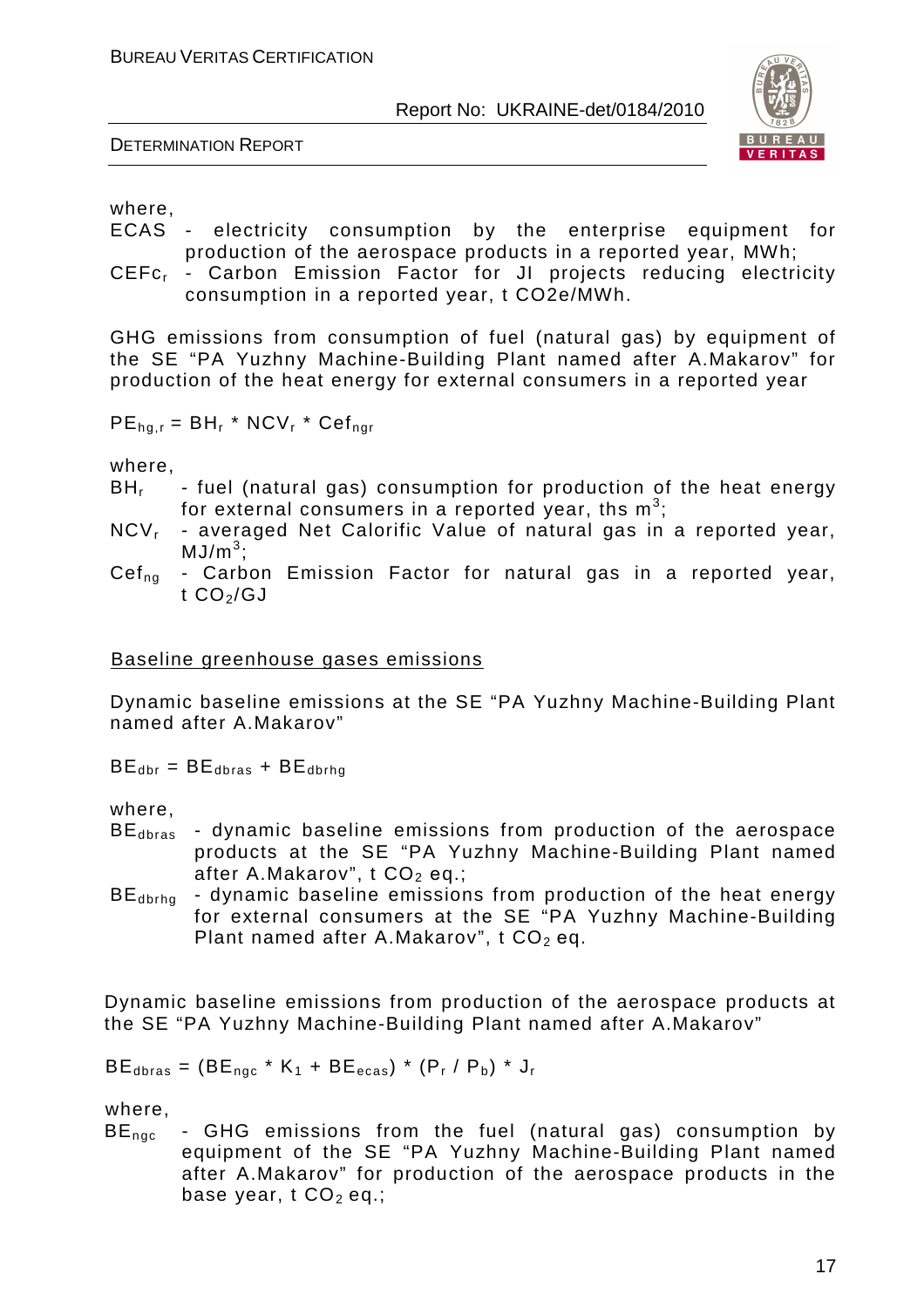

DETERMINATION REPORT

- 
- $K_1$  Net calorific value of fuel change factor;<br>BE<sub>ecas</sub> GHG emissions from production to the - GHG emissions from production to the state electric grid of the electricity that is consumed by the SE "PA Yuzhny Machine-Building Plant named after A.Makarov" for production of the aerospace products in the base year,  $t CO<sub>2</sub> eq.$ ;
- $P_r$  gross aerospace products in the reported year, ths USD;<br> $P_h$  gross aerospace products in the base year, ths USD;
- gross aerospace products in the base year, ths USD;

 $J_{r}$  - aerospace products price change index in the reported year.

GHG emissions from the fuel (natural gas) consumption by equipment of the SE "PA Yuzhny Machine-Building Plant named after A.Makarov" for production of the aerospace products in the base year

 $BE_{\text{nqc}} = BAS_b * NCV_b * Cef_{\text{nqb}}$ 

where,

- $BAS<sub>b</sub>$  fuel (natural gas) consumption for production of the aerospace products in the base year, ths  $m^3$ ;
- $NCV<sub>b</sub>$  Net Calorific Value of fuel (natural gas), is taken from the averaged data of the enterprise in the base year;
- Cef<sub>ngb</sub> Carbon Emission Factor for natural gas in the base year, t  $CO<sub>2</sub>/GJ$

Fuel (natural gas) consumption for production of the aerospace products in the base year

 $BAS_b = B_b - BH_b - BPG_b - BNP_b - BOUT_b$ 

- $B_b$  total fuel (natural gas) consumption in the base year, ths  $m^3$ ;
- $BH<sub>b</sub>$  fuel (natural gas) consumption for production of the heat energy for external consumers in the base year, ths  $m^3$ ;
- $BPG<sub>b</sub>$  fuel (natural gas) consumption for electricity generation for external and other consumers in the base year, ths  $m^3$ ;
- $BNP<sub>b</sub>$  fuel (natural gas) consumption for production of the non-core products in the base year, ths m3;
- $BOUT<sub>b</sub>$  fuel (natural gas) delivered to external consumers in the base year, ths  $\mathsf{m}^3$ .

GHG emissions from production to the state electric grid of the electricity that is consumed by the SE "PA Yuzhny Machine-Building Plant named after A.Makarov" for production of the aerospace products in the base year

 $BE_{ecas} = ECAS_b * CEF_{cb}$ 

where,

 $ECAS<sub>b</sub>$  - electricity consumption for production of the aerospace products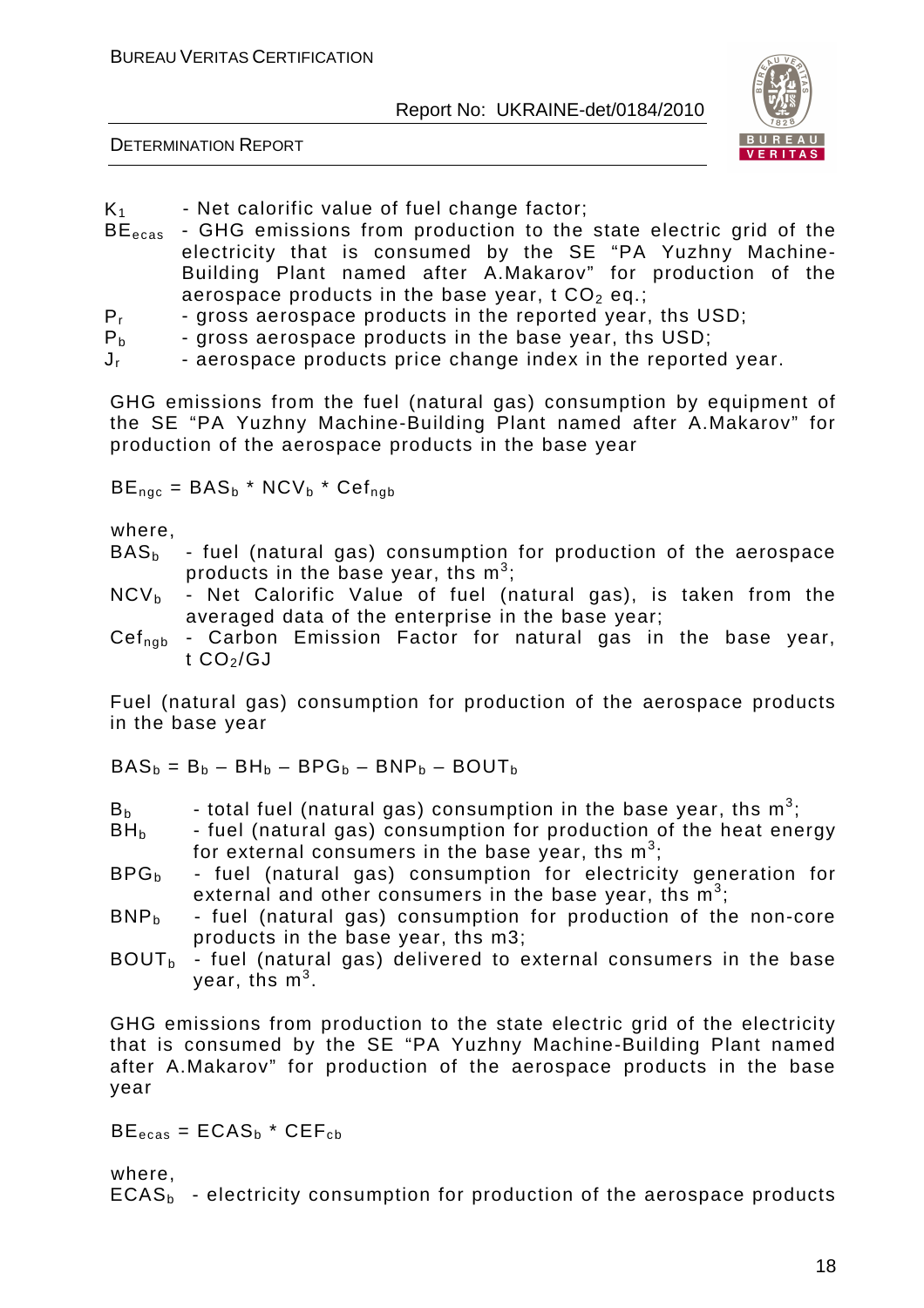DETERMINATION REPORT



in the base year, MWh;

CEF<sub>ch</sub> - Carbon Emission Factor for JI projects reducing electricity consumption in the base year,  $t CO<sub>2</sub> eq/MWh$ .

Net calorific value of fuel change adjustment factor

 $K_1 = NCV_b / NCV_r$ 

where,

- $\mathsf{NCV}_{\mathsf{b}}\;$  Net calorific value of fuel (natural gas) in the base year, MJ/m $^3;$
- $NCV<sub>r</sub>$  Net calorific value of fuel (natural gas) in the reported year,  $MJ/m<sup>3</sup>$ .

Dynamic baseline emissions from production of the heat energy for external consumers at the SE "PA Yuzhny Machine-Building Plant named after A.Makarov"

 $BE_{dbrhq} = BH_b * NCV_b * Cef_{nqr} * K_1 * K_2$ 

where,

- $BH<sub>b</sub>$  fuel (natural gas) consumption for production of the heat energy for external consumers in the base year, ths  $m^3$ ;
- $NCV_b$  Net Calorific Value of fuel (natural gas) in the base year, MJ/m<sup>3</sup>;
- Cef<sub>ngr</sub> Carbon Emission Factor for natural gas in the base year, t  $CO<sub>2</sub>/GJ$ ;
- $K_1$  Net calorific value of fuel (natural gas) change factor;
- $K_2$  delivered heat energy for external consumers change factor.

Delivered heat energy for external consumers change factor

 $K_2 = HD_r / HD_b$ 

where,

- HD<sub>r</sub> delivered heat energy for external consumers in the reported year, GJ (Gcal);
- $HD<sub>b</sub>$  delivered heat energy for external consumers in the base year, GJ (Gcal).

#### Emission reductions assessment

Emission reductions due to the project activity in a reported year

 $ER_r = BE_{\text{dbr}} - PE_r$ 

where,

 $BE<sub>dbr</sub>$  - dynamic baseline emissions in a reported year, t  $CO<sub>2</sub>$  eq.;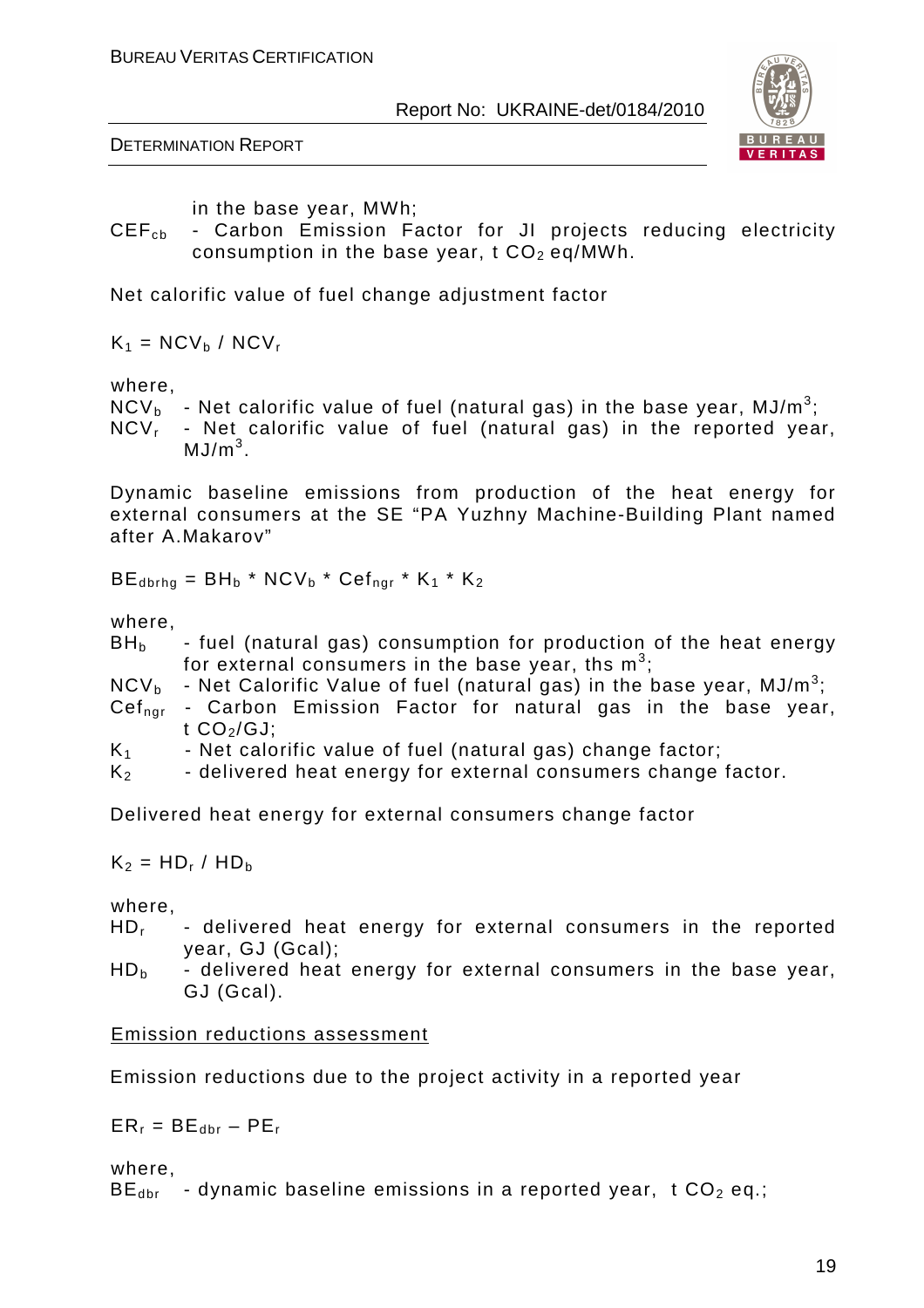



 $PE<sub>r</sub>$  - project emissions in a reported year, t CO<sub>2</sub> eq.

As stated in the PDD, no leakage is expected during the JI project.

The monitoring plan presents the quality assurance and control procedures for the monitoring process. In the Table D.1.1.1, Table D.1.1.3, and Table D.2 of the PDD are included, as appropriate, information on type of measuring equipments, on calibration and on how records on data and/or method validity and accuracy are kept and made available on request.

The monitoring plan clearly identifies the responsibilities and the authority regarding the monitoring activities. For instance, the overall responsibility for supporting in coordination of monitoring and verification processes will be carried out by the Deputy General Director of SE "Production Association Yuzhny Machine-Building Plant named after A. Makarov", Mr. Yuriy Pashchenko. The main specialist of SE "PA Yuzhny Machine-Building Plant named after A. Makarov", Mr. Yakiv Takhterin, is appointed as responsible person for data monitoring, reporting, storage and archiving, filling up the spreadsheets for Monitoring Report, coordination of verification process. Engineer of Institute of Engineering Ecology, Valery Logvyn, is responsible for data processing according to methodology and development of Monitoring Reports. Deputy Director of Institute of Engineering Ecology, Dmytro Paderno, supports in coordination of verification process. More detailed information of the responsibilities is described in section D.3 of the PDD and Annex 3 to the PDD.

On the whole, the monitoring report reflects good monitoring practices appropriate to the project type.

The monitoring plan provides, in tabular form, a complete compilation of the data that need to be collected for its application, including data that are measured or sampled and data that are collected from other sources (e.g. official statistics, expert judgment, proprietary data, IPCC, commercial and scientific literature etc.) but not including data that are calculated with equations.

During the site visit it was clarified (appropriate document was provided on site) that the data monitored and required for verification are to be kept for two years after the last transfer of ERUs for the project.

### **4.8 Leakage (40-41)**

According to the description provided in the PDD, no leakage is expected through JI project implementation. Baseline based on collected monitoring data will exclude all possible leakages.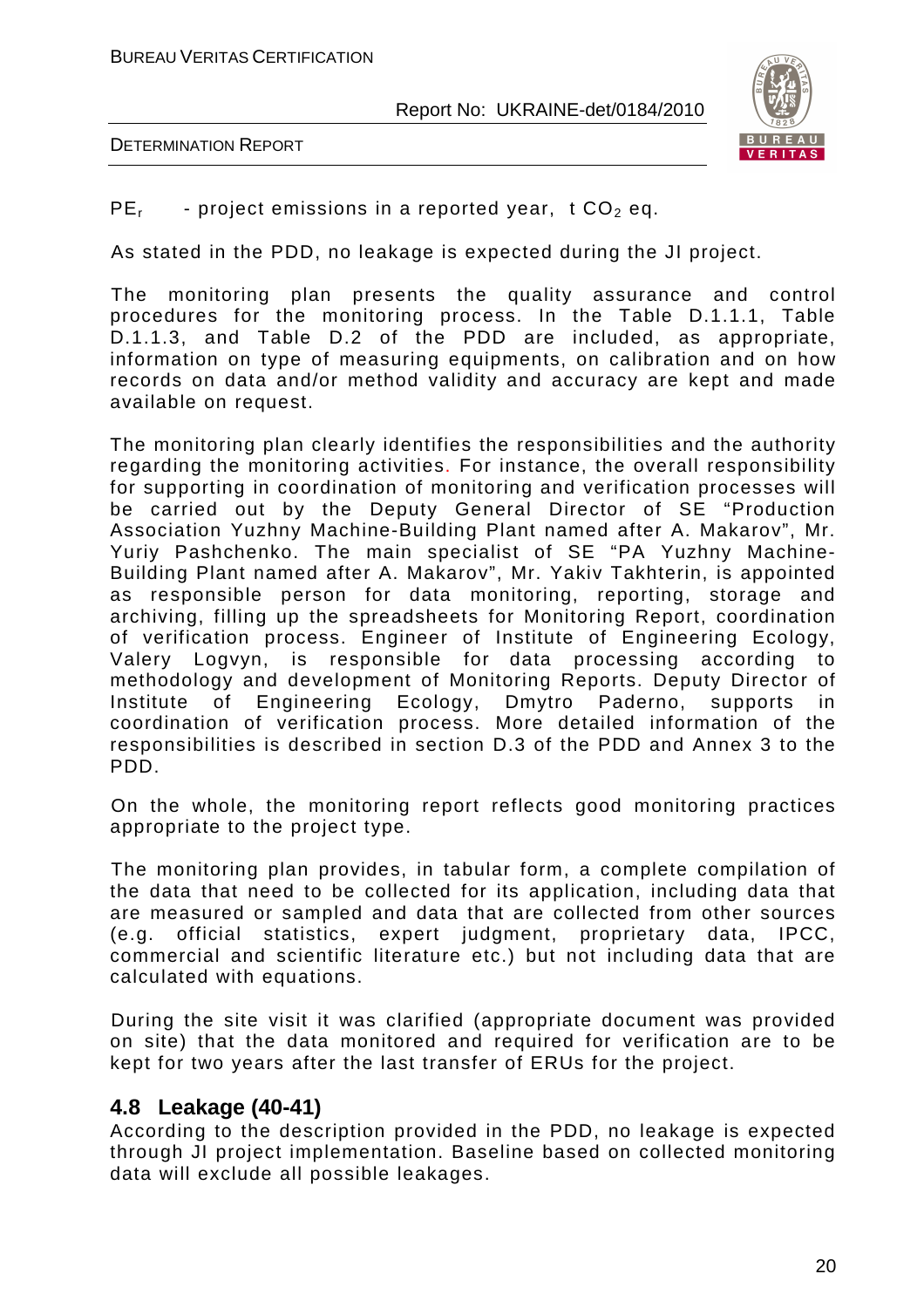

DETERMINATION REPORT

Also, refer to section 5 of this document.

#### **4.9 Estimation of emission reductions or enhancements of net removals (42-47)**

Using principles of developed JI specific approach, the PDD indicates assessment of emissions in the baseline scenario and in the project scenario as the approach chosen to estimate the emission reductions generated by the project.

The PDD provides the ex ante estimates of:

(a) Total emissions for the project scenario (within the project boundary), which are 4 054 349 tons of  $CO<sub>2</sub>$  equivalent through the crediting period (i.e., 2005-2007 period - 735 733 tons of  $CO_2$  equivalent; 2008-2012 commitment period – 913 816 tons of  $CO<sub>2</sub>$  equivalent; 2013-2024 after the commitment period  $-2$  404 800 tons of  $CO<sub>2</sub>$  equivalent);

(b) No Leakage is expected during the JI project;

(c) Total emissions for the baseline scenario (within the project boundary), which are 15 633 068 tons of  $CO<sub>2</sub>$  eqivalent for the crediting period (i.e., 2005-2007 period  $-1$  579 540 tons of  $CO<sub>2</sub>$  equivalent; 2008-2012 commitment period  $-3$  101 092 tons of  $CO<sub>2</sub>$  equivalent; 2013-2024 after the commitment period– 10 952 436 tons of  $CO<sub>2</sub>$  equivalent);

(d) Total amount of emission reductions adjusted by leakage (based on (a)-(c) above), which are 11 578 719 tons of CO2 eqivalent through the crediting period (i.e., 2005-2007 period  $-$  843 807 tons of  $CO<sub>2</sub>$  equivalent; 2008-2012 commitment period  $-$  2 187 276 tons of  $CO<sub>2</sub>$  equivalent; 2013-2024 after the commitment period – 8 547 636 tons of  $CO<sub>2</sub>$  equivalent).

The estimates referred to above are given:

- (a) On a periodic basis;
- (b) From 01/01/2005 to 31/12/2024, covering the whole crediting period;
- (c) On a source-by-source;
- (d) For greenhouse gas  $CO<sub>2</sub>$ .

(e) In tonnes of CO2 equivalent, using global warming potentials defined by decision 2/CP.3 or as subsequently revised in accordance with Article 6 of the Kyoto Protocol;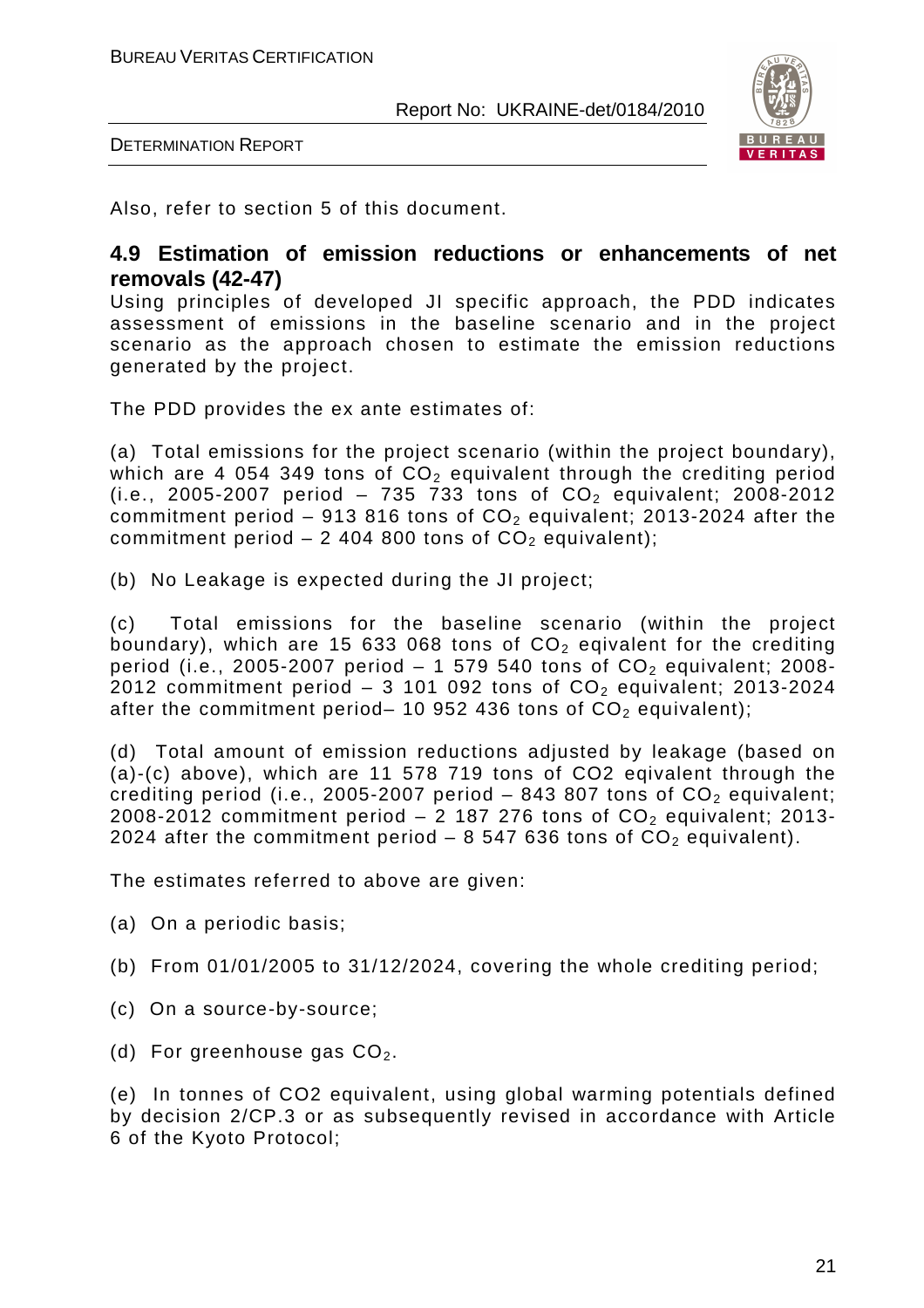

DETERMINATION REPORT

The formula used for calculating the estimates referred above, which are described in section 4.7 of this report, are consistent throughout the PDD.

Data sources used for calculating the estimates are clearly identified, reliable and transparent. It is referred to above:

- Guidance "Standardized emission factors for Ukrainian electrical grid"; (version dated 2007);
- Orders on carbon emission factor for JI projects reducing electricity consumption issued by the National Environmental Investment Agency of Ukraine
- Supplier's report/analytical report of chemical laboratory ;
- $\Leftrightarrow$  Report of metrological service;
- Special report of the plant and Oblteplocomunenergo;

Emission factors, such as Carbon Emission factors (CEF) for electricity production in Ukraine and Carbon Emission Factor for natural gas were selected by carefully balancing accuracy and reasonableness, and appropriately justified of the choice.

The estimation referred to above is based on conservative assumptions and the most plausible scenarios in a transparent manner.

The estimates referred to above are consistent throughout the PDD.

The annual average of estimated emission reductions over the crediting period is calculated by dividing the total estimated emission reductions over the crediting period by the total months of the crediting period, and multiplying by twelve.

The PDD, version 07, includes an illustrative ex ante emissions calculation.

#### **4.10 Environmental impacts (48)**

The PDD lists and attaches documentation on the analysis of the environmental impacts of the project, including transboundary impacts, in accordance with procedures as determined by the host Party and in compliance with national environmental legislation, such as:

- $\Rightarrow$  The Law of Ukraine N 1264-XII from 25.06.1991«On the environmental protection»;
- The Law of Ukraine N 2707-XII from 16.10.1992 «On the atmospheric air protection»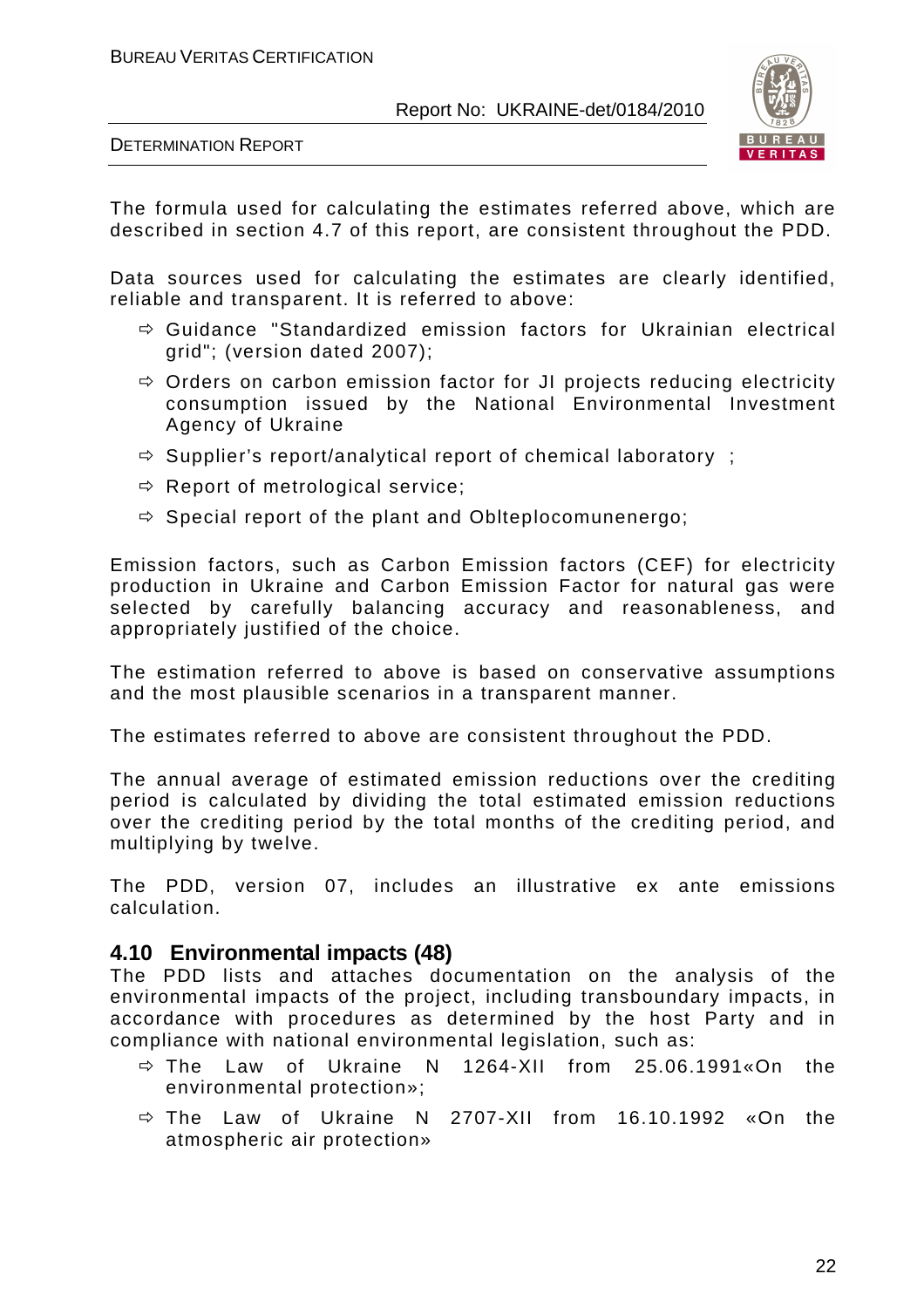

#### DETERMINATION REPORT

- State Building Norms of Ukraine (DBN) А.2.2-1-2003. «Structure and content of materials on environmental impact assessment (OVOS) at planning and building of enterprises, constructions and buildings».
- $\Leftrightarrow$  "Regulations on structure and content of materials on assessment of the projected activity impact on the state of environment and natural resources (OVOS) at different stages of solving of tasks of building of the new, expansion, reconstruction, technical re-equipment of operating industrial and other objects". Approved by the Order of Ministry of environmental protection of Ukraine № 59 from 8.07.92.
- Law on waste products, (article 17) "Obligations of economical activity subjects in sphere of waste treatment"

Project developers considered different types of environmental impact. For instance, impact to the water medium, effects on the ambient air, effects on land use, effects on biodiversity, and impact as a result of waste generation.

The PDD provides conclusion and all references to supporting documentation of an environmental impact assessment undertaken in accordance with the procedures as required by the host Party, if the analysis referred to above indicates that the environmental impacts are considered significant by the project participants or the host Party.

#### **4.11 Stakeholder consultation (49)**

As state in the PDD, JI project «Implementation of Energy Saving Equipment and Technologies at the State Enterprise "Production Association Yuzhny Machine-Building Plant named after A. Makarov" was presented at the ХV (Sevastopol, June 13-16, 2005) and ХVI (Sevastopol, June 6-10, 2006) NIS Conferences with international participation "Problems of Ecology and Exploitation of Energy Objects", where it was comprehensively discussed with representatives of governmental, district heating and industrial organizations.

No negative stakeholders' comments were received.

### **4.12 Determination regarding small scale projects (50-57)**

Not applicable to this JI project.

# **4.13 Determination regarding land use, land-use change and forestry (LULUCF) projects (58-64)**

Not applicable to regarded JI project.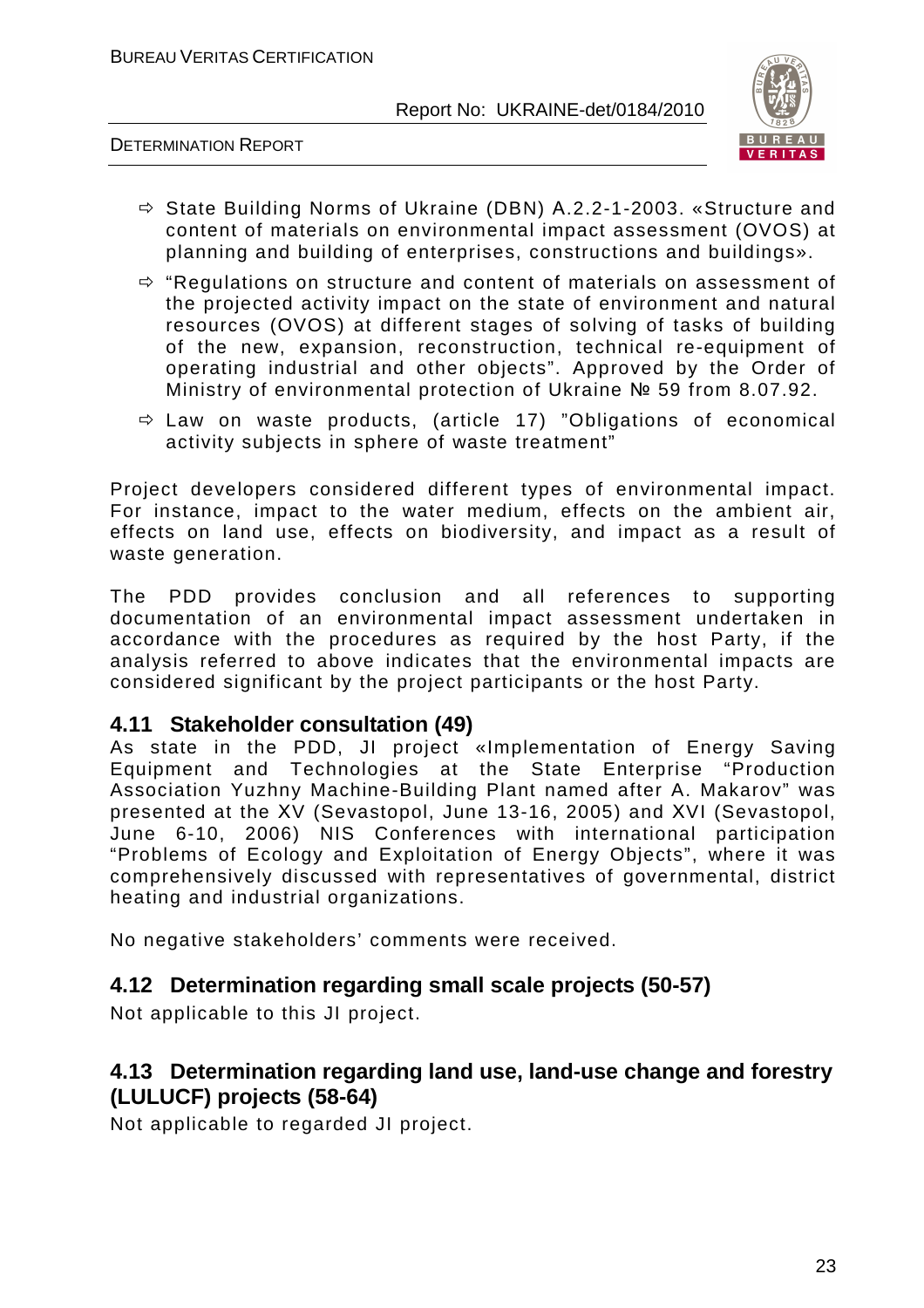DETERMINATION REPORT



#### **4.14 Determination regarding programmes of activities (65-73)**  Not applicable.

# **5 SUMMARY AND REPORT OF HOW DUE ACCOUNT WAS TAKEN OF COMMENTS RECEIVED PURSUANT TO PARAGRAPH 32 OF THE JI GUIDELINES**

During consultation with National Environmental Investment Agency of Ukraine comments were received concerned of the following issues:

- product price;
- possible changes in the product structure;
- appearance of leakage due to JI project activity implementation.

These questions are not fully considered through determination phase and it is expected that questions will be elaborated and detailed during future monitoring process.

### **6 DETERMINATION OPINION**

Bureau Veritas Certification has performed a validation of the JI Project "Implementation of Energy Saving Equipment and Technologies at the State Enterprise "Production Association Yuzhny Machine-Building Plant named after A. Makarov" in Dnipropetrovsk City, Ukraine. The validation was performed on the basis of UNFCCC criteria and host country criteria and also on the criteria given to provide for consistent project operations, monitoring and reporting.

The validation consisted of the following three phases: i) a desk review of the project design and the baseline and monitoring plan; ii) follow-up interviews with project stakeholders; iii) the resolution of outstanding issues and the issuance of the final validation report and opinion.

Project participant/s used the latest tool for demonstration of the additionality. In line with this tool, the PDD provides analysis of investment, technological and organizational barriers to determine that the project activity itself is not the baseline scenario.

By synthetic description of the project, the project is likely to result in reductions of GHG emissions partially. An analysis of the investment, technological, and organizational barriers demonstrates that the proposed project activity is not a likely baseline scenario. Emission reductions attributable to the project are hence additional to any that would occur in the absence of the project activity. Given that the project is implemented and maintained as designed, the project is likely to achieve the estimated amount of emission reductions.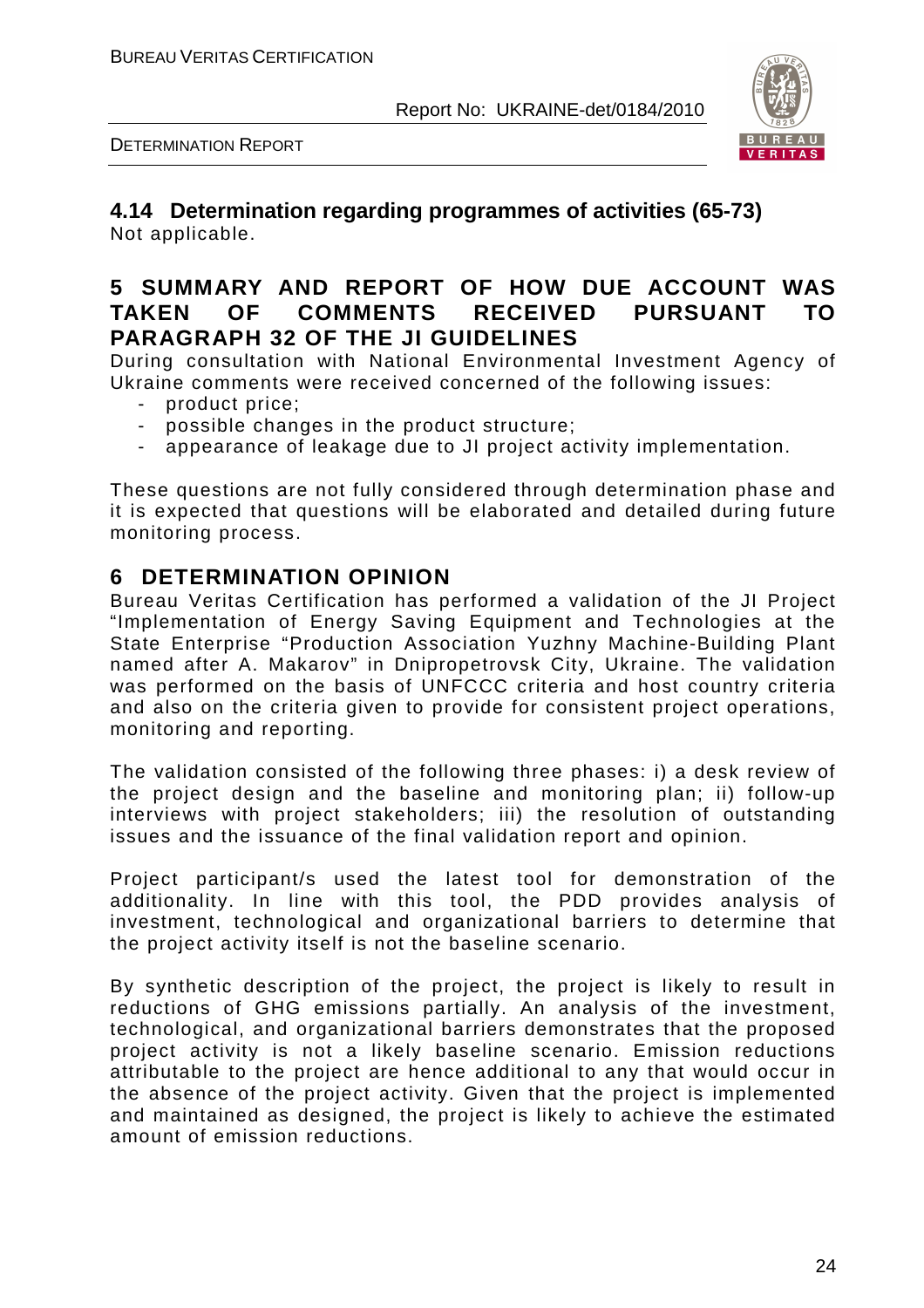

DETERMINATION REPORT

The review of the project design documentation (version 07) and the subsequent follow-up interviews have provided Bureau Veritas Certification with a list of evidences to determine the fulfillment of stated criteria. In our opinion, the project applies and meets the relevant UNFCCC requirements for the JI and the relevant host country criteria.

The validation is based on the information made available to us and the engagement conditions detailed in this report.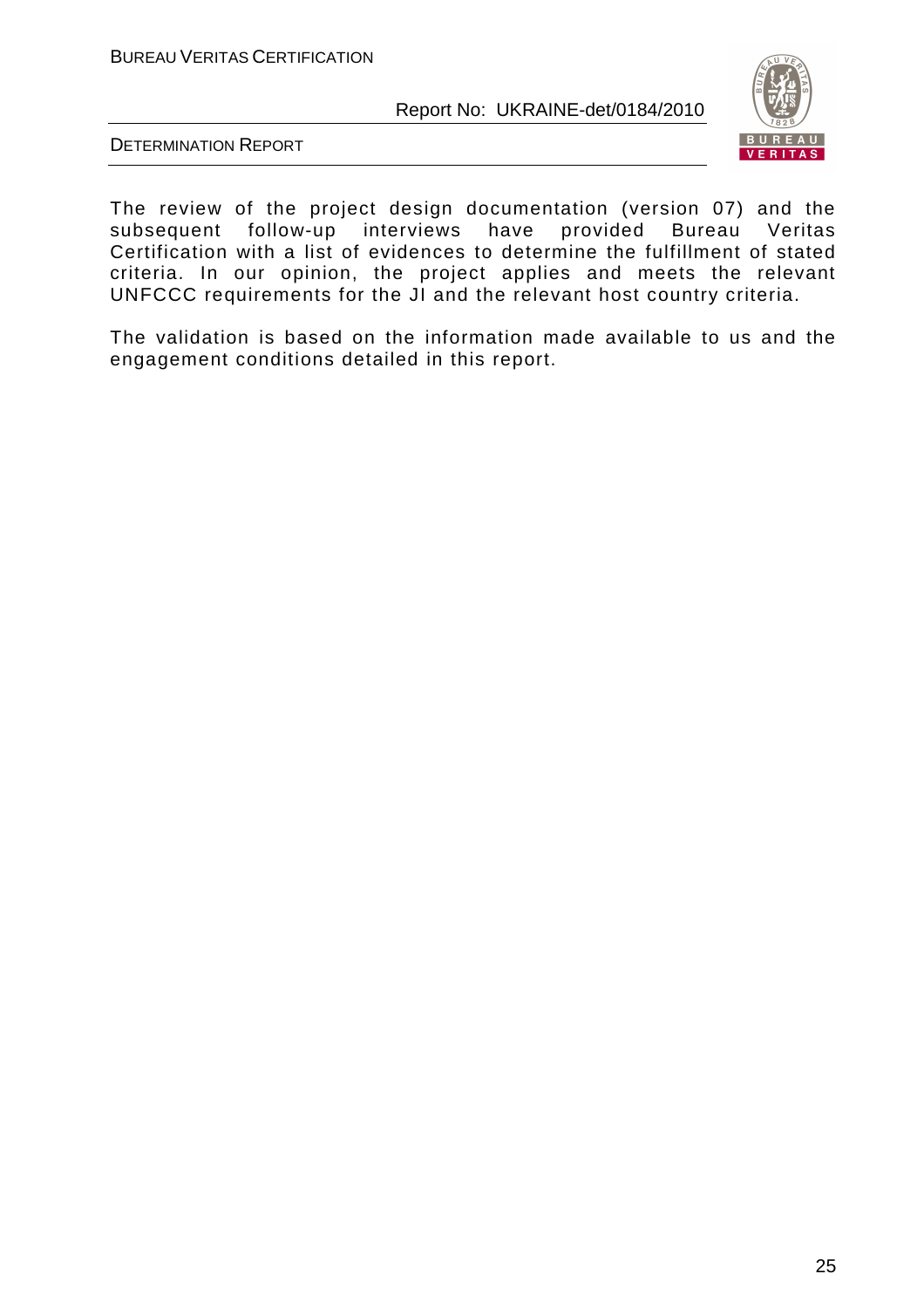

DETERMINATION REPORT

# **7 REFERENCES**

#### **Category 1 Documents:**

Documents provided by SE "PA Yuzhny Machine-Building Plant named after A. Makarov" that relate directly to the GHG components of the project.

- /1/ PDD of the JI project "Implementation of Energy Saving Equipment and Technologies at the State Enterprise "Production Association Yuzhny Machine-Building Plant named after A. Makarov" version 02 dated 30/11/2010.
- /2/ PDD of the JI project "Implementation of Energy Saving Equipment and Technologies at the State Enterprise "Production Association Yuzhny Machine-Building Plant named after A. Makarov" version 03 dated 21/12/2010.
- /3/ PDD of the JI project "Implementation of Energy Saving Equipment and Technologies at the State Enterprise "Production Association Yuzhny Machine-Building Plant named after A. Makarov" version 07 dated 16/08/2011.
- /4/ Letter of Endorsement #2113/23/7 of the JI project "Implementation of Energy Saving Equipment and Technologies at the State Enterprise "Production Association Yuzhny Machine-Building Plant named after A. Makarov dated 09/12/2010
- /5/ Guidelines for Users of the Joint Implementation Project Design Document Form/Version 04, JISC.
- /6/ JISC Guidance on criteria for baseline setting and monitoring. Version 02.
- /7/ Tool for the demonstration and assessment of additionality, Version 05.2.
- /8/ Glossary of Joint Implementation Terms, Version 02.

#### **Category 2 Documents:**

Background documents related to the design and/or methodologies employed in the design or other reference documents.

- /1/ Statement on commissioning dated 17.12.2009.
- /2/ Statement on commissioning of low preassure turbocompressors, type "Турбомастер 1500", inv. #304009953, 304009910, 304009952, 304009911 that installed in compressor station of the shop # 65 dated 12.04.2007.
- /3/ Statement of the finising of complex testing КВГМ-116,3-150 st. #9, that installed in boiler shop CHP SE "PA PMZ named after O.M.Makarov" dated 31.03.2010.
- /4/ Project CHP. Reconstruction and modernization of equipments. Book 1. General provisions in nine parts. Part 6. Environmental impact assessment 7102453.Р3СО1.П1.6 dated 2004 of SE "PA Yuzhny Machine-Building Plant named after A. Makarov".
- /5/ Letter #05-928 dated 29.10.2004 of Central service of The State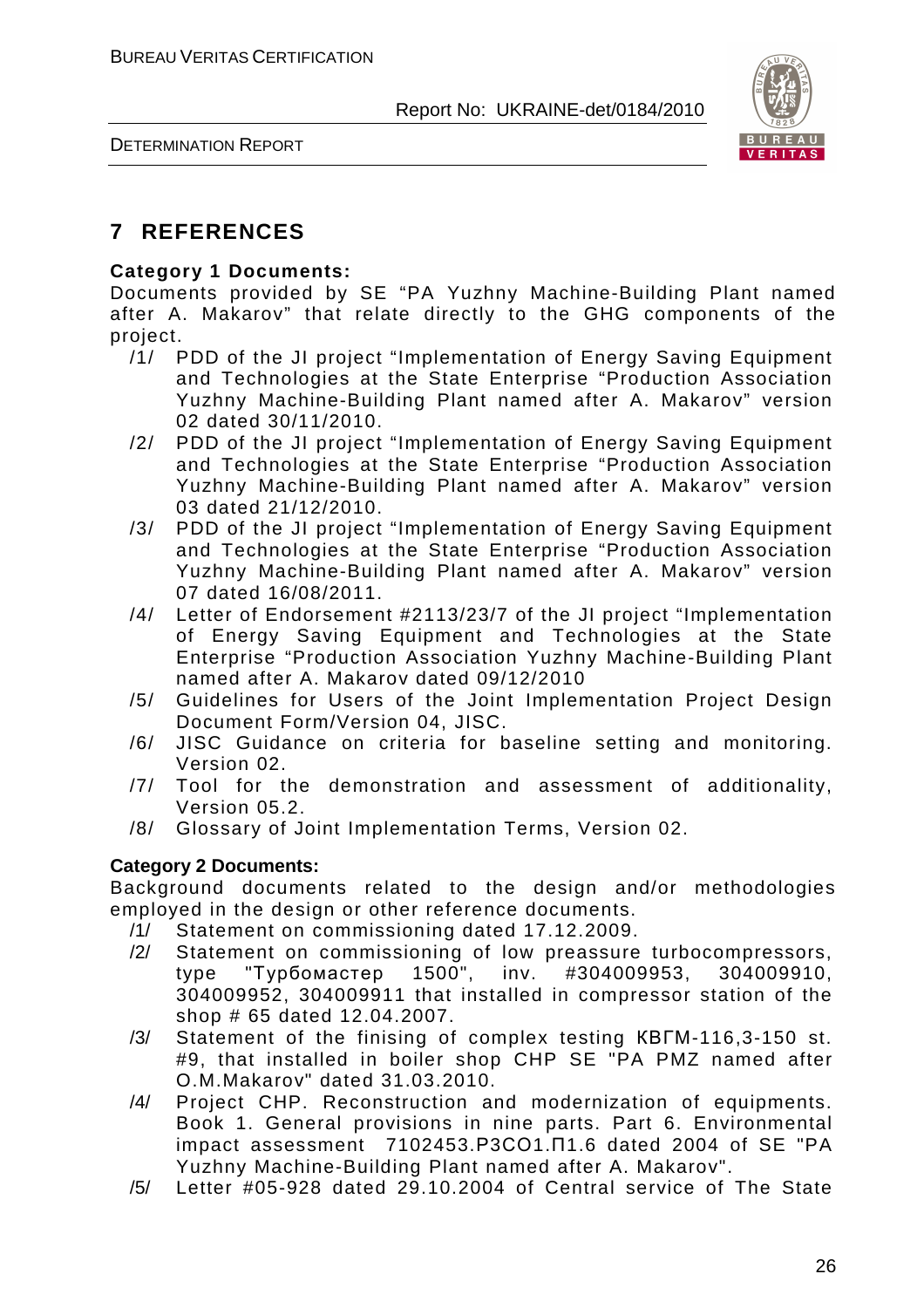

DETERMINATION REPORT

investment expertise of Ukraine to SE "PA Yuzhny Machine-Building Plant named after A. Makarov".

- /6/ Final complex conclusion #202 of Central service of Ukrinvestekspertyzy to the project "CHP SE "PA Yuzhny Machine-Building Plant named after A. Makarov. Reconstruction and mosernization of equipments" (positive) dated 29.10.2004.
- /7/ Expert opinion of the state department of fire safety of MoE of Ukraine dated 22.09.2004 #21/3/3183.
- /8/ Expert opinion #04/П/18-1/147/1 of the object compliance with the legislation on energy safety dated 15.10.2004.
- /9/ Conclusion #228 of the state ecological enterprize of the project "CHP SE "PA Yuzhny Machine-Building Plant named after A. Makarov. Reconstruction and mosernization of equipments" dated 21.10.2004.
- /10/ Decision of scientific and technical council of Derzhbud of Ukraine #65 dsted 10.12.2004.
- /11/ Contract #259-08/СІ dated 25.02.20008.
- /12/ Contract #2426/5769/01 dated 18.11.2009.
- /13/ Contract #06/09-1447БО-4 of natural gas supply for heat energy generation for needs of companies and enterprises that funded with state and local budgets, and other entities dated 23.09.2009.
- /14/ Contract #06/09-1446ТЕ-4 of natural gas supply for heating and hot water supply dated 23.09.2009.
- /15/ Certificate of attestation reg. #06544-2-4-9/3ГОМС. Date of registration 15.07.2009 Registration number #06544-5-1-26-КЛ. It is valid to 15.07.2012.
- /16/ Certificate of attestation #ПЧ-004/2007 dated 19.01.2007. It is valid to 19.01.2010.
- /17/ Contract #25/9568Г on the performance of metrological works (services) dated 30.11.2009.
- /18/ Certificate of phisical and chemical parameters of natural gas that transferred by ЗЛВУМГ and accepted ГВС (ПВВГ, СВГ) of main gas pipeline ШДКРІ for the period from 01 of October to 31 of October 2010 dated 29.10.2010.
- /19/ Certificate of phisical and chemical parameters of natural gas that transferred by ЗЛВУМГ and accepted ГВС (ПВВГ, СВГ) of main gas pipeline ШДКРІ for the period from 01 of February to 28 of February 2010 dated 26.02.2010.
- /20/ Certificate of phisical and chemical parameters of natural gas that transferred by Dnipropetrovsk ЛВУМГ and accepted ГВС (ПВВГ, СВГ) of main gas pipeline ШДКРІ for the period from 01 of January to 31 of January 2008 dated 31.01.2008.
- /21/ Certificate of phisical and chemical parameters of natural gas that transferred by Dnipropetrovsk ЛВУМГ and accepted ГВС (ПВВГ, СВГ) of main gas pipeline ШДКРІ for the period from 01 of February to 28 of February 2008 dated 29.02.2008.
- /22/ Licence АВ№147927 on the heat energy generation by heat central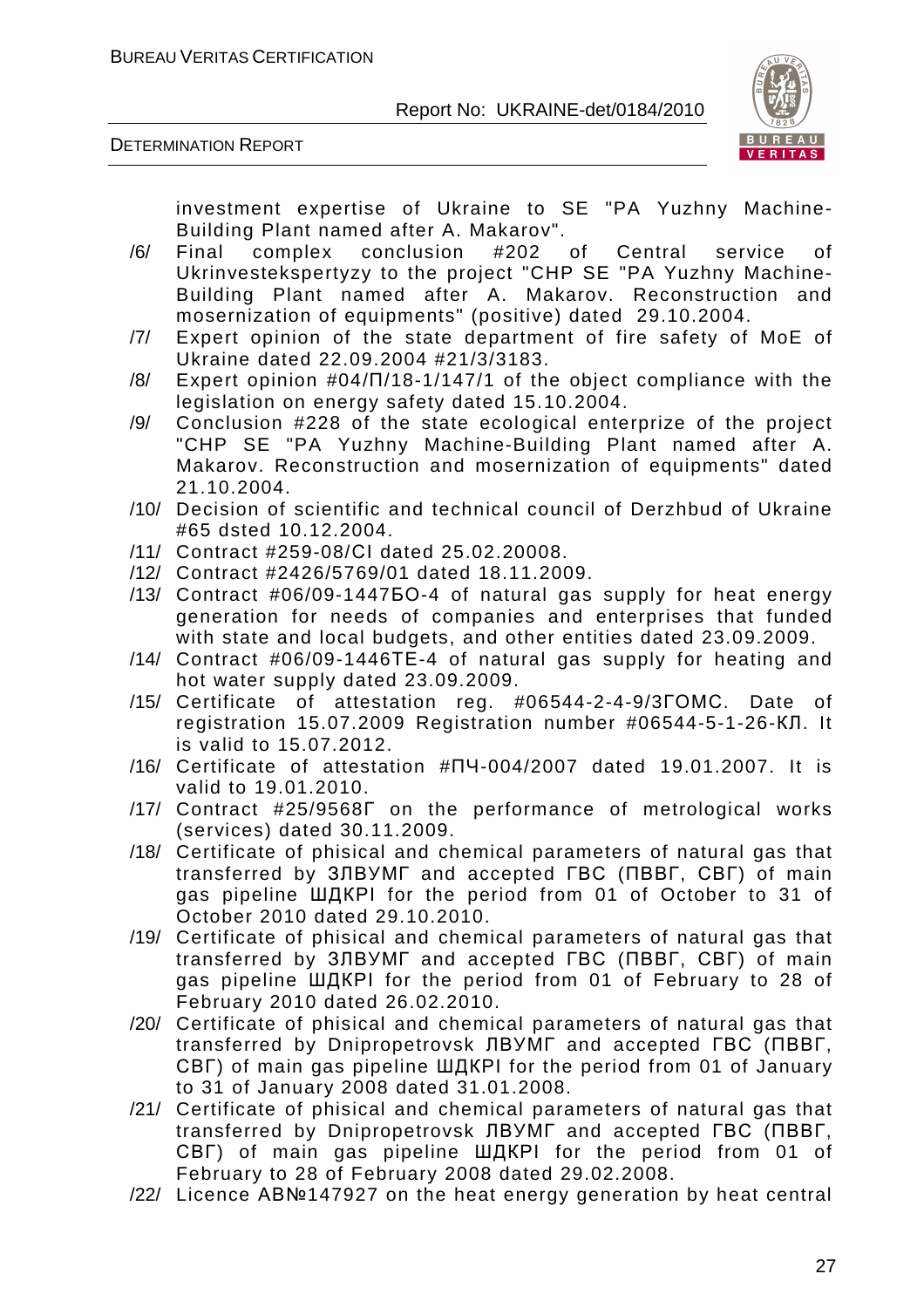

DETERMINATION REPORT

point and devices that use alternative energy sources and renewable energy sources of SE "PA Yuzhny Machine-Building Plant named after A. Makarov". It is valid from 31.08.2006 to 30.08.2011.

- /23/ Licence АБ№220724 on the electricity generation of SE "PA Yuzhny Machine-Building Plant named after A. Makarov". It is valid from 30.05.2001 to 29.05.2014.
- /24/ Statement of electricity distribution for June 2006 of SE PA PMZ.
- /25/ Generation, consumption and distribution of electricity at SE "PA PMZ named after O.M.Makarov" for June 2006.
- /26/ Statement of acceptance-transfering of natural gas for heat energy generation for budjet enterprizes and organization and other suppliers (direct pipe) dated 31.12.2009
- /27/ Statement of acceptance-transfering of natural gas for heating and hot water supply (direct pipe) dated 31.12.2009.
- /28/ Statement of acceptance-transfering of natural gas for heating and hot water supply (direct pipe) dated 31.01.2009.
- /29/ Statement of acceptance-transfering of natural gas dated 30.04.2009.
- /30/ Statement of acceptance-transfering of natural gas dated 30.06.2009.
- /31/ Statement of acceptance of electrical washing works of steam generator of the site 1,2 shop #6 dated 07.04.2008.
- /32/ Statement of acceptance of electrical washing works of steam generator of the shop 25 dated 07.04.2008.
- /33/ Passport of the boiler, registration #44582.
- /34/ Passport of the boiler (autonomous superheater and economizer), reg. #44533.
- /35/ Passport ААНЗ 466559.203ПС. Multifunctional electricity meter type "Энергия-9", ser. #32476.
- /36/ Certiticate of acceptance, meter "Энергия-9", ser. #49578. Date of verification (the state verification) 01.11.2008.
- /37/ Certiticate of acceptance, meter "Энергия-9", ser. #49416. Date of verification (the state verification) 23.10.2008
- /38/ Mannual on operation. Electricity meter Дельта-8010, ser. #01788. Date of verification 25.07.2005.
- /39/ Certificate of the state metrological attestation #19-22/20-10 dated 02.02.2010 of the measurement complex "Флуотек-ТМ".
- /40/ Certificate of the state metrological attestation #19-22/58-10 dated 11.02.2010 of the unit of automatic registration of natural gas based on measurement complex "Флуотек-ТМ".
- /41/ Certificate of acceptance, ser. #504.
- /42/ Certificate of acceptance, ser. #505.
- /43/ Order #156"а" of the training for the shop #65 dated 01.12.2009.
- /44/ Decision on the training of labour safety, technical and practical knowledges of the operational and maintenance of installed in devisce 77of the shop #65 the air compressor on compressed air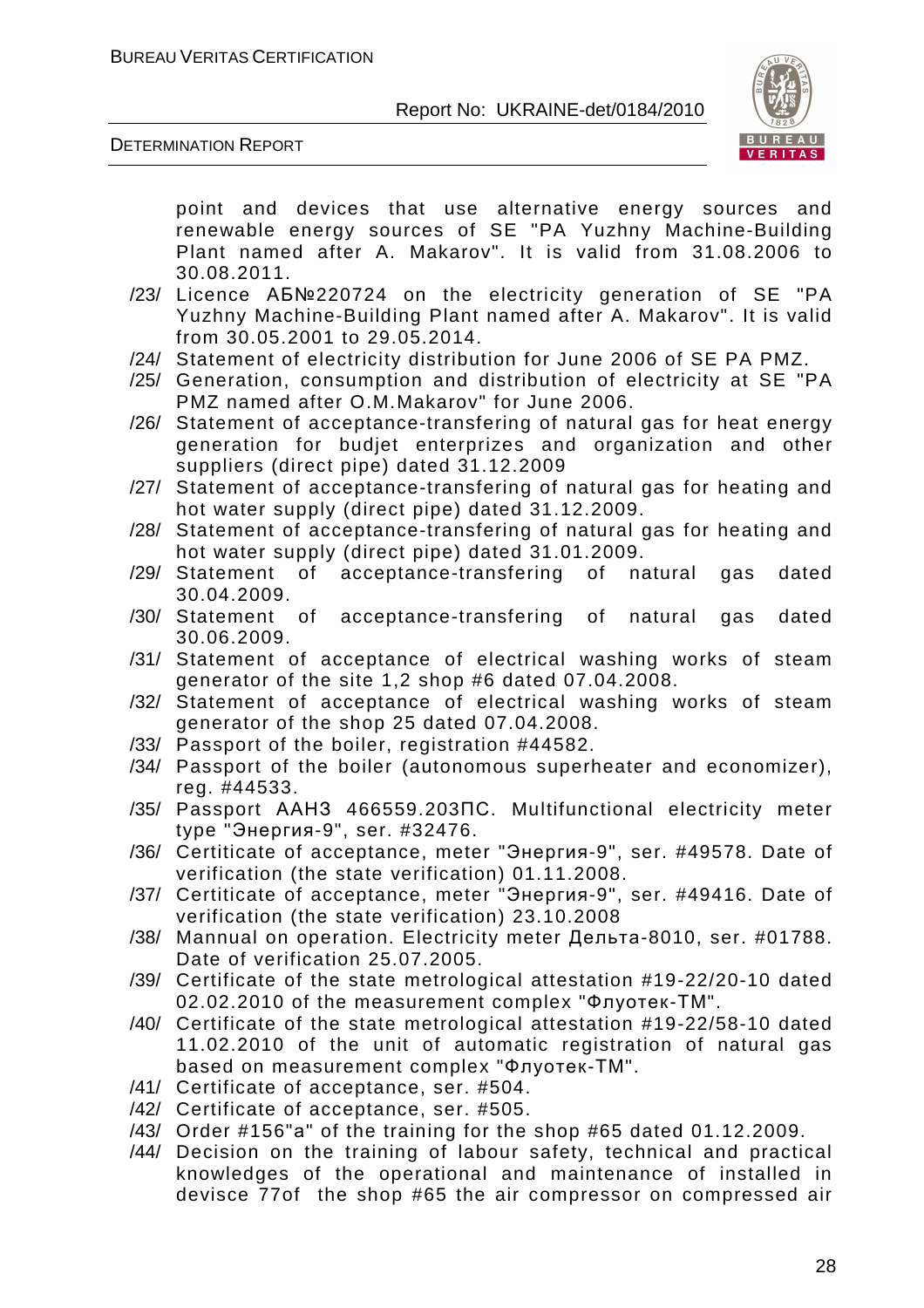



generation model Н280Н-WL.

- /45/ Order #34 for the shop #65 dated 15.13.2010.
- /46/ Statement dated 10.02.2010 of acceptance into operation of the compressor on compressed air generation model Н280Н-WL "GARDNER DENVER", England ser. #С004143 that installed in device 77 compressor station of the shop #65 of complex 308 dated 10.02.2010.
- /47/ Protocol #5 of committee meeting on the knowledge verification of the labour protection dated 15.04.2007.
- /48/ Plan of training on the menegment and control methods of the boiler work #6 with salaried personnel АСУ.
- /49/ Committee meeting of the knowledge verification of the labour protection dated 28.03.2008.
- /50/ Form 2-TП (the air). Report of the air protection for 2008.
- /51/ Form 2-TП (the air). Report of the air protection for 2009.
- /52/ Permit #1210137800-829 on the pollutant emossions by the stationary sources of SE "PA Yuzhny Machine-Building Plant named after A. Makarov" dated 25.09.2009. It is valid from 25.09.2009 to 25.09.2014.
- /53/ Decision on special water usage of SE "PA Yuzhny Machine-Building Plant named after A. Makarov" #02361. It is issued for the period 01.02.2010-01.01.2011.
- /54/ Decision on special water usage of SE "PA Yuzhny Machine-Building Plant named after A. Makarov" #02148 dated 28.01.2009. It is issued for the period 01.01.2009-01.01.2010.
- /55/ Balance of the use of energy services at PMZ for January 2009.
- /56/ Calculation of energy saving due to implementation of compressor of low preasure compressed air type ТМ-400 company SAMSUNG TECHWIN.
- /57/ Analysis data of gas mixture of air pollution sources at CHP.
- /58/ Order on archiving of documents related to the monitoring of implementation of JI project "Implementation of energy saving equipment and technologies at the State Enterprise "production Association Yuzhny Machine-Building Plant named after A. Makarov".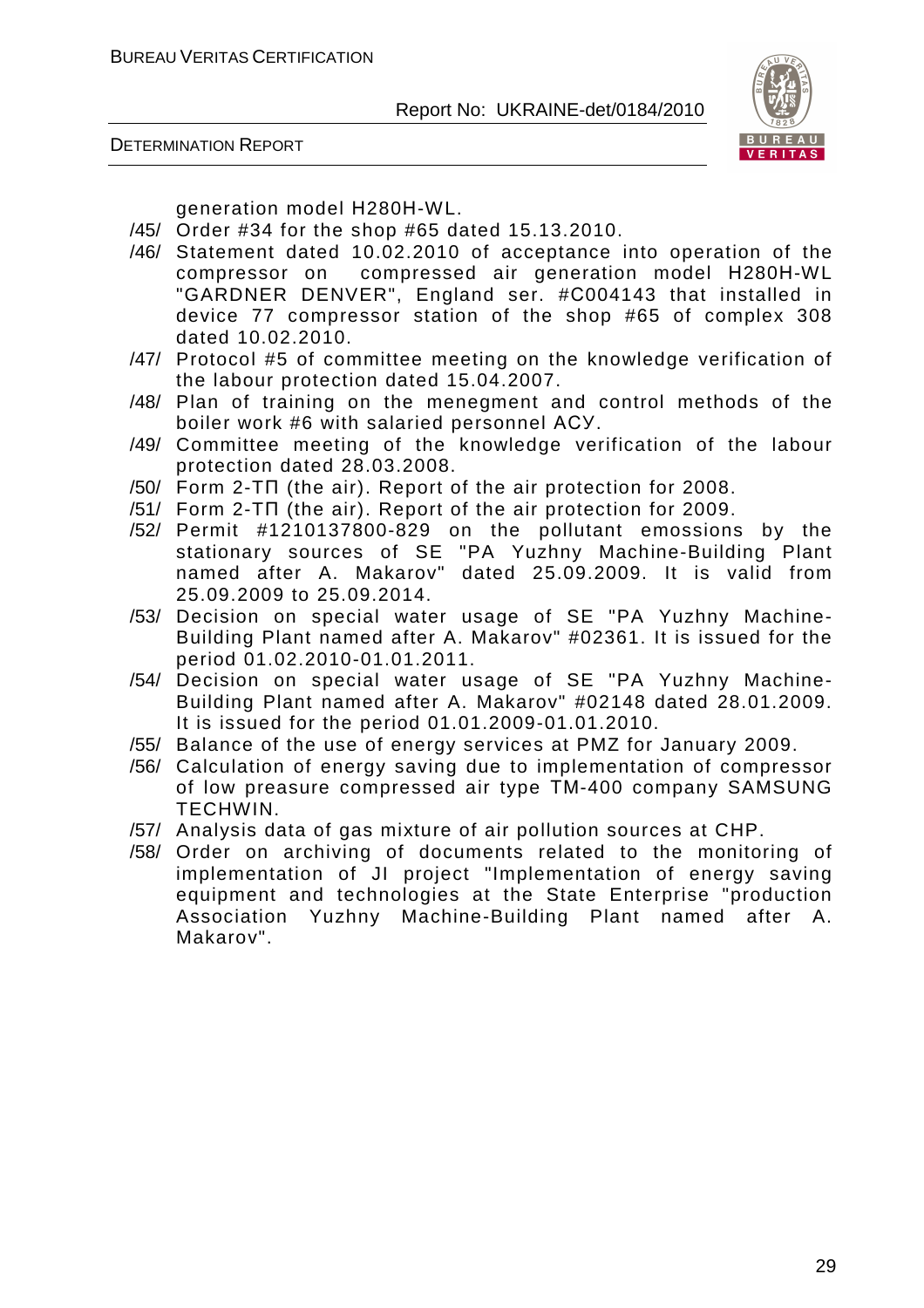

DETERMINATION REPORT

#### **Persons interviewed:**

List persons interviewed during the validation or persons that contributed with other information that are not included in the documents listed above.

| /1/ | lurij Pashchenko - Deputy general director of SE "PA Yuzhny<br>Machine - Building Plant named after |
|-----|-----------------------------------------------------------------------------------------------------|
|     | A.Makarov"                                                                                          |
| /2/ | Oleg Lebedev - Director of air separation complex at SE "PA                                         |
|     | Yuzhny Machine - Building Plant named                                                               |
|     | after A.Makarov"                                                                                    |
| /3/ | <b>FEC</b><br>Oleksandr<br>Nikolaenko – Executive director<br>of                                    |
|     | "Yuzhmashenergo"                                                                                    |
| /4/ | Vladislav Dogonov - Chief of CHP at SE "PA Yuzhny Machine -                                         |
|     | Building Plant named after A.Makarov"                                                               |
| /5/ | lakov Tahterin - Chief specialist of SE "PA Yuzhny Machine -                                        |
|     | Building Plant named after A.Makarov"                                                               |
| /6/ | Anatolij Lobashov - Chief metrologist of SE "PA Yuzhny Machine -                                    |
|     | Building Plant named after A. Makarov"                                                              |
| /7/ | Mukailo Korobov - Chief power engineer of SE "PA Yuzhny                                             |
|     | Machine - Building Plant named after                                                                |
|     | A.Makarov"                                                                                          |
| /8/ | lurij Golikov - Deputy chief engineer of T5 at SE "PA Yuzhny                                        |
|     | Machine - Building Plant named after                                                                |
|     | A.Makarov"                                                                                          |
| /9/ | Tetiana Beletskaia - Chief of bureau ecology at SE "PA Yuzhny                                       |
|     | Machine - Building Plant named after                                                                |
|     | A.Makarov"                                                                                          |
|     | /10/ Dmytro Kirzhner – Consultant of Institute of engineering ecology                               |

o0o -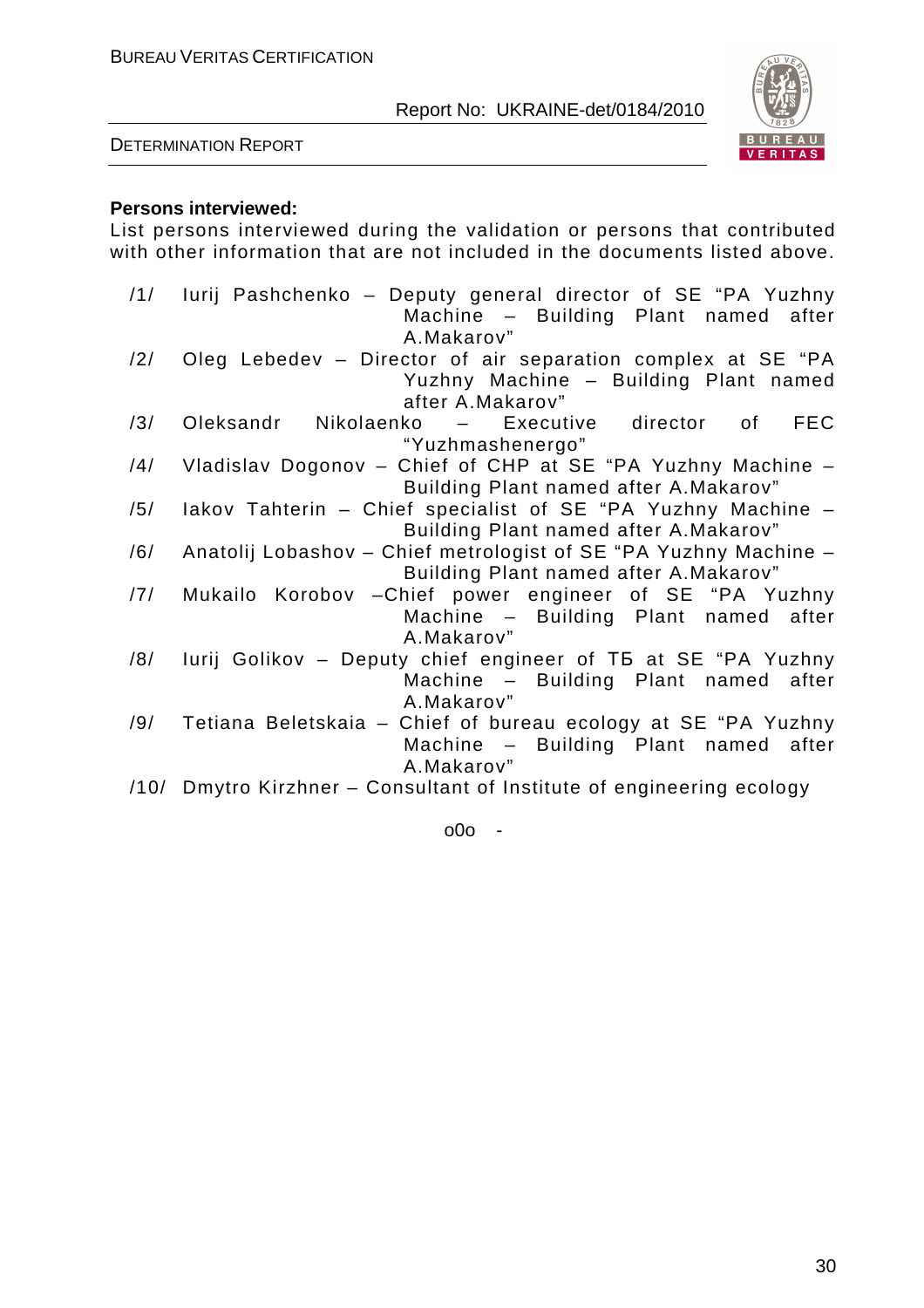

#### DETERMINATION REPORT

# APPENDIX A: JI PROJECT DETERMINATION PROTOCOL

| Check list for determination, according JOINT IMPLEMENTATION DETERMINATION AND VERIFICATION MANUAL (Version 02) |                                                                                                                                                                                                                                                                 |                                                                                                                                                                                                                                                                                                                                                                                   |                                              |                                                         |                   |  |  |
|-----------------------------------------------------------------------------------------------------------------|-----------------------------------------------------------------------------------------------------------------------------------------------------------------------------------------------------------------------------------------------------------------|-----------------------------------------------------------------------------------------------------------------------------------------------------------------------------------------------------------------------------------------------------------------------------------------------------------------------------------------------------------------------------------|----------------------------------------------|---------------------------------------------------------|-------------------|--|--|
| <b>Guidelines</b><br>for JI PDD<br><b>Form Users</b><br><b>or</b><br><b>DVM</b><br><b>Paragraph</b>             | <b>Check Item</b>                                                                                                                                                                                                                                               | <b>Initial finding</b>                                                                                                                                                                                                                                                                                                                                                            | <b>Response from project</b><br>participants | <b>Review of project</b><br><b>Participants' action</b> | <b>Conclusion</b> |  |  |
|                                                                                                                 | <b>Guidelines for JI PDD Form Users</b><br>Section A General description of the project                                                                                                                                                                         |                                                                                                                                                                                                                                                                                                                                                                                   |                                              |                                                         |                   |  |  |
| A.1. Title of the project                                                                                       |                                                                                                                                                                                                                                                                 |                                                                                                                                                                                                                                                                                                                                                                                   |                                              |                                                         |                   |  |  |
| A.1                                                                                                             | Is the title of the project<br>presented?<br>sectoral scope to<br>Is the<br>which<br>pertains<br>project<br>presented?<br>Is the current version number<br>of the document presented?<br>the<br>date when the<br>ls.<br>document was<br>completed<br>presented? | Title<br>of<br>project<br>JI<br>is.<br>"Implementation of Energy Saving<br>Equipment and Technologies at<br>the State Enterprise "Production<br>Association Yuzhny Machine-<br>Building Plant named after A.<br>Makarov".<br>Sectoral scope of this project is 1<br>Energy industries (renewable /<br>non-renewable sources).<br>Reviewed PDD has version 02<br>dated 30/11/2010. | N/a                                          | N/a                                                     | <b>OK</b>         |  |  |
| A.2 Description of the project                                                                                  |                                                                                                                                                                                                                                                                 |                                                                                                                                                                                                                                                                                                                                                                                   |                                              |                                                         |                   |  |  |
| A.2                                                                                                             | Is the purpose of the project<br>included with a concise,                                                                                                                                                                                                       | According to<br>the PDD, main<br>purpose of the project is reduction                                                                                                                                                                                                                                                                                                              |                                              |                                                         | OK                |  |  |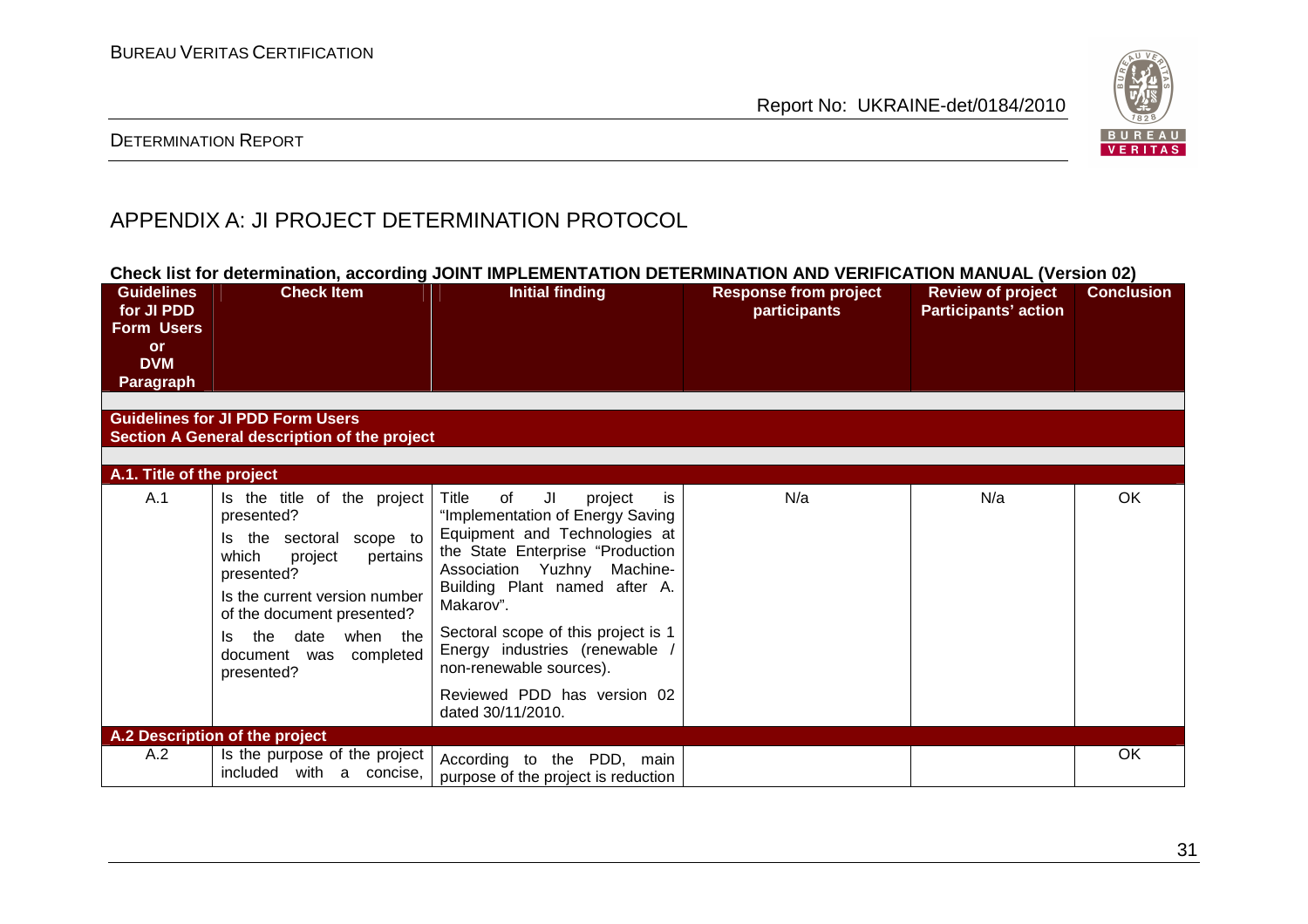

| <b>Guidelines</b><br>for JI PDD<br><b>Form Users</b><br>or<br><b>DVM</b> | <b>Check Item</b>                                                                                                                                                                                                                                                                                                                        | <b>Initial finding</b>                                                                                                                                                                                                                                                                                                                                                                                                                                                                                                                                                                                                                                                                                                       | <b>Response from project</b><br>participants                                                                                       | <b>Review of project</b><br><b>Participants' action</b>                                                                        | <b>Conclusion</b> |
|--------------------------------------------------------------------------|------------------------------------------------------------------------------------------------------------------------------------------------------------------------------------------------------------------------------------------------------------------------------------------------------------------------------------------|------------------------------------------------------------------------------------------------------------------------------------------------------------------------------------------------------------------------------------------------------------------------------------------------------------------------------------------------------------------------------------------------------------------------------------------------------------------------------------------------------------------------------------------------------------------------------------------------------------------------------------------------------------------------------------------------------------------------------|------------------------------------------------------------------------------------------------------------------------------------|--------------------------------------------------------------------------------------------------------------------------------|-------------------|
| <b>Paragraph</b>                                                         | summarizing explanation<br>(max. 1-2 pages) of the:<br>a) Situation existing prior to<br>the starting date of the<br>project;<br>b) Baseline scenario; and<br>c) Project scenario (expected<br>outcome,<br>including<br>a<br>technical description).<br>Is the history of the project<br>(incl. its JI component) briefly<br>summarized? | of fuel (natural gas) and electricity<br>consumption<br>by<br>means<br>of<br>implementation of energy-saving<br>equipment and technologies at<br>the SE "PA Yuzhny Machine-<br>Building Plant named after A.<br>Makarov".<br>Situation existing prior to the<br>starting date of the project and<br>project scenario are summarized<br>in section A.2 of the PDD.<br>Description of the JI project does<br>not exceed 2 pages.<br>Corrective Action Request 01<br>(CAR01). There is contradiction<br>information connected with the<br>date when project start or the<br>date of the project initiation. As a<br>fact, in section A.2 it is 2005; and<br>in other sections of the PDD it is<br>2004. Please make amendments. | Response on CAR01. The<br>date of the project initiation in<br>section A.2 is corrected to<br>2004 in PDD version 03.              | Conclusion<br><b>on</b><br>CAR01. Information<br>was amended in the<br>PDD.<br><b>Issue</b><br>is<br>closed.                   |                   |
|                                                                          |                                                                                                                                                                                                                                                                                                                                          | Corrective Action Request 02<br>Please provide brief<br>(CAR02).<br>of the<br>description<br>baseline<br>scenario in section A.2 of the<br>PDD.                                                                                                                                                                                                                                                                                                                                                                                                                                                                                                                                                                              | Response on CAR02. The<br>brief<br>description<br>of<br>the<br>baseline scenario is provided<br>in section A.2 of the PDD<br>V.03. | Conclusion<br>on<br>is<br>CAR02.<br><b>Issue</b><br>closed<br>based<br>on<br>additional<br>information provided<br>in the PDD. |                   |

DETERMINATION REPORT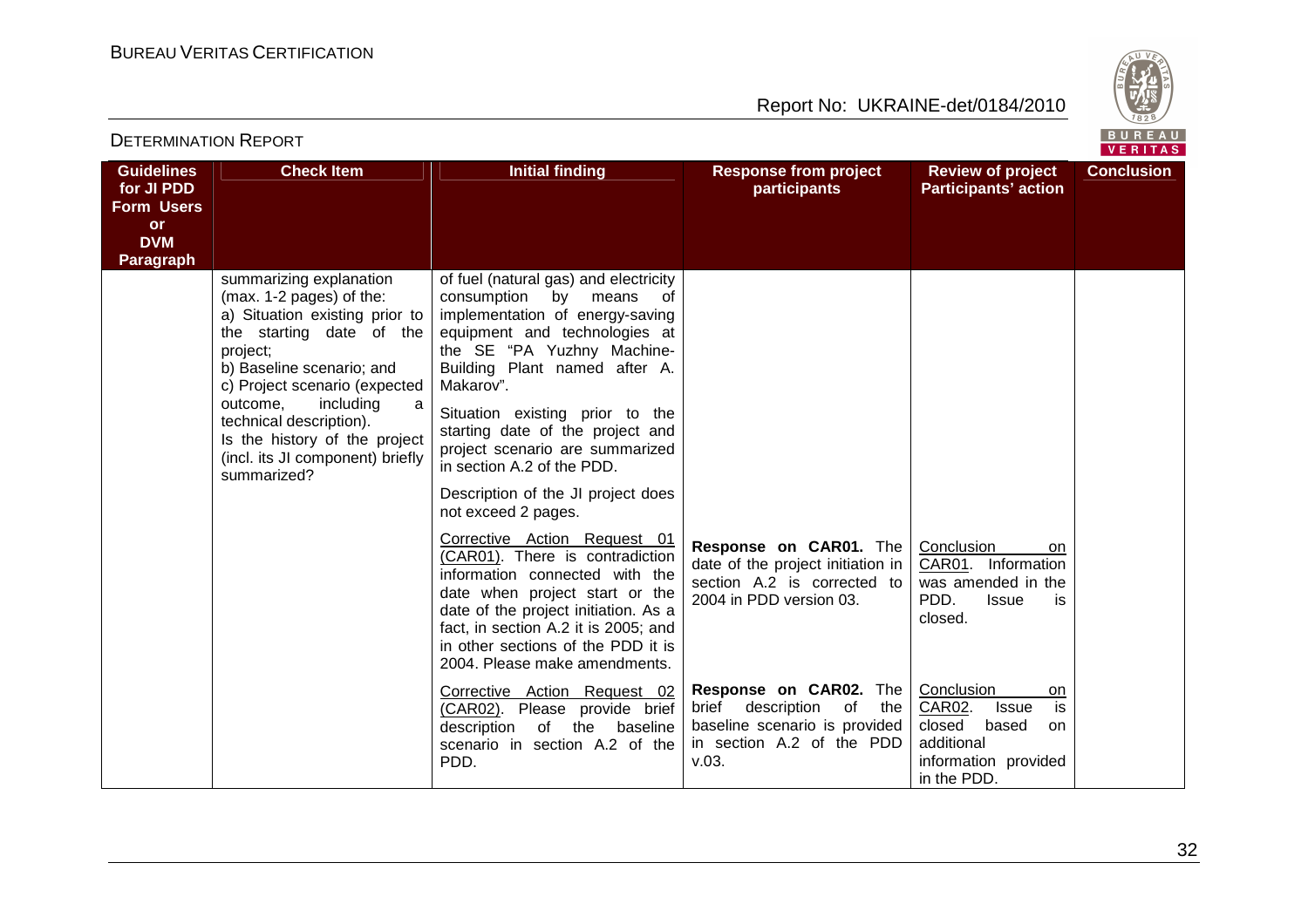

|                                                                                                     |                                                                                                                                                                                        |                                                                                                                                                                                                                                                                         |                                              |                                                         | <u>VERITAS</u>    |  |
|-----------------------------------------------------------------------------------------------------|----------------------------------------------------------------------------------------------------------------------------------------------------------------------------------------|-------------------------------------------------------------------------------------------------------------------------------------------------------------------------------------------------------------------------------------------------------------------------|----------------------------------------------|---------------------------------------------------------|-------------------|--|
| <b>Guidelines</b><br>for JI PDD<br><b>Form Users</b><br><b>or</b><br><b>DVM</b><br><b>Paragraph</b> | <b>Check Item</b>                                                                                                                                                                      | <b>Initial finding</b>                                                                                                                                                                                                                                                  | <b>Response from project</b><br>participants | <b>Review of project</b><br><b>Participants' action</b> | <b>Conclusion</b> |  |
| <b>A.3 Project participants</b>                                                                     |                                                                                                                                                                                        |                                                                                                                                                                                                                                                                         |                                              |                                                         |                   |  |
| A.3                                                                                                 | Party(ies) involved in the<br>project listed?<br>information<br>contact<br>ls<br>provided in Annex 1 of the<br>PDD?                                                                    | Are project participants and   As a project participants are<br>stated SE "Production Association<br>Yuzhny Machine-Building Plant<br>named after A. Makarov" and<br><b>OJSC</b><br>"Oblteplocomunenergo".<br>Both project participants are Host<br>party from Ukraine. | N/a                                          | N/a                                                     | <b>OK</b>         |  |
|                                                                                                     |                                                                                                                                                                                        | Contact information of the project<br>participants is presented in Annex<br>1 of the PDD.                                                                                                                                                                               |                                              |                                                         |                   |  |
|                                                                                                     | A.4 Technical description of the project                                                                                                                                               |                                                                                                                                                                                                                                                                         |                                              |                                                         |                   |  |
| A.4.1                                                                                               | Location of the project                                                                                                                                                                | is<br>located<br>in<br>The<br>project<br>Dnipropetrovsk City, in<br>the<br>Eastern part of Ukraine.                                                                                                                                                                     | N/a                                          | N/a                                                     | OK                |  |
| A.4.1.1                                                                                             | Host Party(ies)                                                                                                                                                                        | Ukraine                                                                                                                                                                                                                                                                 | N/a                                          | N/a                                                     | OK                |  |
| A.4.1.2                                                                                             | Region/State/Province etc.                                                                                                                                                             | The Project activity is located in<br>Dnipropetrovsk<br>City,<br>the<br>administrative<br>of<br>centre<br>Dnipropetrovsk region.                                                                                                                                        | N/a                                          | N/a                                                     | OK                |  |
| A.4.1.3                                                                                             | City/Town/Community etc.                                                                                                                                                               | Dnipropetrovsk                                                                                                                                                                                                                                                          | N/a                                          | N/a                                                     | OK                |  |
| A.4.1.4                                                                                             | Detail<br>of<br>the<br>physical<br>including<br>location,<br>the  <br>information<br>allowing<br>unique identification of the<br>project. (This section should<br>not exceed one page) | is<br>project<br>located<br>in<br>The<br>Dnipropetrovsk City, in<br>the<br>Eastern part of Ukraine. Location<br>of the enterprise is presented on<br>the map of Dnipropetrovsk city.<br>All<br>information<br>described<br>. in                                         | N/a                                          | N/a                                                     | OK                |  |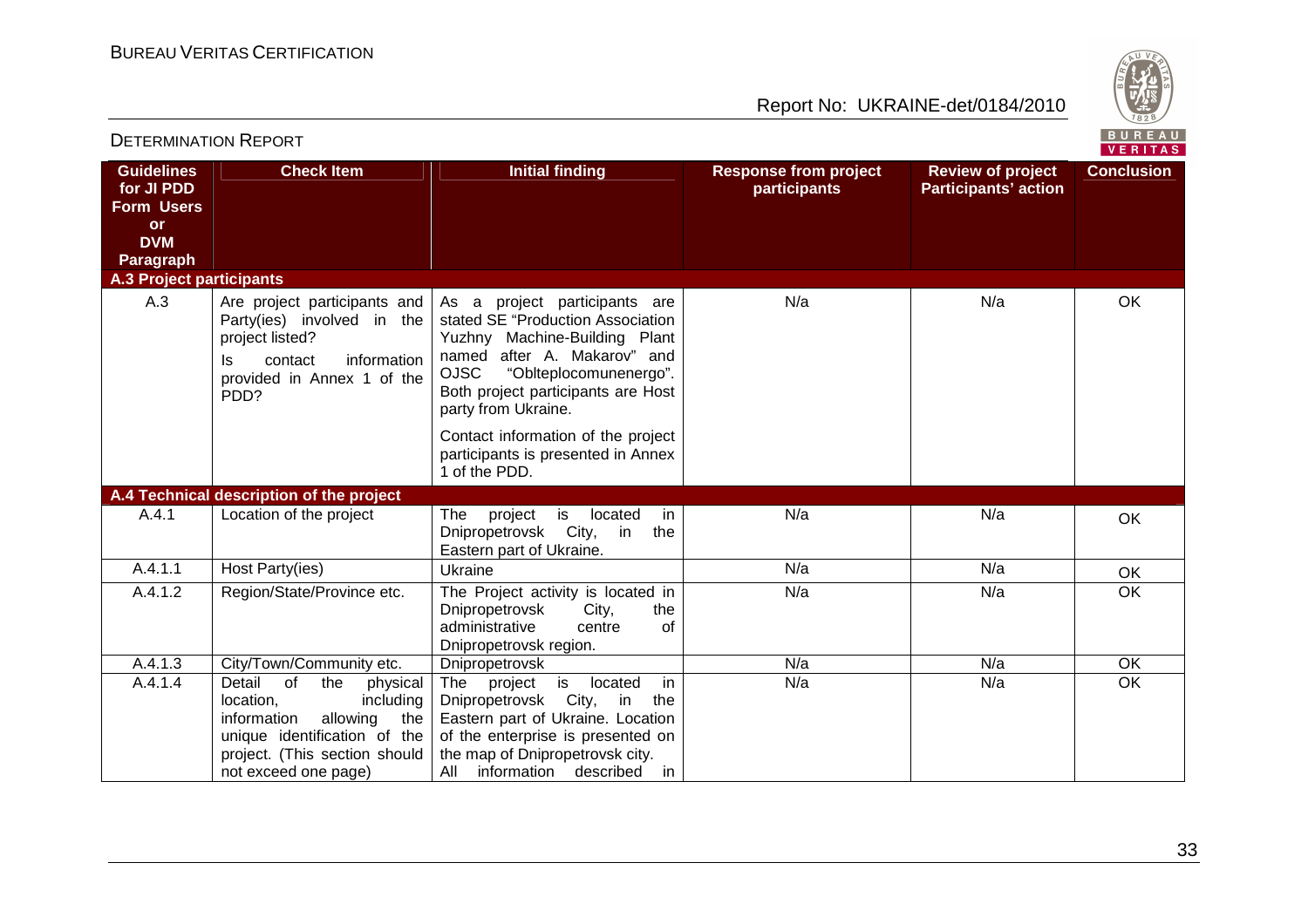

| BUREAU<br><b>DETERMINATION REPORT</b><br>VERITAS                                                    |                                                                                                                                                                                                                                      |                                                                                                                                                                                                                                                                                                                                     |                                              |                                                         |                   |  |
|-----------------------------------------------------------------------------------------------------|--------------------------------------------------------------------------------------------------------------------------------------------------------------------------------------------------------------------------------------|-------------------------------------------------------------------------------------------------------------------------------------------------------------------------------------------------------------------------------------------------------------------------------------------------------------------------------------|----------------------------------------------|---------------------------------------------------------|-------------------|--|
| <b>Guidelines</b><br>for JI PDD<br><b>Form Users</b><br><b>or</b><br><b>DVM</b><br><b>Paragraph</b> | <b>Check Item</b>                                                                                                                                                                                                                    | <b>Initial finding</b>                                                                                                                                                                                                                                                                                                              | <b>Response from project</b><br>participants | <b>Review of project</b><br><b>Participants' action</b> | <b>Conclusion</b> |  |
|                                                                                                     |                                                                                                                                                                                                                                      | section A.4.1 of the PDD are in<br>compliance with requirements.                                                                                                                                                                                                                                                                    |                                              |                                                         |                   |  |
|                                                                                                     |                                                                                                                                                                                                                                      | A.4.2. Technologies to be employed, or measures, operations or actions to be implemented by the project                                                                                                                                                                                                                             |                                              |                                                         |                   |  |
| A.4.2                                                                                               | Are the technology(ies) to be<br>employed,<br>or measures,<br>operations or actions to be<br>implemented by the project,<br>including<br>relevant<br>all<br>technical<br>data<br>and the<br>implementation<br>schedule<br>described? | In the PDD the list of installed<br>equipments with its technical<br>characteristics is provided. Also,<br>in the project design document is<br>described<br>measures<br>and<br>operations that performed by<br>project participants in the frame of<br>this JI project. Implementation<br>schedule of the project is<br>presented. | N/a                                          | N/a                                                     | <b>OK</b>         |  |
|                                                                                                     |                                                                                                                                                                                                                                      | A.4.3. Brief explanation of how the anthropogenic emissions of greenhouse gases by sources are to be reduced by the proposed JI project,                                                                                                                                                                                            |                                              |                                                         |                   |  |
| policies and circumstances                                                                          |                                                                                                                                                                                                                                      | including why the emission reductions would not occur in the absence of the proposed project, taking into account national and/or sectoral                                                                                                                                                                                          |                                              |                                                         |                   |  |
| A.4.3                                                                                               | Is it explained briefly how<br><b>GHG</b><br>anthropogenic<br>emission reductions are to<br>be achieved? (This section<br>should<br>not exceed one<br>page.)                                                                         | The project activity will lead to<br>increasing of the overall energy<br>efficiency of the SE «PA Yuzhny<br>Machine-Building Plant named<br>after A. Makarov»<br>due to<br>implementation of the energy<br>saving measures of the project<br>activity.                                                                              | N/a                                          | N/a                                                     | <b>OK</b>         |  |
|                                                                                                     |                                                                                                                                                                                                                                      | A.4.3.1. Estimated amount of emission reductions over the crediting period                                                                                                                                                                                                                                                          |                                              |                                                         |                   |  |
| A.4.3.1                                                                                             | Is the length of the crediting<br>period Indicated?<br>Are estimates of total as well                                                                                                                                                | Length of the crediting period is<br>20 years. The crediting period is<br>divided into three periods, such                                                                                                                                                                                                                          |                                              |                                                         | <b>OK</b>         |  |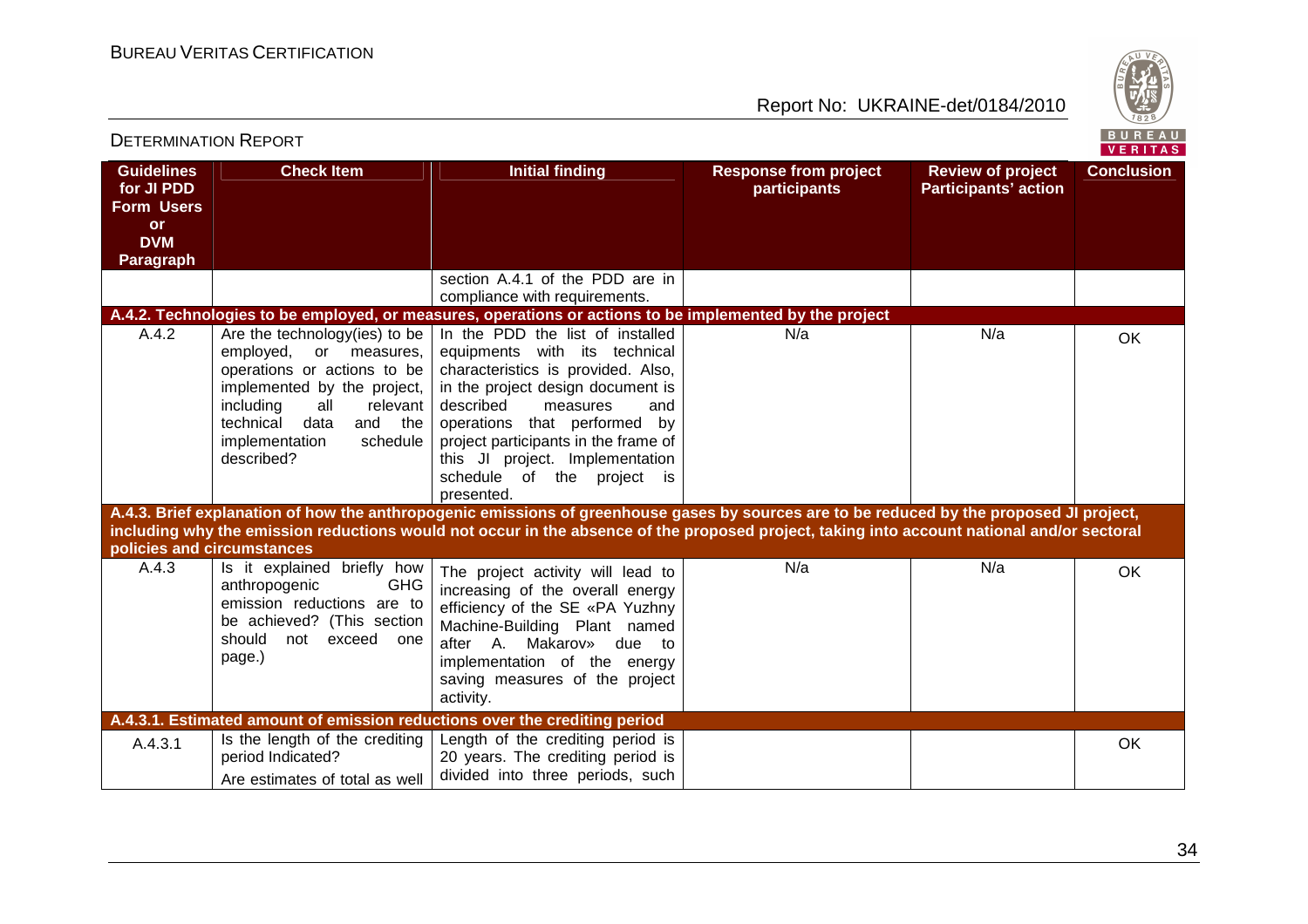DETERMINATION REPORT

Report No: UKRAINE-det/0184/2010



**VERITAS** 

#### **Guidelines for JI PDD Form Users or DVM Paragraph Check Item The Initial finding The Response from project participants Review of project Participants' actionConclusion** as annual and average annual emission reductions in tonnes of CO2 equivalent provided? as 2005-2007, 2008-2012, and 2013-2024. Calculation of total as well as annual and average annual emission reductions in tonnes of CO2 equivalent is provided. emission Total estimated reduction over the crediting is. period (2005-2024) 11 578 719 t CO2 equivalent. Annual average of estimated emission reduction over the crediting period (2005-2024) is 578 936 t CO2 equivalent. Corrective Action Request 03 (CAR03). Please in tables of section A.4.3.1 provide for each period of emission reduction the amount of years. **Response on CAR03.** This is provided in the PDD v.03. Conclusion on CAR03. Amendments were provided in the PDD. Issue is closed. **A.5. Project approval by the Parties involved** A.5 **Is written project approvals**  by the Parties involved attached? Current JI project has already received the Letter of Endorsement issued by the National Environmental Investment Agency of Ukraine dated December 2010. Corrective Action Request 04 (CAR04). The project has no **Response on CAR04.** After finishing project determination Conclusion on After CAR04. Pending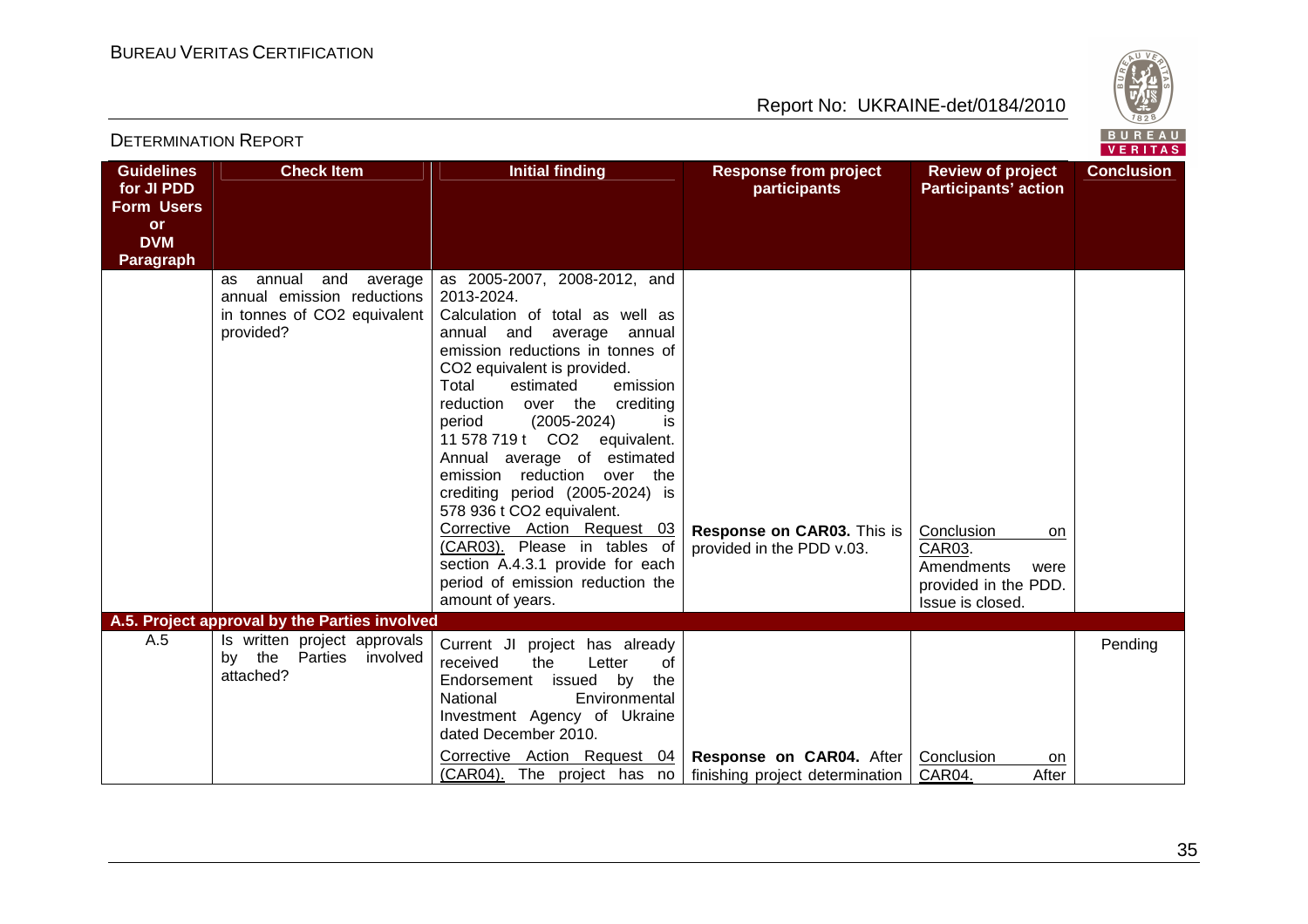

| <b>Guidelines</b><br>for JI PDD<br><b>Form Users</b><br><b>or</b><br><b>DVM</b><br><b>Paragraph</b> | <b>Check Item</b>                                                                                                 | <b>Initial finding</b><br>of the<br>host Party.                                                                | <b>Response from project</b><br>participants<br><b>PDD</b><br>the                                                                                                                                                                                                                                                                      | <b>Review of project</b><br><b>Participants' action</b><br>finishing                                                                                                                                                                                                                                                                                                                                  | <b>Conclusion</b> |
|-----------------------------------------------------------------------------------------------------|-------------------------------------------------------------------------------------------------------------------|----------------------------------------------------------------------------------------------------------------|----------------------------------------------------------------------------------------------------------------------------------------------------------------------------------------------------------------------------------------------------------------------------------------------------------------------------------------|-------------------------------------------------------------------------------------------------------------------------------------------------------------------------------------------------------------------------------------------------------------------------------------------------------------------------------------------------------------------------------------------------------|-------------------|
|                                                                                                     |                                                                                                                   | approval<br>Please,<br>provide<br>Letter<br>of<br>Approval.                                                    | report,<br>and<br>Determination Report will be<br>presented<br>National<br>to<br>Environmental<br>Investments<br>Agency of Ukraine (NEIA) for<br>Letter<br>receiving<br>the<br>of<br>The<br>Letter<br>of<br>Approval.<br>Approval from the country -<br>investor will be provided after<br>approval<br>of<br>project<br>by<br>Ukraine. | project<br>determination report,<br><b>PDD</b><br>the<br>and<br>Determination<br>Report<br>will<br>be<br>presented<br>to<br>National<br>Environmental<br>Investments Agency<br>of Ukraine (NEIA) for<br>receiving the Letter<br>of Approval. The<br>Letter of Approval<br>from the country $-$<br>will<br>investor<br>be<br>provided<br>after<br>approval of project<br>by Ukraine. To be<br>pending. |                   |
| <b>DVM</b><br><b>Project approvals by Parties</b>                                                   |                                                                                                                   |                                                                                                                |                                                                                                                                                                                                                                                                                                                                        |                                                                                                                                                                                                                                                                                                                                                                                                       |                   |
| 19                                                                                                  | Have the DFPs of all Parties<br>listed as "Parties involved" in<br>the PDD provided written<br>project approvals? | Ukraine is present as<br>Party<br>involved in the project.<br>Refer to the section of A.5 of this<br>protocol. | N/a                                                                                                                                                                                                                                                                                                                                    | N/a                                                                                                                                                                                                                                                                                                                                                                                                   | OK                |
| 19                                                                                                  | Does the PDD identify at<br>least the host Party as a                                                             | Ukraine is the Host party in this JI<br>project.                                                               | N/a                                                                                                                                                                                                                                                                                                                                    | N/a                                                                                                                                                                                                                                                                                                                                                                                                   | OK                |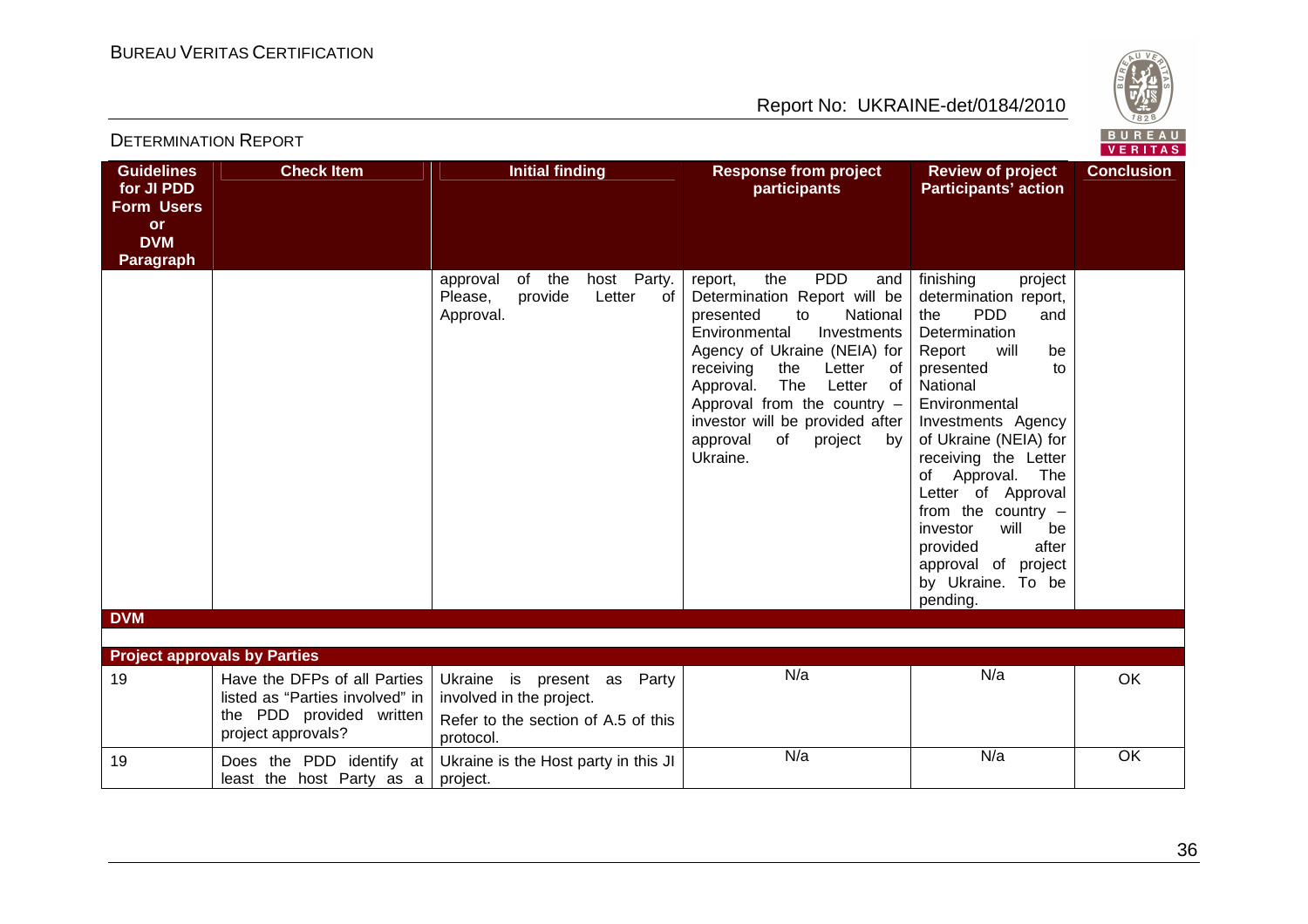

| <b>Guidelines</b><br>for JI PDD<br><b>Form Users</b><br><b>or</b> | <b>Check Item</b>                                                                                                                                                                                                                                                                                                                                                                                                    | <b>Initial finding</b>                                                                                                                                                                                                                     | <b>Response from project</b><br>participants                                                                                                                                                     | <b>Review of project</b><br><b>Participants' action</b> | <b>Conclusion</b> |
|-------------------------------------------------------------------|----------------------------------------------------------------------------------------------------------------------------------------------------------------------------------------------------------------------------------------------------------------------------------------------------------------------------------------------------------------------------------------------------------------------|--------------------------------------------------------------------------------------------------------------------------------------------------------------------------------------------------------------------------------------------|--------------------------------------------------------------------------------------------------------------------------------------------------------------------------------------------------|---------------------------------------------------------|-------------------|
| <b>DVM</b><br><b>Paragraph</b>                                    |                                                                                                                                                                                                                                                                                                                                                                                                                      |                                                                                                                                                                                                                                            |                                                                                                                                                                                                  |                                                         |                   |
|                                                                   | "Party involved"?                                                                                                                                                                                                                                                                                                                                                                                                    |                                                                                                                                                                                                                                            |                                                                                                                                                                                                  |                                                         |                   |
| 19                                                                | Has the DFP of the host<br>Party issued a written project<br>approval?                                                                                                                                                                                                                                                                                                                                               | JI project has already received<br>the Letter of Endorsement issued<br>by the National Environmental<br>Investment Agency of Ukraine<br>dated December 2010.<br>See CAR04.                                                                 | The DFP of Ukraine $-$ the<br>National<br>Environmental<br>Investment Agency of Ukraine<br>has issued the Letter of<br>Endorsement #<br>2113/23/7<br>09.12.2010<br>for this<br>dated<br>project. | N/a                                                     |                   |
| 20                                                                | Are all the written project<br>approvals by Parties involved<br>unconditional?                                                                                                                                                                                                                                                                                                                                       | Written<br>project<br>approvals<br>available<br>at the<br>time of<br>Determination are unconditional.                                                                                                                                      | N/a                                                                                                                                                                                              | N/a                                                     | OK                |
|                                                                   | Authorization of project participants by Parties involved                                                                                                                                                                                                                                                                                                                                                            |                                                                                                                                                                                                                                            |                                                                                                                                                                                                  |                                                         |                   |
| 21                                                                | Is each of the legal entities<br>listed as project participants<br>in the PDD authorized by a<br>Party involved, which is also<br>listed in the PDD, through:<br>- A written project approval<br>by a Party involved, explicitly<br>indicating the name of the<br>legal entity? or<br>- Any other form of project<br>participant authorization in<br>writing, explicitly indicating<br>the name of the legal entity? | Party involved in the current JI<br>project:<br>Ukraine (Host Party) - State<br>Enterprise<br>"Production<br>Association<br>Yuzhny<br>Machine-<br>Building Plant named after A.<br><b>OJSC</b><br>Makarov"<br>and<br>"Oblteplocomunenergo" | N/a                                                                                                                                                                                              | N/a                                                     | OK                |
| <b>Baseline setting</b>                                           |                                                                                                                                                                                                                                                                                                                                                                                                                      |                                                                                                                                                                                                                                            |                                                                                                                                                                                                  |                                                         |                   |
| 22                                                                | <b>PDD</b><br>the<br><b>Does</b><br>indicate<br>which<br>of                                                                                                                                                                                                                                                                                                                                                          | explicitly JI specific approach is used for<br>the didentifying the baseline of this                                                                                                                                                       | N/a                                                                                                                                                                                              | N/a                                                     | OK                |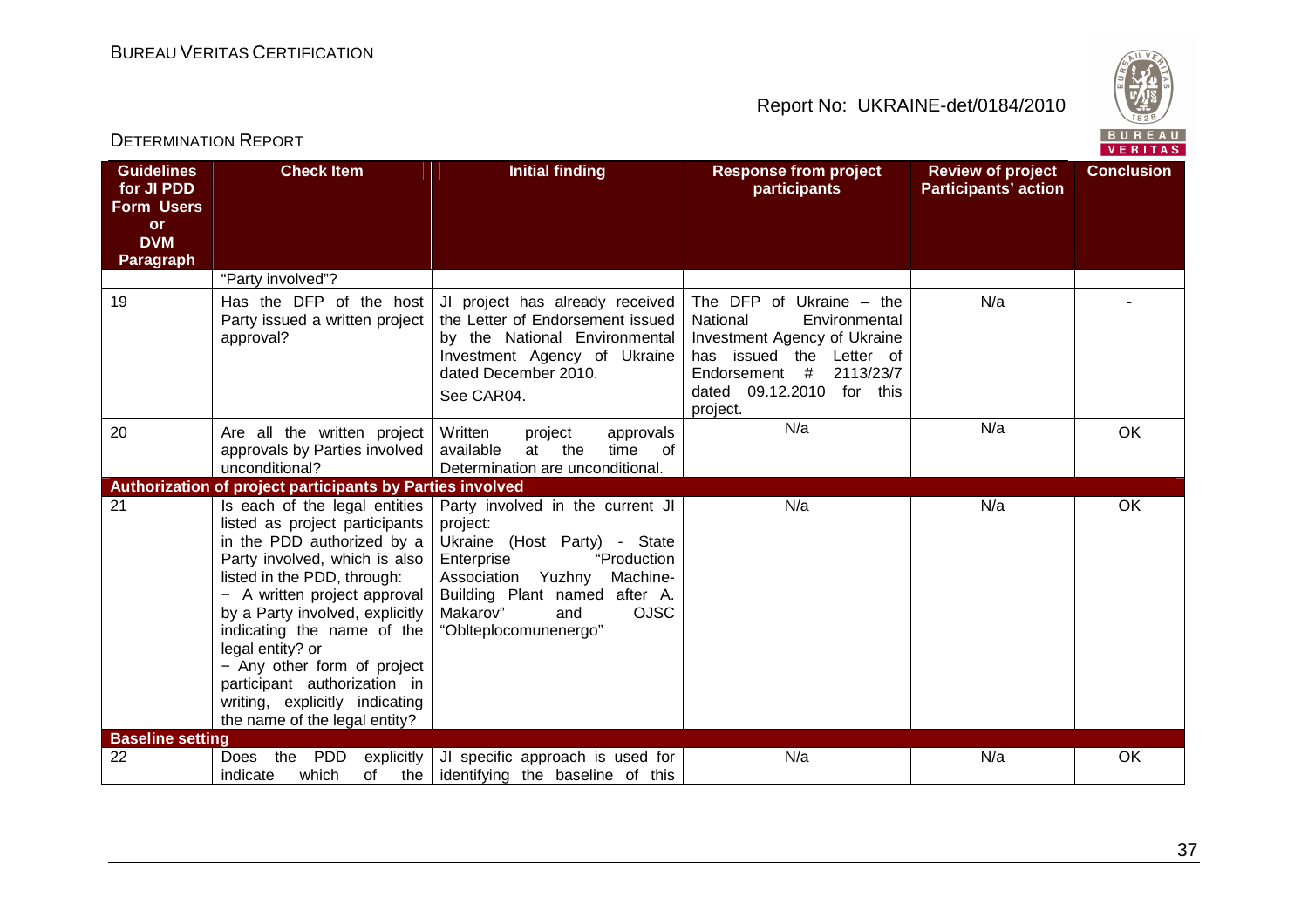

**VERITAS** 

#### **Guidelines for JI PDD Form Users or DVM Paragraph Check Item The Initial finding The Response from project participants Review of project Participants' actionConclusion** following approaches is used for identifying the baseline? − JI specific approach − Approved CDM methodology approach project. This project specific approach is mainly similar to the project specific approach developed by the Institute of Engineering Ecology for the JI projects on rehabilitation of District Heating systems in Ukrainian conditions and already approved by AIEs. **JI specific approach only** 23 **Does the PDD provide a** detailed theoretical description in a complete and transparent manner? Based on the information in the PDD, the developed project JI specific approach is based on continuous monitoring of fuel and power consumption by the enterprise, and consideration of effect of other factors such as change in net calorific value of purchased fuel, change in production level of the enterprise, etc. N/aa | N/a | OK 23 Does the PDD provide justification that the baseline is established: (a) By listing and describing plausible future scenarios on the basis of conservative assumptions and selecting the most plausible one? In the PDD there are provided three different possible baseline scenarios. As a result, first version of the baseline scenario was chosen (a business-as-usual scenario). According to the provided PDD, for chosen OK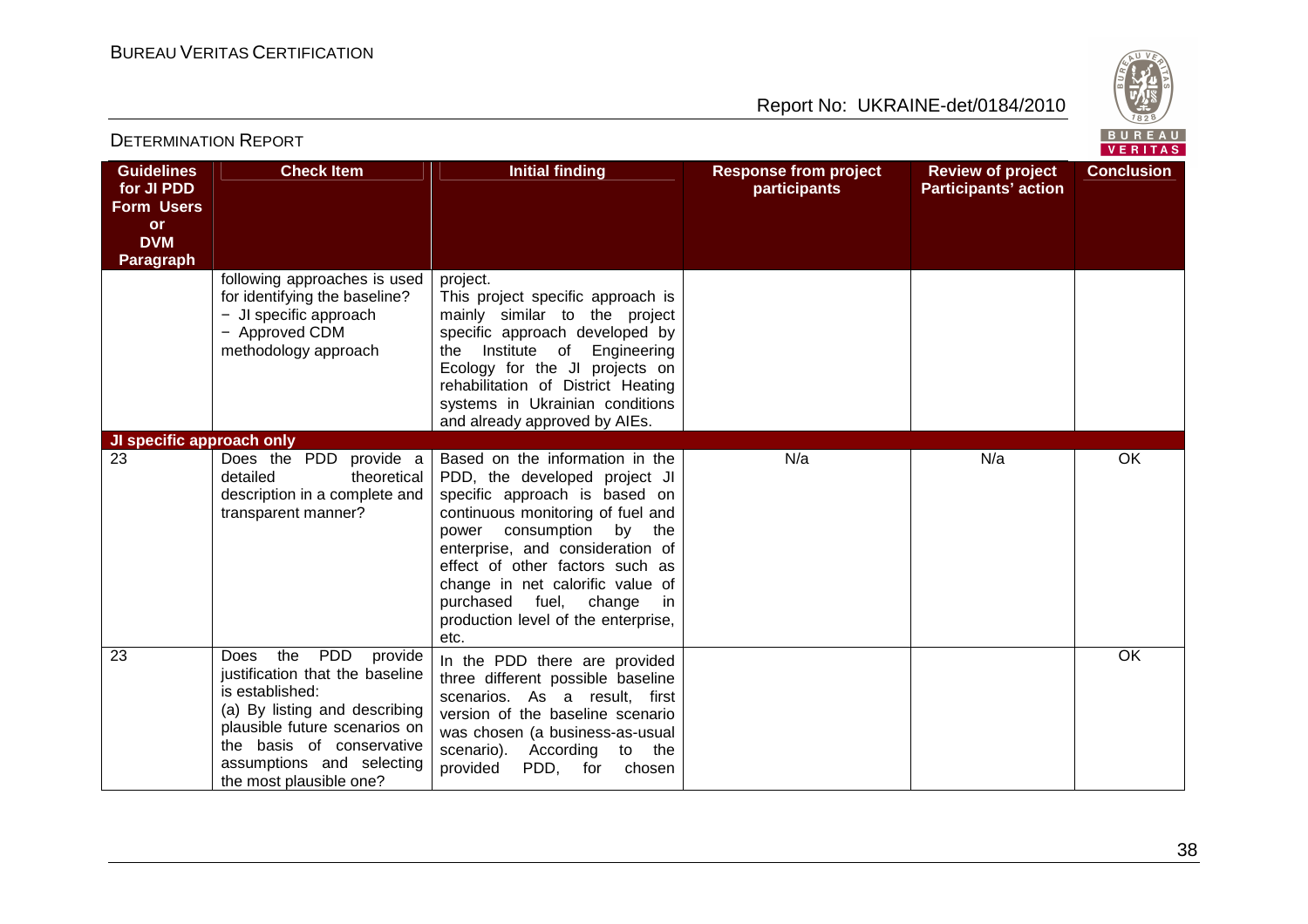

| <b>Guidelines</b><br>for JI PDD<br><b>Form Users</b><br><b>or</b><br><b>DVM</b><br><b>Paragraph</b> | <b>Check Item</b>                                                                                                                                                                                                                                                                                                                                                                                                                                                                                                                                                                                                                                                                                                                                                                             | <b>Initial finding</b>                                                                                                                                                                                                                                                                                                                                                                                                                                                                                                                                                                                                                                                                                                                                                                                                                                                                                                      | <b>Response from project</b><br>participants                                                                                                                                                                                                                                                                                                 | <b>Review of project</b><br><b>Participants' action</b>                                                                                                                                 | <b>Conclusion</b> |
|-----------------------------------------------------------------------------------------------------|-----------------------------------------------------------------------------------------------------------------------------------------------------------------------------------------------------------------------------------------------------------------------------------------------------------------------------------------------------------------------------------------------------------------------------------------------------------------------------------------------------------------------------------------------------------------------------------------------------------------------------------------------------------------------------------------------------------------------------------------------------------------------------------------------|-----------------------------------------------------------------------------------------------------------------------------------------------------------------------------------------------------------------------------------------------------------------------------------------------------------------------------------------------------------------------------------------------------------------------------------------------------------------------------------------------------------------------------------------------------------------------------------------------------------------------------------------------------------------------------------------------------------------------------------------------------------------------------------------------------------------------------------------------------------------------------------------------------------------------------|----------------------------------------------------------------------------------------------------------------------------------------------------------------------------------------------------------------------------------------------------------------------------------------------------------------------------------------------|-----------------------------------------------------------------------------------------------------------------------------------------------------------------------------------------|-------------------|
|                                                                                                     | Taking<br>into<br>account<br>(b)<br>relevant<br>national<br>and/or<br>sectoral<br>policies<br>and<br>circumstance?<br>- Are key factors that affect<br>baseline<br>taken<br>into<br>a<br>account?<br>(c) In a transparent manner<br>with regard to the choice of<br>approaches,<br>assumptions,<br>methodologies, parameters,<br>date sources<br>and<br>key<br>factors?<br>(d) Taking into account of<br>uncertainties<br>and<br>using<br>conservative assumptions?<br>(e) In such a way that ERUs<br>cannot be<br>earned<br>for<br>decreases in activity levels<br>outside the project or due to<br>force majeure?<br>(f) By drawing on the list of<br>standard variables contained<br>in appendix B to "Guidance<br>on criteria for baseline<br>setting and monitoring", as<br>appropriate? | baseline scenario there are no<br>barriers (no investment barrier<br>since this scenario doesn't require<br>of additional<br>attraction<br>the<br>investments, and no technological<br>barrier since the equipment is<br>operated by existing skilled<br>personnel, and additional re-<br>training is not required), and it<br>represents the common practice<br>in Ukraine.<br>Key parameters and data used to<br>establish<br>baseline<br>the<br>are<br>described in the tables of section<br>B.1 of the PDD. The major part of<br>should<br>be<br>the<br>parameters<br>monitored<br>by<br>measurement<br>equipments.<br>Corrective Action Request 05<br>(CAR05). Please describe with<br>more details JI specific approach<br>chosen for current project.<br>Corrective Action Request 06<br>(CAR06). Please state in the<br>tables of parameters for which<br>year there are provided values,<br>except default values. | Response on CAR05. The JI<br>specific approach chosen for<br>current project is described<br>with more details in PDD v.03.<br>Response on CAR06. All<br>values in tables of parameters<br>in section B1 (Baseline) are<br>provided for the base 2004<br>year by definition. This is<br>additionally specified in tables<br>in the PDD v.03. | Conclusion<br>on.<br>is<br>CAR05.<br><b>Issue</b><br>closed.<br>Conclusion<br>on<br>CAR06. Requested<br>information is added.<br>That is why issue is<br>closed.<br>Conclusion on CL01. |                   |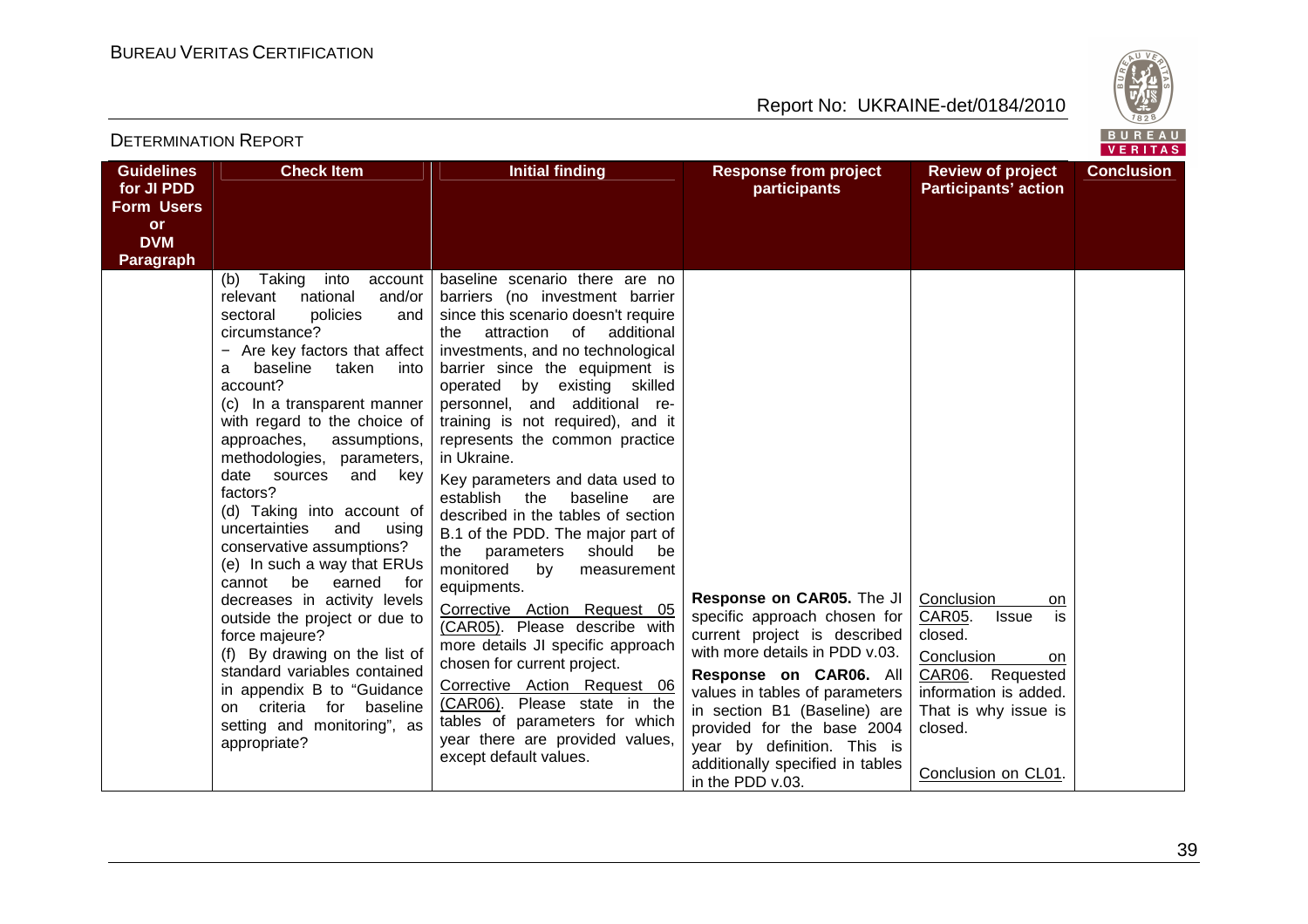DETERMINATION REPORT



| <b>Guidelines</b><br>for JI PDD<br><b>Form Users</b><br><b>or</b><br><b>DVM</b><br><b>Paragraph</b> | <b>Check Item</b>                                                                                                                                                                                                                                                                                                                      | <b>Initial finding</b>                                                                                                                                                                                             | <b>Response from project</b><br>participants                                                                                                                                                                    | <b>Review of project</b><br><b>Participants' action</b>                                                                                                                                                                  | <b>Conclusion</b> |
|-----------------------------------------------------------------------------------------------------|----------------------------------------------------------------------------------------------------------------------------------------------------------------------------------------------------------------------------------------------------------------------------------------------------------------------------------------|--------------------------------------------------------------------------------------------------------------------------------------------------------------------------------------------------------------------|-----------------------------------------------------------------------------------------------------------------------------------------------------------------------------------------------------------------|--------------------------------------------------------------------------------------------------------------------------------------------------------------------------------------------------------------------------|-------------------|
|                                                                                                     |                                                                                                                                                                                                                                                                                                                                        | Clarification request 01 (CL01).<br>Please describe in the PDD<br>whether there are other possible<br>of<br>JI<br>alternatives<br>specific<br>approach for this project.                                           | Response on CL01. The<br>other possible alternatives of<br>JI specific approach for this<br>project are described in PDD<br>v.03.                                                                               | Description<br>connected<br>with<br>additional<br>possible<br>of JI<br>alternatives<br>specific approach for<br>this<br>project<br>was<br>provided in the PDD;<br>based<br>this<br>on<br>description issue is<br>closed. |                   |
| 24                                                                                                  | selected<br>lf<br>elements<br>or<br>of approved<br>combinations<br><b>CDM</b><br>methodologies<br>or<br>methodological<br>for<br>tools<br>baseline setting are used,<br>are the selected elements or<br>combinations together with<br>the elements supplementary<br>developed by the project<br>participants in line with 23<br>above? | Clarification Request 02 (CL02).<br>Please clarify whether elements<br>of approved CDM methodologies<br>methodological<br>tools for<br>or<br>baseline setting are used during<br>JI specific approach development. | Response on CL02.<br>No<br>elements of approved CDM<br>methodologies<br>or<br>methodological<br>tools<br>for<br>baseline setting<br>are<br>used<br>during JI specific approach<br>development for this project. | Conclusion on CL02.<br>is<br>closed<br><b>Issue</b><br>according<br>to<br>the<br>clarified information.                                                                                                                  | <b>OK</b>         |
| 25                                                                                                  | If a multi-project emission<br>factor is used, does the PDD<br>provide<br>appropriate<br>justification?                                                                                                                                                                                                                                | Arguments of using of default<br>emission<br>factors<br>during<br>calculation of baseline emissions<br>are presented.                                                                                              | N/a                                                                                                                                                                                                             | N/a                                                                                                                                                                                                                      | OK                |
| 26(a)                                                                                               | Approved CDM methodology approach only<br>Does the PDD provide the                                                                                                                                                                                                                                                                     | N/a                                                                                                                                                                                                                | N/a                                                                                                                                                                                                             | N/a                                                                                                                                                                                                                      | OK                |
|                                                                                                     | title, reference number and                                                                                                                                                                                                                                                                                                            |                                                                                                                                                                                                                    |                                                                                                                                                                                                                 |                                                                                                                                                                                                                          |                   |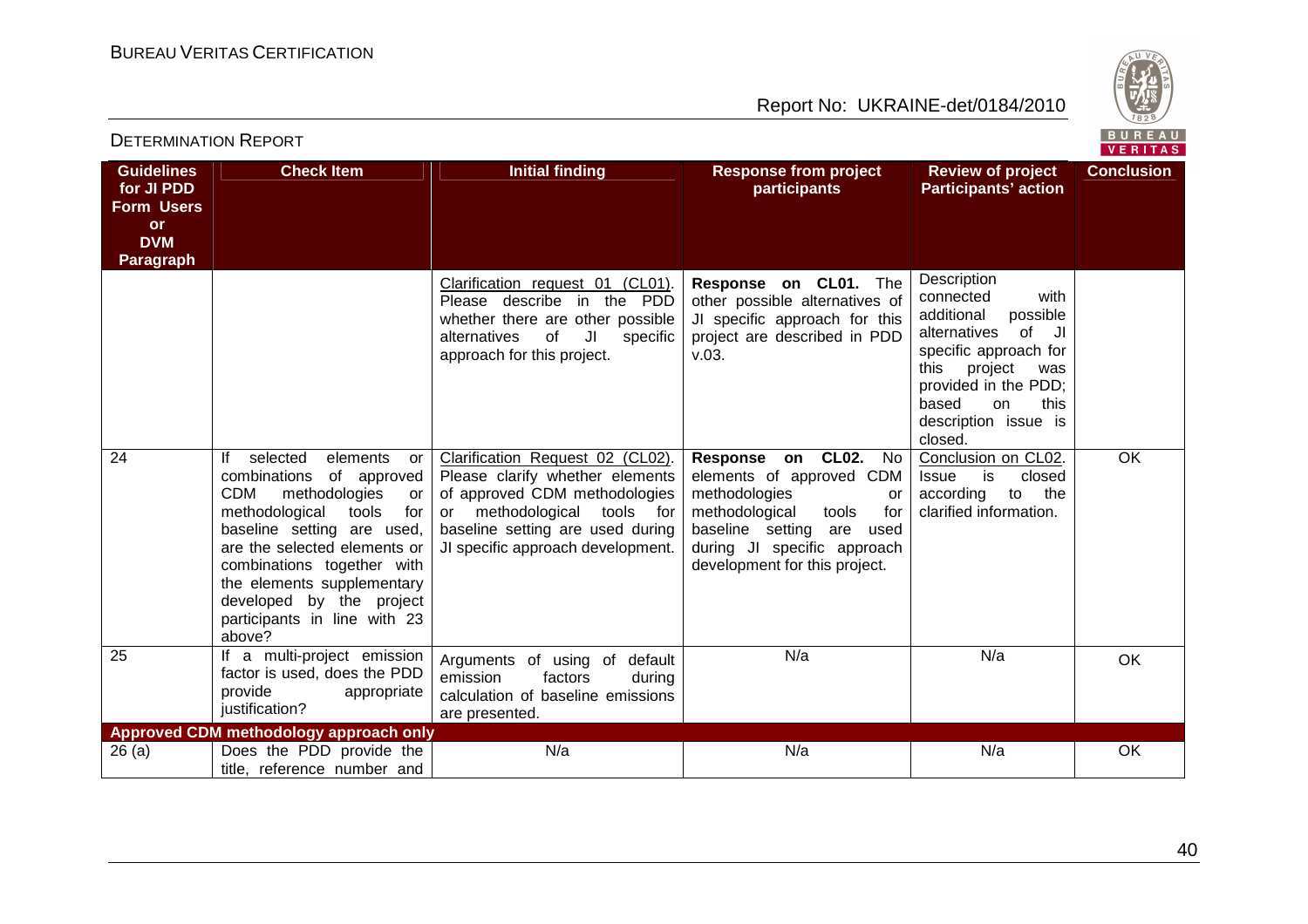

| BUREAU<br><b>DETERMINATION REPORT</b><br>VERITAS                                             |                                                                                                                                                                                                                                                                                     |                                  |                                              |                                                         |                   |  |
|----------------------------------------------------------------------------------------------|-------------------------------------------------------------------------------------------------------------------------------------------------------------------------------------------------------------------------------------------------------------------------------------|----------------------------------|----------------------------------------------|---------------------------------------------------------|-------------------|--|
| <b>Guidelines</b><br>for JI PDD<br>Form Users<br><b>or</b><br><b>DVM</b><br><b>Paragraph</b> | <b>Check Item</b>                                                                                                                                                                                                                                                                   | <b>Initial finding</b>           | <b>Response from project</b><br>participants | <b>Review of project</b><br><b>Participants' action</b> | <b>Conclusion</b> |  |
|                                                                                              | version of the approved CDM<br>methodology used?                                                                                                                                                                                                                                    |                                  |                                              |                                                         |                   |  |
| 26(a)                                                                                        | <b>CDM</b><br>the<br>approved<br>ls.<br>methodology the most recent<br>valid version when the PDD<br>is submitted for publication?<br>If not, is the methodology still<br>within the grace period (was<br>the methodology revised to a<br>newer version in the past two<br>months)? | N/a                              | N/a                                          | N/a                                                     | OK                |  |
| 26(b)                                                                                        | Does the PDD provide a<br>description of<br>why the<br>approved CDM methodology<br>is applicable to the project?                                                                                                                                                                    | N/a                              | N/a                                          | N/a                                                     | OK                |  |
| $\overline{26}$ (c)                                                                          | all<br>explanations,<br>Are<br>descriptions and analyses<br>pertaining to the baseline in<br><b>PDD</b><br>the<br>made<br>in<br>with<br>the<br>accordance<br>referenced<br><b>CDM</b><br>approved<br>methodology?                                                                   | N/a                              | N/a                                          | N/a                                                     | OK                |  |
| $\overline{26}$ (d)                                                                          | Is the baseline identified<br>appropriately as a result?                                                                                                                                                                                                                            | N/a                              | N/a                                          | N/a                                                     | OK                |  |
| <b>Additionality</b><br>JI specific approach only                                            |                                                                                                                                                                                                                                                                                     |                                  |                                              |                                                         |                   |  |
| 28                                                                                           | Does the PDD indicate which                                                                                                                                                                                                                                                         | JI specific approach is used for | N/a                                          | N/a                                                     | OK                |  |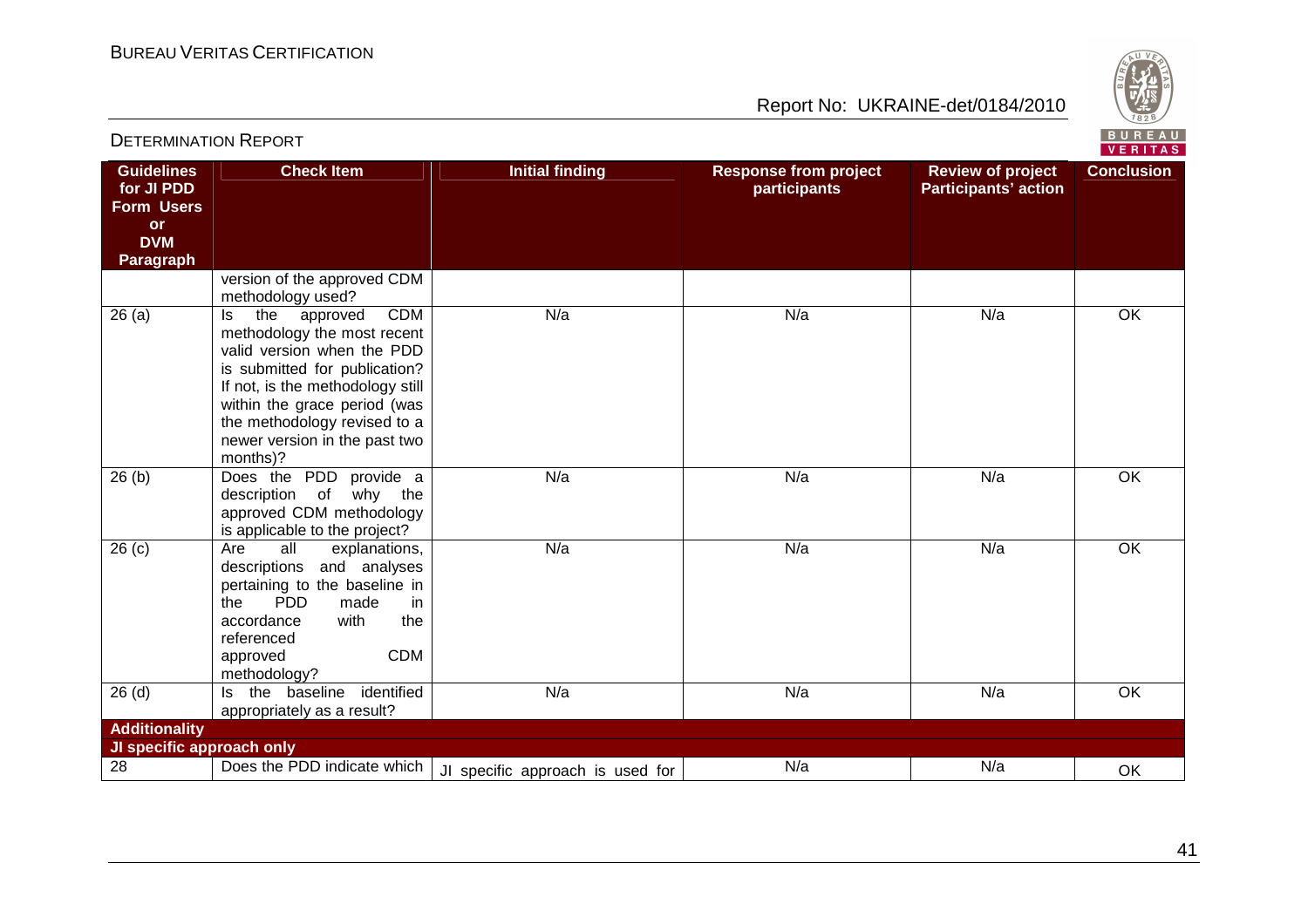

| <b>Guidelines</b><br>for JI PDD<br><b>Form Users</b> | <b>Check Item</b>                                                                                                                                                                                                                                                                                                                                                                                                                                                                                                                                                                                                                                                                                                                                                                                                                                      | <b>Initial finding</b>                                                                                                                                                                                                                                                                                                                                                                                                                                 | <b>Response from project</b><br>participants | <b>Review of project</b><br><b>Participants' action</b> | <b>Conclusion</b> |
|------------------------------------------------------|--------------------------------------------------------------------------------------------------------------------------------------------------------------------------------------------------------------------------------------------------------------------------------------------------------------------------------------------------------------------------------------------------------------------------------------------------------------------------------------------------------------------------------------------------------------------------------------------------------------------------------------------------------------------------------------------------------------------------------------------------------------------------------------------------------------------------------------------------------|--------------------------------------------------------------------------------------------------------------------------------------------------------------------------------------------------------------------------------------------------------------------------------------------------------------------------------------------------------------------------------------------------------------------------------------------------------|----------------------------------------------|---------------------------------------------------------|-------------------|
| <b>or</b><br><b>DVM</b>                              |                                                                                                                                                                                                                                                                                                                                                                                                                                                                                                                                                                                                                                                                                                                                                                                                                                                        |                                                                                                                                                                                                                                                                                                                                                                                                                                                        |                                              |                                                         |                   |
| <b>Paragraph</b>                                     |                                                                                                                                                                                                                                                                                                                                                                                                                                                                                                                                                                                                                                                                                                                                                                                                                                                        |                                                                                                                                                                                                                                                                                                                                                                                                                                                        |                                              |                                                         |                   |
|                                                      | of the following approaches<br>for<br>demonstrating<br>additionality is used?<br>Provision of traceable<br>(a)<br>and transparent information<br>showing the baseline was<br>identified on the basis of<br>conservative<br>assumptions,<br>that the project scenario is<br>not part of the identified<br>baseline scenario and that<br>the project will lead<br>to<br>emission<br>reductions<br>or<br>enhancements of removals;<br>(b) Provision of traceable<br>and transparent information<br>that an AIE has already<br>positively determined that a<br>comparable project (to be)<br>implemented<br>under<br>comparable circumstances<br>has additionality;<br>(c) Application of the most<br>recent version of the "Tool"<br>for the demonstration and<br>assessment of additionality.<br>(allowing for a two-month<br>grace period) or any other | demonstration<br>additionality.<br>Project developers use "Tool for<br>demonstration and assessment of<br>additionality" version 05.2. There<br>was used the most recent version<br>of the Tool.<br>Project developer provided barrier<br>analysis in order to consider<br>additionality of the project. In the<br>PDD three barriers are identified,<br>such as investment barriers,<br>technological<br>barriers,<br>and<br>organizational barriers. |                                              |                                                         |                   |
|                                                      | method<br>for<br>proving                                                                                                                                                                                                                                                                                                                                                                                                                                                                                                                                                                                                                                                                                                                                                                                                                               |                                                                                                                                                                                                                                                                                                                                                                                                                                                        |                                              |                                                         |                   |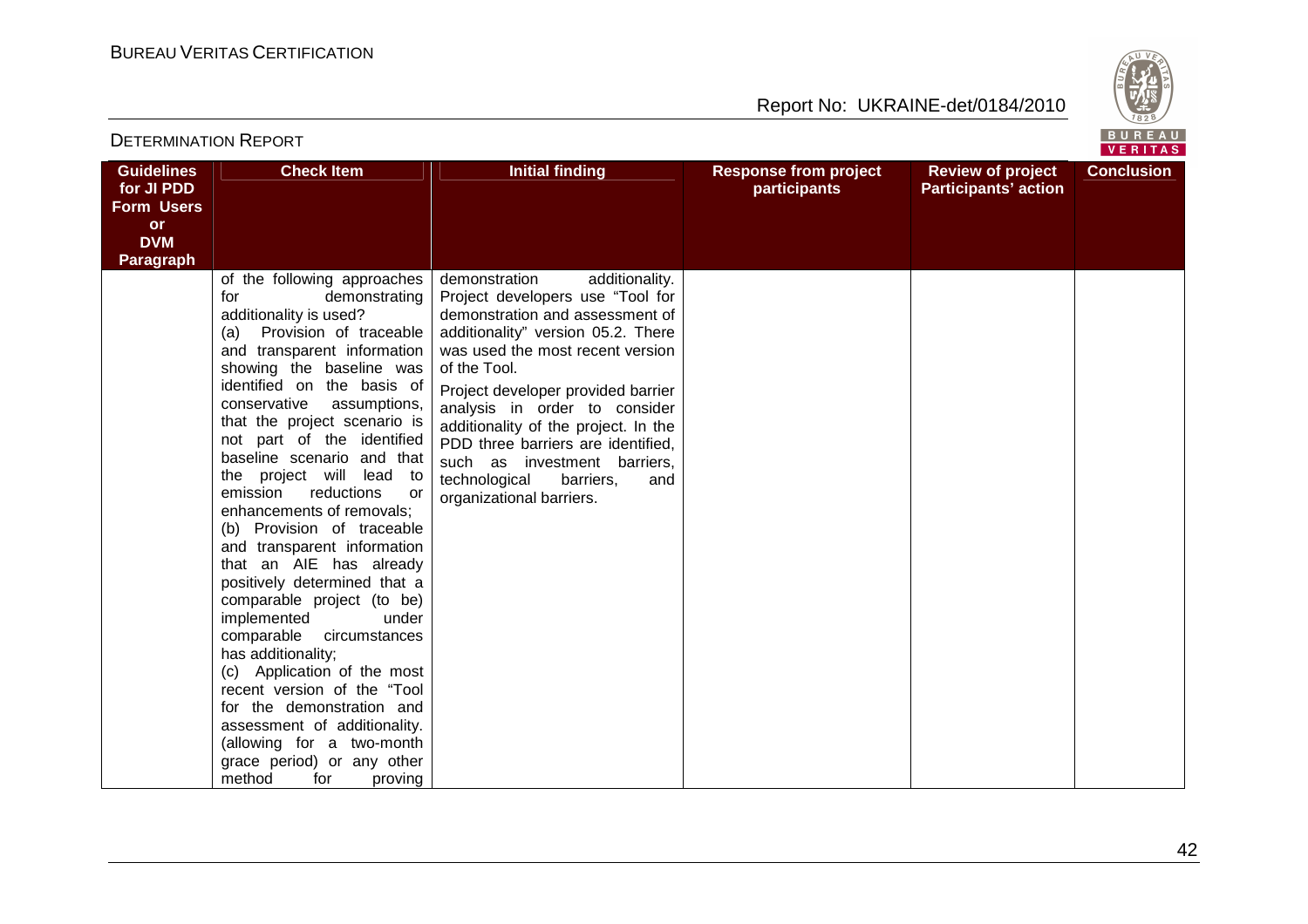

| <b>Guidelines</b><br>for JI PDD<br><b>Form Users</b><br><b>or</b><br><b>DVM</b><br><b>Paragraph</b> | <b>Check Item</b>                                                                                                                     | <b>Initial finding</b>                                                                                                                                                                                                                                                                                                                                                                                                                                                                                                                     | <b>Response from project</b><br>participants                                                                                                                                                                                                                                                                                                                                                                                                                                | <b>Review of project</b><br><b>Participants' action</b>                                                                 | <b>Conclusion</b> |
|-----------------------------------------------------------------------------------------------------|---------------------------------------------------------------------------------------------------------------------------------------|--------------------------------------------------------------------------------------------------------------------------------------------------------------------------------------------------------------------------------------------------------------------------------------------------------------------------------------------------------------------------------------------------------------------------------------------------------------------------------------------------------------------------------------------|-----------------------------------------------------------------------------------------------------------------------------------------------------------------------------------------------------------------------------------------------------------------------------------------------------------------------------------------------------------------------------------------------------------------------------------------------------------------------------|-------------------------------------------------------------------------------------------------------------------------|-------------------|
|                                                                                                     | additionality approved by the<br>CDM Executive Board".                                                                                |                                                                                                                                                                                                                                                                                                                                                                                                                                                                                                                                            |                                                                                                                                                                                                                                                                                                                                                                                                                                                                             |                                                                                                                         |                   |
| 29(a)                                                                                               | Does the PDD provide a<br>justification<br>0f<br>the<br>applicability of the approach<br>with a clear and transparent<br>description? | Refer to CARs of the section 23<br>above.                                                                                                                                                                                                                                                                                                                                                                                                                                                                                                  |                                                                                                                                                                                                                                                                                                                                                                                                                                                                             |                                                                                                                         |                   |
| 29(b)                                                                                               | additionality<br>Are<br>proofs<br>provided?                                                                                           | Additionality proofs are provided<br>in section B.2 and Appendix 2 of<br>the PDD. Based on additionality<br>analysis,<br>project<br>developer<br>concluded that the project activity<br>is additional.                                                                                                                                                                                                                                                                                                                                     | N/a                                                                                                                                                                                                                                                                                                                                                                                                                                                                         | N/a                                                                                                                     | OK                |
| 29 <sub>(c)</sub>                                                                                   | ls<br>the<br>additionality<br>demonstrated<br>appropriately<br>as a result?                                                           | Corrective Action Request 23<br>(CAR23).<br>Please<br>revise and<br>consider information provided in<br>section B.2 step 4. Provided<br>information<br>is<br>not<br>reliable<br>because of presence of similar<br>projects in region. In fact, the<br>level of efforts of current project is<br>more broad but according to the<br>requirements of Additionality Tool<br>comparison of the last one is not<br>required during performance of<br>common practice analysis.<br>Corrective Action Request 07<br>(CAR07). Please pay attention | <b>CAR23.</b><br><b>Response</b><br>on<br>Although the separate parts of<br>the project activity are already<br>known in Ukraine, mainly they<br>are realized in frames of the JI<br>projects which are not to be<br>taken<br>into<br>consideration.<br>Nevertheless,<br>similar<br>any<br>comprehensive project activity<br>at such large and specific<br>machine building enterprise in<br>Ukraine is not known.<br>Response on CAR07. The<br>project<br>has<br>developer | Conclusion<br>on.<br>CAR23.<br>is<br><b>Issue</b><br>closed.<br>Conclusion<br>on<br>is<br><b>CAR07.</b><br><b>Issue</b> | <b>OK</b>         |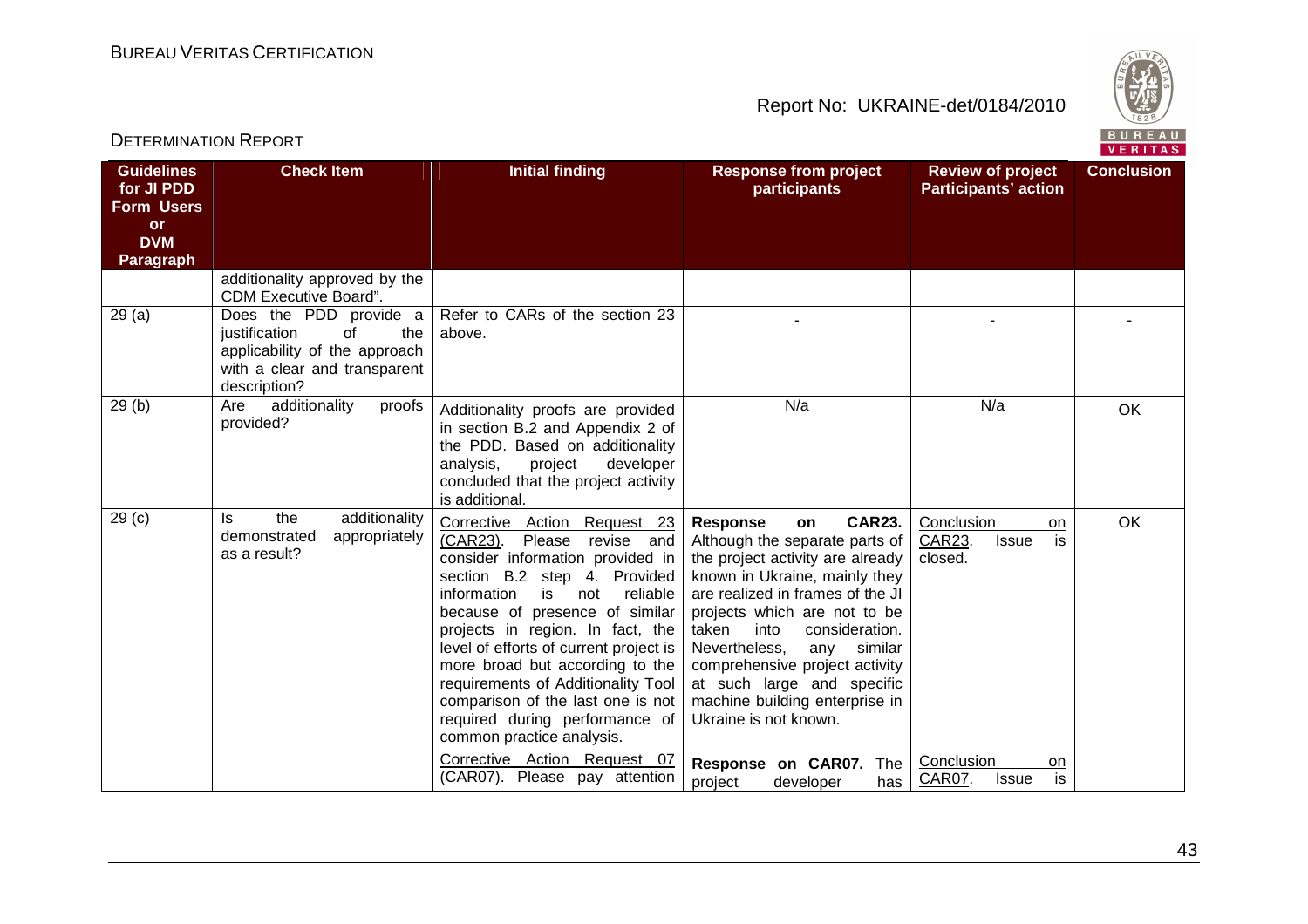

**VERITAS** 

#### **Guidelines for JI PDD Form Users or DVM Paragraph Check Item The Initial finding The Response from project participants Review of project Participants' actionConclusion** that the common practice of the investment analysis requires the fair value of the assets at the end of the end of assessment period to be included to the cash flow for the final year of the financial model. It can be calculated as the residual value of the project assets. For the present project the operational lifespan of the assets is indicated to be 20 years (page 33 of the PDD), consequently for example after 15 years of operation the value of the assets may be determined as 25% of their initial value. Please make appropriate corrections. Corrective Action Request 08 (CAR08). Please indicate whether tariffs, costs and investment values are indicated with VAT included or not. Please note that the general approach is to make calculations using all input values (investment costs, tariffs and prices) with VAT excluded. In case if the company is not VAT payer calculations shall include changed the description and grounding of the investment barrier, with complete removing of the investment analysis. **Response on CAR08.** Please see response to CAR 07. closed due to arguments provided in the PDD section B.. Conclusion on CAR08. Reference on to conclusion CAR07. Conclusion on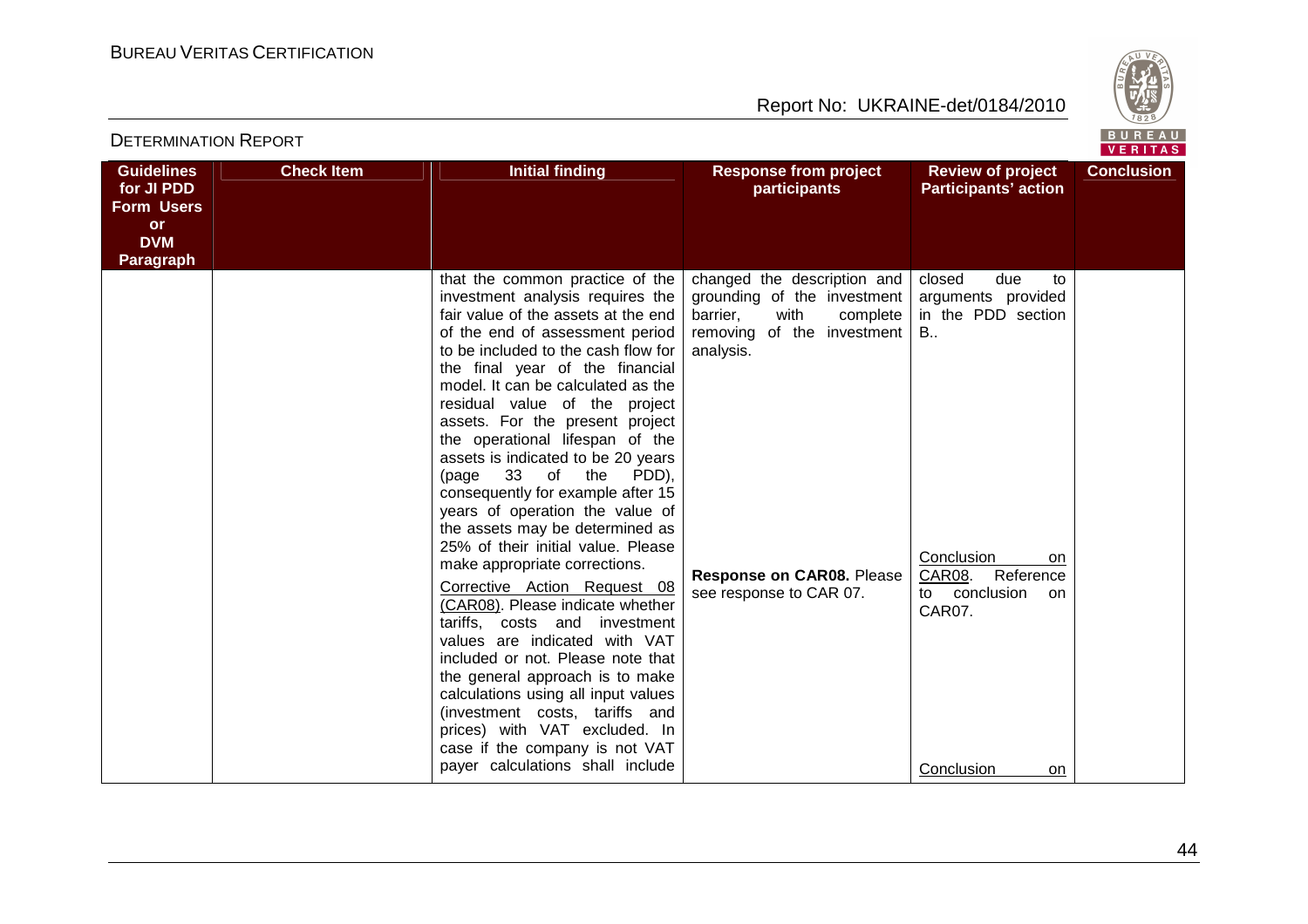

| <b>Guidelines</b><br>for JI PDD<br><b>Form Users</b> | <b>Check Item</b> | <b>Initial finding</b>                                                                                                                                                                                                                                                                                                                                                                                                                                                                                                                                                                                                                                                                                                                                       | <b>Response from project</b><br>participants                                                                                                                                               | <b>Review of project</b><br><b>Participants' action</b>                                                             | <b>Conclusion</b> |
|------------------------------------------------------|-------------------|--------------------------------------------------------------------------------------------------------------------------------------------------------------------------------------------------------------------------------------------------------------------------------------------------------------------------------------------------------------------------------------------------------------------------------------------------------------------------------------------------------------------------------------------------------------------------------------------------------------------------------------------------------------------------------------------------------------------------------------------------------------|--------------------------------------------------------------------------------------------------------------------------------------------------------------------------------------------|---------------------------------------------------------------------------------------------------------------------|-------------------|
| or<br><b>DVM</b>                                     |                   |                                                                                                                                                                                                                                                                                                                                                                                                                                                                                                                                                                                                                                                                                                                                                              |                                                                                                                                                                                            |                                                                                                                     |                   |
| <b>Paragraph</b>                                     |                   | VAT.<br>Corrective Action Request 09<br>(CAR09).<br>Please provide the<br>for the source of<br>reference<br>electricity and natural gas tariff<br>data.<br>Corrective Action Request 10<br>(CAR10). IRR calculations in the<br>present financial model currently<br>account for the period of 2004-<br>2008. Taking into account the fact<br>that major components of the<br>project assets are commissioned<br>as late as 2010-2012 it means<br>that the does not account for vast<br>majority of the project at all. This<br>period is obviously to short for the<br>proper financial analysis. Please<br>extend this period until 2024. It<br>will cover at least the operation<br>lifetime<br>of<br>the<br>earliest<br>commissioned<br>equipment.<br>-In | Response on CAR09. The<br>electricity and natural<br>gas<br>tariff data are taken from<br>actual accounting information<br>at PMZ.<br>Response on CAR10. Please<br>see response to CAR 07. | CAR09.<br><b>Issue</b><br>is<br>closed.<br>Conclusion<br>on<br>Reference<br>CAR10.<br>to conclusion<br>on<br>CAR07. |                   |
|                                                      |                   | addition, the pay back period of<br>4,8 years is irrelevant and it is<br>better not to indicate it at all.<br>Corrective Action Request 11<br>model<br>(CAR11).<br>Financial<br>currently does not account for                                                                                                                                                                                                                                                                                                                                                                                                                                                                                                                                               | Response on CAR11. Please<br>see response to CAR 07.                                                                                                                                       | Conclusion<br>on.<br>CAR11.<br>Reference<br>conclusion<br>to<br>on<br>CAR07.                                        |                   |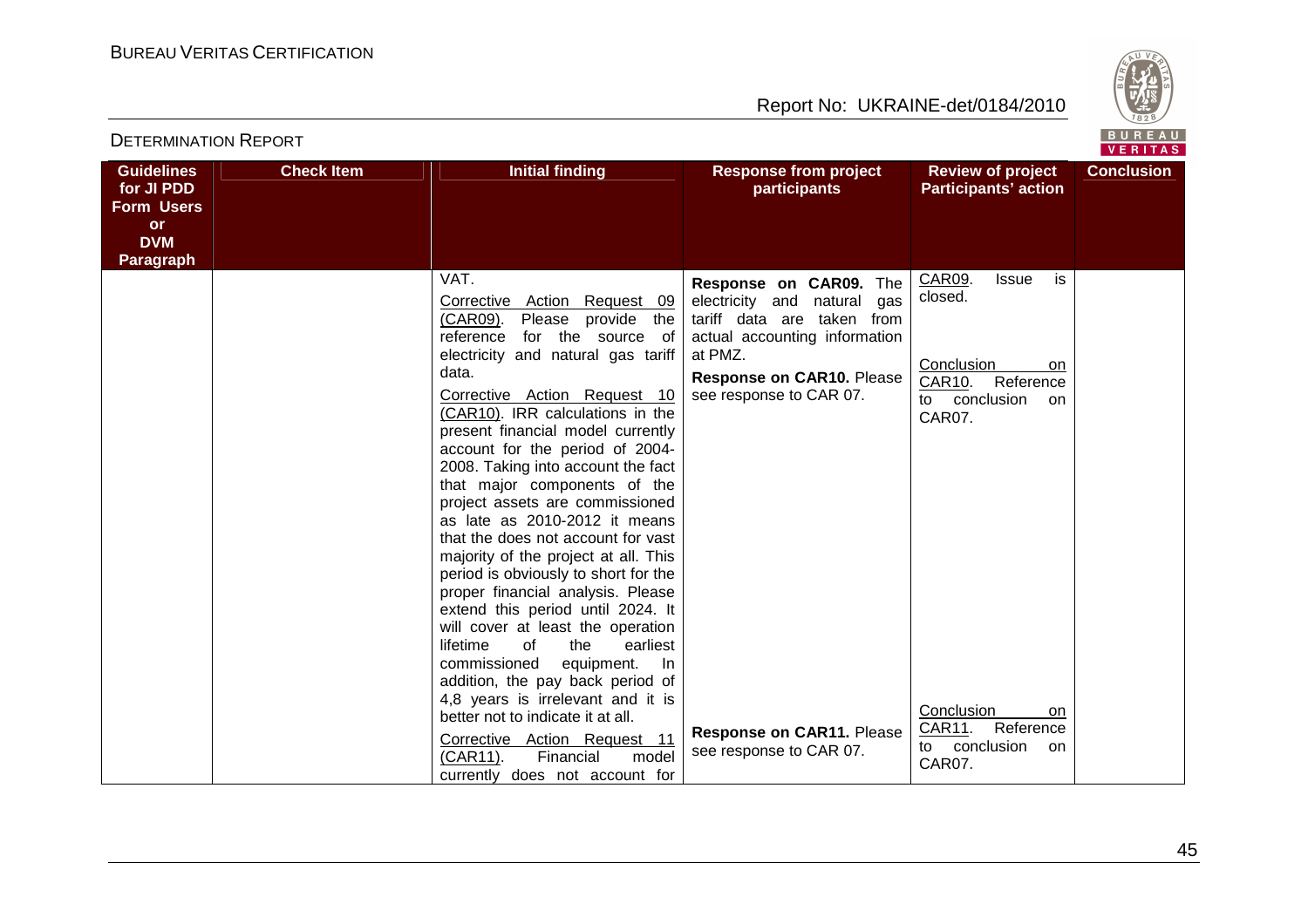

| <b>Guidelines</b><br>for JI PDD<br><b>Form Users</b><br><b>or</b><br><b>DVM</b> | <b>Check Item</b>                                                                       | <b>Initial finding</b>                                                                                                                                                                                                                                                                                                                                                                                                                                                                                                                                                                                                             | <b>Response from project</b><br>participants                                                                                                                                                                                                                                                   | <b>Review of project</b><br><b>Participants' action</b>                                           | <b>Conclusion</b> |
|---------------------------------------------------------------------------------|-----------------------------------------------------------------------------------------|------------------------------------------------------------------------------------------------------------------------------------------------------------------------------------------------------------------------------------------------------------------------------------------------------------------------------------------------------------------------------------------------------------------------------------------------------------------------------------------------------------------------------------------------------------------------------------------------------------------------------------|------------------------------------------------------------------------------------------------------------------------------------------------------------------------------------------------------------------------------------------------------------------------------------------------|---------------------------------------------------------------------------------------------------|-------------------|
| <b>Paragraph</b>                                                                |                                                                                         | inflation during the future periods,<br>which is not acceptable for<br>development of the long term<br>financial model. In order to<br>provide proper adjustment for<br>future tariffs you may extrapolate<br>historic<br>average<br>values of<br>industrial price index or CPI in<br>Ukraine during the last 5-10<br>years. Please make amendments.<br>Clarification Request 03 (CL03).<br>The amount of natural gas<br>savings reaches the maximum<br>value in 2009 while the major part<br>of investment expenses including<br>installation and commissioning of<br>the new boiler KV-GM-116,3-150-<br>and<br>two new turbines, | <b>CL03.</b><br><b>Response</b><br>on<br>the<br>applied<br>According<br>to<br>baseline<br>and<br>monitoring<br>approach, the data on fuel<br>and energy saving strongly<br>depend on the production<br>output which is unknown for<br>the future period. Though the<br>essential<br>part<br>of | Conclusion on CL03.<br>Acording<br>to<br>the<br>clarification<br>information, issue is<br>closed. |                   |
|                                                                                 |                                                                                         | reconstruction of boilers and<br>turbines is done during 2010-<br>2012. Is it correct? Please re-<br>check.                                                                                                                                                                                                                                                                                                                                                                                                                                                                                                                        | reconstruction<br>that<br>should<br>increase fuel<br>and<br>energy<br>saving is scheduled for 2010-<br>2012, predictive calculations<br>are made based on actually<br>achieved<br>values in 2009,<br>which is<br>the conservative<br>approach.                                                 |                                                                                                   |                   |
| 30                                                                              | If the approach 28 (c) is<br>chosen, are all explanations,<br>descriptions and analyses | All explanations, descriptions and<br>analyses made in accordance                                                                                                                                                                                                                                                                                                                                                                                                                                                                                                                                                                  | N/a                                                                                                                                                                                                                                                                                            | N/a                                                                                               | OK                |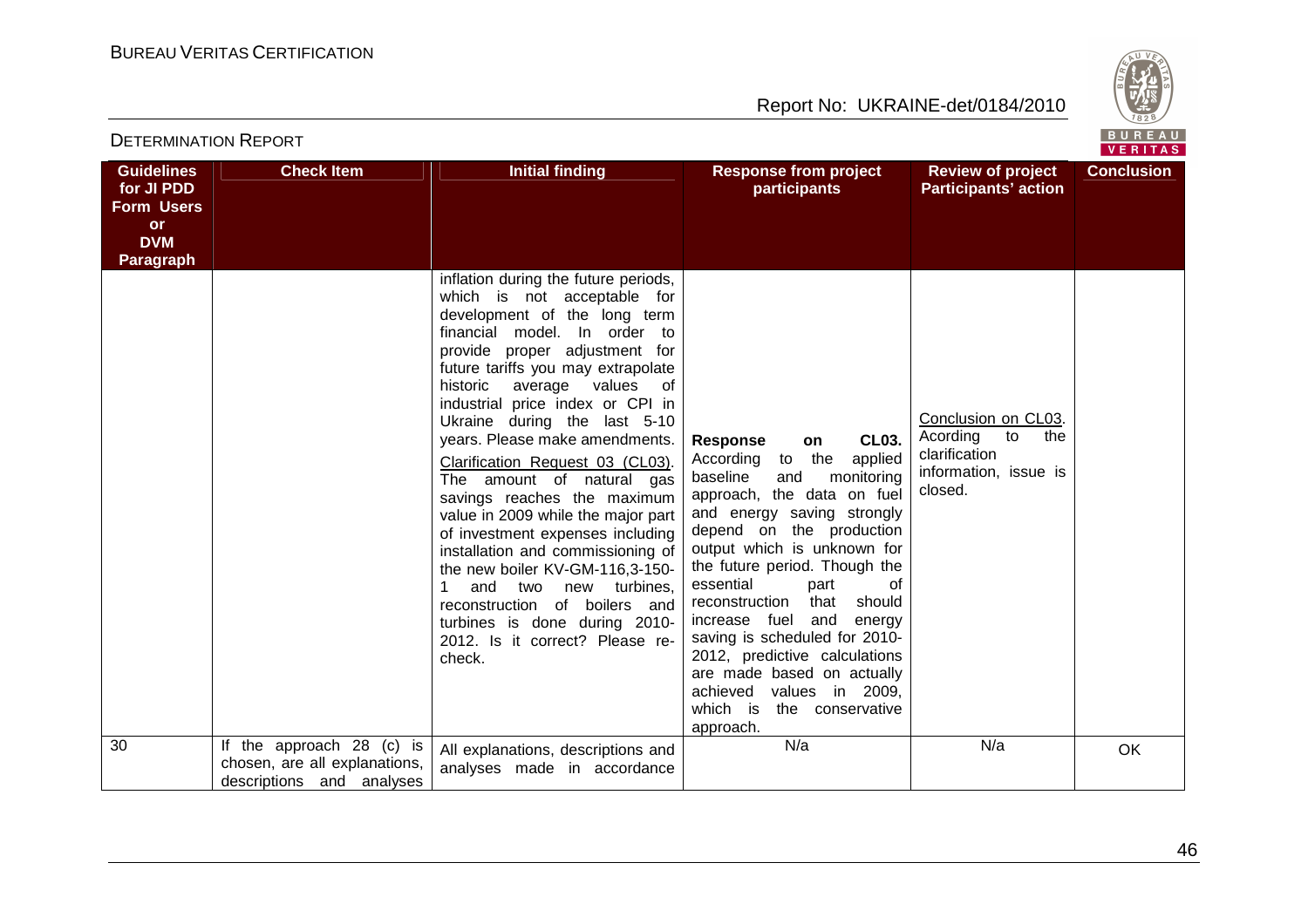

|                                                                                                     |                                                                                                                                                     |                                                                                                                                                                               |                                              |                                                         | .                 |
|-----------------------------------------------------------------------------------------------------|-----------------------------------------------------------------------------------------------------------------------------------------------------|-------------------------------------------------------------------------------------------------------------------------------------------------------------------------------|----------------------------------------------|---------------------------------------------------------|-------------------|
| <b>Guidelines</b><br>for JI PDD<br><b>Form Users</b><br><b>or</b><br><b>DVM</b><br><b>Paragraph</b> | <b>Check Item</b>                                                                                                                                   | <b>Initial finding</b>                                                                                                                                                        | <b>Response from project</b><br>participants | <b>Review of project</b><br><b>Participants' action</b> | <b>Conclusion</b> |
|                                                                                                     | made in accordance with the<br>selected tool or method?                                                                                             | "Tool<br>the<br>selected<br>for<br>with<br>demonstration and assessment of<br>additionality" version 05.2. There<br>was used the most recent version<br>of the selected Tool. |                                              |                                                         |                   |
|                                                                                                     | Approved CDM methodology approach only                                                                                                              |                                                                                                                                                                               |                                              |                                                         |                   |
| 31(a)                                                                                               | Does the PDD provide the<br>title, reference number and<br>version of the approved CDM<br>methodology used?                                         | N/a                                                                                                                                                                           | N/a                                          | N/a                                                     | OK                |
| 31(b)                                                                                               | Does the PDD provide a<br>description of why and how<br>referenced approved<br>the<br><b>CDM</b><br>methodology<br>is<br>applicable to the project? | N/a                                                                                                                                                                           | N/a                                          | N/a                                                     | OK                |
| $\overline{31}$ (c)                                                                                 | Are<br>all<br>explanations,<br>descriptions and analyses<br>with regard to additionality<br>made in accordance with the<br>selected methodology?    | N/a                                                                                                                                                                           | N/a                                          | N/a                                                     | OK                |
| $\overline{31}$ (d)                                                                                 | Are<br>additionality<br>proofs<br>provided?                                                                                                         | N/a                                                                                                                                                                           | N/a                                          | N/a                                                     | OK                |
| $\overline{3}1$ (e)                                                                                 | additionality<br>the<br>ls.<br>demonstrated<br>appropriately<br>as a result?                                                                        | N/a                                                                                                                                                                           | N/a                                          | N/a                                                     | $\overline{OK}$   |
|                                                                                                     | Project boundary (applicable except for JI LULUCF projects)                                                                                         |                                                                                                                                                                               |                                              |                                                         |                   |
| JI specific approach only                                                                           |                                                                                                                                                     |                                                                                                                                                                               |                                              |                                                         |                   |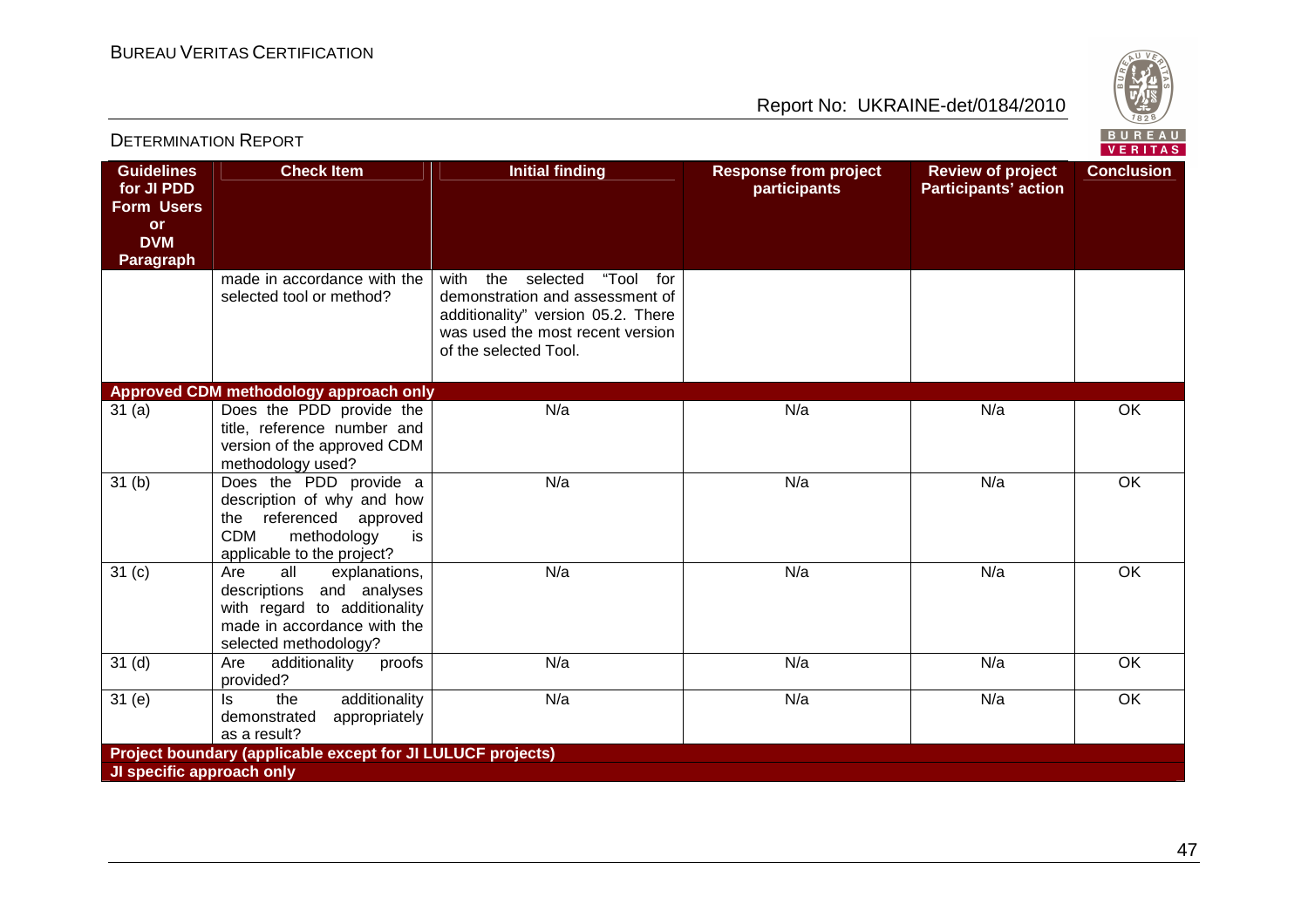

| <b>Guidelines</b><br>for JI PDD<br>Form Users<br><b>or</b><br><b>DVM</b><br><b>Paragraph</b> | <b>Check Item</b>                                                                                                                                                                                                                                                              | <b>Initial finding</b>                                                                                                                                                                                                                                                                                                              | <b>Response from project</b><br>participants                                                                               | <b>Review of project</b><br><b>Participants' action</b>                                 | <b>Conclusion</b> |
|----------------------------------------------------------------------------------------------|--------------------------------------------------------------------------------------------------------------------------------------------------------------------------------------------------------------------------------------------------------------------------------|-------------------------------------------------------------------------------------------------------------------------------------------------------------------------------------------------------------------------------------------------------------------------------------------------------------------------------------|----------------------------------------------------------------------------------------------------------------------------|-----------------------------------------------------------------------------------------|-------------------|
| 32(a)                                                                                        | Does the project boundary<br>defined<br>the<br><b>PDD</b><br>in.<br>encompass all anthropogenic<br>emissions<br>by sources of GHGs that are:<br>(i) Under the control of the<br>project participants?<br>(ii) Reasonably attributable to<br>the project?<br>(iii) Significant? | In the PDD section B.3 presented<br>the project boundary including the<br>following<br>anthropogenic<br>emissions: direct and indirect on-<br>site and off-site emissions.<br>CO <sub>2</sub><br>emissions<br>from<br>fuel<br>combustion in boilers are on-site<br>emissions that under the control<br>of the project participants. | N/a                                                                                                                        | N/a                                                                                     | OK                |
| 32(b)                                                                                        | the<br>boundary<br>project<br>Is<br>defined on the basis of a<br>case-by-case<br>assessment<br>with regard to the criteria<br>referred to in 32 (a) above?                                                                                                                     | The project boundary described<br>in the figures 11 and figures 12 of<br>PDD.<br>And<br>emissions<br>the<br>attributable<br>this<br>to<br>project<br>provided in tabular format.                                                                                                                                                    | N/a                                                                                                                        | N/a                                                                                     | OK                |
| 32(c)                                                                                        | Are the delineation of the<br>project boundary and the<br>gases and sources included<br>appropriately described and<br>justified in the PDD by using<br>a figure or flow chart as<br>appropriate?                                                                              | The delineation of the project<br>and<br>boundary<br>sources<br>are<br>justified in section B.3 of the PDD<br>by using a figure and tables.                                                                                                                                                                                         | N/a                                                                                                                        | N/a                                                                                     | OK                |
| 32 <sub>(d)</sub>                                                                            | Are all gases and sources<br>included explicitly stated, and<br>exclusions<br>οf<br>the<br>any<br>related<br>to<br>the<br>sources<br>baseline or the project are<br>appropriately justified?                                                                                   | Required information is provided.<br>See section B.3 of the PDD.<br>Corrective Action Request 12<br>(CAR12).<br>Please<br>estimate<br>possible sources of the leakages<br>in section B.3 of the PDD.                                                                                                                                | Response on CAR12. No<br>GHG leakages are expected<br>for this project activity This is<br>described in section B.3 of the | Conclusion<br>on<br>CAR12.<br>Please<br>clarify<br>what<br>you<br>"the<br>under<br>mean | <b>OK</b>         |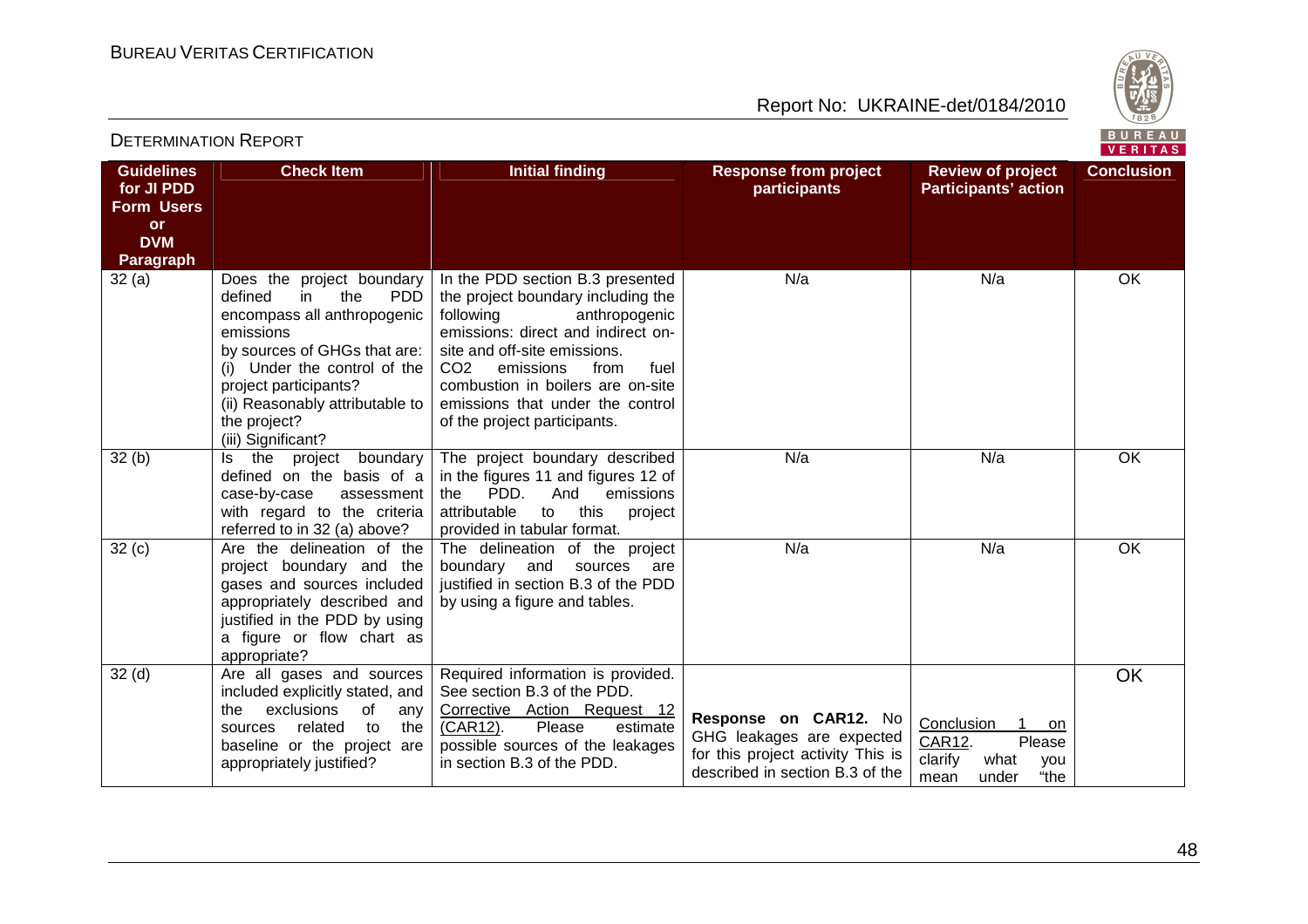**Check Item** 



### Report No: UKRAINE-det/0184/2010

a | N/a | OK

| for JI PDD<br>Form Users<br><b>or</b><br><b>DVM</b><br>Paragraph |                                                           |     | <b>participants</b> | <b>Participants' action</b>                                                                                                                                                                                                                                                                                                                                                                     |    |
|------------------------------------------------------------------|-----------------------------------------------------------|-----|---------------------|-------------------------------------------------------------------------------------------------------------------------------------------------------------------------------------------------------------------------------------------------------------------------------------------------------------------------------------------------------------------------------------------------|----|
|                                                                  |                                                           |     | PDD v.03.           | avoided<br>amount of<br>consumed previously<br>fuel". In the PDD<br>that "There<br>stated<br>be<br>only a<br>may<br>positive<br>leakage<br>associated<br>with<br>production<br>and<br>transportation", that's<br>why you<br>should<br>estimate it. Please<br>make amendments.<br>Final conclusion on<br>CAR12.<br><b>Issue</b><br>is<br>closed<br>due<br>to<br>amendments<br>that<br>were done. |    |
|                                                                  | <b>Approved CDM methodology approach only</b>             |     |                     |                                                                                                                                                                                                                                                                                                                                                                                                 |    |
| 33                                                               | the project boundary<br>ls.<br>defined in accordance with | N/a | N/a                 | N/a                                                                                                                                                                                                                                                                                                                                                                                             | OK |

In the PDD as starting date of the project is provided 11 of October 2004. It is the date when the

Enterprise «Production

Agreement between<br>Enterprise «Pr

State

**CDM** 

or

the approved methodology?

 starting date of the project as the date on which the

construction or real action of

34 (a) Does the PDD state the

implementation

DETERMINATION REPORT

**Guidelines** 

**Crediting period** 

|                        |                                              |                                                                                                                                                                                                                                                                      | <b>VERITAS</b>    |
|------------------------|----------------------------------------------|----------------------------------------------------------------------------------------------------------------------------------------------------------------------------------------------------------------------------------------------------------------------|-------------------|
| <b>Initial finding</b> | <b>Response from project</b><br>participants | <b>Review of project</b><br><b>Participants' action</b>                                                                                                                                                                                                              | <b>Conclusion</b> |
|                        | PDD v.03.                                    | avoided amount of<br>consumed previously<br>fuel". In the PDD<br>stated that "There<br>be<br>only a<br>may<br>positive leakage<br>with<br>associated<br>production<br>and<br>transportation", that's<br>should<br>why you<br>estimate it. Please<br>make amendments. |                   |

N/a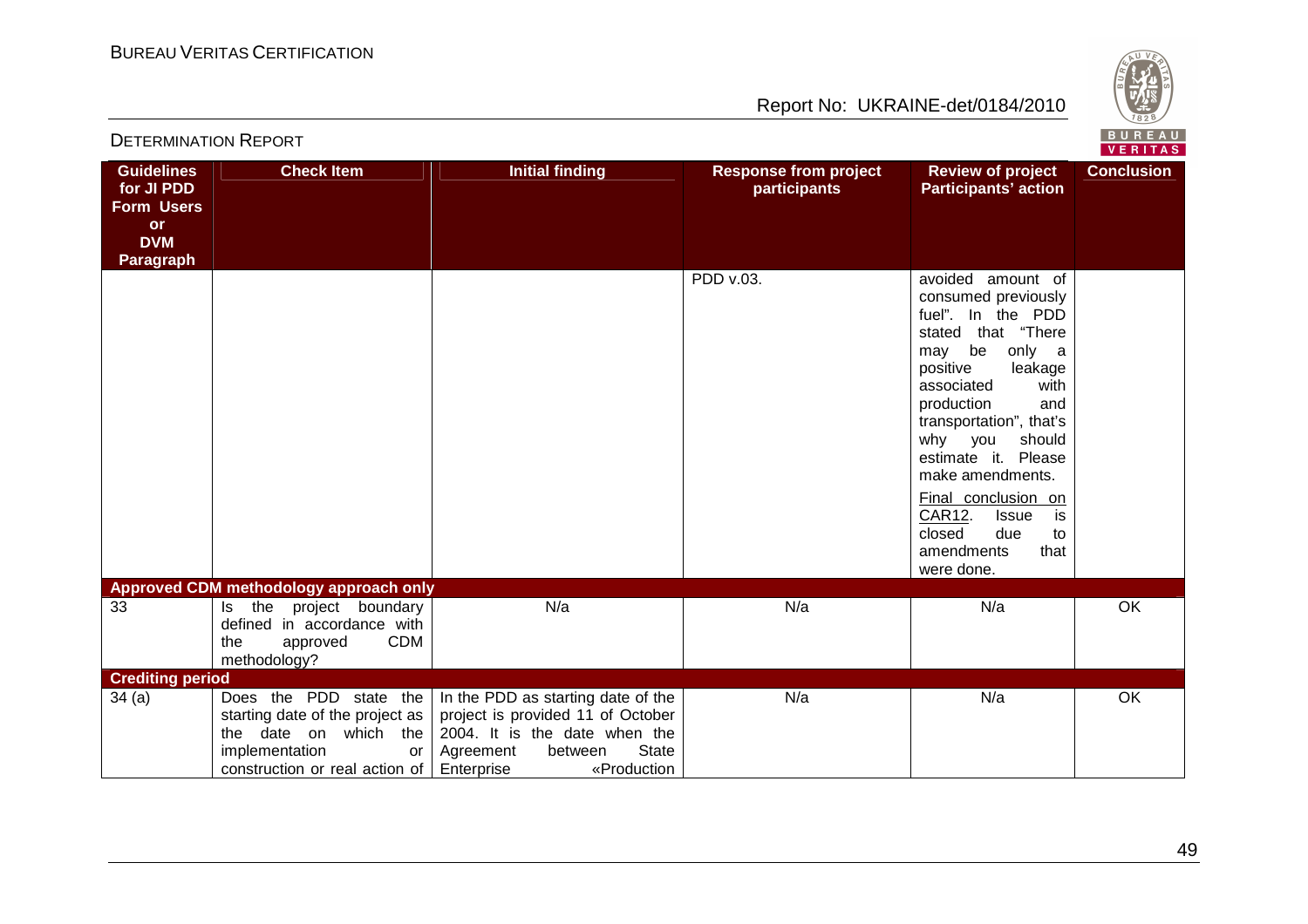

**VERITAS** 

#### **Guidelines for JI PDD Form Users or DVM Paragraph Check Item The Initial finding The Response from project participants Review of project Participants' actionConclusion** the project will begin or began? Association Yuzhny Machine-Building Plant named after A. Makarov» and the Institute of Engineering Ecology on energetic and ecological survey of the enterprise and development of materials for the project on emission greenhouse gases reduction was signed. The starting date is after the 34 (a) Is the starting date after the beginning of 2000? 34 (b) Does the PDD state the beginning of 2000. It is 2004 year. provided N/aa | N/a | OK expected operational lifetime of the project in years and months? 34 (c) Does the PDD state the According to the information, expected operational lifetime of the project is 20 years or 240 months. The length of the first commitment N/aa N/a Nok length of the crediting period in years and months? period is stated as following: 01 of January 2008 – 31 of December 2012. Corrective Action Request 13 (CAR13). There is nonconformity in section C of the PDD, such as: in section C.3 period 2005-2012 is considered as the operational lifetime; at the same time, in section C.2 the period 2005-2024 is stated as the operational lifetime. Please correct. **Response on CAR13.** There was no nonconformity in section C of the PDD, since in section C.3 period 2005-2012 is mentioned as the project implementation period (not as the operational lifetime), and both in section C.2 and section C.3 the period 2005- 2024 is stated as the Conclusion on CAR13. According to the corrections, issue is closed. OK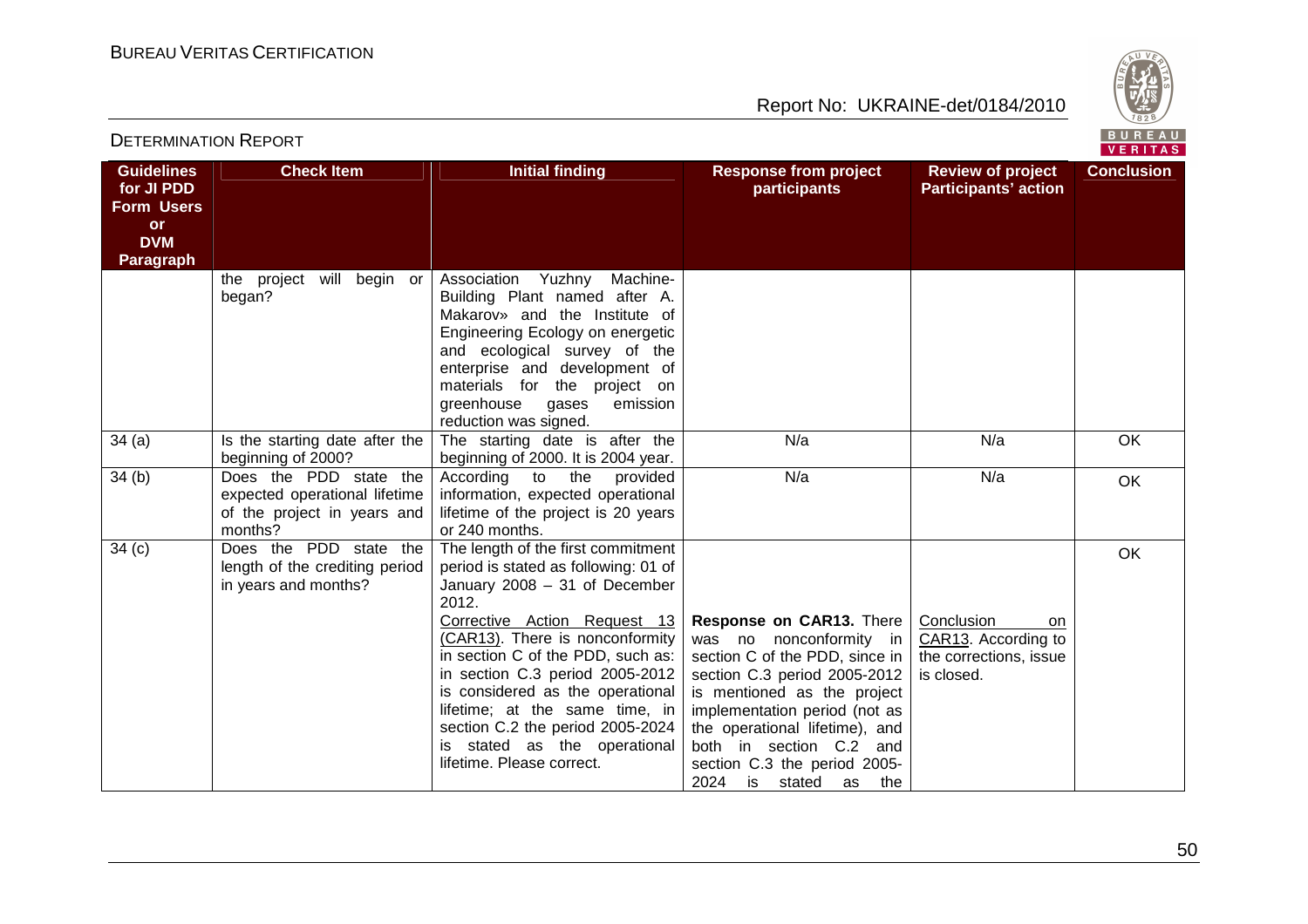

| <b>Guidelines</b><br>for JI PDD<br><b>Form Users</b><br><b>or</b><br><b>DVM</b><br><b>Paragraph</b> | <b>Check Item</b>                                                                                                                                                           | <b>Initial finding</b>                                                                                                                                                                                                                                                                                                                                                                                                                                                                                                                                                            | <b>Response from project</b><br>participants                                                                                            | <b>Review of project</b><br><b>Participants' action</b>                                            | <b>Conclusion</b> |
|-----------------------------------------------------------------------------------------------------|-----------------------------------------------------------------------------------------------------------------------------------------------------------------------------|-----------------------------------------------------------------------------------------------------------------------------------------------------------------------------------------------------------------------------------------------------------------------------------------------------------------------------------------------------------------------------------------------------------------------------------------------------------------------------------------------------------------------------------------------------------------------------------|-----------------------------------------------------------------------------------------------------------------------------------------|----------------------------------------------------------------------------------------------------|-------------------|
|                                                                                                     |                                                                                                                                                                             | Corrective Action Request 14<br>(CAR14). The statement from the<br>PDD -<br>"If the<br>post-first<br>commitment period under the<br>Kyoto Protocol will be applicable,<br>the crediting period will be<br>expanded up to the end of the<br>expected operational lifetime of<br>the project (20 years, 2005-<br>2024)." is not reasonable.<br>Because in the future mentioned<br>statement will lead to changes in<br>the PDD. As a fact, based on<br>calculation of ER, the length of<br>crediting period should be to the<br>end of 2024. Please make<br>appropriate amendments. | operational lifetime. This is<br>changed in the PDD v.03 for<br>explicitness.<br>Response on CAR14. This is<br>amended in the PDD v.03. | Conclusion<br>on<br>is<br>CAR14.<br><b>Issue</b><br>closed<br>based<br>on.<br>revision of the PDD. |                   |
| 34(c)                                                                                               | Is the starting date of the<br>crediting period on or after<br>the date of the first emission<br>reductions or enhancements<br>of net removals generated by<br>the project? | The starting date of the crediting<br>period is on the date of the first<br>emission reductions by the JI<br>project.                                                                                                                                                                                                                                                                                                                                                                                                                                                             | N/a                                                                                                                                     | N/a                                                                                                | <b>OK</b>         |
| 34 <sub>(d)</sub>                                                                                   | Does the PDD state that the<br>crediting period for issuance<br>of ERUs starts only after the<br>beginning of 2008 and does                                                 | The length of commitment period<br>is 2008-2012. And the expected<br>operational lifetime of the JI<br>project is 20 years (2005-2024).                                                                                                                                                                                                                                                                                                                                                                                                                                           | N/a                                                                                                                                     | N/a                                                                                                | <b>OK</b>         |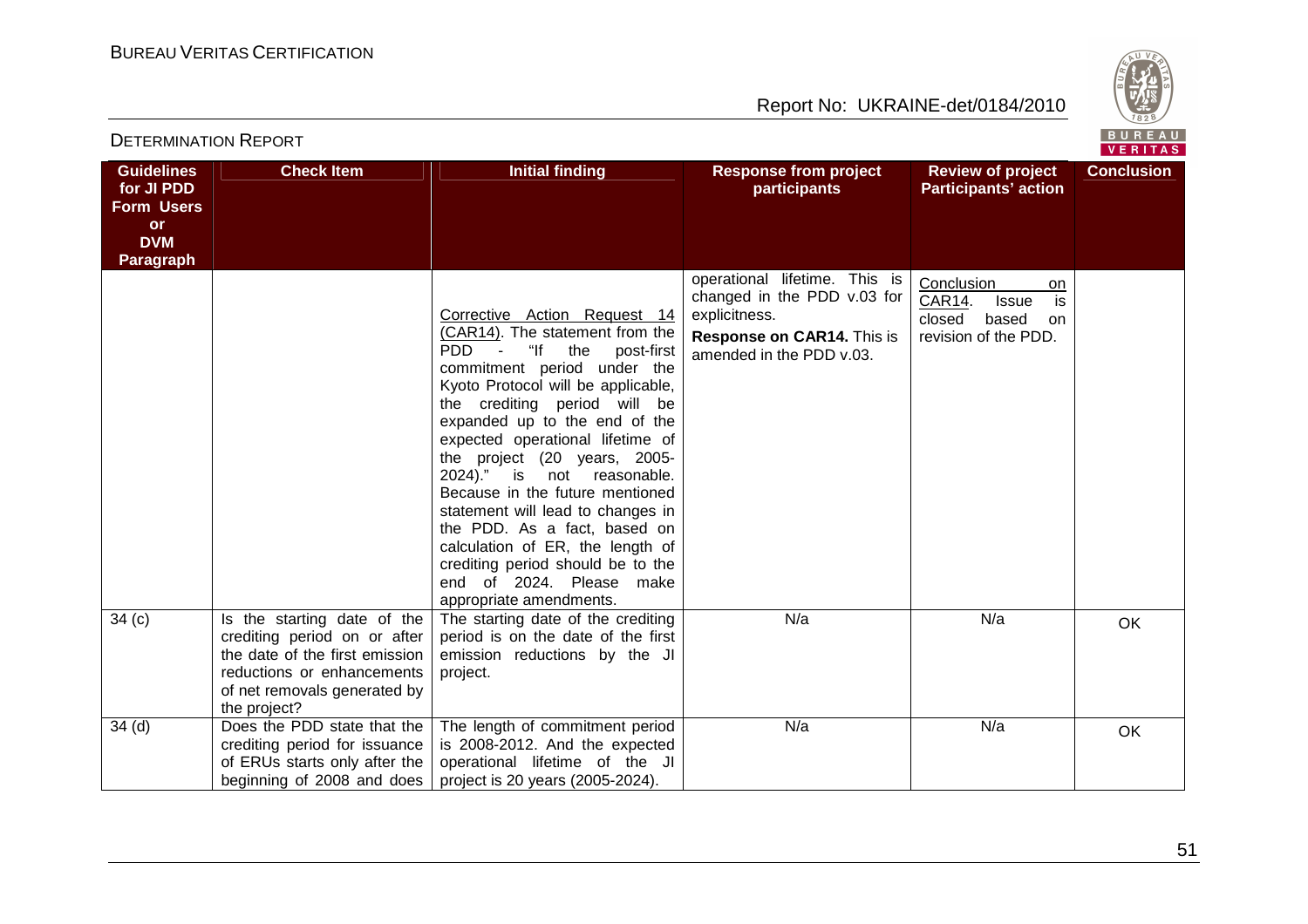DETERMINATION REPORT

Report No: UKRAINE-det/0184/2010



#### **VERITAS Guidelines Check Item The Initial finding Response from project Review of project Conclusion for JI PDD participants Participants' action Form Users or DVM Paragraph** not extend beyond the operational lifetime of the project? 34 (d) If the crediting period The calculation of emission N/aa N/a No <mark>NV</mark>a extends beyond 2012, does reductions is presented the PDD state that the separately for those until 2012 extension is subject to the and those after 2012. As a fact, host Party approval? there are three periods: 2005- Are the estimates of 2007, 2008-2012, and 2013emission reductions 2024. or enhancements of net removals presented separately for those until 2012 and those after 2012? **Monitoring plan**<br>35 35 Does the PDD explicitly Project developer defined in the N/aa | N/a | OK indicate which of the PDD that JI specific approach is used for monitoring plan setting. following approaches is used? − JI specific approach − Approved CDM methodology approach **JI specific approach only**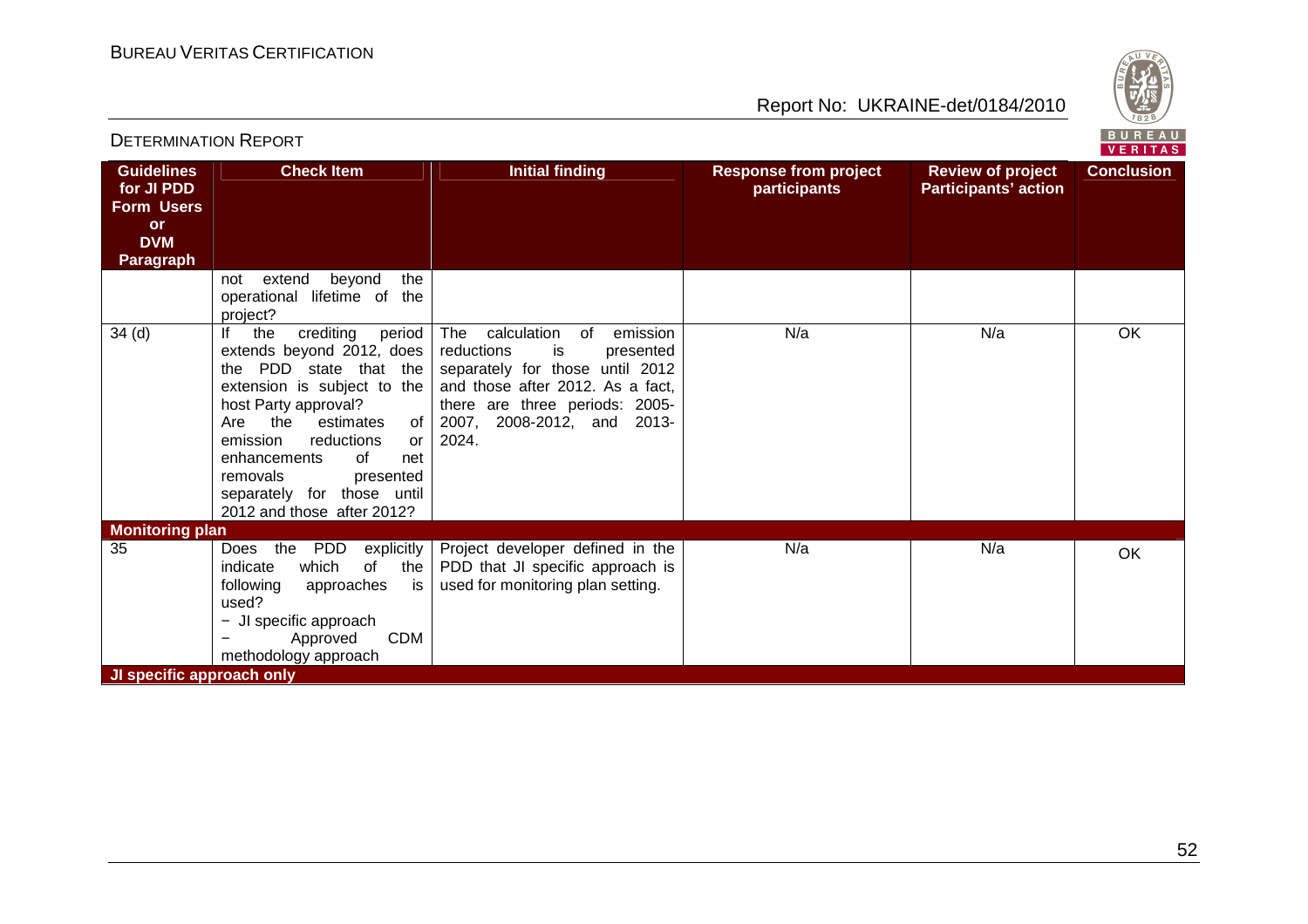DETERMINATION REPORT

Report No: UKRAINE-det/0184/2010



VERITAS

#### **Guidelines for JI PDD Form Users or DVM Paragraph Check Item The Initial finding The Response from project participants Review of project Participants' actionConclusion** 36 (a) Does the monitoring plan describe: − All relevant factors and key characteristics that will be monitored? − The period in which they will be monitored? − All decisive factors for the control and reporting of project performance? 36 (b) Does the monitoring plan In the PDD project developer describes key factors that will be monitored during the project implementation. N/aa N/a Nok specify the indicators, constants and variables used that are reliable, valid and provide transparent picture of the emission reductions or net enhancements of removals to be monitored? Provided monitoring plan specifies the default values, such as Net Calorific Value of natural gas, Carbon emission factor for natural gas, and Carbon emission factor for electricity consumption, etc. These factors are reliable, valid and provide transparent emission picture of the reductions. During calculation of emission N/aa | N/a | OK 36 (b) If default values are used: and − Are accuracy carefully reasonableness balanced in their selection? − Do the default values originate from recognized sources? − Are the default values statistical supported by reduction due to the project implementation, there are used the following default values: Net Calorific Value of natural gas, Carbon emission factor for natural gas, and Carbon emission factor for electricity consumption, etc. Project developer used the most N/aa | N/a | OK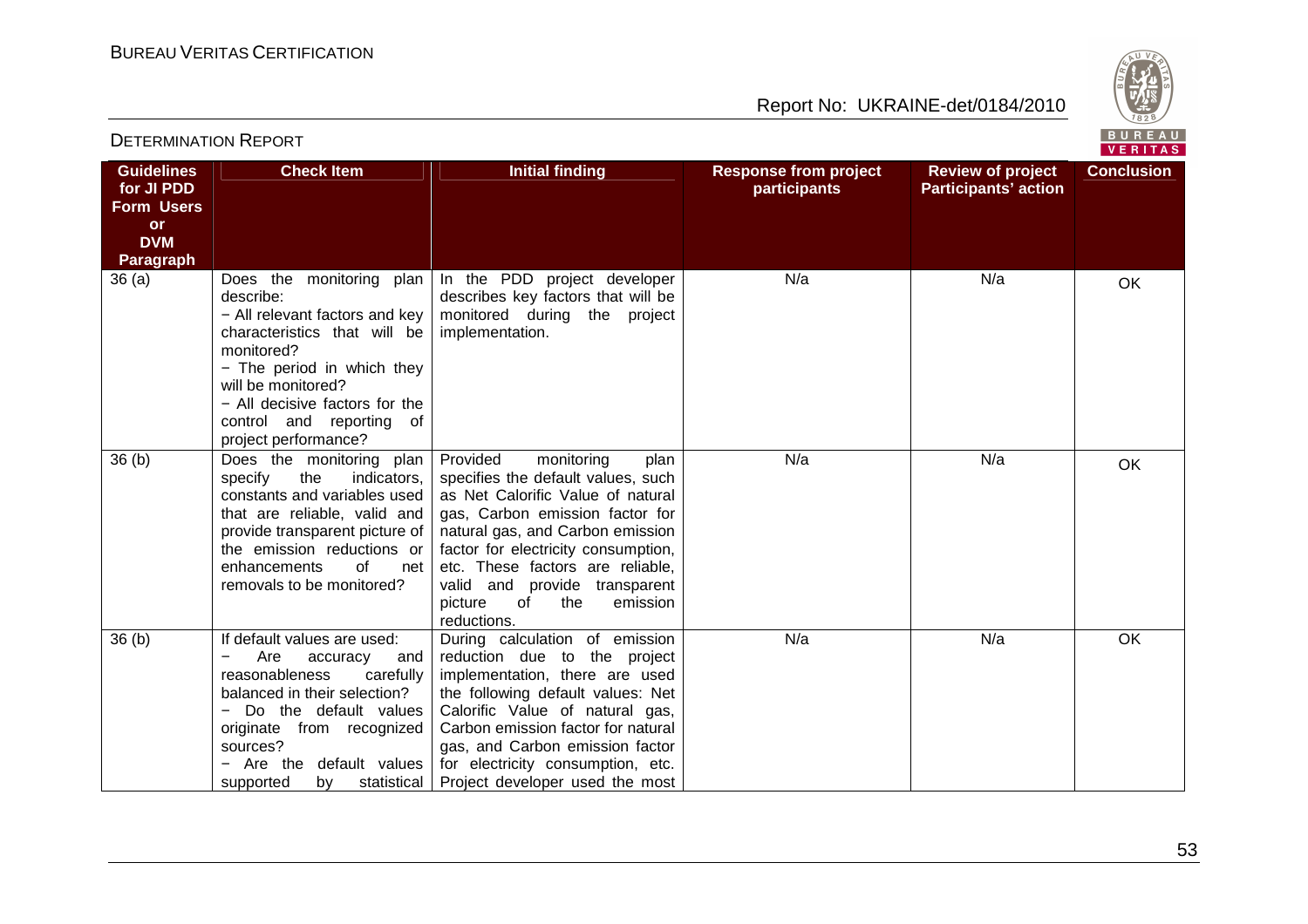

| <b>Guidelines</b><br>for JI PDD<br><b>Form Users</b><br><b>or</b><br><b>DVM</b> | <b>Check Item</b>                                                                                                                                                                                     | <b>Initial finding</b>                                                                                                                                                                                     | <b>Response from project</b><br>participants                              | <b>Review of project</b><br><b>Participants' action</b>                                                                                   | <b>Conclusion</b> |
|---------------------------------------------------------------------------------|-------------------------------------------------------------------------------------------------------------------------------------------------------------------------------------------------------|------------------------------------------------------------------------------------------------------------------------------------------------------------------------------------------------------------|---------------------------------------------------------------------------|-------------------------------------------------------------------------------------------------------------------------------------------|-------------------|
| Paragraph                                                                       |                                                                                                                                                                                                       |                                                                                                                                                                                                            |                                                                           |                                                                                                                                           |                   |
|                                                                                 | analyses<br>providing<br>confidence<br>reasonable<br>levels?<br>- Are the default values<br>presented in a transparent<br>manner?                                                                     | values<br>of<br>default<br>recent<br>parameters based on the official<br>documents.<br>In the project design document,<br>the default values are presented<br>in a transparent manner.                     |                                                                           |                                                                                                                                           |                   |
| 36 (b) (i)                                                                      | For those values that are to<br>be provided by the project<br>participants,<br>does<br>the<br>monitoring<br>plan<br>clearly<br>indicate how the values are<br>to be selected and justified?           | The values provided by project<br>participants are selected based<br>on conservative approach.                                                                                                             | N/a                                                                       | N/a                                                                                                                                       | OK                |
| 36 (b) (ii)                                                                     | For other values,<br>- Does the monitoring plan<br>clearly indicate the precise<br>references from which these<br>values are taken?<br>- Is the conservativeness of<br>the values provided justified? | In the monitoring plan mentioned<br>that monitoring parameters will be<br>collected using<br>measurement<br>equipments,<br>and<br>these<br>parameters should be archived in<br>electronic and paper format | N/a                                                                       | N/a                                                                                                                                       | OK                |
| 36 (b) (iii)                                                                    | For all data sources, does<br>the monitoring plan specify<br>procedures<br>to<br>the<br>be<br>followed if expected data are<br>unavailable?                                                           | Clarification Request 04 (CL04).<br>Please specify in the monitoring<br>plan the procedures to be<br>followed if expected data are<br>unavailable.                                                         | Response on CL04. This is<br>specified in section D.2 of the<br>PDD v.03. | Conclusion on CL04.<br>Required clarification<br>information<br>was<br>the<br>provided<br>by<br>project<br>developer.<br>Issue is closed. | <b>OK</b>         |
| 36 (b) (iv)                                                                     | Are International System Unit<br>(SI units) used?                                                                                                                                                     | The units of the current project<br>are not presented in International<br>System Units.                                                                                                                    | N/a                                                                       | N/a                                                                                                                                       | OK                |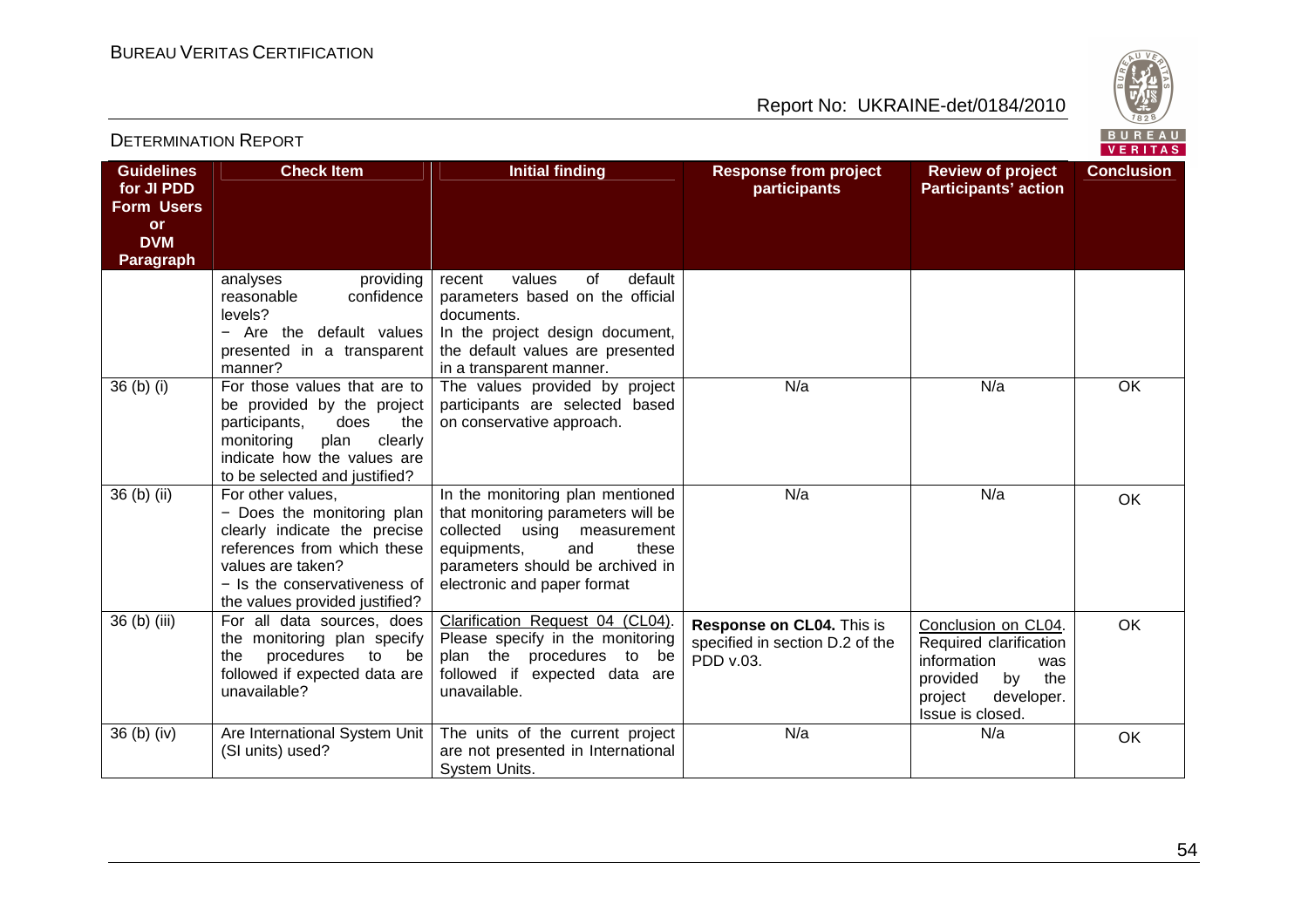

#### **Guidelines for JI PDD Form Users or DVM Paragraph Check Item The Initial finding Response from project participants Review of project Participants' actionConclusion** 36 (b) (v) Does the monitoring plan note any parameters, coefficients, variables, etc. that are used to calculate baseline emissions or net removals but are obtained through monitoring?  $36$  (b) (v)  $\vert$  is the use of parameters, In the PDD indentified parameters that are used for calculation of baseline emissions, such as natural gas consumption and power consumption for the base production year, commodity output for the base year. Using of parameter, coefficients, N/aa N/a Nok coefficients, variables, etc. the consistent between baseline and monitoring plan? 36 (c) Does the monitoring plan and factors is consistent between the baseline and monitoring plan with the and corresponds formulae provided. In the monitoring plan there are N/aa | N/a | OK draw on the list of standard in variables contained appendix B of "Guidance on criteria for baseline setting and monitoring"? variables that specified in the in appendix B of "Guidance on criteria for baseline setting and monitoring", such as: PE, BE, NCV of natural gas, and other parameters. N/aa | N/a | OK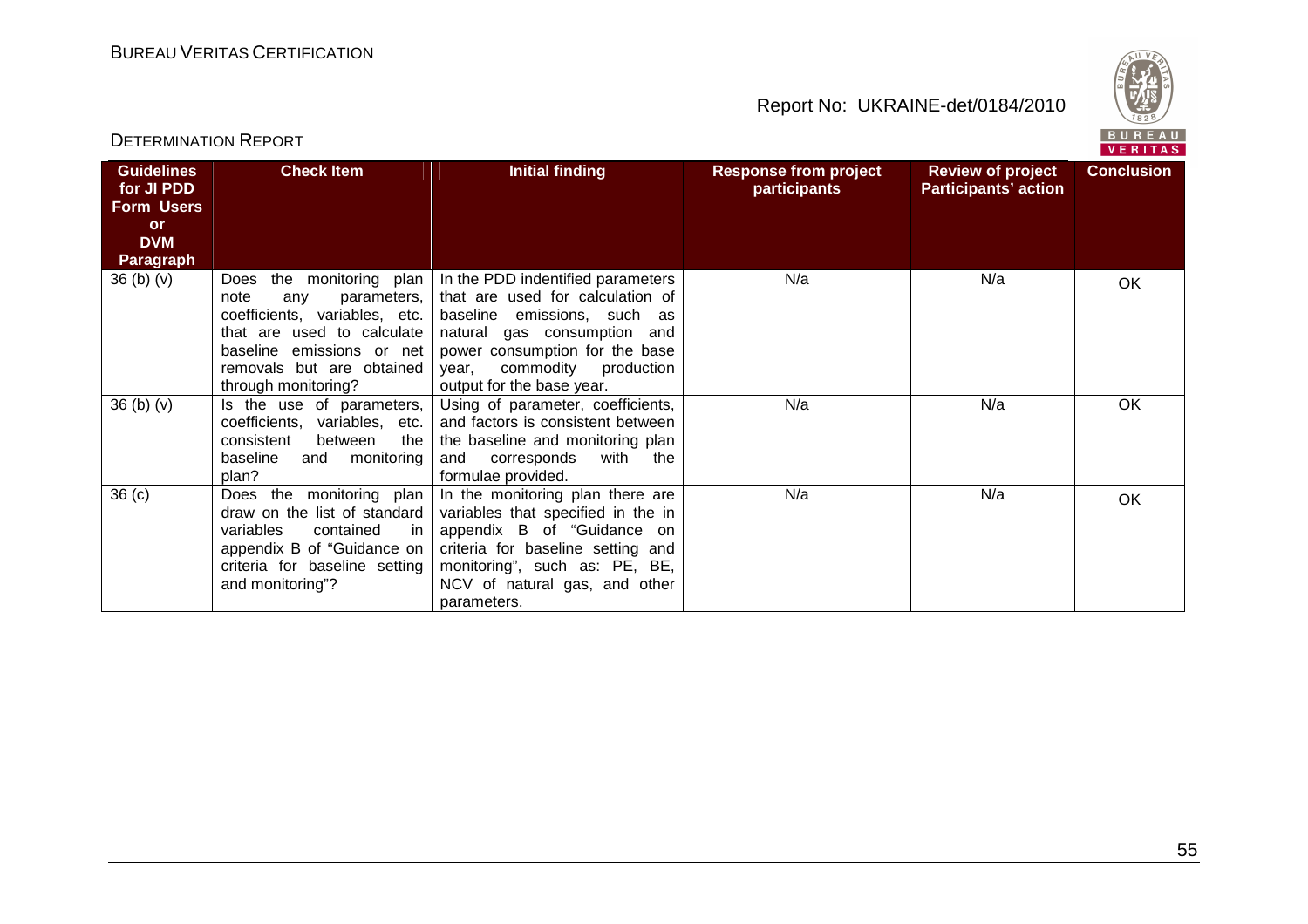

| <b>Guidelines</b><br>for JI PDD | <b>Check Item</b>                                                                                                                                                                                                                                                                                                                                                                                                                                                                                                                                                                                                                                                                               | <b>Initial finding</b>                                                                                                                                              | <b>Response from project</b><br>participants | <b>Review of project</b><br><b>Participants' action</b> | <b>Conclusion</b> |
|---------------------------------|-------------------------------------------------------------------------------------------------------------------------------------------------------------------------------------------------------------------------------------------------------------------------------------------------------------------------------------------------------------------------------------------------------------------------------------------------------------------------------------------------------------------------------------------------------------------------------------------------------------------------------------------------------------------------------------------------|---------------------------------------------------------------------------------------------------------------------------------------------------------------------|----------------------------------------------|---------------------------------------------------------|-------------------|
| <b>Form Users</b>               |                                                                                                                                                                                                                                                                                                                                                                                                                                                                                                                                                                                                                                                                                                 |                                                                                                                                                                     |                                              |                                                         |                   |
| <b>or</b><br><b>DVM</b>         |                                                                                                                                                                                                                                                                                                                                                                                                                                                                                                                                                                                                                                                                                                 |                                                                                                                                                                     |                                              |                                                         |                   |
| <b>Paragraph</b>                |                                                                                                                                                                                                                                                                                                                                                                                                                                                                                                                                                                                                                                                                                                 |                                                                                                                                                                     |                                              |                                                         |                   |
| 36 <sub>(d)</sub>               | Does the<br>monitoring plan<br>explicitly<br>clearly<br>and<br>distinguish:<br>(i) Data and parameters that<br>are not monitored throughout<br>the crediting period, but are<br>determined only once (and<br>thus remain fixed throughout<br>the crediting period), and that<br>are available already at the<br>stage of determination?<br>(ii) Data and parameters that<br>are not monitored throughout<br>the crediting period, but are<br>determined only once (and<br>thus remain fixed throughout<br>the crediting period), but that<br>are not already available at<br>the stage of determination?<br>(iii) Data and parameters that<br>are monitored throughout the<br>crediting period? | According to the<br>information<br>described in the PDD, the most of<br>the parameters of the project<br>should be monitored through the<br>crediting period.       | N/a                                          | N/a                                                     | OK                |
| 36(e)                           | Does the monitoring plan<br>describe<br>the<br>methods<br>employed for data monitoring<br>(including its frequency) and<br>recording?                                                                                                                                                                                                                                                                                                                                                                                                                                                                                                                                                           | monitoring<br>plan<br>project<br>In.<br>developer<br>stated for<br>every<br>parameters monitoring frequency<br>and measurement devices that<br>used for monitoring. | N/a                                          | N/a                                                     | OK                |
| 36(f)                           | Does the monitoring plan                                                                                                                                                                                                                                                                                                                                                                                                                                                                                                                                                                                                                                                                        | In the PDD there are provided                                                                                                                                       | N/a                                          | N/a                                                     | OK                |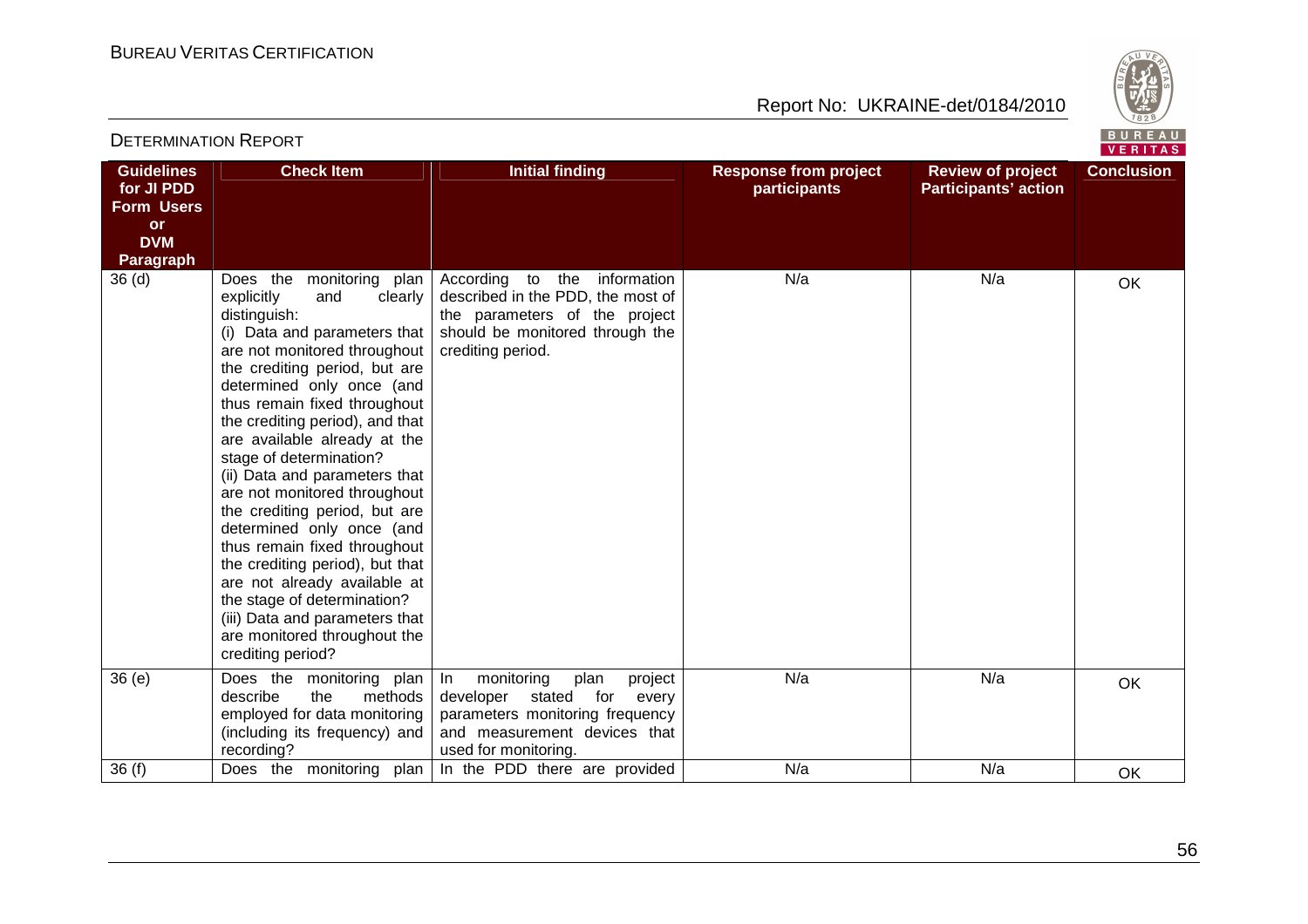

**VERITAS** 

#### **Guidelines for JI PDD Form Users or DVM Paragraph Check Item The Initial finding The Response from project participants Review of project Participants' actionConclusion** elaborate all algorithms and the formulae used for  $\Omega$ estimation/calculation baseline emissions/removals and project emissions/ removals or direct monitoring of emission reductions from the project, leakage, as appropriate?  $36$  (f) (i)  $\vert$  Is the underlying rationale for formulae for calculation of project emissions, baseline emissions, and emission reductions as a result of the project activity. According to the documents, no leakage is expected during the project implementation. the algorithms/formulae explained?  $36$  (f) (ii)  $\overline{\phantom{a}}$  Are consistent variables, All parameters from the presented formulae are stand for and have rationale explanation. details N/aa | N/a | OK equation formats, subscripts etc. used? Are all equations numbered? All required details are appropriately described. N/aa | N/a | OK 36 (f) (iii) Are all equations numbered? Corrective Action Request 15 (CAR15). The formulae described in the monitoring plan are not numerated. Please correct. **Response on CAR15.** This is corrected in the PDD v.03. Conclusion on is CAR15. Issue closed due to corrective actions. OK 36 (f) (iv) Are all variables, with units indicated defined?  $36(f)(v)$  Is the conservativeness of All variables, with units indicated are defined. In the PDD mentioned that the N/aa N/a Nok the algorithms/procedures justified? the conservativeness of into algorithms is taken consideration. Required information is stated in N/aa | N/a | OK  $36(f)(v)$  To the extent possible, are methods to quantitatively account for uncertainty in key the table D.2 of the PDD. Uncertainty level is provided for N/aa | N/a | OK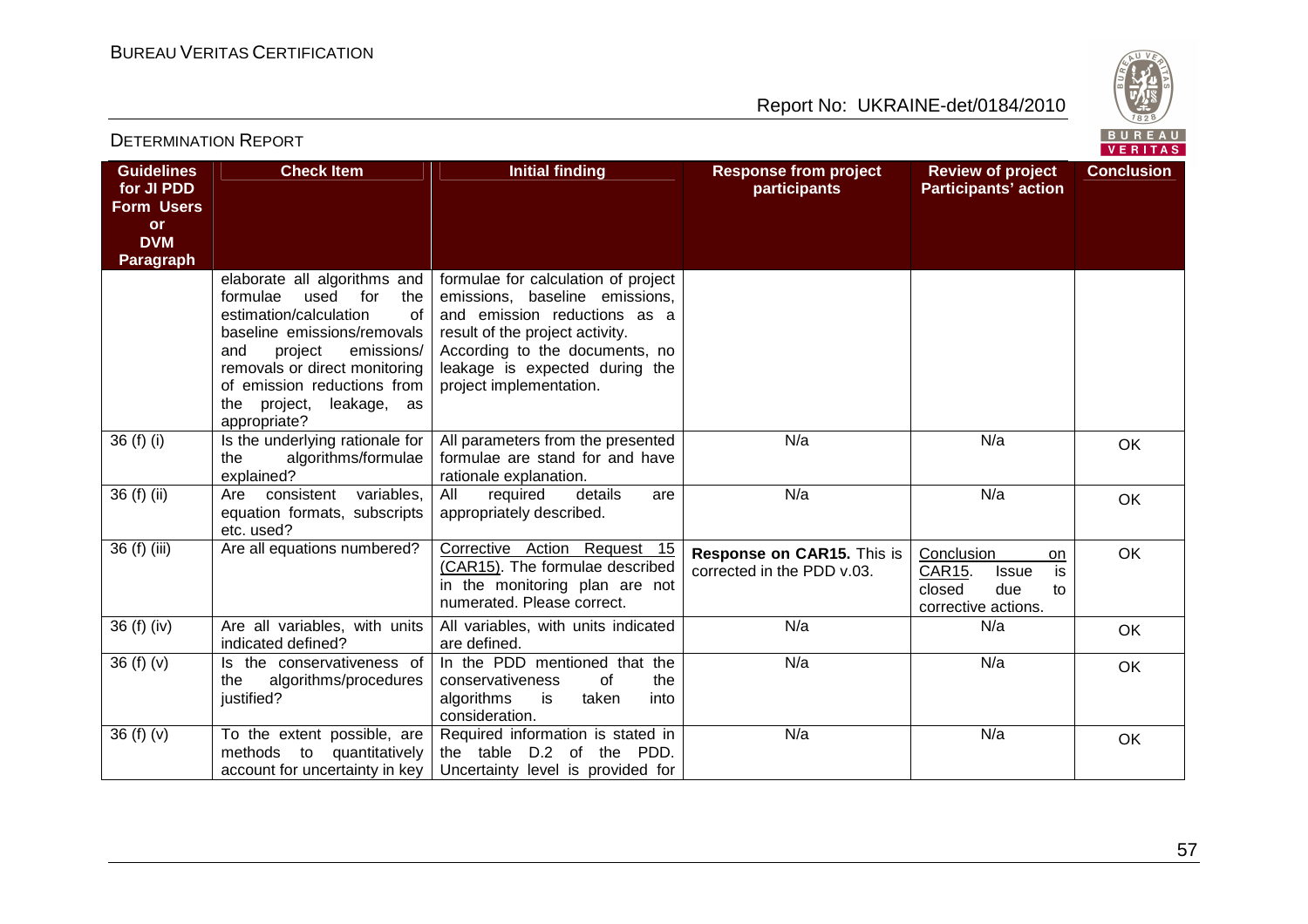

| <b>Guidelines</b><br>for JI PDD<br><b>Form Users</b><br><b>or</b><br><b>DVM</b><br><b>Paragraph</b> | <b>Check Item</b>                                                                                                                                                          | <b>Initial finding</b>                                                                                                                                                                                        | <b>Response from project</b><br>participants | <b>Review of project</b><br><b>Participants' action</b> | <b>Conclusion</b> |
|-----------------------------------------------------------------------------------------------------|----------------------------------------------------------------------------------------------------------------------------------------------------------------------------|---------------------------------------------------------------------------------------------------------------------------------------------------------------------------------------------------------------|----------------------------------------------|---------------------------------------------------------|-------------------|
|                                                                                                     | parameters included?                                                                                                                                                       | fuel<br>such<br>parameters,<br>as<br>consumption,<br>power<br>consumption, and amount of the<br>purchased steam.<br>uncertainty<br>Low<br>level<br>is<br>determined<br>for<br>the<br>data<br>mentioned above. |                                              |                                                         |                   |
| 36 (f) (vi)                                                                                         | Is consistency between the<br>elaboration of the baseline<br>scenario and the procedure<br>for calculating the emissions<br>net removals of the<br>or<br>baseline ensured? | the<br>Consistency<br>between<br>of<br>the<br>elaboration<br>baseline<br>scenario and the procedure for<br>calculating the emissions of the<br>baseline is ensured.                                           | N/a                                          | N/a                                                     | OK                |
| 36 (f) (vii)                                                                                        | of the<br>Are<br>parts<br>any<br>algorithms or formulae that<br>self-evident<br>not<br>are<br>explained?                                                                   | All formulae are appropriately<br>explained.                                                                                                                                                                  | N/a                                          | N/a                                                     | OK                |
| 36 (f) (vii)                                                                                        | it justified<br>that the<br>ls.<br>procedure is consistent with<br>standard<br>technical<br>procedures in the relevant<br>sector?                                          | The procedure described in the<br>monitoring<br>plan by<br>project<br>developer is in accordance with<br>Ukrainian<br>legislation<br>and<br>standards.                                                        | N/a                                          | N/a                                                     | OK                |
| 36 (f) (vii)                                                                                        | Are references provided as<br>necessary?                                                                                                                                   | All references in the PDD are<br>provided appropriately.                                                                                                                                                      | N/a                                          | N/a                                                     | <b>OK</b>         |
| 36 (f) (vii)                                                                                        | Are implicit and explicit key<br>assumptions explained in a<br>transparent manner?                                                                                         | Implicit<br>and<br>key<br>explicit<br>assumptions are explained in a<br>transparent manner.                                                                                                                   | N/a                                          | N/a                                                     | <b>OK</b>         |
| 36 (f) (vii)                                                                                        | Is it clearly stated which                                                                                                                                                 | Significant uncertainty<br>is<br>not                                                                                                                                                                          | N/a                                          | N/a                                                     | OK                |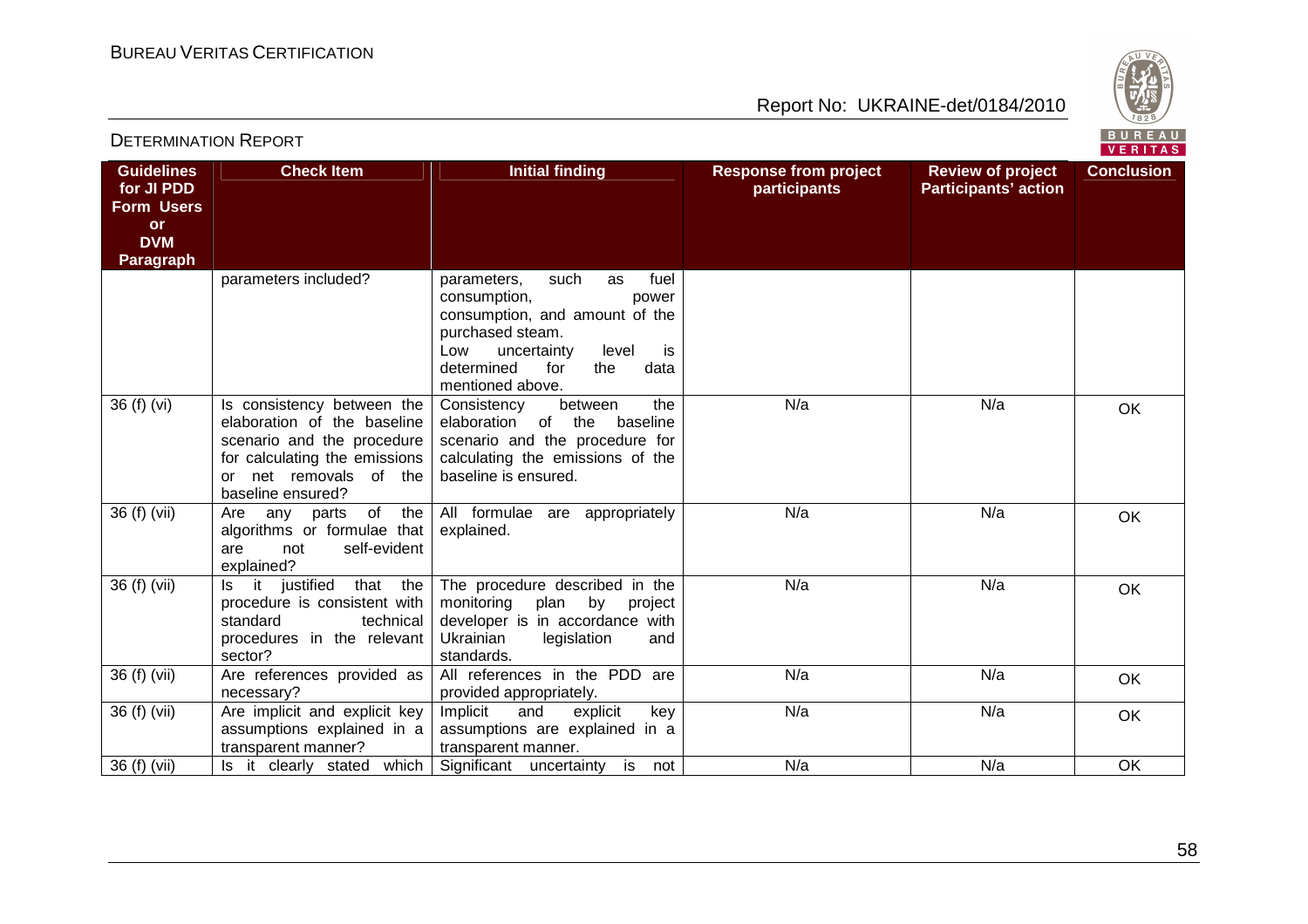

| <b>Guidelines</b><br>for JI PDD<br><b>Form Users</b><br><b>or</b><br><b>DVM</b><br><b>Paragraph</b> | <b>Check Item</b>                                                                                                                                                                                                                                                                                                                        | <b>Initial finding</b>                                                                                                                                                                                                                                                                                                          | <b>Response from project</b><br>participants                                                                                      | <b>Review of project</b><br><b>Participants' action</b> | <b>Conclusion</b> |
|-----------------------------------------------------------------------------------------------------|------------------------------------------------------------------------------------------------------------------------------------------------------------------------------------------------------------------------------------------------------------------------------------------------------------------------------------------|---------------------------------------------------------------------------------------------------------------------------------------------------------------------------------------------------------------------------------------------------------------------------------------------------------------------------------|-----------------------------------------------------------------------------------------------------------------------------------|---------------------------------------------------------|-------------------|
|                                                                                                     | assumptions and procedures<br>have significant uncertainty<br>associated with them, and<br>how such uncertainty is to be<br>addressed?                                                                                                                                                                                                   | considered through the PDD.                                                                                                                                                                                                                                                                                                     |                                                                                                                                   |                                                         |                   |
| 36 (f) (vii)                                                                                        | Is the uncertainty of key<br>parameters described and,<br>possible,<br>where<br>is<br>an<br>uncertainty range<br>at 95%<br>confidence<br>level for<br>key<br>for<br>parameters<br>the<br>of<br>calculation<br>emission<br>reductions or enhancements<br>of net removals provided?                                                        | Uncertainty consideration of tha<br>data is stated in the table D.2 of<br>the PDD. Uncertainty level is<br>provided for parameters, such as<br>fuel<br>consumption,<br>power<br>consumption, and amount of the<br>purchased steam.<br>level<br>Low<br>uncertainty<br>is<br>determined<br>for<br>data<br>the<br>mentioned above. | N/a                                                                                                                               | N/a                                                     | OK                |
| 36 <sub>(g)</sub>                                                                                   | Does the monitoring<br>plan<br>identify<br>national<br>a<br>or<br>international<br>monitoring<br>standard if such standard<br>has to be and/or is applied to<br>certain<br>aspects of the<br>project?<br>Does the monitoring plan<br>provide a reference as to<br>where a detailed description<br>the<br>standard can be<br>of<br>found? | Clarification Request 05 (CL05).<br>Please<br>clarify<br>whether<br>any<br>national<br>international<br><b>or</b><br>monitoring standard are used in<br>the project.                                                                                                                                                            | <b>CL05.</b><br>No<br>Response<br>on<br>national<br>international<br><b>or</b><br>monitoring standard are used<br>in the project. | Conclusion on CL05.<br>Issue is closed.                 | <b>OK</b>         |
| 36(h)                                                                                               | Does the<br>monitoring<br>plan<br>statistical<br>document                                                                                                                                                                                                                                                                                | Statistical values that used for<br>estimation of emission reduction                                                                                                                                                                                                                                                            | N/a                                                                                                                               | N/a                                                     | OK                |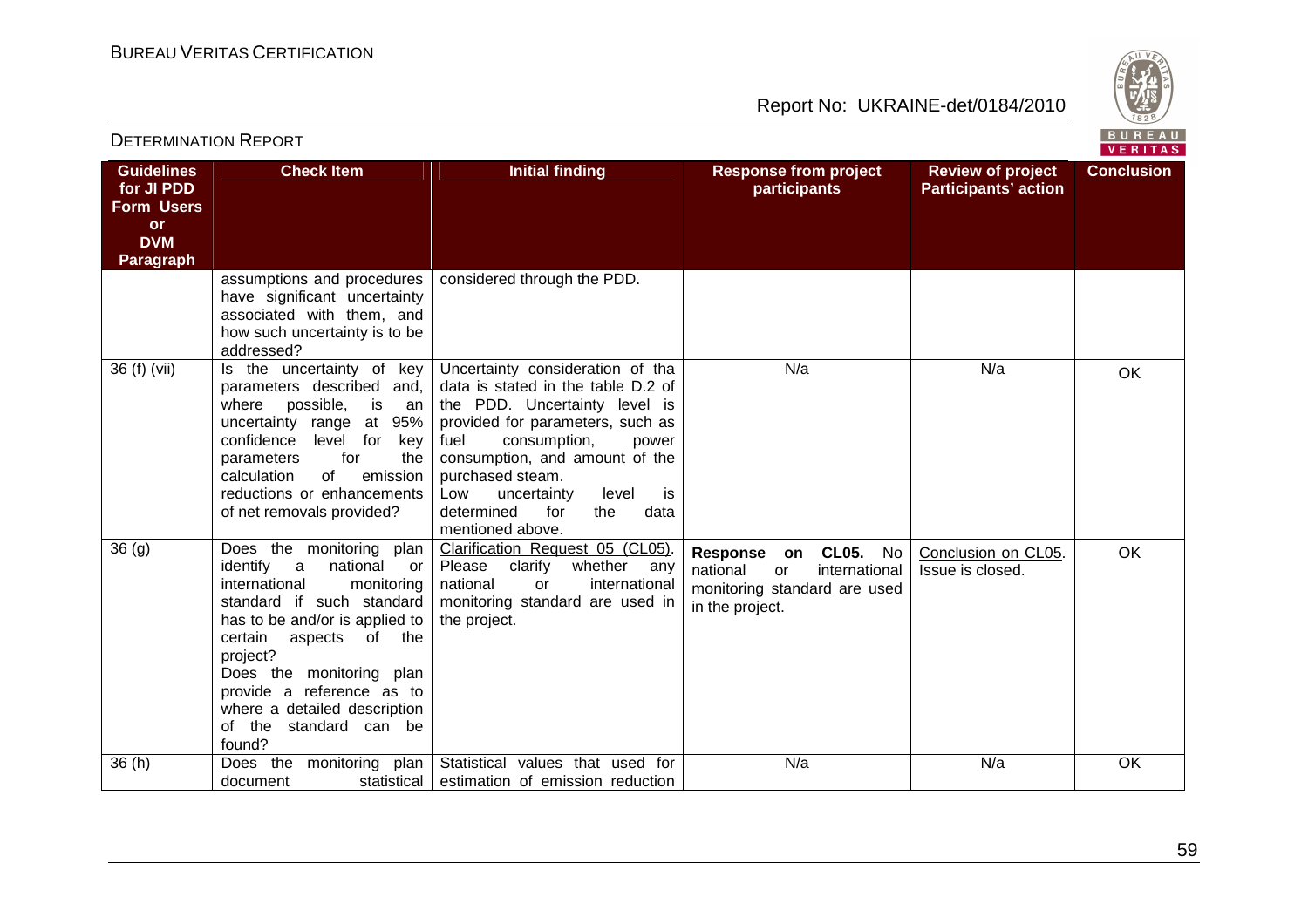

**VERITAS** 

#### **Guidelines for JI PDD Form Users or DVM Paragraph Check Item The Initial finding The Response from project participants Review of project Participants' actionConclusion** techniques, if used for monitoring, and that they are used in a conservative manner? 36 (i) Does the monitoring plan are used taken into consideration conservative principle. present the quality control assurance and the procedures for monitoring process, including, as appropriate, information on calibration and on how records on data and/or method validity and accuracy are kept and made available upon request? Corrective Action Request 16 (CAR16). Please describe in detail operational and management structure in section D.3 of the PDD. **Response on CAR16.** The operational and management structure is described in details in section D.3 and Annex 3 of the PDD v.03. Conclusion on CAR<sub>16</sub>. Requested was information provided in the PDD. Issue is closed. **OK** 36 (j) Does the monitoring plan the clearly identify the responsibilities and the authority regarding monitoring activities? Corrective Action Request 17 the  $(CAR17)$ . Please in identify monitoring plan for responsible persons monitoring activity implementation. **Response on CAR17.**  Information on responsible persons for monitoring activity implementation is provided in section D.3 and Annex 3 of the PDD v.03. N/aConclusion on is CAR17. Issue closed. OK 36 (k) Does the monitoring plan, on the whole, reflect good practices monitoring appropriate to the project type? If it is a JI LULUCF project, is the good practice guidance JI specific approach is chosen for current project. There is no similar project activity at such large and building specific machine enterprises. Please refer to the section 36 above. a N/a Nok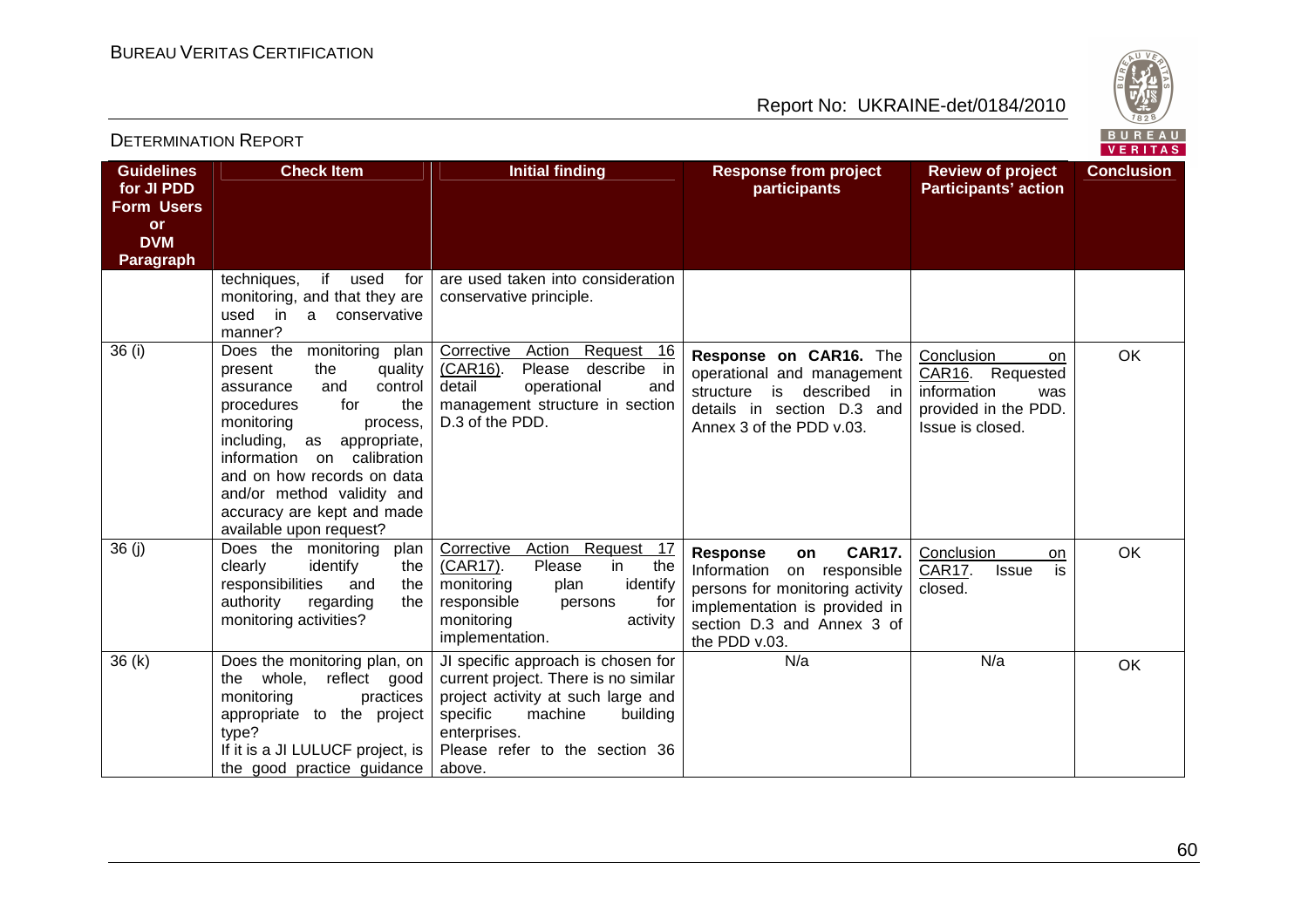

#### VERITAS **Guidelines Check Item The Initial finding The Response from project Review of project Conclusion for JI PDD participants Participants' action Form Users or DVM Paragraph** developed by IPCC applied? 36 (I) | Does the monitoring plan The monitoring baseline N/aa N/a Nok provide, in tabular form, a parameters and project complete compilation of the parameters are presented in data that need to be tabular format. Please refer to the collected for its application, table D.1.1.1 and table D.1.1.3. including data that are measured or sampled and data that are collected from other sources but not including data that are calculated with equations? 36 (m) Does the monitoring plan Corrective Action Request 18 **Response on CAR18.** This OK Conclusion on indicate that the data (CAR18). Please consider in the information is added to the CAR18. Appropriate monitored and required for PDD monitoring plan section section D.2 of the PDD v.03. order was provided verification are to be kept for whether the data monitored and to the AIE. Issue is two years after the last required for verification are to be closed. transfer of ERUs for the kept through the crediting period project? and for two years after the last transfer of ERUs for the project. 37 If selected elements or Please see CL02 (section 24) No selected elements or - OK combinations of approved indicated in this protocol above. combinations of approved CDM methodologies CDM methodologies or  $or$ methodological tools are methodological tools are used used for establishing the for establishing the monitoring plan for this project. monitoring plan, are the selected elements or combination, together with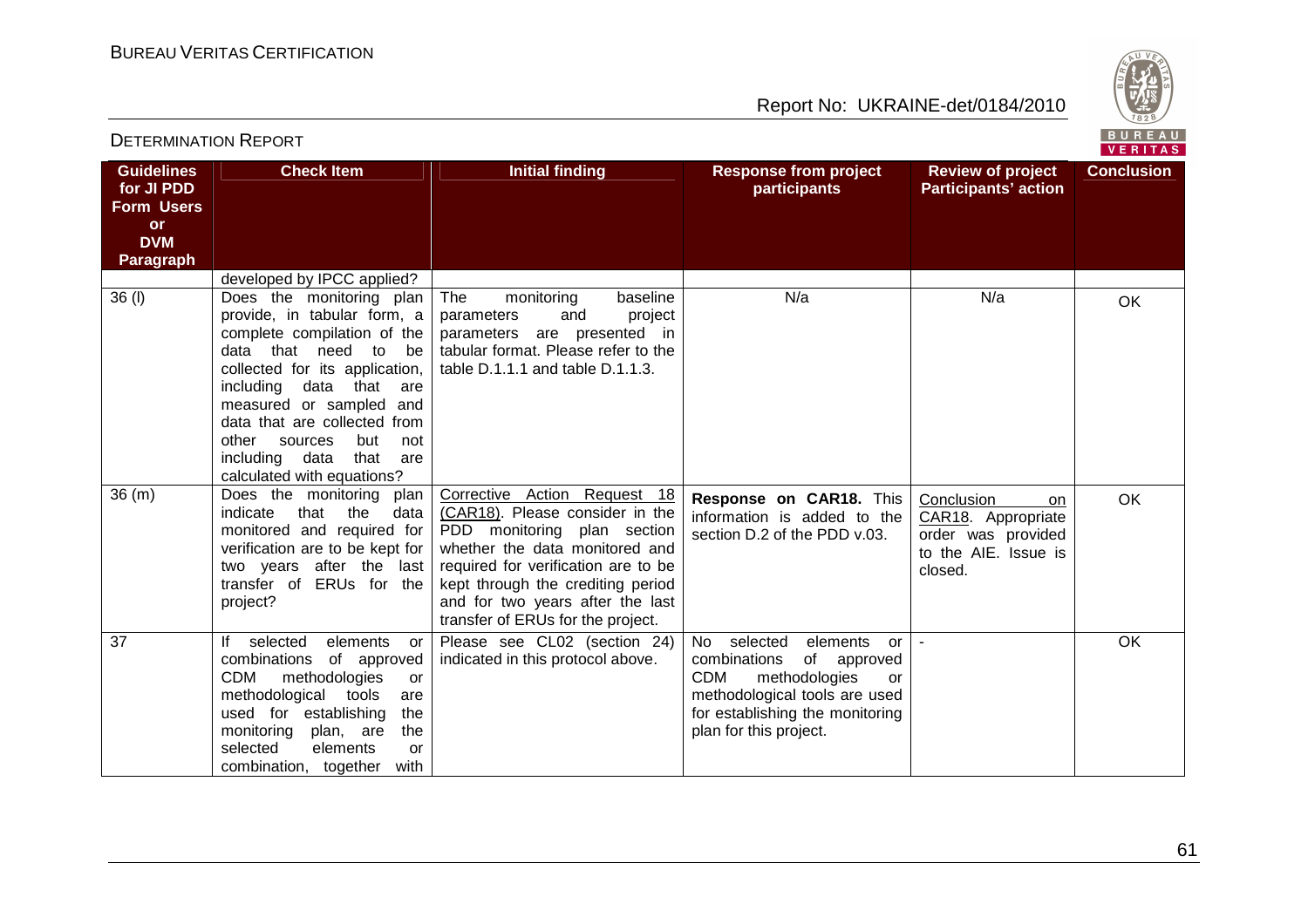

| <b>DETERMINATION NEPURT</b><br>VERITAS                                                              |                                                                                                                                                                                                                                                                                  |                        |                                              |                                                         |                   |
|-----------------------------------------------------------------------------------------------------|----------------------------------------------------------------------------------------------------------------------------------------------------------------------------------------------------------------------------------------------------------------------------------|------------------------|----------------------------------------------|---------------------------------------------------------|-------------------|
| <b>Guidelines</b><br>for JI PDD<br><b>Form Users</b><br><b>or</b><br><b>DVM</b><br><b>Paragraph</b> | <b>Check Item</b>                                                                                                                                                                                                                                                                | <b>Initial finding</b> | <b>Response from project</b><br>participants | <b>Review of project</b><br><b>Participants' action</b> | <b>Conclusion</b> |
|                                                                                                     | supplementary<br>elements<br>developed by the project<br>participants in line with 36<br>above?                                                                                                                                                                                  |                        |                                              |                                                         |                   |
|                                                                                                     | Approved CDM methodology approach only                                                                                                                                                                                                                                           |                        |                                              |                                                         |                   |
| 38(a)                                                                                               | Does the PDD provide the<br>title, reference number and<br>version of the approved CDM<br>methodology used?                                                                                                                                                                      | N/a                    | N/a                                          | N/a                                                     | $\overline{OK}$   |
| 38(a)                                                                                               | <b>CDM</b><br>the approved<br>ls.<br>methodology the most recent<br>valid version when the PDD<br>is submitted for publication?<br>If not, is the methodology still<br>within the grace period (was<br>the methodology revised to a<br>newer version in the past two<br>months)? | N/a                    | N/a                                          | N/a                                                     | $\overline{OK}$   |
| 38(b)                                                                                               | Does the PDD provide a<br>description of why the<br>approved CDM methodology<br>is applicable to the project?                                                                                                                                                                    | N/a                    | N/a                                          | N/a                                                     | OK                |
| 38 <sub>(c)</sub>                                                                                   | all<br>explanations,<br>Are<br>descriptions and analyses<br>pertaining to monitoring in<br><b>PDD</b><br>in<br>the<br>made<br>with<br>accordance<br>the<br><b>CDM</b><br>referenced approved                                                                                     | N/a                    | N/a                                          | N/a                                                     | OK                |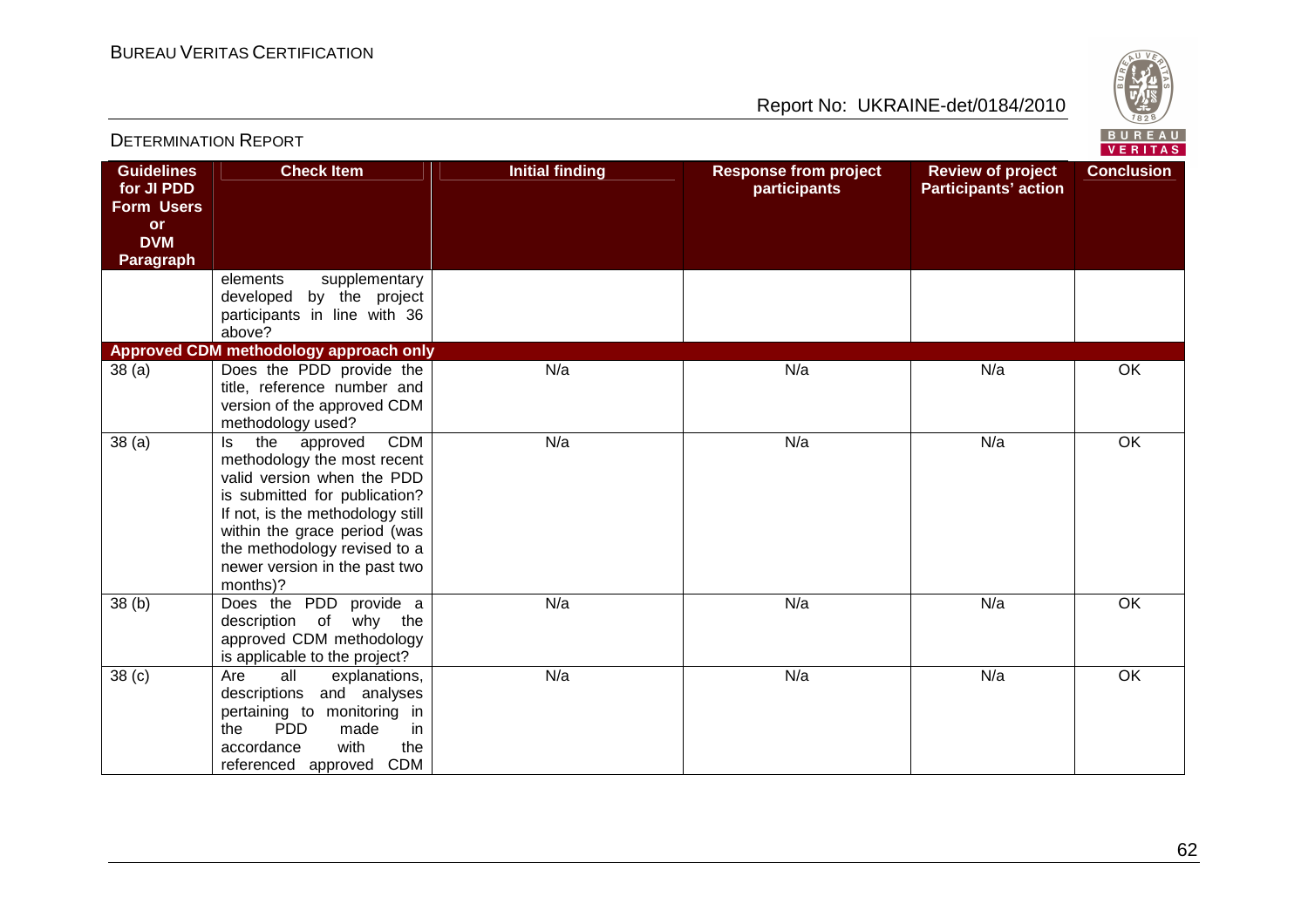

| <b>DETERMINATION REPORT</b>                                                                         |                                                                                                                                                                                                                                                                                                                                                                                                                                                                                                                                                                                                                                                                                                       |                                                                               |                                              |                                                         | BUREAU<br>VERITAS |
|-----------------------------------------------------------------------------------------------------|-------------------------------------------------------------------------------------------------------------------------------------------------------------------------------------------------------------------------------------------------------------------------------------------------------------------------------------------------------------------------------------------------------------------------------------------------------------------------------------------------------------------------------------------------------------------------------------------------------------------------------------------------------------------------------------------------------|-------------------------------------------------------------------------------|----------------------------------------------|---------------------------------------------------------|-------------------|
| <b>Guidelines</b><br>for JI PDD<br><b>Form Users</b><br><b>or</b><br><b>DVM</b><br><b>Paragraph</b> | <b>Check Item</b>                                                                                                                                                                                                                                                                                                                                                                                                                                                                                                                                                                                                                                                                                     | <b>Initial finding</b>                                                        | <b>Response from project</b><br>participants | <b>Review of project</b><br><b>Participants' action</b> | <b>Conclusion</b> |
|                                                                                                     | methodology?                                                                                                                                                                                                                                                                                                                                                                                                                                                                                                                                                                                                                                                                                          |                                                                               |                                              |                                                         |                   |
| 38 <sub>(d)</sub>                                                                                   | the monitoring<br>plan<br>ls.<br>established appropriately as<br>a result?                                                                                                                                                                                                                                                                                                                                                                                                                                                                                                                                                                                                                            | N/a                                                                           | N/a                                          | N/a                                                     | $\overline{OK}$   |
|                                                                                                     |                                                                                                                                                                                                                                                                                                                                                                                                                                                                                                                                                                                                                                                                                                       | Applicable to both JI specific approach and approved CDM methodology approach |                                              |                                                         |                   |
| 39                                                                                                  | monitoring<br>plan<br>lf<br>the<br>overlapping<br>indicates<br>monitoring periods during the<br>crediting period:<br>(a) Is the underlying project<br>composed<br>of<br>clearly<br>identifiable components for<br>which emission reductions or<br>enhancements of removals<br>be<br>calculated<br>can<br>independently?<br>(b) Can monitoring<br>be<br>performed independently for<br>each of these components<br>(i.e. the data/parameters<br>monitored<br>for<br>one<br>component<br>not<br>are<br>on/effect<br>dependent<br>be<br>data/parameters<br>to<br>monitored<br>another<br>for<br>component)?<br>(c) Does the monitoring plan<br>ensure that monitoring is<br>performed for all components | N/a                                                                           | N/a                                          | N/a                                                     | OK                |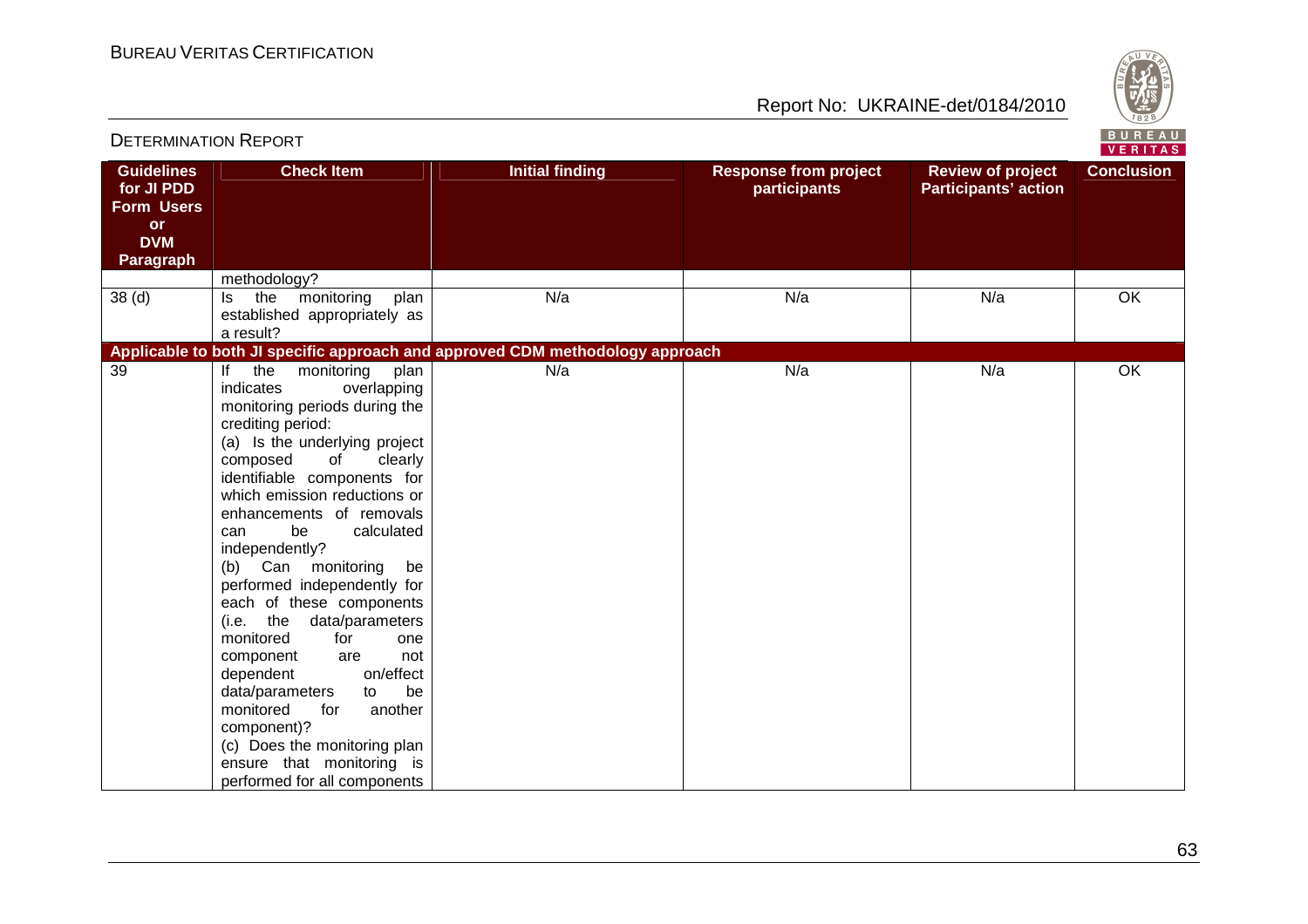

| BUREAU<br><b>DETERMINATION REPORT</b><br>VERITAS                                                    |                                                                                                                                                                                                                                                                                                                                                                                                        |                                                                                  |                                              |                                                         |                   |
|-----------------------------------------------------------------------------------------------------|--------------------------------------------------------------------------------------------------------------------------------------------------------------------------------------------------------------------------------------------------------------------------------------------------------------------------------------------------------------------------------------------------------|----------------------------------------------------------------------------------|----------------------------------------------|---------------------------------------------------------|-------------------|
| <b>Guidelines</b><br>for JI PDD<br><b>Form Users</b><br><b>or</b><br><b>DVM</b><br><b>Paragraph</b> | <b>Check Item</b>                                                                                                                                                                                                                                                                                                                                                                                      | <b>Initial finding</b>                                                           | <b>Response from project</b><br>participants | <b>Review of project</b><br><b>Participants' action</b> | <b>Conclusion</b> |
|                                                                                                     | and that in these cases all<br>the requirements of the JI<br>guidelines<br>further<br>and<br>by the JISC<br>guidance<br>regarding<br>monitoring<br>are<br>met?<br>(d) Does the monitoring plan<br>provide<br>explicitly<br>for<br>monitoring<br>overlapping<br>periods of clearly defined<br>project components, justify<br>its need and state how the<br>conditions mentioned in (a)-<br>(c) are met? |                                                                                  |                                              |                                                         |                   |
| Leakage                                                                                             |                                                                                                                                                                                                                                                                                                                                                                                                        |                                                                                  |                                              |                                                         |                   |
| JI specific approach only<br>40(a)                                                                  | Does the PDD appropriately<br>describe an assessment of<br>the potential leakage of the<br>project and appropriately<br>explain which sources of<br>leakage are to be calculated<br>and which can be neglected?                                                                                                                                                                                        | According to the project design<br>leakage<br>document,<br>is<br>no<br>expected. | N/a                                          | N/a                                                     | OK                |
| 40(b)                                                                                               | Does the PDD provide a<br>procedure for an ex ante<br>estimate of leakage?                                                                                                                                                                                                                                                                                                                             | N/a                                                                              | N/a                                          | N/a                                                     | OK                |
|                                                                                                     | Approved CDM methodology approach only                                                                                                                                                                                                                                                                                                                                                                 |                                                                                  |                                              |                                                         |                   |
| 41                                                                                                  | Are the leakage and the                                                                                                                                                                                                                                                                                                                                                                                | N/a                                                                              | N/a                                          | N/a                                                     | OK                |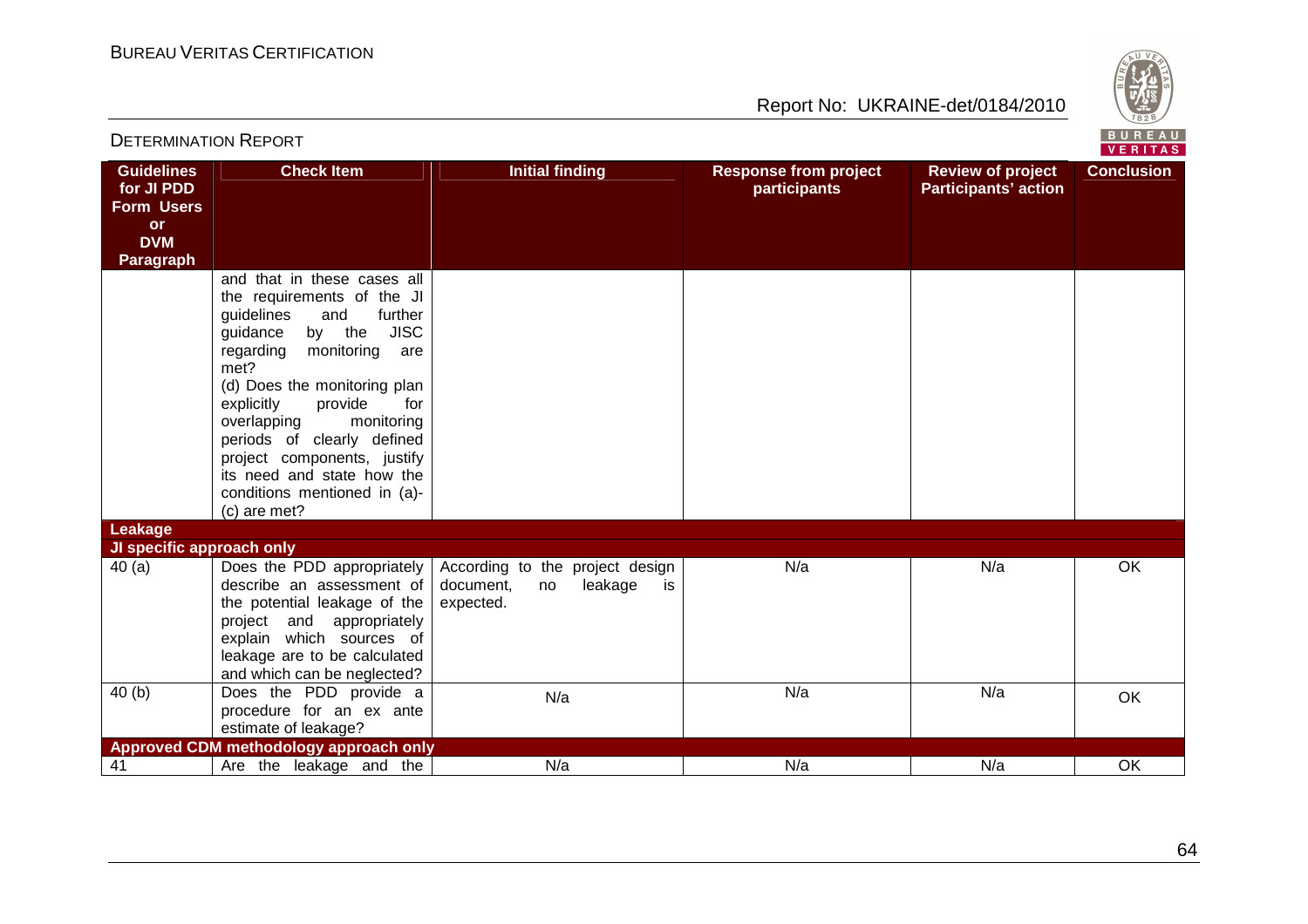

|                                                                                                     |                                                                                                                                                                                                                                                                                                                                                                                                                                      |                                                                                                                                                                                                                                                                                                                                             |                                                                                    | V E R I T A S                                               |                   |
|-----------------------------------------------------------------------------------------------------|--------------------------------------------------------------------------------------------------------------------------------------------------------------------------------------------------------------------------------------------------------------------------------------------------------------------------------------------------------------------------------------------------------------------------------------|---------------------------------------------------------------------------------------------------------------------------------------------------------------------------------------------------------------------------------------------------------------------------------------------------------------------------------------------|------------------------------------------------------------------------------------|-------------------------------------------------------------|-------------------|
| <b>Guidelines</b><br>for JI PDD<br><b>Form Users</b><br><b>or</b><br><b>DVM</b><br><b>Paragraph</b> | <b>Check Item</b>                                                                                                                                                                                                                                                                                                                                                                                                                    | <b>Initial finding</b>                                                                                                                                                                                                                                                                                                                      | <b>Response from project</b><br>participants                                       | <b>Review of project</b><br><b>Participants' action</b>     | <b>Conclusion</b> |
|                                                                                                     | procedure for its estimation<br>defined in accordance with<br><b>CDM</b><br>approved<br>the<br>methodology?<br>Estimation of emission reductions or enhancements of net removals                                                                                                                                                                                                                                                     |                                                                                                                                                                                                                                                                                                                                             |                                                                                    |                                                             |                   |
| 42                                                                                                  | of the following approaches it<br>chooses?<br>(a) Assessment of emissions<br>or net removals in the<br>baseline scenario and in the<br>project scenario<br>(b) Direct assessment of<br>emission reductions                                                                                                                                                                                                                           | Does the PDD indicate which   Based on indicated information<br>PDD, JI specific<br>from the<br>for<br>chosen<br>approach<br>is<br>baseline<br>assessment of<br>and<br>project emissions, and emissions<br>reduction.                                                                                                                       | N/a                                                                                | N/a                                                         | OK                |
| 43                                                                                                  | If the approach (a) in 42 is<br>chosen, does the PDD<br>provide ex ante estimates of:<br>Emissions<br>(a)<br>or<br>net<br>removals for the project<br>scenario (within the project<br>boundary)?<br>(b) Leakage, as applicable?<br>Emissions<br>(c)<br>or<br>net<br>removals for the baseline<br>scenario (within the project<br>boundary)?<br>(d) Emission reductions or<br>of<br>enhancements<br>net<br>adjusted<br>removals<br>by | Corrective Action Request 19<br>(CAR19). Please provide the<br>value of baseline emissions and<br>project emissions for every year<br>of the crediting period as well as<br>estimated subtotal values for<br>three periods and estimated total<br>value of baseline emissions and<br>project emissions that occur due<br>to the JI project. | Response on CAR19. This is<br>provided in table in section<br>E.5 in the PDD v.03. | Conclusion<br>on<br>CAR19.<br>is<br><b>Issue</b><br>closed. | OK                |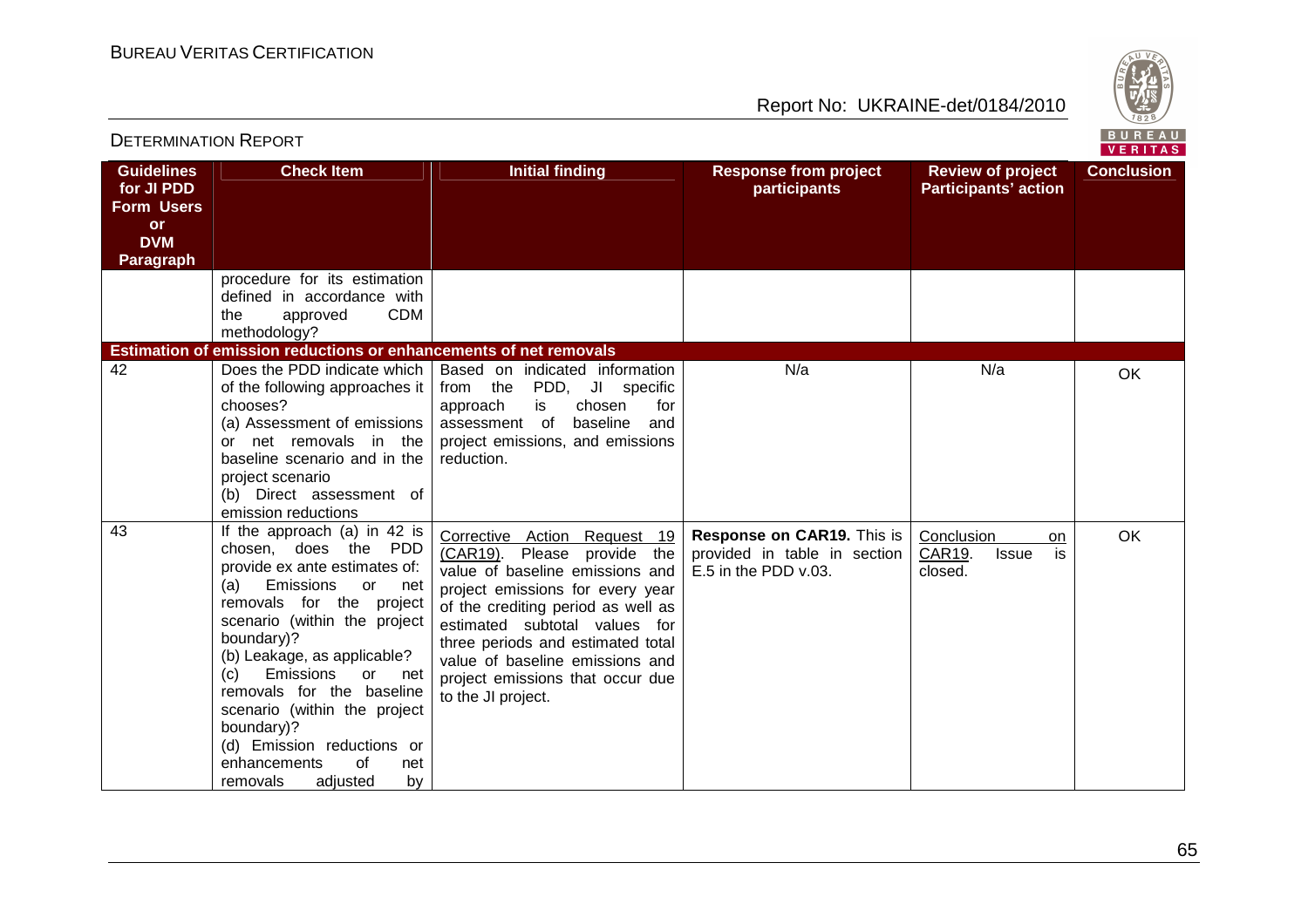DETERMINATION REPORT





| <b>Guidelines</b><br>for JI PDD<br><b>Form Users</b> | <b>Check Item</b>                                                                                                                                                                                                                                                                                                                                                                                                      | <b>Initial finding</b>                                                                                                                                                                                                                                                                                                                                                                                                                                                                                       | <b>Response from project</b><br>participants | <b>Review of project</b><br><b>Participants' action</b> | <b>Conclusion</b> |
|------------------------------------------------------|------------------------------------------------------------------------------------------------------------------------------------------------------------------------------------------------------------------------------------------------------------------------------------------------------------------------------------------------------------------------------------------------------------------------|--------------------------------------------------------------------------------------------------------------------------------------------------------------------------------------------------------------------------------------------------------------------------------------------------------------------------------------------------------------------------------------------------------------------------------------------------------------------------------------------------------------|----------------------------------------------|---------------------------------------------------------|-------------------|
| <b>or</b><br><b>DVM</b><br><b>Paragraph</b>          |                                                                                                                                                                                                                                                                                                                                                                                                                        |                                                                                                                                                                                                                                                                                                                                                                                                                                                                                                              |                                              |                                                         |                   |
| 44                                                   | leakage?<br>If the approach (b) in 42 is<br>chosen, does the PDD<br>provide ex ante estimates of:<br>(a) Emission reductions or<br>enhancements<br>of<br>net<br>removals (within the project<br>boundary)?<br>(b) Leakage, as applicable?<br>(c) Emission reductions or<br>of<br>enhancements<br>net<br>removals<br>adjusted<br>by<br>leakage?                                                                         | N/a                                                                                                                                                                                                                                                                                                                                                                                                                                                                                                          | N/a                                          | N/a                                                     | OK                |
| 45                                                   | For both approaches in 42<br>(a) Are the estimates in 43<br>or 44 given:<br>(i) On a periodic basis?<br>At least from the<br>(ii)<br>beginning until the end of<br>the crediting period?<br>On a source-by-<br>(iii)<br>source/sink-by-sink<br>basis?<br>(iv) For each GHG?<br>In tones of CO2<br>(v)<br>equivalent, using global<br>warming potentials defined<br>by decision 2/CP.3 or as<br>subsequently revised in | Calculation<br>of<br>the<br>project<br>emissions was carried out in a<br>periodic basis: as for this project,<br>considered three<br>there are<br>periods (the period 2005-2007,<br>the period 2008-2012, and the<br>period 2013-2024). Calculation is<br>related to the CO2 emissions and<br>indicated in t CO2 equivalent.<br>The formula used for calculating<br>the estimates described above<br>are consistent throughout the<br>PDD.<br>Several emission factors are<br>taken into account, which were |                                              |                                                         | OK                |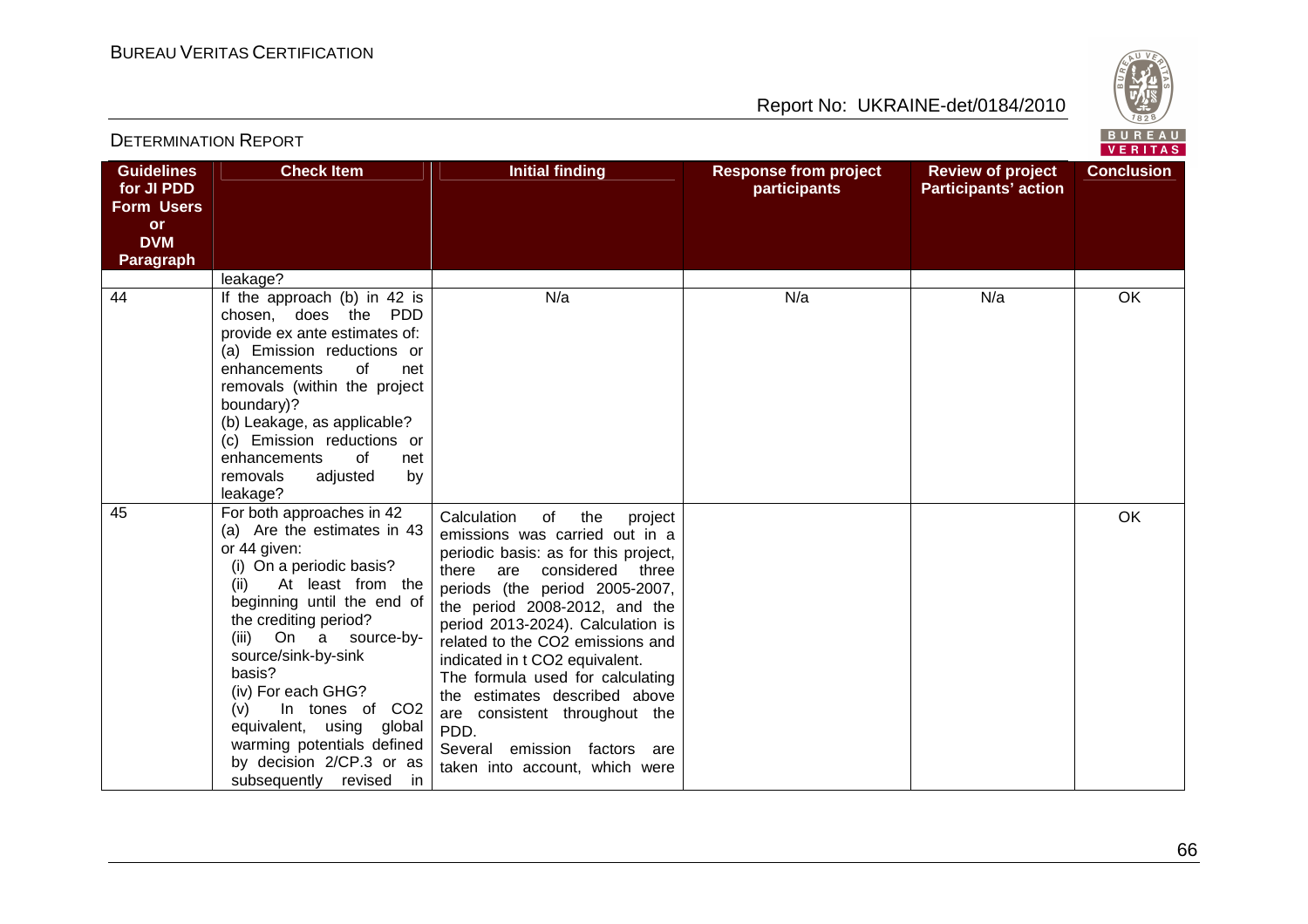

| <b>Guidelines</b><br>for JI PDD                                  | <b>Check Item</b>                                                                                                                                                                                                                                                                                                                                                                                                                                                                                                                                                                                                                                                                                                                                                                                                                                                      | <b>Initial finding</b>                                                                                                                                                                                                                                                                                                                                                                                                                                                                                                                                                                                                                                                                                                     | <b>Response from project</b><br>participants                                                                                                                              | <b>Review of project</b><br><b>Participants' action</b>                                                                                                                                                                | <b>Conclusion</b> |
|------------------------------------------------------------------|------------------------------------------------------------------------------------------------------------------------------------------------------------------------------------------------------------------------------------------------------------------------------------------------------------------------------------------------------------------------------------------------------------------------------------------------------------------------------------------------------------------------------------------------------------------------------------------------------------------------------------------------------------------------------------------------------------------------------------------------------------------------------------------------------------------------------------------------------------------------|----------------------------------------------------------------------------------------------------------------------------------------------------------------------------------------------------------------------------------------------------------------------------------------------------------------------------------------------------------------------------------------------------------------------------------------------------------------------------------------------------------------------------------------------------------------------------------------------------------------------------------------------------------------------------------------------------------------------------|---------------------------------------------------------------------------------------------------------------------------------------------------------------------------|------------------------------------------------------------------------------------------------------------------------------------------------------------------------------------------------------------------------|-------------------|
| <b>Form Users</b><br><b>or</b><br><b>DVM</b><br><b>Paragraph</b> |                                                                                                                                                                                                                                                                                                                                                                                                                                                                                                                                                                                                                                                                                                                                                                                                                                                                        |                                                                                                                                                                                                                                                                                                                                                                                                                                                                                                                                                                                                                                                                                                                            |                                                                                                                                                                           |                                                                                                                                                                                                                        |                   |
|                                                                  | accordance with Article 5 of<br>the Kyoto Protocol?<br>(b) Are the formula used for<br>calculating the<br>estimates in 43 or 44<br>consistent throughout<br>the<br>PDD?<br>(c) For calculating estimates<br>in 43 or 44, are key factors<br>influencing the baseline<br>emissions or removals and<br>the activity level of the<br>project and the emissions or<br>net removals as well as risks<br>associated with the project<br>taken<br>into<br>account, as<br>appropriate?<br>(d) Are data sources used<br>for calculating the estimates<br>in 43 or 44 clearly identified,<br>reliable and transparent?<br>Are emission factors<br>(e)<br>(including default emission<br>factors) if used for calculating<br>the estimates in 43 or 44<br>carefully<br>selected<br>by<br>balancing<br>accuracy<br>and<br>reasonableness,<br>and<br>appropriately justified of the | defined<br>in.<br>the<br>normative<br>documents.<br>In the PDD there are references<br>to data sources.<br>The calculation based on the<br>most plausible scenarios in a<br>transparent manner.<br>Corrective Action Request 20<br>(CAR20).<br>Please<br>pay<br>your<br>attention to the table in section<br>E.5 and clarify the titles of the<br>second column. Also, please<br>delete the values for 2004 as far<br>as the starting date of the<br>crediting period is January 2005.<br>Corrective Action Request 21<br>(CAR21). Please state in the<br>section E.5 of the PDD the values<br>of average annual emission<br>reduction separately over three<br>identified periods and over the<br>whole crediting period. | Response on CAR20. This is<br>corrected in table in section<br>E.5 in the PDD v.03.<br>Response on CAR21. This is<br>provided in table in section<br>E.5 in the PDD v.03. | Conclusion<br>on<br>The<br>CAR20.<br>information<br>was<br>amended that's why<br>issue is closed.<br>Conclusion<br>on.<br>Additional<br>CAR21.<br>estimation<br>of<br>the<br>value<br>done.<br>was<br>Issue is closed. |                   |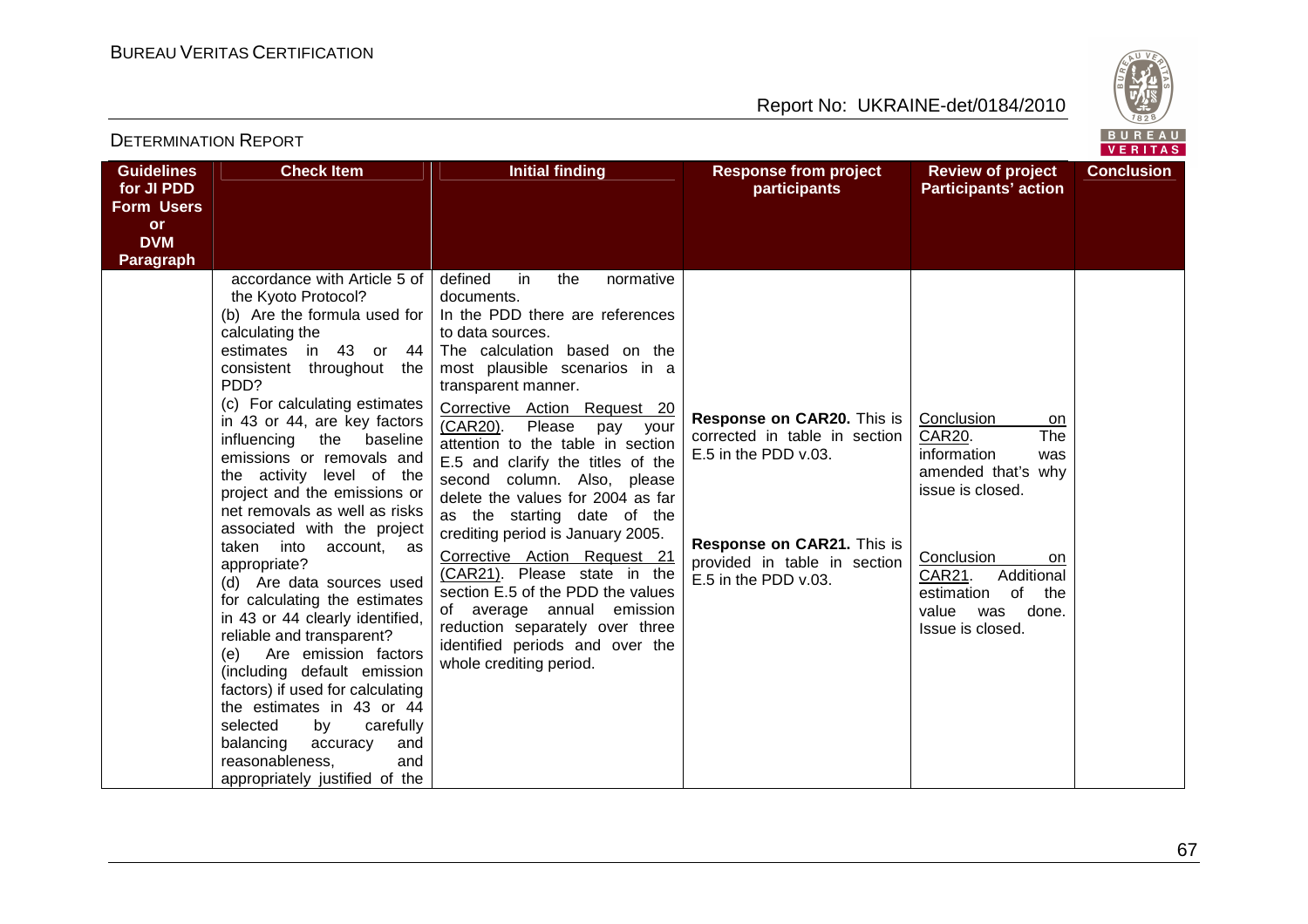

| <b>DETERMINATION REPORT</b> |  |
|-----------------------------|--|
|-----------------------------|--|

BUREAU<br>VERITAS

| <b>Guidelines</b><br>for JI PDD | <b>Check Item</b>                                               | <b>Initial finding</b>            | <b>Response from project</b><br>participants | <b>Review of project</b><br><b>Participants' action</b> | <b>Conclusion</b> |
|---------------------------------|-----------------------------------------------------------------|-----------------------------------|----------------------------------------------|---------------------------------------------------------|-------------------|
| Form Users                      |                                                                 |                                   |                                              |                                                         |                   |
| <b>or</b>                       |                                                                 |                                   |                                              |                                                         |                   |
| <b>DVM</b>                      |                                                                 |                                   |                                              |                                                         |                   |
| <b>Paragraph</b>                |                                                                 |                                   |                                              |                                                         |                   |
|                                 | choice?                                                         |                                   |                                              |                                                         |                   |
|                                 | (f) Is the estimation in 43 or                                  |                                   |                                              |                                                         |                   |
|                                 | 44 based on conservative                                        |                                   |                                              |                                                         |                   |
|                                 | assumptions and the most                                        |                                   |                                              |                                                         |                   |
|                                 | plausible scenarios in a                                        |                                   |                                              |                                                         |                   |
|                                 | transparent manner?                                             |                                   |                                              |                                                         |                   |
|                                 | (g) Are the estimates in 43<br>or 44 consistent throughout      |                                   |                                              |                                                         |                   |
|                                 | the PDD?                                                        |                                   |                                              |                                                         |                   |
|                                 | (h) Is the annual average of                                    |                                   |                                              |                                                         |                   |
|                                 | estimated<br>emission                                           |                                   |                                              |                                                         |                   |
|                                 | reductions or enhancements                                      |                                   |                                              |                                                         |                   |
|                                 | of net removals calculated by                                   |                                   |                                              |                                                         |                   |
|                                 | dividing the total estimated                                    |                                   |                                              |                                                         |                   |
|                                 | emission<br>reductions<br><b>or</b>                             |                                   |                                              |                                                         |                   |
|                                 | enhancements<br>0f<br>net                                       |                                   |                                              |                                                         |                   |
|                                 | removals over the crediting                                     |                                   |                                              |                                                         |                   |
|                                 | period by the total months of                                   |                                   |                                              |                                                         |                   |
|                                 | the crediting period and                                        |                                   |                                              |                                                         |                   |
|                                 | multiplying by twelve?                                          |                                   |                                              |                                                         |                   |
| 46                              | If the calculation of<br>the                                    | In the project design document    | N/a                                          | N/a                                                     | OK                |
|                                 | baseline emissions or                                           | the project developer present the |                                              |                                                         |                   |
|                                 | net removals is to<br>be                                        | results of calculation of ex ante |                                              |                                                         |                   |
|                                 | performed ex post, does the                                     | baseline emissions.               |                                              |                                                         |                   |
|                                 | PDD include an illustrative ex                                  | Also, please see section 43 and   |                                              |                                                         |                   |
|                                 | emissions<br>ante<br>or<br>net                                  | section 45 of this protocol.      |                                              |                                                         |                   |
|                                 | removals calculation?<br>Approved CDM methodology approach only |                                   |                                              |                                                         |                   |
| 47(a)                           | Is the estimation of emission                                   | N/a                               | N/a                                          | N/a                                                     | OK                |
|                                 |                                                                 |                                   |                                              |                                                         |                   |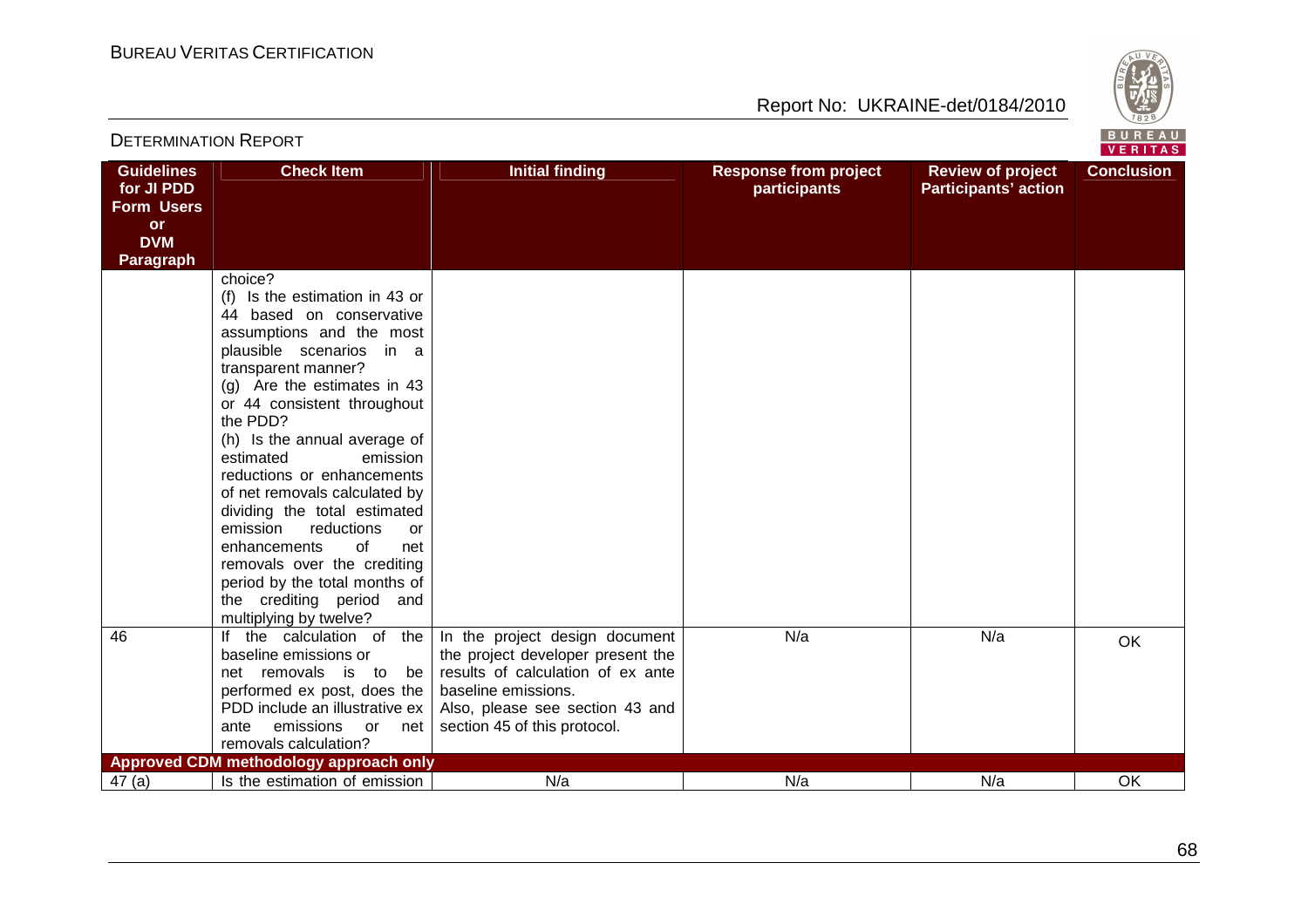

|                                                                                              |                                                                                                                                                                                                                                                                                                                                                                                                                                                                                                                                                                                                                                          |                        |                                              |                                                         | <b>VERITAS</b>    |
|----------------------------------------------------------------------------------------------|------------------------------------------------------------------------------------------------------------------------------------------------------------------------------------------------------------------------------------------------------------------------------------------------------------------------------------------------------------------------------------------------------------------------------------------------------------------------------------------------------------------------------------------------------------------------------------------------------------------------------------------|------------------------|----------------------------------------------|---------------------------------------------------------|-------------------|
| <b>Guidelines</b><br>for JI PDD<br><b>Form Users</b><br>or<br><b>DVM</b><br><b>Paragraph</b> | <b>Check Item</b>                                                                                                                                                                                                                                                                                                                                                                                                                                                                                                                                                                                                                        | <b>Initial finding</b> | <b>Response from project</b><br>participants | <b>Review of project</b><br><b>Participants' action</b> | <b>Conclusion</b> |
|                                                                                              | reductions or enhancements<br>of net removals made in<br>with<br>accordance<br>the<br><b>CDM</b><br>approved<br>methodology?                                                                                                                                                                                                                                                                                                                                                                                                                                                                                                             |                        |                                              |                                                         |                   |
| 47 <sub>(b)</sub>                                                                            | Is the estimation of emission<br>reductions or enhancements<br>of net removals presented in<br>the PDD:<br>- On a periodic basis?<br>- At least from the beginning<br>until the end of the crediting<br>period?<br>On<br>source-by-<br>a a<br>source/sink-by-sink basis?<br>- For each GHG?<br>- In tones of CO2 equivalent,<br>global<br>warming<br>using<br>defined<br>potentials<br>by<br>decision 2/CP.3 or<br>as<br>subsequently revised<br>in<br>accordance with Article 5 of<br>the Kyoto Protocol?<br>- Are the formula used for<br>calculating the estimates<br>consistent<br>throughout the<br>PDD?<br>Are<br>estimates<br>the | N/a                    | N/a                                          | N/a                                                     | OK                |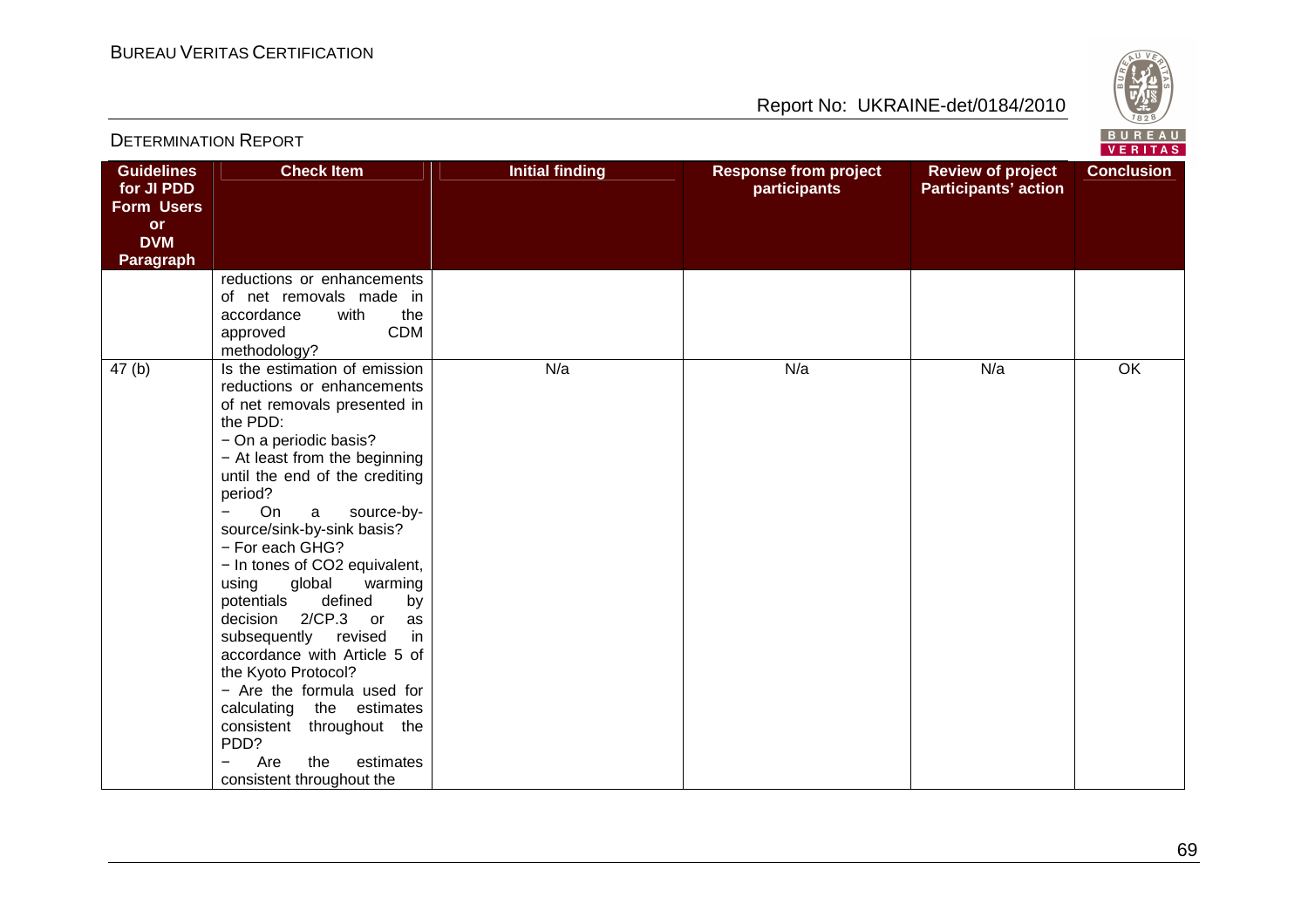

| <b>VERITAS</b>                                                                               |                                                                                                                                                                                                                                                                                                                                                               |                                                                                                                                                                                                                                                                                                                                                                                                                                                                                                                                        |                                                                                                                                                                                                                |                                                                                                                                         |                   |
|----------------------------------------------------------------------------------------------|---------------------------------------------------------------------------------------------------------------------------------------------------------------------------------------------------------------------------------------------------------------------------------------------------------------------------------------------------------------|----------------------------------------------------------------------------------------------------------------------------------------------------------------------------------------------------------------------------------------------------------------------------------------------------------------------------------------------------------------------------------------------------------------------------------------------------------------------------------------------------------------------------------------|----------------------------------------------------------------------------------------------------------------------------------------------------------------------------------------------------------------|-----------------------------------------------------------------------------------------------------------------------------------------|-------------------|
| <b>Guidelines</b><br>for JI PDD<br><b>Form Users</b><br><b>or</b><br><b>DVM</b><br>Paragraph | <b>Check Item</b>                                                                                                                                                                                                                                                                                                                                             | <b>Initial finding</b>                                                                                                                                                                                                                                                                                                                                                                                                                                                                                                                 | <b>Response from project</b><br>participants                                                                                                                                                                   | <b>Review of project</b><br><b>Participants' action</b>                                                                                 | <b>Conclusion</b> |
|                                                                                              | PD <sub>D</sub> ?<br>- Is the annual average of<br>emission<br>estimated<br>reductions or enhancements<br>of net removals calculated by<br>dividing the total estimated<br>emission<br>reductions<br>or<br>enhancements<br>0f<br>net<br>removals over the crediting<br>period by the total months of<br>the crediting period<br>and<br>multiplying by twelve? |                                                                                                                                                                                                                                                                                                                                                                                                                                                                                                                                        |                                                                                                                                                                                                                |                                                                                                                                         |                   |
| <b>Environmental impacts</b><br>48(a)                                                        | Does the PDD list and attach<br>documentation<br>the<br>on<br>analysis of the environmental<br>impacts of the project,<br>including<br>transboundary<br>impacts, in accordance with<br>procedures as determined by<br>the host Party?                                                                                                                         | Project developer provided in the<br><b>PDD</b><br>the<br>list of national<br>environmental<br>legislation.<br>-ln<br>additional,<br>significant<br>environmental<br>impacts<br>are<br>identified. For instance, impact on<br>the water medium, impact on the<br>ambient air, impact on land use,<br>and<br>waste<br>impact<br>and<br>management of the last one.<br>Corrective Action Request 22<br>(CAR22). Please describe in<br>section F of the PDD whether<br>environmental<br>transboundary<br>impact is present as a result of | Response on CAR22. The<br>transboundary environmental<br>impacts as a result of the<br>project activity are<br>not<br>expected and thus are not<br>considered in the analysis.<br>This information is added in | Conclusion<br>on<br>CAR22. According to<br>the consideration of<br>transboundary<br>environmental<br>impacts,<br>issue<br>is<br>closed. | OK                |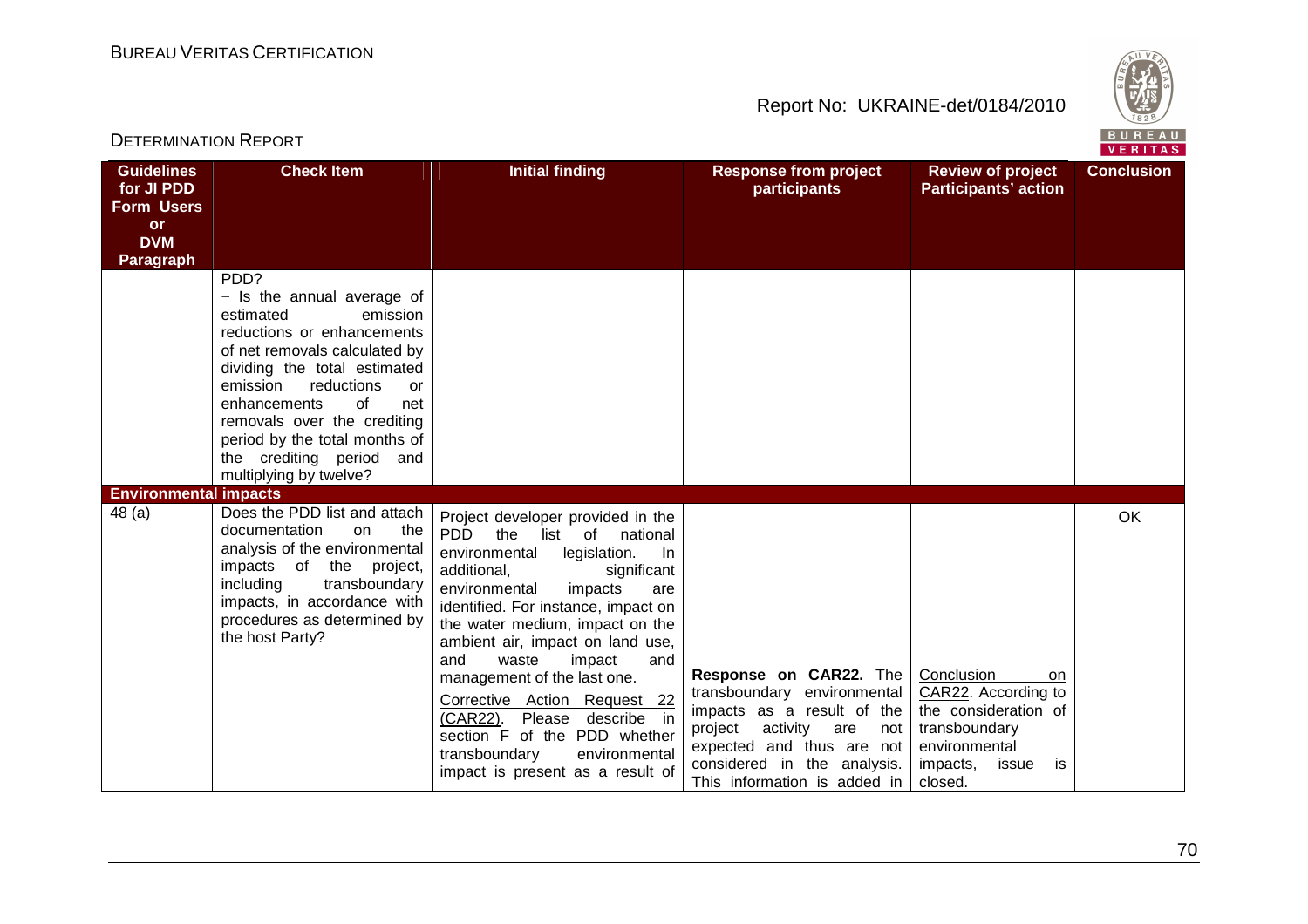**Review of project Participants' action**

**participants** 



**Conclusion** 

### DETERMINATION REPORT**Guidelines for JI PDD Form Users or DVM Paragraph Check Item Initial finding Response from project** 48 (b) If the analysis in 48 (a) indicates that the environmental impacts are considered significant by the project participants or the In the PDD is provided conclusion and all references to supporting documentation of an environmental impact assessment undertaken in accordance with

| <b>DVM</b><br>Paragraph         |                                                                                                                                                                                                                                                                                                                                                                                                                 |                                                                                                                                                                                                                                                                                                                                                                                                                                                        |                            |                    |      |                     |           |
|---------------------------------|-----------------------------------------------------------------------------------------------------------------------------------------------------------------------------------------------------------------------------------------------------------------------------------------------------------------------------------------------------------------------------------------------------------------|--------------------------------------------------------------------------------------------------------------------------------------------------------------------------------------------------------------------------------------------------------------------------------------------------------------------------------------------------------------------------------------------------------------------------------------------------------|----------------------------|--------------------|------|---------------------|-----------|
|                                 |                                                                                                                                                                                                                                                                                                                                                                                                                 | the project activity.                                                                                                                                                                                                                                                                                                                                                                                                                                  | section F of the PDD v.03. |                    |      |                     |           |
| 48 (b)                          | If the analysis in 48<br>(a)<br>indicates<br>that<br>the<br>environmental impacts<br>are<br>considered significant by the<br>project participants or the<br>host Party, does the PDD<br>provide conclusion and all<br>references to supporting<br>documentation<br>of<br>an<br>environmental<br>impact<br>assessment undertaken in<br>with<br>the<br>accordance<br>procedures as required by<br>the host Party? | In the PDD is provided conclusion<br>and all references to supporting<br>of<br>documentation<br>an<br>environmental impact assessment<br>undertaken in accordance with<br>the procedures as required by<br>Ukraine as a host Party.                                                                                                                                                                                                                    |                            | N/a                |      | N/a                 | <b>OK</b> |
| <b>Stakeholder consultation</b> |                                                                                                                                                                                                                                                                                                                                                                                                                 |                                                                                                                                                                                                                                                                                                                                                                                                                                                        |                            |                    |      |                     |           |
| 49                              | If stakeholder consultation<br>was undertaken in<br>accordance<br>with<br>the<br>procedure as required<br>by<br>the host Party, does the PDD<br>provide:<br>(a) A list of stakeholders<br>from whom comments on the<br>projects have been received,<br>if any?<br>The nature of the<br>(b)<br>comments?<br>(c) A description on whether                                                                         | According to the information<br>presented in the PDD, current JI<br>project was presented at the XV<br>(Sevastopol, June 13-16, 2005)<br>and XVI (Sevastopol, June 6-10,<br>2006) NIS Conferences with<br>international<br>participation<br>"Problems<br>of Ecology<br>and<br>Exploitation of Energy Objects",<br>where it was comprehensively<br>discussed with representatives of<br>governmental, district heating and<br>industrial organizations. | Response                   | <b>CL06.</b><br>on | No l | Conclusion on CL06. | <b>OK</b> |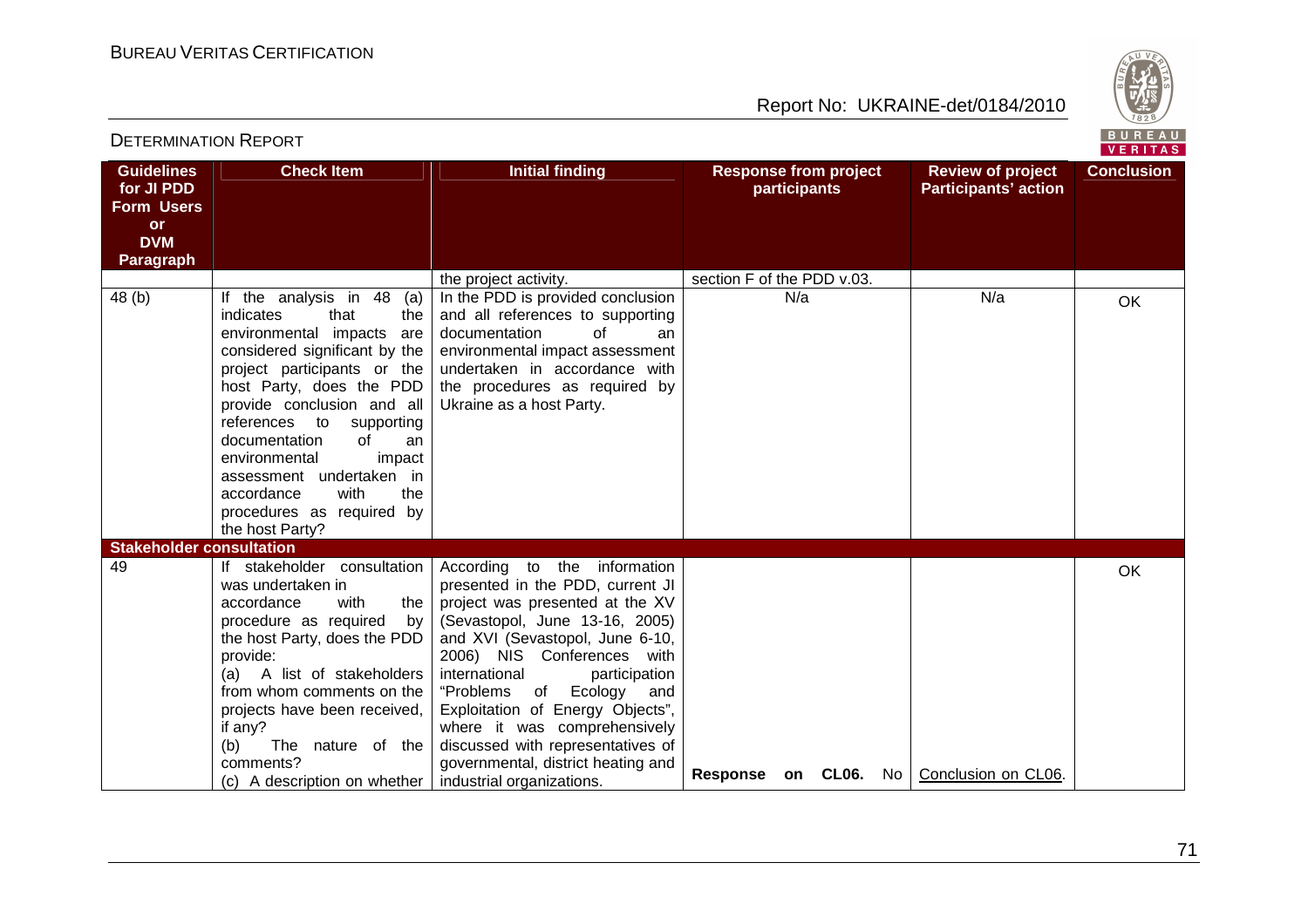



# DETERMINATION REPORT

BUREAU<br><mark>VERITAS</mark>

| <b>Guidelines</b><br>for JI PDD<br><b>Form Users</b><br><b>or</b><br><b>DVM</b><br>Paragraph | <b>Check Item</b>                            | <b>Initial finding</b>                                                                                                                                                                                 | <b>Response from project</b><br>participants                         | <b>Review of project</b><br><b>Participants' action</b>                                                     | <b>Conclusion</b> |
|----------------------------------------------------------------------------------------------|----------------------------------------------|--------------------------------------------------------------------------------------------------------------------------------------------------------------------------------------------------------|----------------------------------------------------------------------|-------------------------------------------------------------------------------------------------------------|-------------------|
|                                                                                              | and how the comments have<br>been addressed? | Clarification Request 06 (CL06).<br>whether<br>clarify<br>Please<br>anv<br>comments have<br>been received<br>from the stakeholders, and if yes,<br>the<br>indicate<br>nature<br>0f<br>the<br>comments. | comments<br>have<br>been<br>from<br>the<br>received<br>stakeholders. | Issue is closed due<br>to clarification<br>that<br>provided<br>the<br>-in<br>design<br>project<br>document. |                   |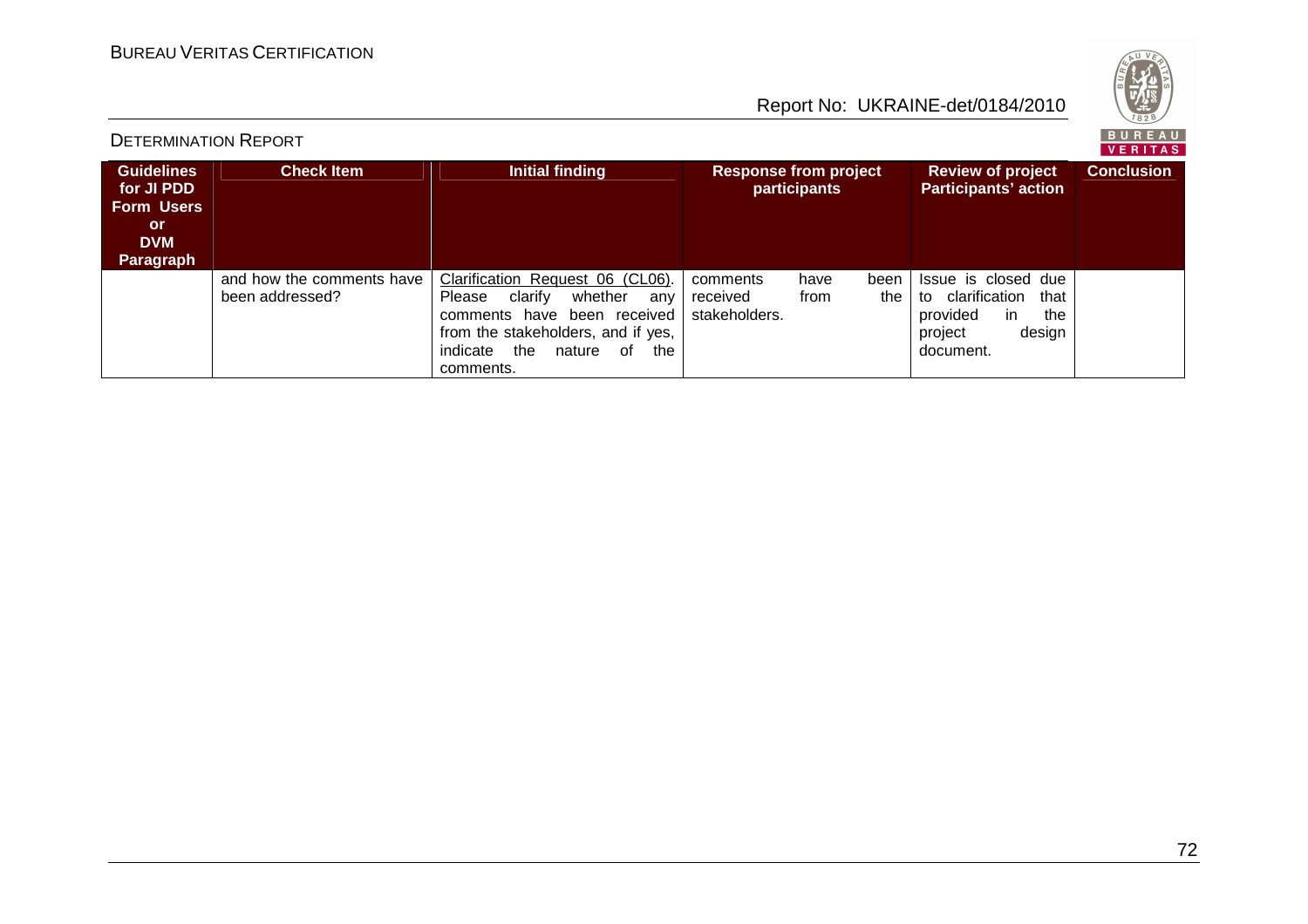Report No: UKRAINE-det/0184/2010



DETERMINATION REPORT

APPENDIA B. VERIFICATOR'S CVs

## **Oleg Skoblyk, Specialist (power management)**

Climate Change Lead Verifier Bureau Veritas Ukraine Health, Safety and Environment Department project manager.

Oleg Skoblyk has graduated from National Technical University of Ukraine 'Kyiv Polytechnic University" with specialty Power Management. He has successfully completed IRCA registered Lead Auditor Training Course for Environment Management Systems and Quality Management Systems. Oleg Skoblyk has undergone intensive training on Clean Development Mechanism /Joint Implementation and he is involved in the determination/verification of 15 JI projects.

#### **Olena Manziuk, M.Sci. (environmental science)**

Bureau Veritas Ukraine Health, Safety and Environment Department specialist, Climate Change Verifier, Project Manager of JI/CDM Project

She has graduated from National University of "Kyiv-Mohyla Academy" with the Master Degree in Environmental Science. She has successfully completed IRCA registered Lead Auditor Training Course for Environment Management Systems and Quality Management Systems. Also, Olena has completed training intensive course on Clean Development Mechanism (CDM) /Joint Implementation (JI), and is involved in the verification of 10 JI/CDM projects.

## **Denis Pishchalov (financial specialist)**

Bureau Veritas Ukraine Specialist in economics

Master of foreign trade, he has more than five year of experience in foreign trade and procurement. In particular one year as foreign trade manager in the Engineering Corporation (manufacturer and contractor in the municipal sector) and one year in the NIKO publishing house, one year as sales manager in the ITALCOM srl. In addition Denis has spent four years working as procurement specialist in Ukrainian Energy Service Company and two years as chief product manager in the Altset JSC. At the moment Denis is deputy director for finance and economy in the SUD of UTEM JSC.